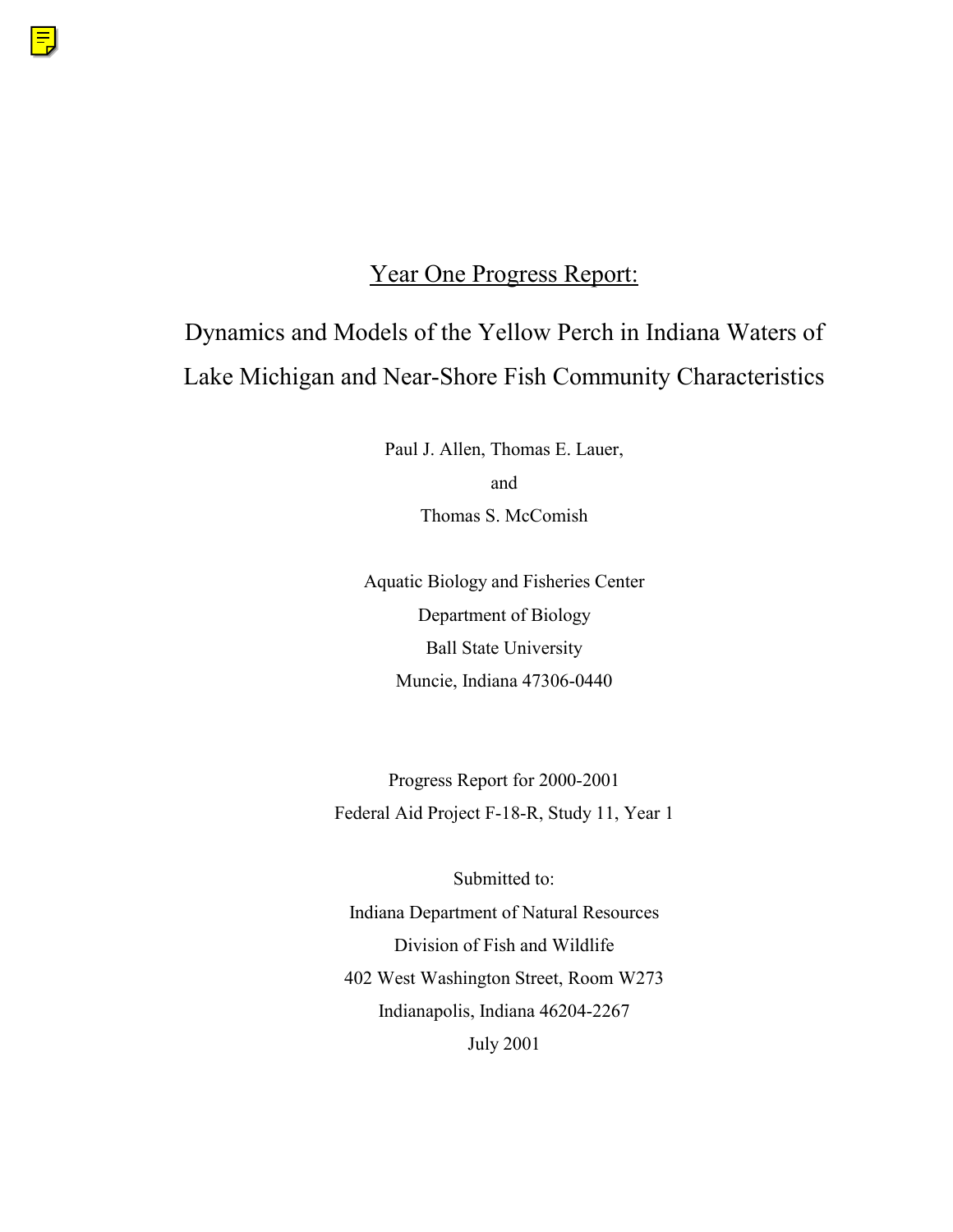## **PROJECT INFORMATION PAGE**

| STATE:               | Indiana                                                      |
|----------------------|--------------------------------------------------------------|
| PROJECT:             | <b>Fisheries Research</b>                                    |
| PROJECT NO.          | $F-18-R-11$                                                  |
| TITLE:               | Year One Progress Report: Dynamics and Models of the         |
|                      | Yellow Perch in Indiana Waters of Lake Michigan and Near-    |
|                      | <b>Shore Fish Community Characteristics</b>                  |
| PERIOD COVERED:      | July 1, $2000 -$ June 30, $2001$                             |
| <b>CONDUCTED BY:</b> | Aquatic Biology and Fisheries Center, Department of Biology, |
|                      | Ball State University, Muncie, Indiana 47306                 |
| <b>PREPARED BY:</b>  | Paul J. Allen, Thomas E. Lauer, and Thomas S. McComish       |
| <b>FUNDED BY:</b>    | Sport Fish Restoration Program and Ball State University     |
|                      |                                                              |

APPROVED BY:

Name Date

Name Date

 $\mathcal{L}_\text{max}$  , and the set of the set of the set of the set of the set of the set of the set of the set of the set of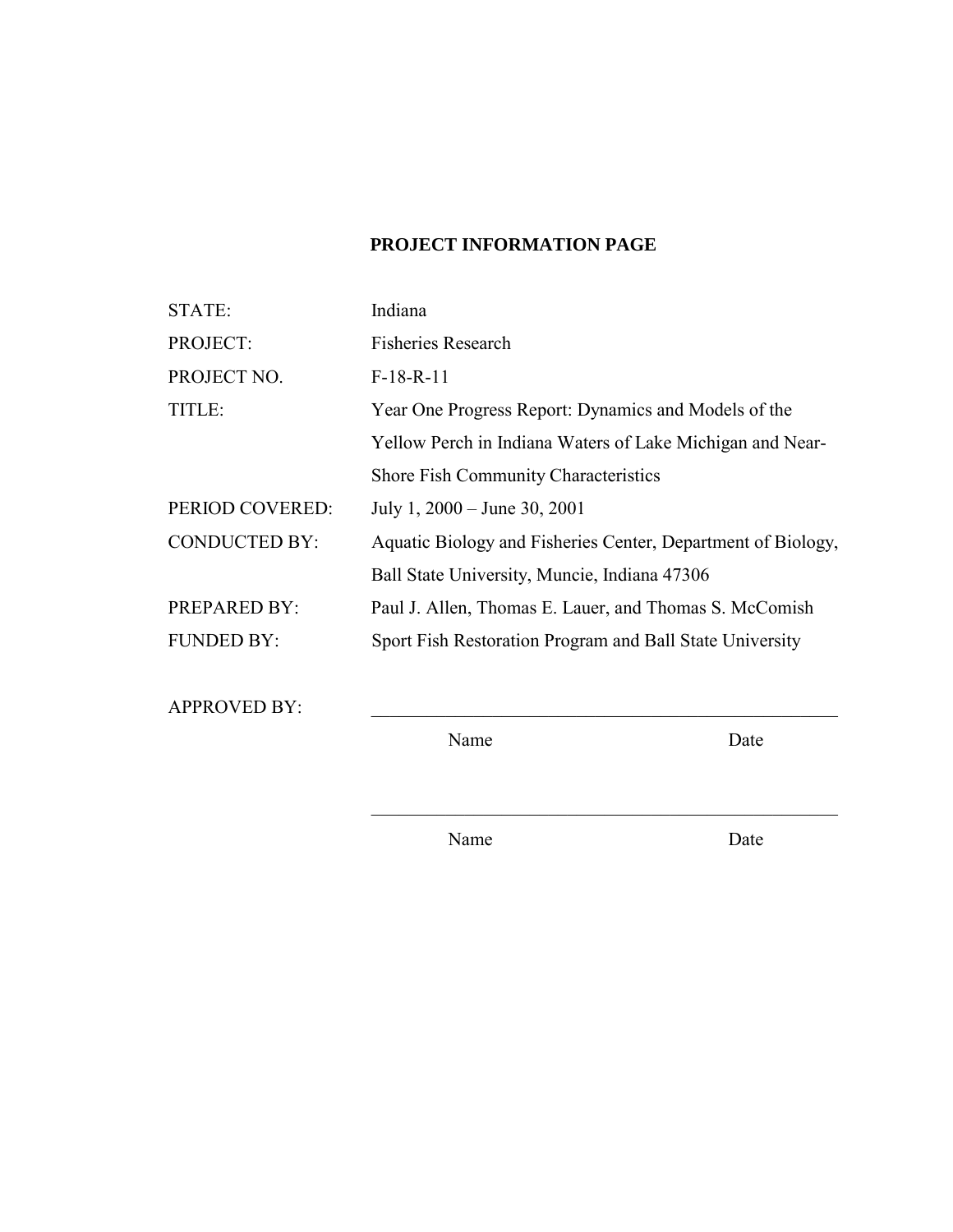## **Table of Contents**

Page

| <b>Job 1: Intensive Trawl and Gill Net Sampling of the Near-Shore Non-Salmonine</b><br>Fish Community in Indiana Waters of Lake Michigan, Including Data Collection |  |
|---------------------------------------------------------------------------------------------------------------------------------------------------------------------|--|
| Job 2: A Comparative Age and Growth Analysis of Yellow Perch in Indiana Waters                                                                                      |  |
|                                                                                                                                                                     |  |
|                                                                                                                                                                     |  |
| Job 3: An Evaluation of Yellow Perch Size Structure, Age Structure, Sex                                                                                             |  |
| Composition Year Class Strength, Recruitment, and Mortality by Year Class  18                                                                                       |  |
|                                                                                                                                                                     |  |
|                                                                                                                                                                     |  |
|                                                                                                                                                                     |  |
|                                                                                                                                                                     |  |
|                                                                                                                                                                     |  |
|                                                                                                                                                                     |  |
| <b>Job 4: Selected Population Characteristics of the Near-Shore Non-Salmonine</b>                                                                                   |  |
|                                                                                                                                                                     |  |
| . 47                                                                                                                                                                |  |
|                                                                                                                                                                     |  |
|                                                                                                                                                                     |  |
|                                                                                                                                                                     |  |
|                                                                                                                                                                     |  |
|                                                                                                                                                                     |  |
|                                                                                                                                                                     |  |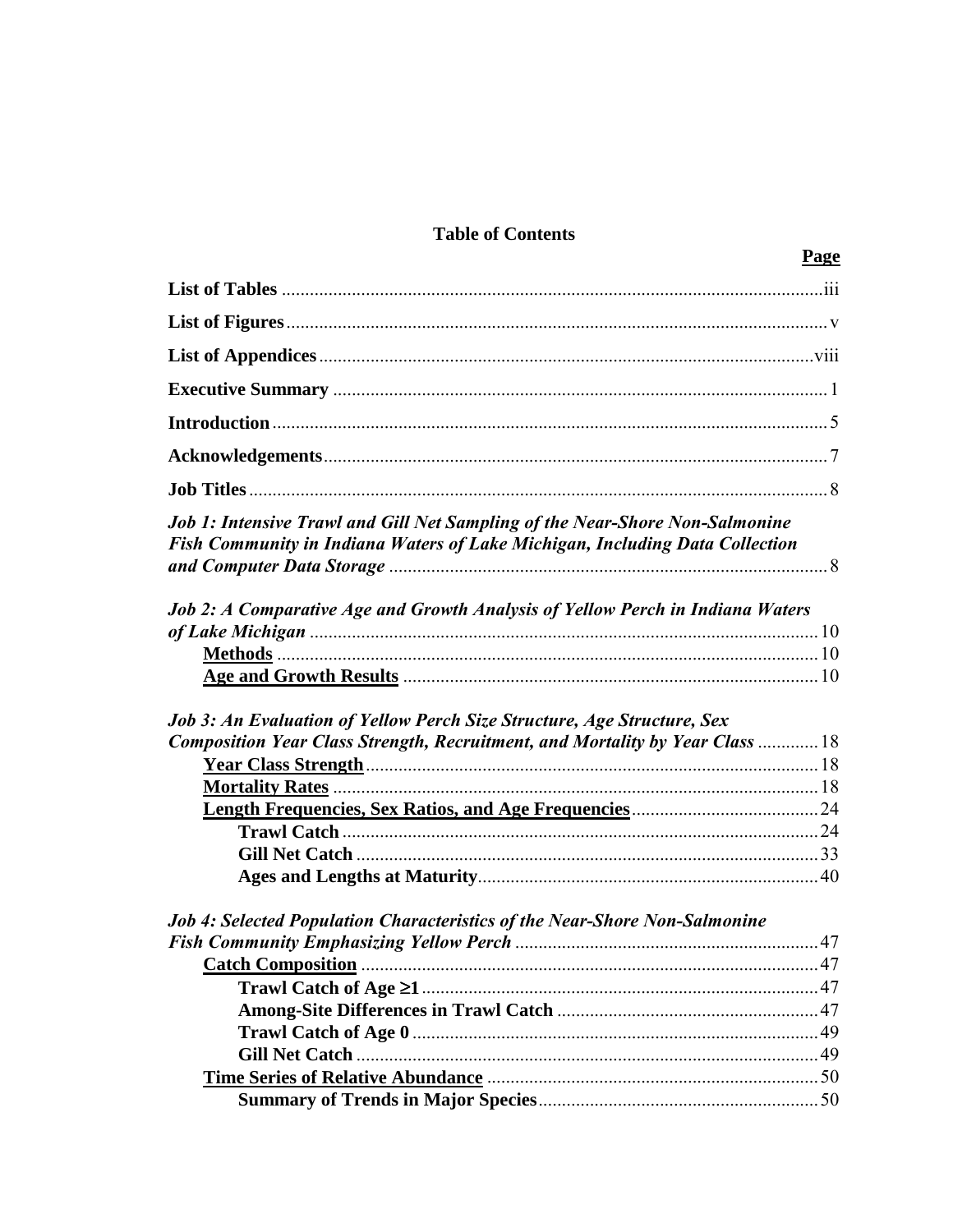## **Page**

| <b>Job 5: The Development and Refinement of Descriptive, Predictive, and Simulation</b> |  |
|-----------------------------------------------------------------------------------------|--|
|                                                                                         |  |
|                                                                                         |  |
|                                                                                         |  |
|                                                                                         |  |
|                                                                                         |  |
|                                                                                         |  |
|                                                                                         |  |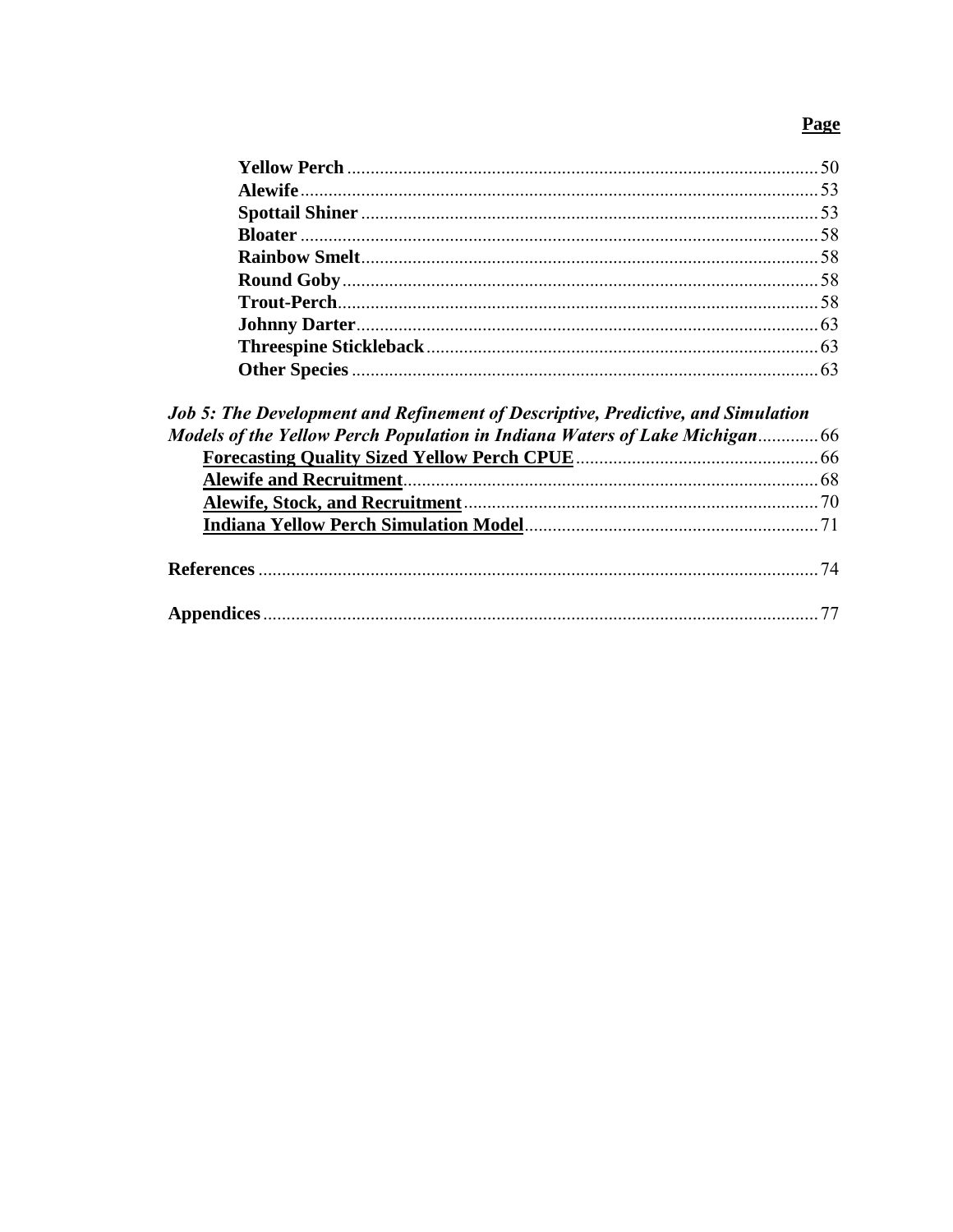## **List of Tables**

| <b>Table</b> |                                                                                                                                                                                                                             | <b>Page</b> |
|--------------|-----------------------------------------------------------------------------------------------------------------------------------------------------------------------------------------------------------------------------|-------------|
| $1 - 1$ .    | Dates of trawl and gill net sampling at three index sites in Indiana                                                                                                                                                        | 9           |
| $2-1.$       | Mean lengths at annuli 1-9 for male yellow perch collected from sites                                                                                                                                                       |             |
| $2-2.$       | Mean lengths at annuli 1-9 for female yellow perch collected from sites<br>M, K, and G in Indiana waters of Lake Michigan in 1984-2000  15                                                                                  |             |
| $2 - 3$ .    | Von Bertalanffy growth parameters and coefficients of determination<br>$(R2)$ for the 1983-1996 year classes of yellow perch males in Indiana                                                                               | .16         |
| $2-4.$       | Von Bertalanffy growth parameters and coefficients of determination<br>$(R2)$ for the 1983-1996 year classes of yellow perch females in Indiana                                                                             |             |
| $3-1.$       | Annual total mortality rates $(A)$ of the 1980-1997 yellow perch cohorts<br>at sites M, K, and G in Indiana waters of Lake Michigan, based on decreases                                                                     |             |
| $3-2.$       | Total mortality and survival rates of the 1982-1996 yellow perch cohorts<br>(combined sexes) at sites M, K, and G in Indiana waters of Lake Michigan,<br>based on catch curve analysis of individual cohorts at ages 2-9 in | 22          |
| $3-3.$       | Total mortality and survival rates of the 1991-1996 cohorts of male and<br>female yellow perch at sites M, K, and G in Indiana waters of Lake<br>Michigan based on catch curve analysis of individual cohorts at ages 2-9   | 23          |
| $3-4.$       | Estimated fishing and natural mortality rates of the 1991-1996 cohorts<br>of male and female yellow perch at sites M, K, and G in Indiana waters of                                                                         | 23          |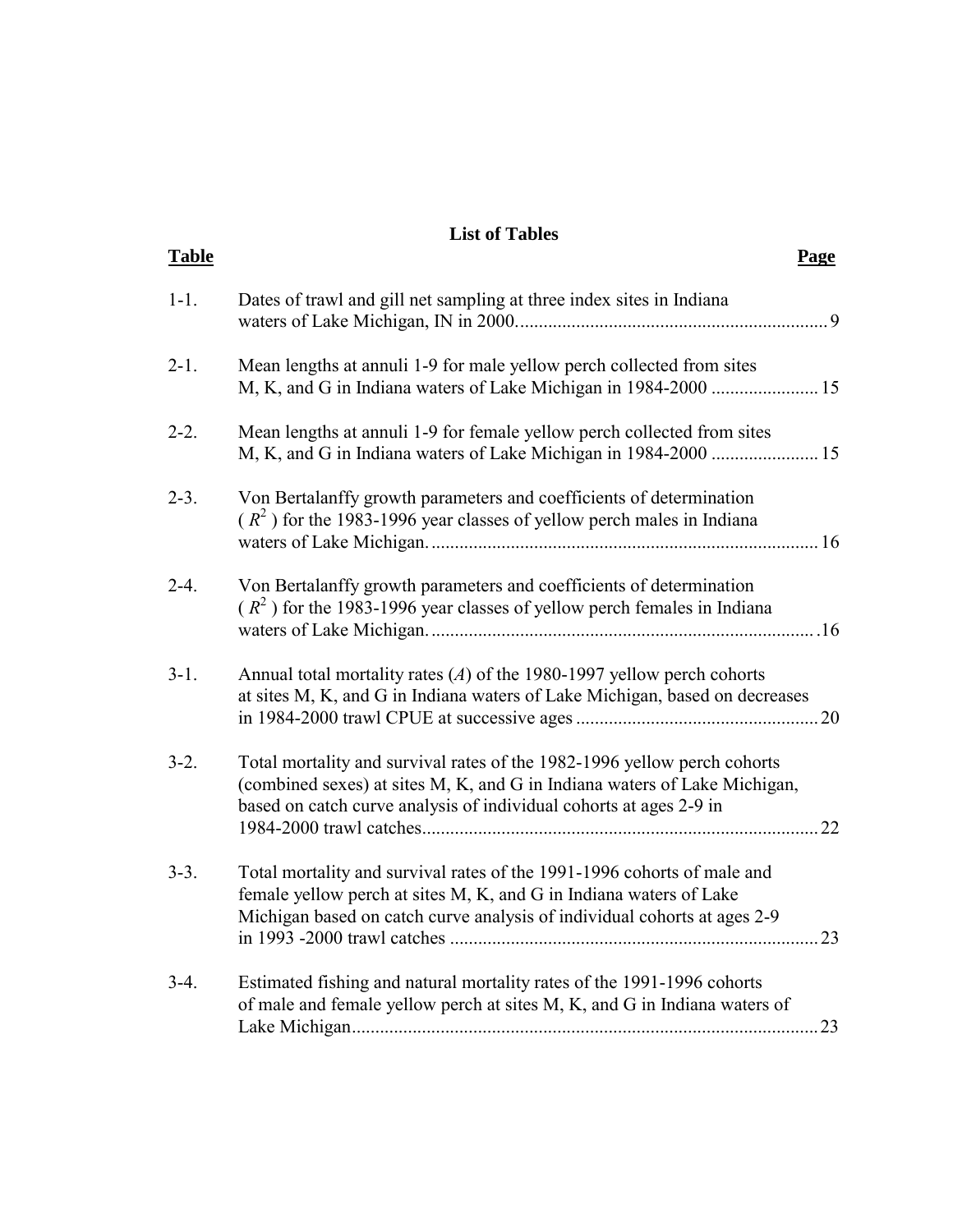#### **Table Page**

| $3 - 5$ . | Percent maturity by age for yellow perch in the June, 2000 pooled trawl<br>and gill net catches at sites M, K, and G in Indiana waters of Lake Michigan. |    |
|-----------|----------------------------------------------------------------------------------------------------------------------------------------------------------|----|
| $3-6.$    | Percent maturity by length class for yellow perch in the June, 2000 pooled<br>trawl and gill net catches at sites M, K, and G in Indiana waters of Lake  |    |
| $5-1$ .   | Summary results for the regression of $log_e(R_{t+2})/S_t$ versus $S_t$ and<br>$log_e A_t$ for sites M, K, and G in Indiana waters of Lake Michigan,     | 72 |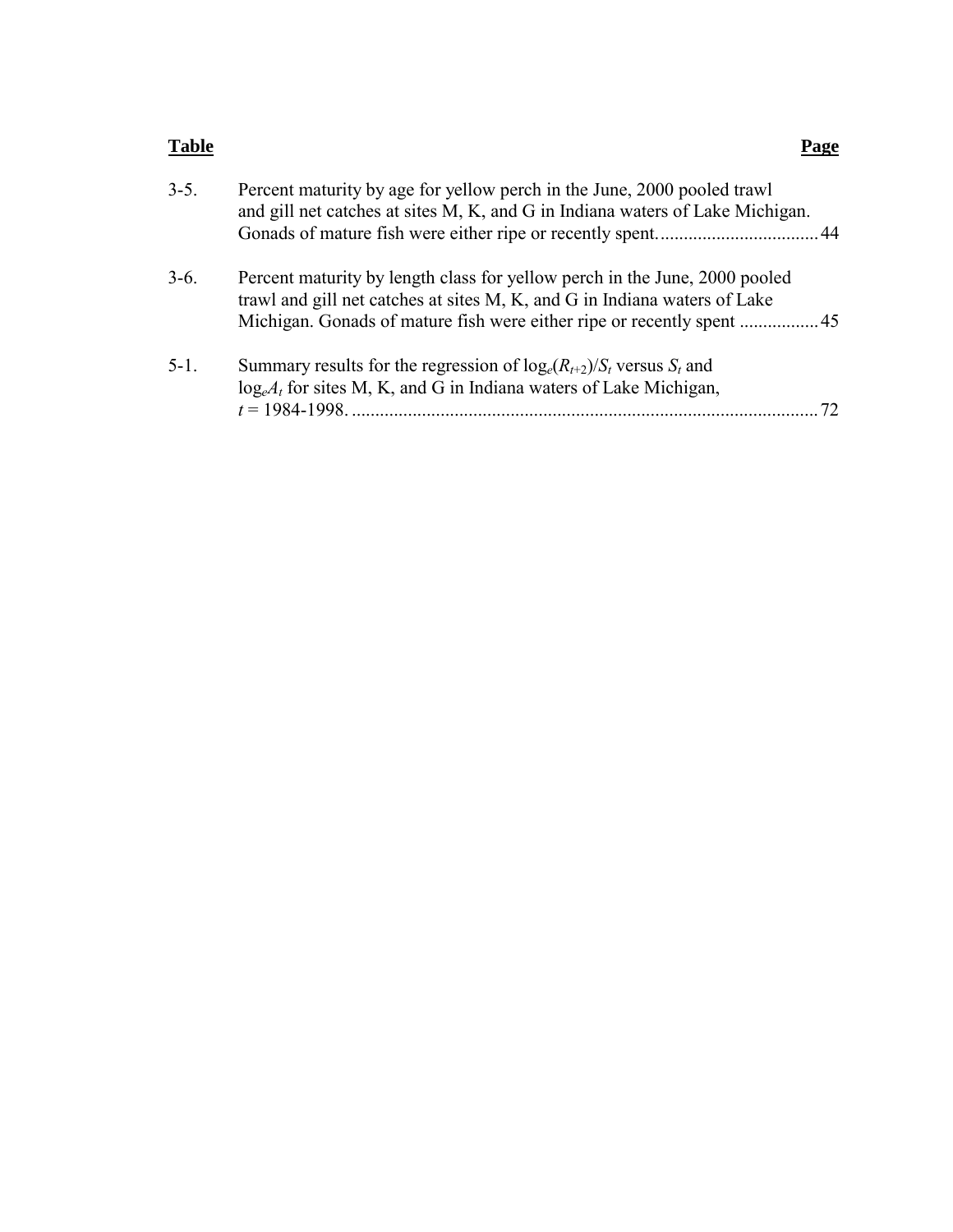## **List of Figures**

| <b>Figure</b> |                                                                                                                                                         | <b>Page</b> |
|---------------|---------------------------------------------------------------------------------------------------------------------------------------------------------|-------------|
| $2 - 1$ .     | Mean back-calculated lengths at last annuli of individual age classes<br>of male and female yellow perch ages 1-4 collected from sites M, K, and        |             |
| $2 - 2$ .     | Mean back-calculated lengths at last annuli of male and female yellow perch<br>ages 1-4 collected in Indiana waters of Lake Michigan, 1976-2000 13      |             |
| $3-1.$        | Relative strengths of the 1981-1998 year classes of yellow perch in<br>Indiana waters of Lake Michigan based on mean June-August trawl CPUE             |             |
| $3-2.$        | Length composition of the trawl catch of yellow perchage $\geq 1$ at sites<br>M, K, and G in Indiana waters of Lake Michigan, June-August 2000 25       |             |
| $3-3.$        | Trawl CPUE of sub-stock (age $\geq$ 1 and <130 mm) yellow perch in Indiana                                                                              |             |
| $3-4.$        | Age frequency of the trawl catch of sub-stock ( $\leq$ 130 mm and age $\geq$ 1)<br>yellow perch at sites M, K and G in Indiana waters of Lake Michigan, | 27          |
| $3-5.$        | Trawl CPUE of stock ( $\geq$ 130 mm) yellow perch in Indiana waters of Lake                                                                             | 28          |
| $3-6.$        | Age frequency of the trawl catch of stock ( $\geq 130$ mm) yellow perch at sites<br>M, K, and G in Indiana waters of Lake Michigan, 1993-2000           | 29          |
| $3 - 7$ .     | Trawl CPUE of quality ( $\geq 200$ mm) yellow perch in Indiana waters of Lake                                                                           |             |
| $3-8.$        | Age frequency of the trawl catch of quality ( $\geq 200$ mm) yellow perch<br>at sites M, K, and G in Indiana waters of Lake Michigan, 1993-2000 31      |             |
| $3-9.$        | Trawl CPUE of sub-stock, stock, and quality yellow perch in Indiana waters<br>of Lake Michigan for pooled June-August sample periods, 1975-2000  32     |             |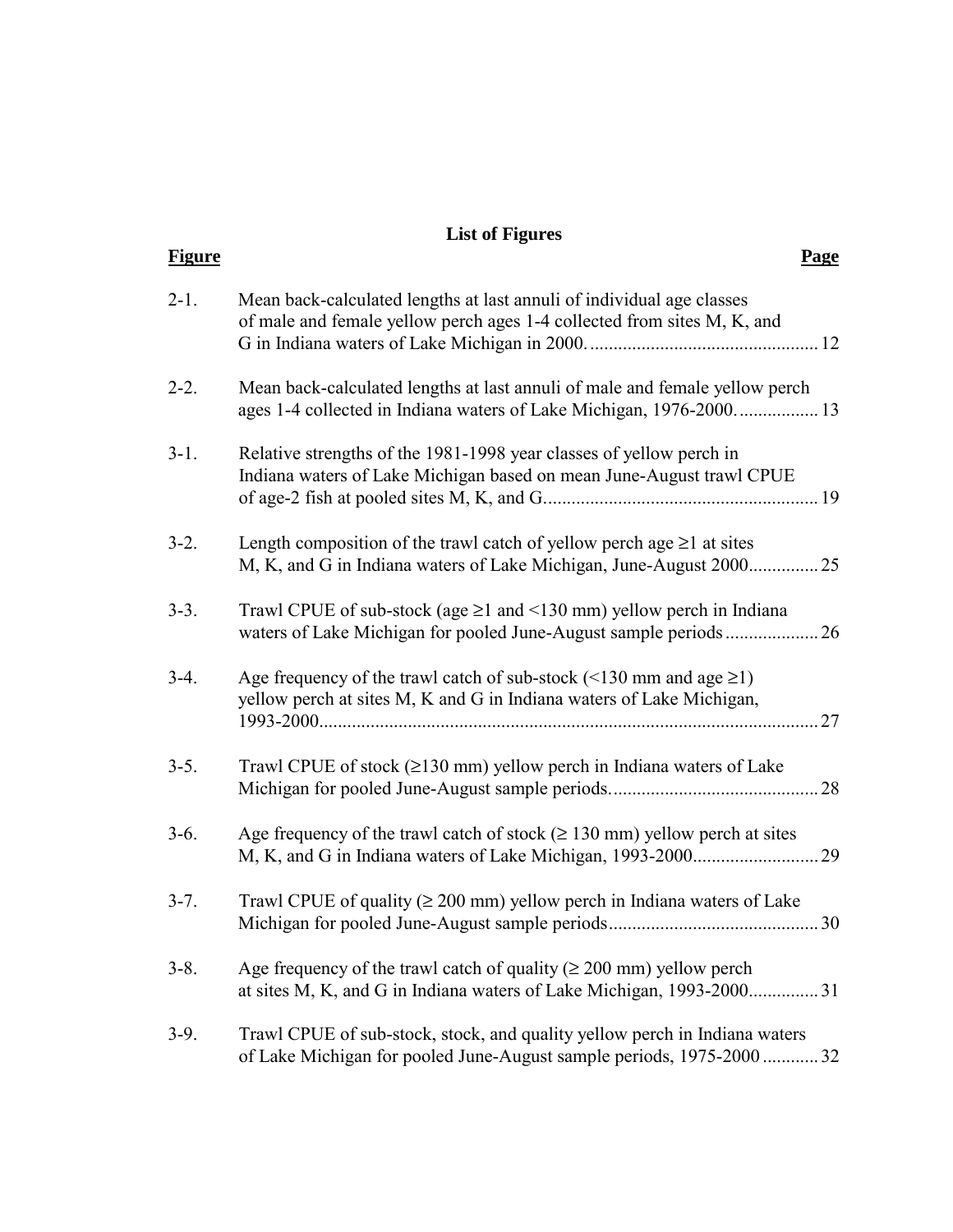#### **Figure Page**

| $3-10.$ | Proportional stock density (PSD) of yellow perch in Indiana waters of Lake                                                                                       |
|---------|------------------------------------------------------------------------------------------------------------------------------------------------------------------|
| $3-11.$ | Sex ratios of age $\geq 1$ yellow perch in the index trawl catch at sites M, K,                                                                                  |
| $3-12.$ | Sex ratios of sub-stock-size (age $\geq 1$ and $\leq 130$ mm) yellow perch in the<br>index trawl catch at sites M, K, and G in Indiana waters of Lake Michigan,  |
| $3-13.$ | Sex ratios of stock-size $(\geq 130 \text{ mm})$ yellow perch in the index trawl catch<br>at sites M, K, and G in Indiana waters of Lake Michigan, 1993-2000 37  |
| $3-14.$ | Sex ratios of quality-size $(\geq 200 \text{ mm})$ yellow perch in the index trawl catch<br>at sites M, K, and G in Indiana waters of Lake Michigan, 1993-200038 |
| $3-15.$ | Median ages and length classes of male and female yellow perchage $\geq 1$ in the<br>trawl catch at sites M, K, and G in Indiana waters of Lake Michigan, June-  |
| $3-16.$ | Length composition of the pooled 10-m and 15-m gill net catches of<br>yellow perch at sites M, K, and G in Indiana waters of Lake Michigan,                      |
| $3-17.$ | Sex ratios of the pooled 10-m and 15-m gill net catches of yellow perch<br>at sites M, K, and G in Indiana waters of Lake Michigan, 1993-2000  42                |
| $3-18.$ | Median ages and length classes of male and female yellow perch in the<br>pooled 10-m and 15-m gill net catch at sites M, K, and G in Indiana waters              |
| $4-1.$  | Summary of the species composition of the trawl catch of non-salmonine<br>fishes at sites M, K, and G in Indiana waters of Lake Michigan for 2000 48             |
| $4-2.$  | Mean annual June-August trawl CPUE (excluding age 0) of five historically                                                                                        |
| $4-3.$  | Mean trawl CPUE of yellow perch age $\geq 1$ for pooled June-August sample                                                                                       |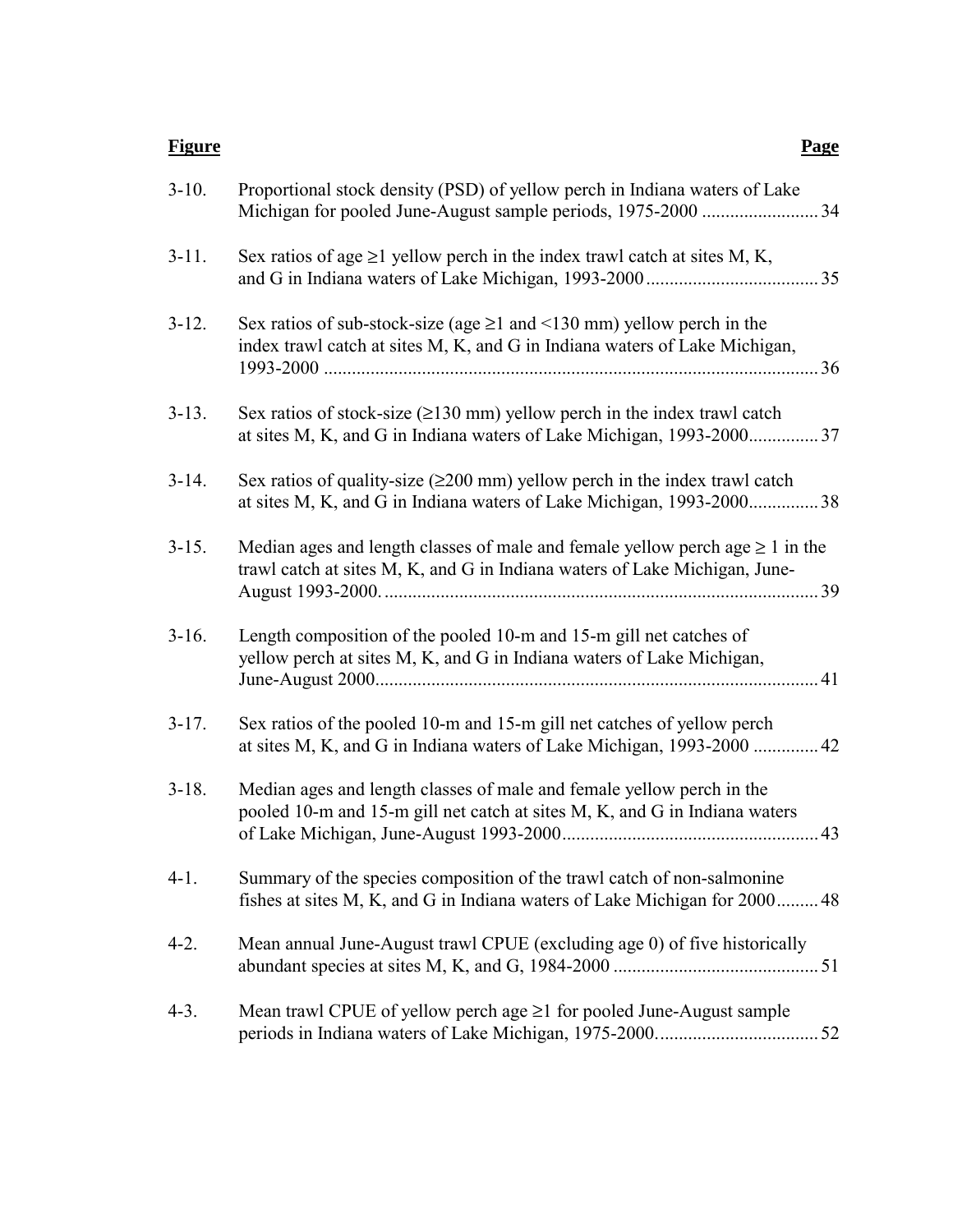#### **Figure Page**

| $4-4.$    | Mean annual June-August gill net CPUE (number/net/night) of yellow<br>perch at pooled sites M, K, and G in Indiana waters of Lake Michigan                                                                                     |
|-----------|--------------------------------------------------------------------------------------------------------------------------------------------------------------------------------------------------------------------------------|
| $4-5.$    | Mean trawl CPUE of alewives age ≥1 for pooled June-August sample                                                                                                                                                               |
| $4-6.$    | Mean annual June-August gill net CPUE of alewives at pooled sites<br>M, K, and G in Indiana waters of Lake Michigan at 10 m, 15 m, and                                                                                         |
| $4 - 7.$  | Mean trawl CPUE of spottail shiners age $\geq 1$ for pooled June-August                                                                                                                                                        |
| $4 - 8$ . | Mean trawl CPUE of bloaters age $\geq 1$ for pooled June-August sample                                                                                                                                                         |
| $4-9.$    | Mean trawl CPUE of rainbow smelt age $\geq 1$ for pooled June-August                                                                                                                                                           |
| $4-10.$   | Mean annual CPUE of round gobies age $\geq 1$ for pooled June-August                                                                                                                                                           |
| $4-11.$   | Mean trawl CPUE of trout-perch age $\geq 1$ for pooled June-August sample                                                                                                                                                      |
| $4-12.$   | Mean trawl CPUE of johnny darters age $\geq 1$ for pooled June-August sample                                                                                                                                                   |
| $5-1.$    | Relationship between trawl CPUE (number/h) of stock-size yellow<br>perch in year t and the square root of trawl CPUE (number/h) of quality-size<br>yellow perch in year $t + 2$ at sites M, K, and G in Indiana waters of Lake |
| $5-2.$    | Relationship between trawl CPUE (number/h) of age-1 and older alewives<br>in year $t(A_t)$ and trawl CPUE (number/h) of age-2 yellow perch in year $t + 2$                                                                     |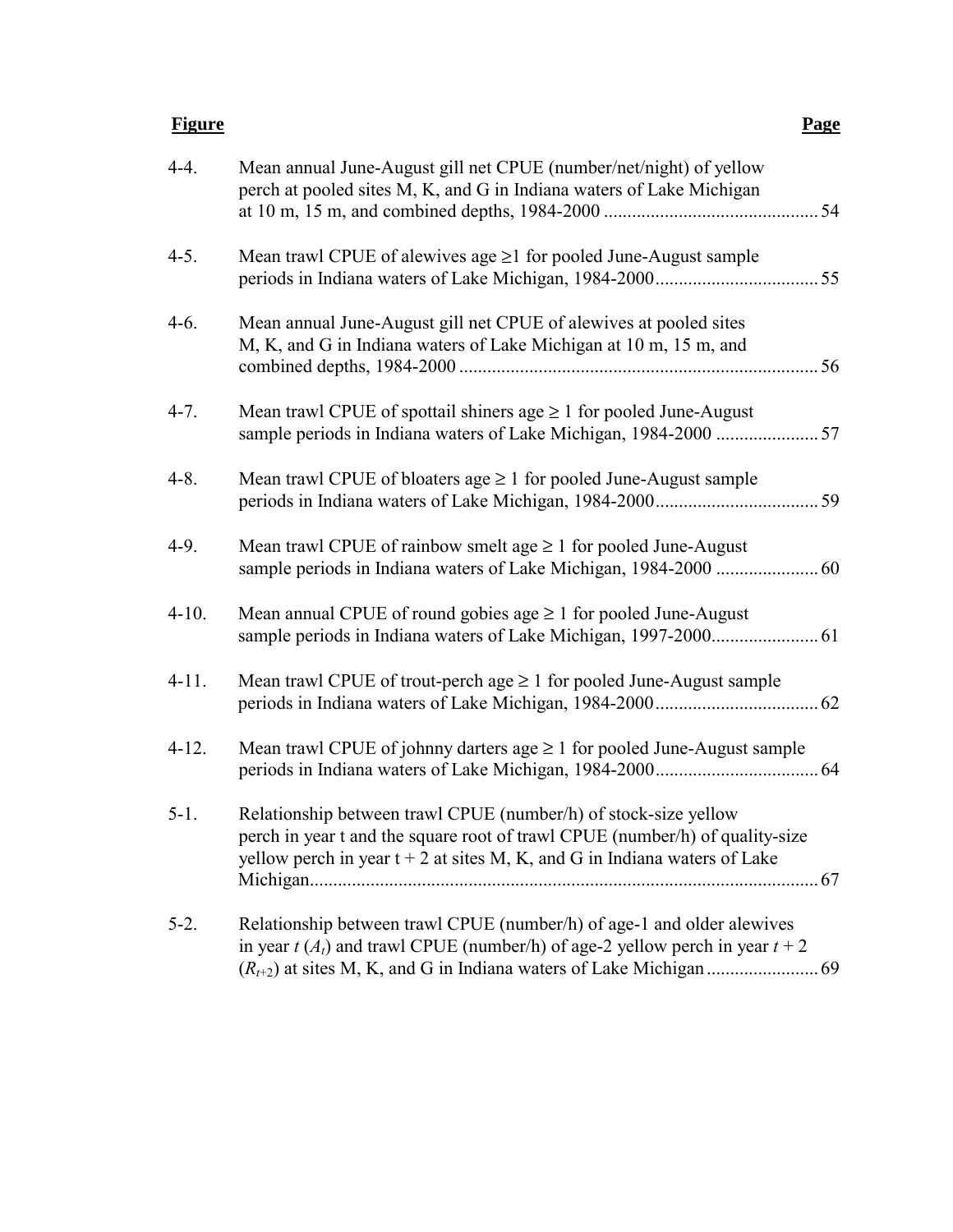## **List of Appendices**

| <b>Appendix</b> |                                                                                                                                                          | <u>Page</u> |
|-----------------|----------------------------------------------------------------------------------------------------------------------------------------------------------|-------------|
| $2-1.$          | Back-calculated total lengths (mm) of male yellow perch from sites                                                                                       |             |
| $2 - 2$ .       | Back-calculated total lengths (mm) of female yellow perch from sites                                                                                     |             |
| $3-1.$          | Mean June-August trawl CPUE (number/h) of both sexes of yellow<br>perch age $\geq 1$ in Indiana waters of Lake Michigan, by year class and year          |             |
| $3-2.$          | Yellow perch catch per unit effort (CPUE; number/h) for various components<br>of the population, from June-August 5-m-depth bottom trawl samples in      |             |
| $3-3.$          | Mean June-August trawl CPUE (number/h) of both sexes of yellow perch<br>age $\geq$ 1, by length class and age, at sites M, K, and G in Indiana waters of |             |
| $3-4.$          | Mean June-August trawl CPUE (number/h) of male yellow perch age $\geq 1$ ,<br>by length class and age, at sites M, K, and G in Indiana waters of Lake    | 81          |
| $3-5.$          | Mean June-August trawl CPUE (number/h) of female yellow perch age $\geq 1$ ,<br>by length class and age, at sites M, K, and G in Indiana waters of Lake  | 82          |
| $3-6.$          | Mean June-August 10-m and 15-m gill net CPUE (number/net/night) of<br>both sexes of yellow perch, by length class and age, at sites M, K, and            |             |
| $3 - 7$ .       | Mean June-August 10-m and 15-m gill net CPUE (number/net/night) of<br>male yellow perch, by length class and age, at sites M, K, and G in Indiana        |             |
| $3 - 8$ .       | Mean June-August 10-m and 15-m gill net CPUE (number/net/night) of<br>female yellow perch, by length class and age, at sites M, K, and G in Indiana      |             |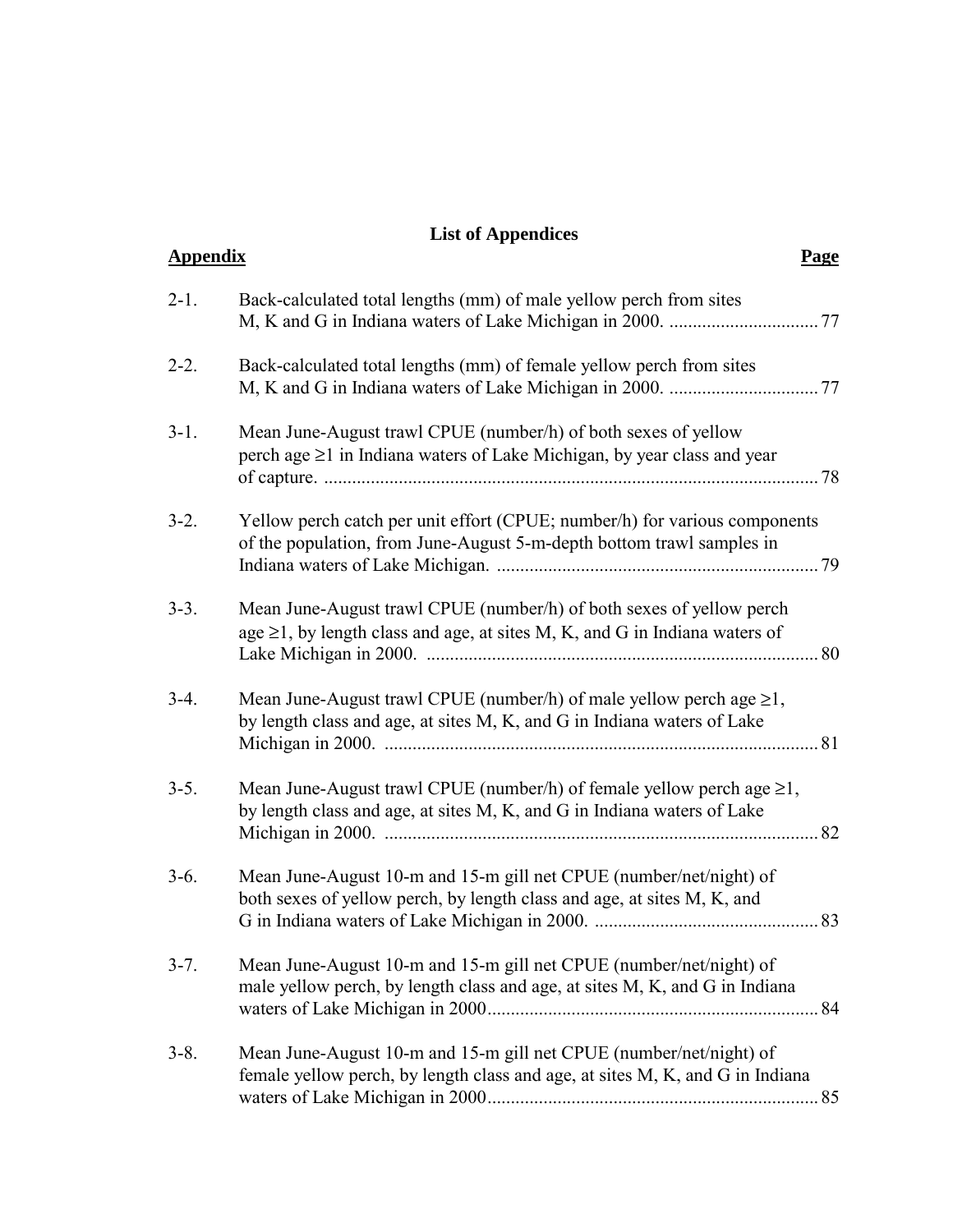## **Appendix Page**

| $4 - 1$ . | Summary of the species composition of the mean June-August trawl catch          |      |  |
|-----------|---------------------------------------------------------------------------------|------|--|
|           | of age $\geq 1$ fish at sites M, K, and G in Indiana waters of Lake Michigan in |      |  |
|           |                                                                                 | - 86 |  |
| $4-2.$    | Species composition summary of the mean June-August gill net catch              |      |  |
|           |                                                                                 |      |  |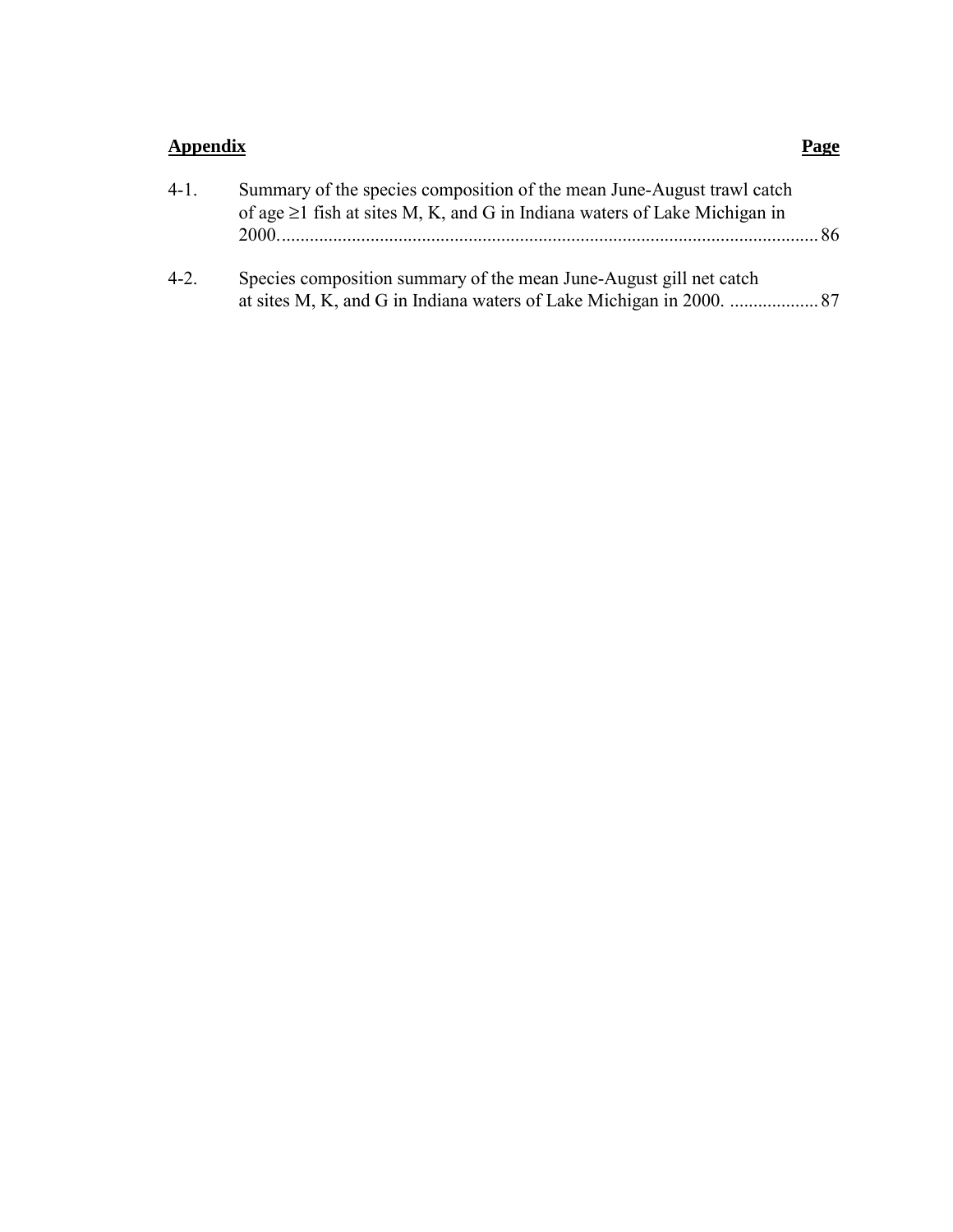#### **Executive Summary**

This report represents the first year progress results for the Federal Aid Project F-18-R, Study 11, year 1 entitled: Dynamics and Models of the Yellow Perch in Indiana Waters of Lake Michigan and Near-Shore Fish Community Characteristics. These findings enhance the work that has been performed since the early 1970's, with emphasis on the years 1984-1999. The ongoing investigations of this fish community, with a focus on yellow perch, have created one of the most significant and useful long-term data sets of Great Lakes fisheries.

Yellow perch *Perca flavescens* and other near-shore fish species were quantitatively sampled by consistent bottom trawling and gill netting methods at 2-3 index zones in Indiana waters of Lake Michigan from 1984-2000. Relative abundance of yellow perch was extremely low from 1975-1979, increased rapidly to an extremely high level in the mid to late 1980s, then declined rapidly after 1988. By the mid 1990s yellow perch abundance had returned to an extremely low level similar to the late 1970s, and had not significantly increased by 2000. There was a strong negative relationship between abundance of alewives *Alosa pseudoharengus* and abundance of yellow perch. The yellow perch population expanded in the 1980s when average alewife abundance was extremely low, and declined when average alewife abundance increased after 1988. Likewise, juvenile bloaters *Coregonus hoyi* were abundant in the trawl catch when alewives were scarce in the 1980s, but virtually disappeared after the recent resurgence of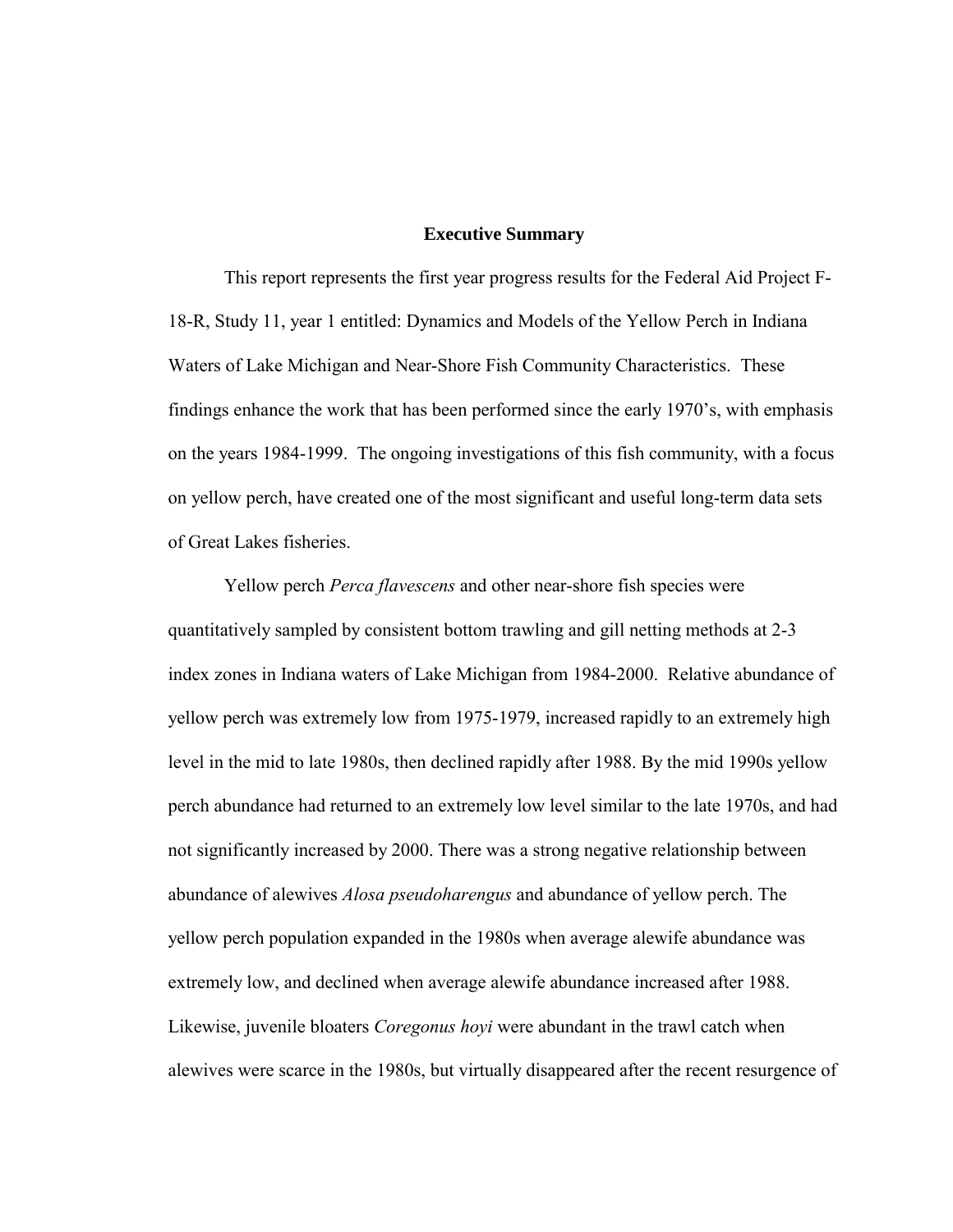alewife abundance. Dynamics of rainbow smelt *Osmerus mordax* were similar to those of bloaters. As yellow perch, bloaters, and rainbow smelt declined in recent years, not only did abundance of spottail shiners *Notropis hudsonius* increase dramatically, but also newly introduced non-indigenous species began to appear in the catch. Threespine sticklebacks *Gasterosteus aculeatus* were first captured at our index sites in 1993 and became abundant by 1996, but were only caught in low numbers in 1997-2000. The round goby *Neogobius melanostomus* first appeared in the trawl catches in 1998 and became one of the most abundant species in 1999 and 2000. We suspect round gobies may be negatively impacting some indigenous bottom-dwelling species such as sculpins (*Cottus*) and johnny darters *Etheostoma nigrum*, as we have seen a negative relationship in the abundance of gobies and the other two species. However, their potential interaction with yellow perch remains unclear. Another non-indigenous fish species of concern is the white perch *Morone americana*, which first appeared in our catches in 1997 and continued to be caught occasionally through 1999, although none were caught in 2000. If white perch become abundant, they will probably have a negative effect on yellow perch.

Growth rates of the 1983-2000 year classes of yellow perch varied greatly, and were inversely related to population density. Females usually reached exploitable size at substantially younger ages than males, and therefore were disproportionately affected by recreational and commercial harvest and commercial bycatch (landed or lethally discarded yellow perch <200 mm). Due to the recent low population density, growth rates of post-1992 cohorts, including the 2000 year class, were unusually high: average females exceeded 200 mm by age 3, and males by age 3 or 4.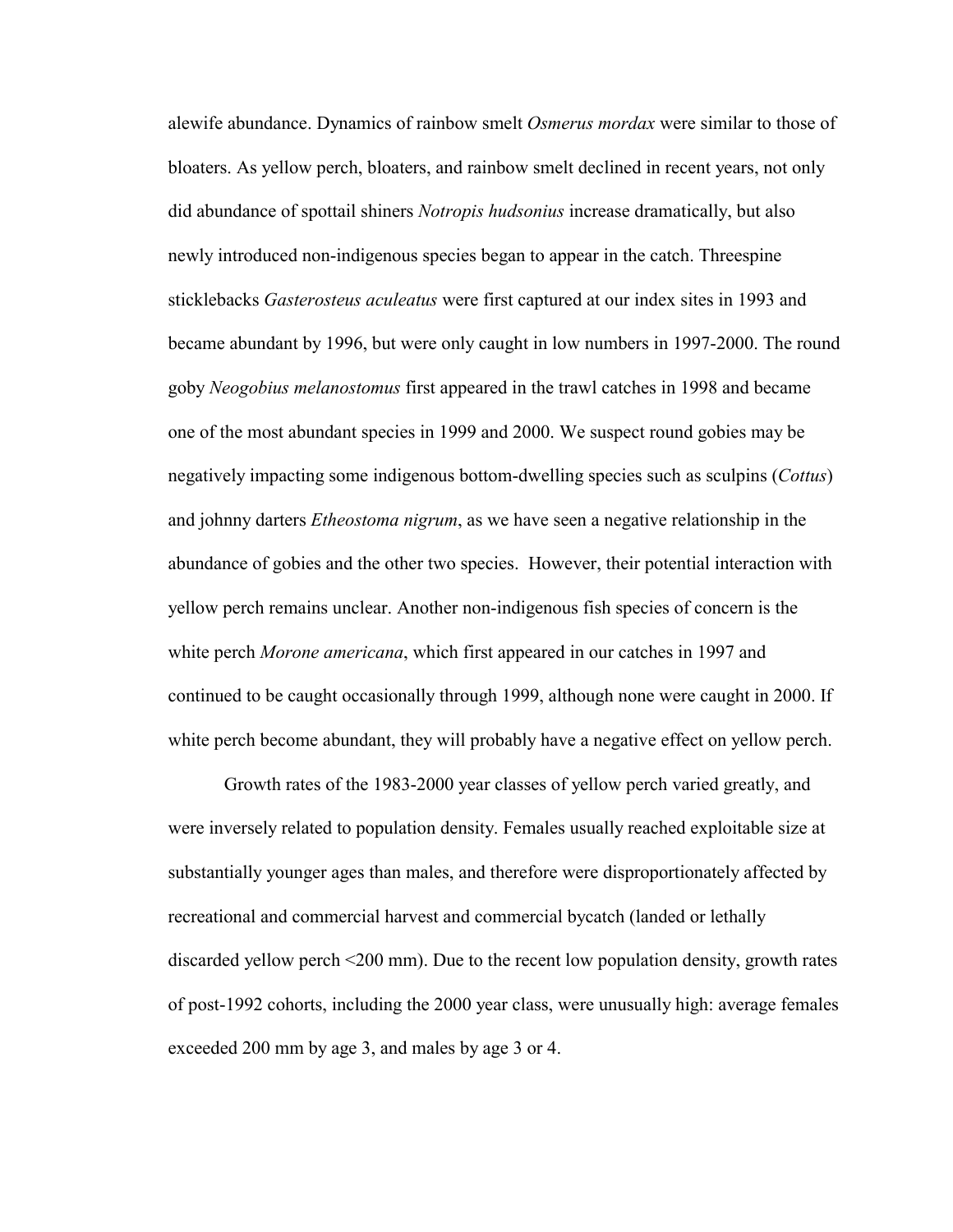Relative abundances of the 1981-1998 yellow perch year classes at age 2 were extremely variable: the strongest year classes were over 800 times more abundant than the weakest year classes. The 1989-1998 year classes were all extremely weak in comparison to the 1983-1986 and 1988 year classes.

Yellow perch length and age structures of the index catches were highly dynamic over the years due to variable recruitment, modal progression, and high total mortality rates. Sex ratios of cohorts were apparently near 50:50 at age 1, but often became skewed at older ages due to sexual differences in total mortality rates. Because females reached exploitable size at a younger age than males, intense exploitation tended to shift the sex ratio in favor of males and truncate the age frequency of females. In addition, maturity of females did not exceed 50% until they reached 180-220 mm, compared to 100-110 mm for males.

Models of relationships among alewife abundance, yellow perch spawning stock abundance, and yellow perch recruitment indicated the initial recruitment failures after the 1988 year class were probably mainly due to high alewife abundance, but low spawning stock abundance was a likely contributing factor in later years, especially 1995. Abundance of stock-size ( $\geq 130$  mm) yellow perch in 1998-2000 indicated that abundance of quality-size ( $\geq 200$  mm) yellow perch would remain relatively low in 2001-2002. The recruitment models predicted recruitment of the 1998 year class to age 2 may be somewhat stronger than other recent year classes, but not as strong as the 1983-1986 and 1988 year classes. However, the actual strength of the 1998 year class at age 2 was "extremely weak". It also appears the 1999 years class will also fall into this same category as age 1 catches during 2000 were also low. Continued index sampling in 2001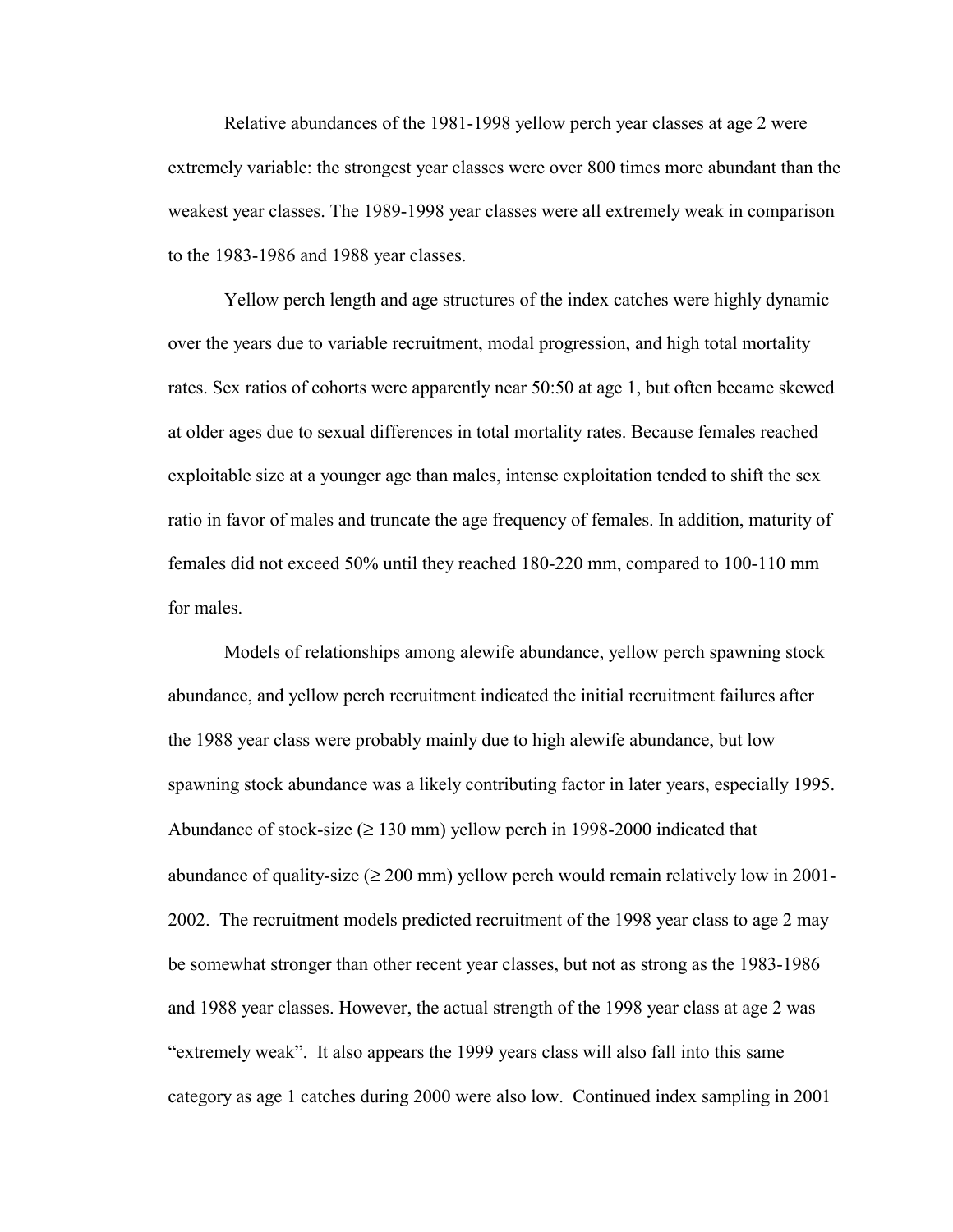will be necessary to reliably establish the 1999 year class strength, but it appears unlikely the 1999 year class will do much to increase current population densities of the yellow perch in southern Lake Michigan. Recruitment of the 2000 year class to age 2 is likely to be extremely weak as the alewife abundance in 2000 was > 200/hr, exceeding the highest value recorded since 1984.

A computer simulation model revealed that alewife abundance was the most important factor influencing yellow perch dynamics in most years. If future alewife abundance is consistently high, the yellow perch population will probably remain suppressed even with zero harvest or bycatch. However, if future alewife abundance is low, the population might rebound relatively quickly as it did in the early 1980s. Although harvest and commercial bycatch tended to suppress abundance of yellow perch  $age \geq 2$ , they generally did not substantially change long-term trends due to the overwhelming effect of alewife abundance. Our modeling predicts that it would take 4 or 5 consecutive low alewife abundance years to allow the yellow perch to build population densities up to the levels found in the 1980's.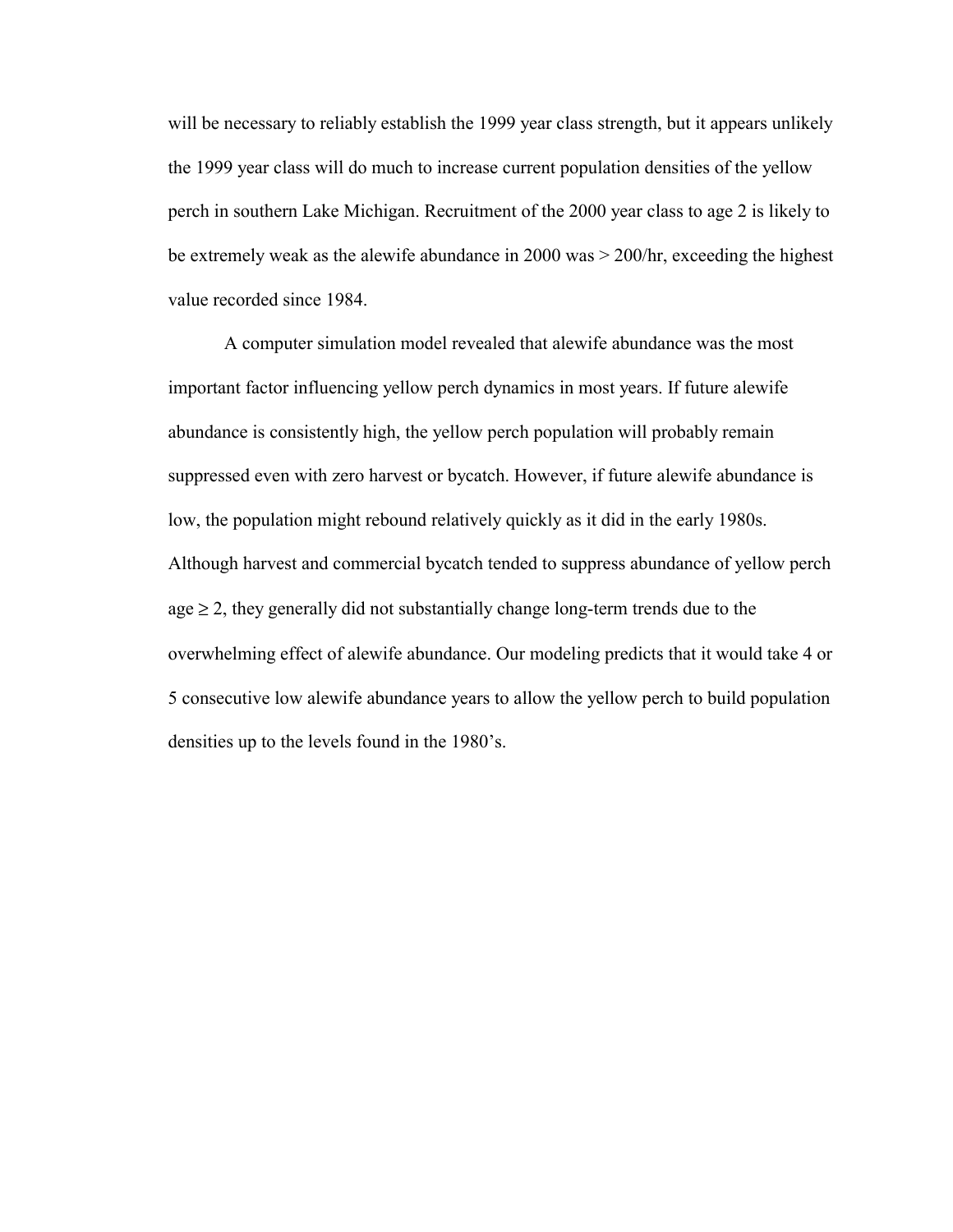#### **Introduction**

This progress report documents completion of all 2000-2001 objectives for Indiana Federal Aid Project F-18-R, Study 11, Year 1 for the period July 1, 2000 to June 30, 2001. Research completed in 2000-2001 has added to the valuable long-term fish population data set begun in the 1970s, contributing to increased understanding of dynamics of the yellow perch *Perca flavescens* and other species including the nonindigenous alewife *Alosa pseudoharengus*, threespine stickleback *Gasterosteus aculeatus*, white perch *Morone americana*, and round goby *Neogobius melanostomus*. Based on interactions with other members of the Great Lakes Fishery Commission's Lake Michigan Yellow Perch Task Group, our data set is the most comprehensive in existence for post-larval yellow perch in Lake Michigan excluding Green Bay. Thus, its significance extends well beyond the borders of Indiana. Results of our long-term population monitoring provide valuable basic information to fisheries researchers, managers, and resource users throughout the Great Lakes region.

The report is organized by project job titles to provide easy access to specific research topics. It is available in both the bound form and a new electronic copy in the Adobe<sup>®</sup> Acrobat<sup>®</sup> (.pdf) version. The Acrobat<sup>®</sup> version is complete with bookmarks and hyperlinks that facilitate navigation among jobs, topics, tables, figures, appendices, and references. Simply point the "hand tool" at a bookmark or hyperlink, then click to jump to the desired location in the document. Click the Back (Previous View) button on the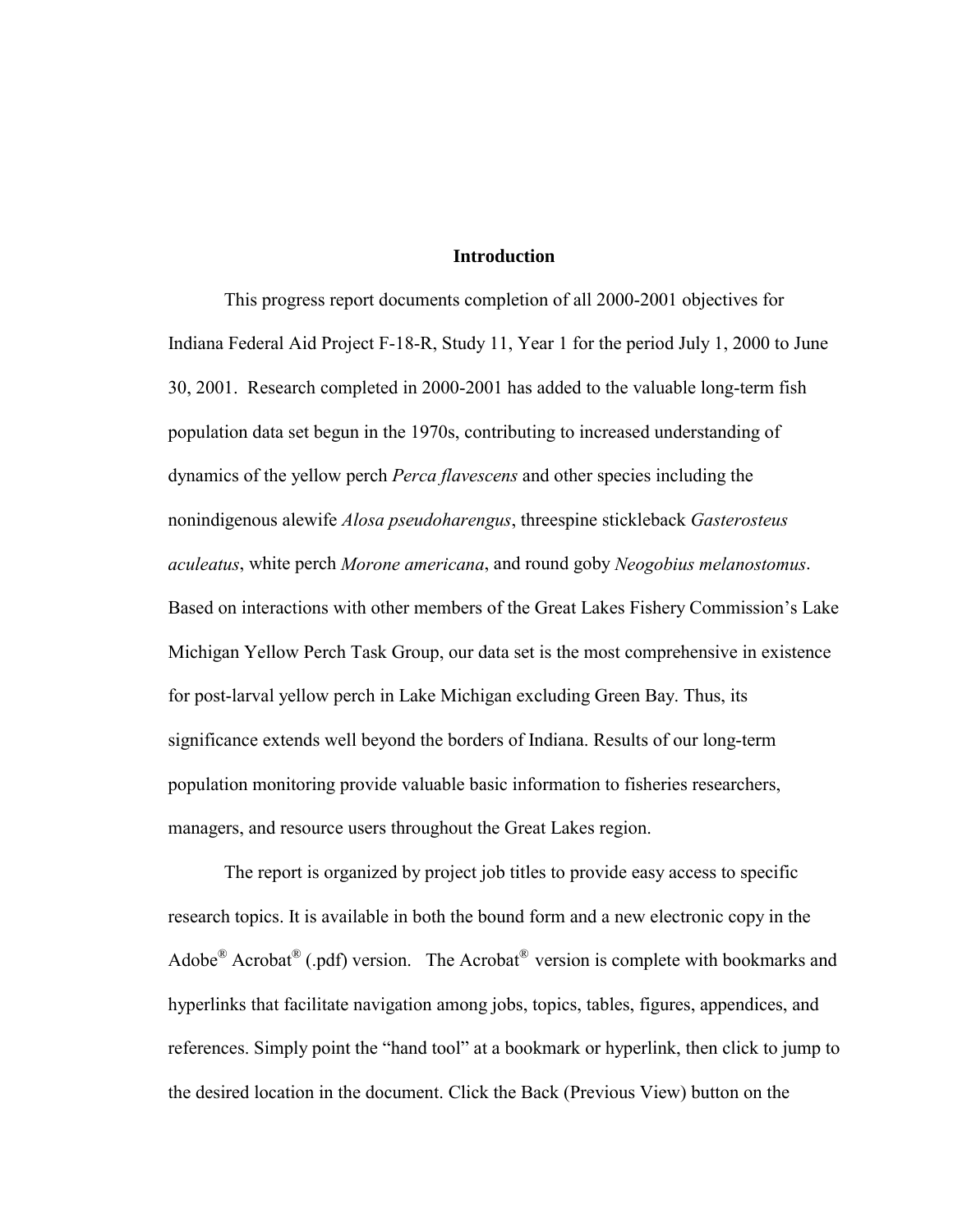toolbar to return to your previous location. You may need to change the Zoom level to facilitate viewing the pages. The report will be available on a new Ball State University, Aquatic Biology and Fisheries Center web site in the fall of 2001 or by contacting the authors.

Financial support for the project was from the Dingell-Johnson Federal Aid in Sport Fish Restoration Act, with Ball State University providing matching funds.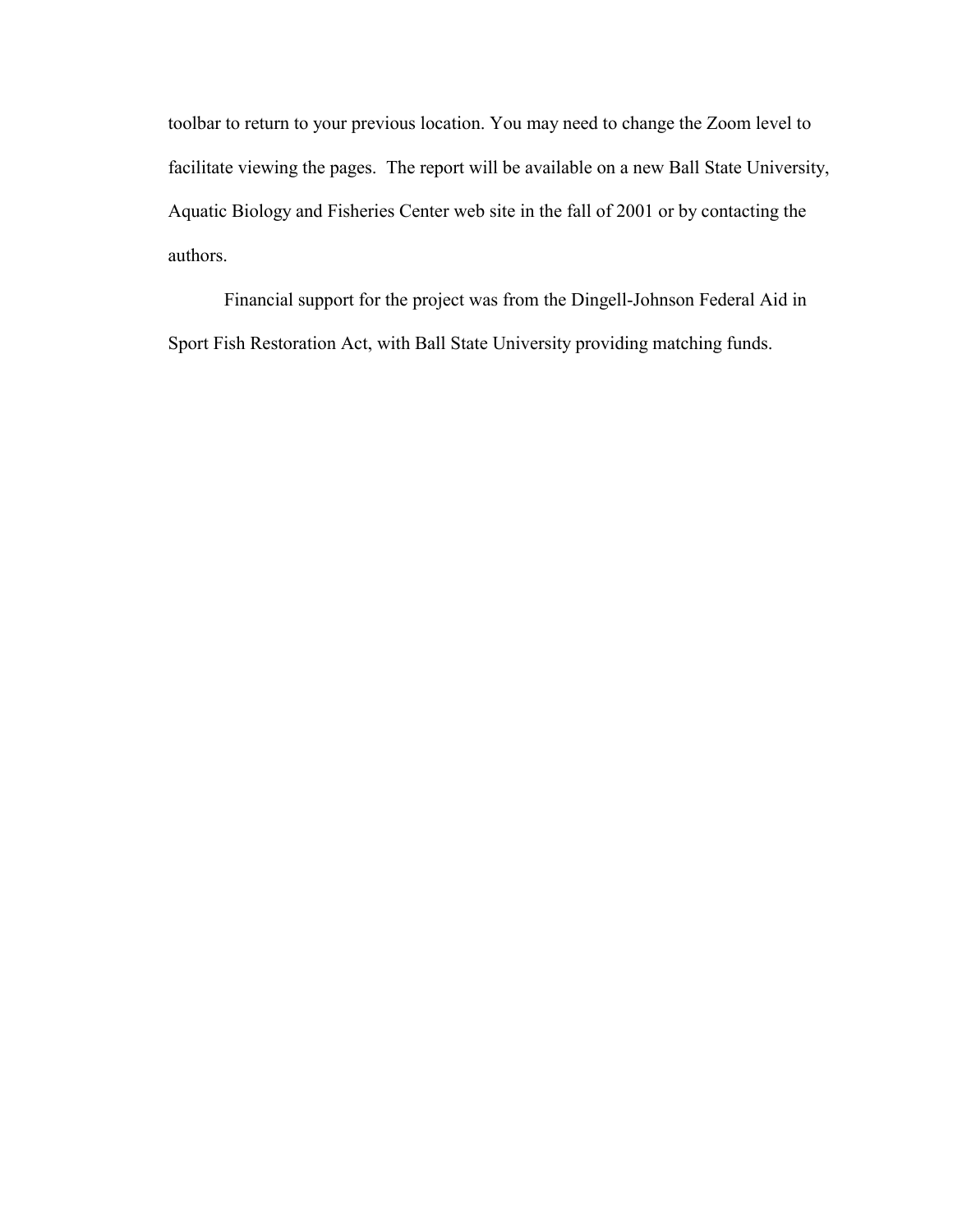#### **Acknowledgments**

We gratefully acknowledge the strong continued support of the Fisheries Section, Division of Fish and Wildlife, Indiana Department of Natural Resources (IDNR). Thanks are extended to all IDNR staff who have been involved with the project, especially Bill James, Gary Hudson, Randy Lang, John Kubisiak, Brian Breidert, and Janel Palla. Thanks are also due to the staff of the Indiana Division of Fish and Wildlife, Lake Michigan Headquarters for graciously providing launch facilities, storage space, and living quarters during field operations.

We appreciate Ball State University's contribution of equipment, facilities, and matching support funds. We thank all the Ball State staff whom assisted in one way or another with the project, particularly those in the Department of Biology, Office of Academic Research and Sponsored Programs, and Contracts and Grants Office. Zachary J. Willenberg and Jason Doll assisted with field and lab work during 2000.

A special recognition goes to Steven M. Shroyer for the dedicated years of service to Ball State University and the contributions he made towards this project.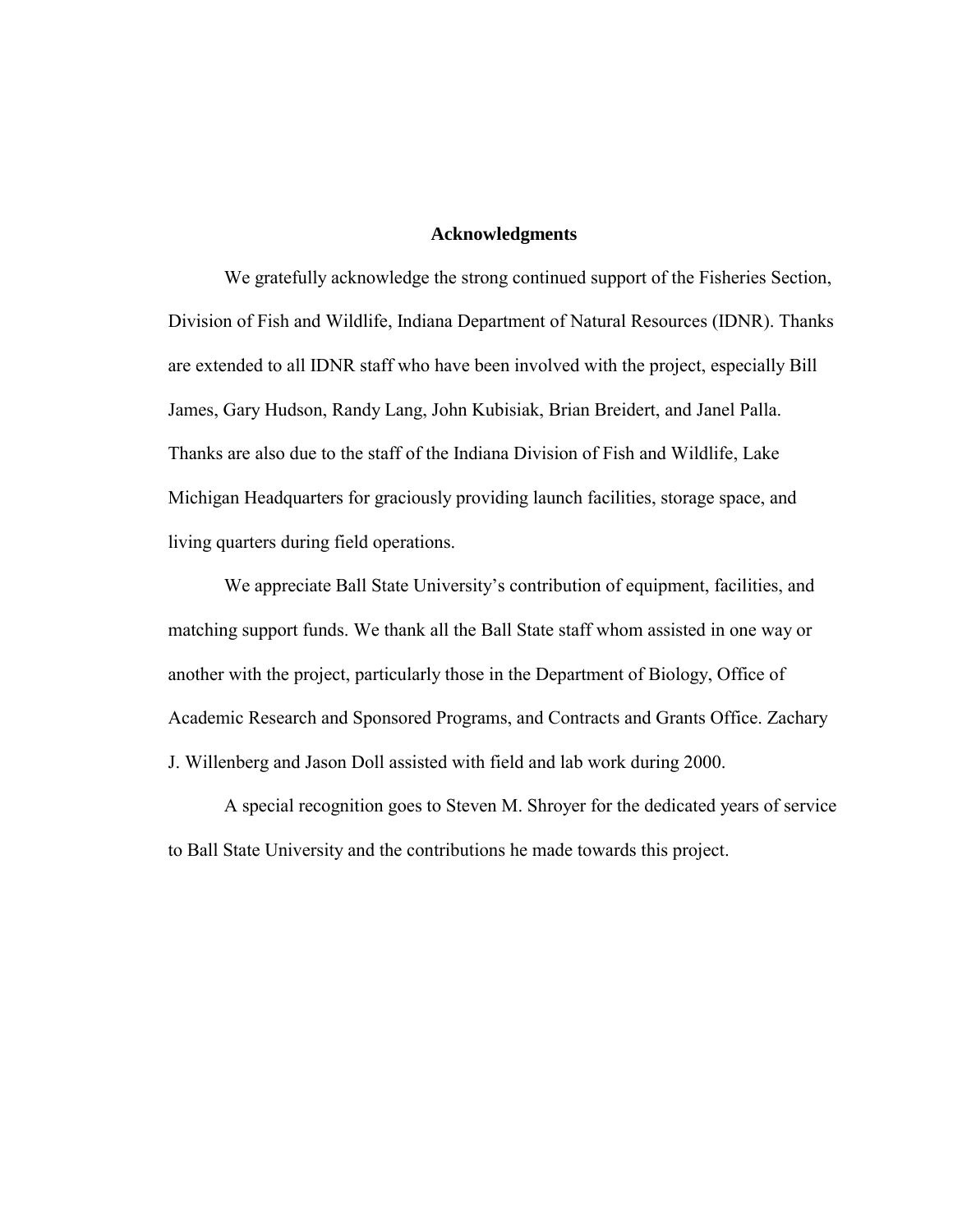#### **Job Titles**

#### *Job 1: Intensive Trawl and Gill Net Sampling of the Near-Shore Non-Salmonine Fish Community in Indiana Waters of Lake Michigan, Including Data Collection and Computer Data Storage*

Field sampling sites and methods were the same in 2000 as described in detail by McComish et al. (2000). As in past years, weather and sea conditions, temperature profiles, and secchi depths were recorded at each index zone and depth location immediately before initiation of sampling. The dates of trawl and gill net sampling were performed in accordance to established sampling period protocol [\(Table 1-1\). T](#page-19-0)otal nighttime trawl effort was 18 h and total gill net effort was 18 net-nights.

Trawl and gill net catches in 2000 were processed and recorded both electronically and on paper as described by McComish et al. (2000). Temperature profiles and secchi readings were recorded manually on paper and entered into computer files by one BSU Aquatic Biology and Fisheries student. All other research data (lengths, weights, numbers, etc.) were recorded using electronic devices and then downloaded into database files. The use of Palm Pilots<sup>TM</sup> has improved efficiency by reducing the time required and human error associated with transcribing data from hard copy data collection sheets to the computer.

As in past years, all data files were examined visually and queried by the Staff Fisheries Research Biologist to ensure data values were reasonable before use in subsequent analysis.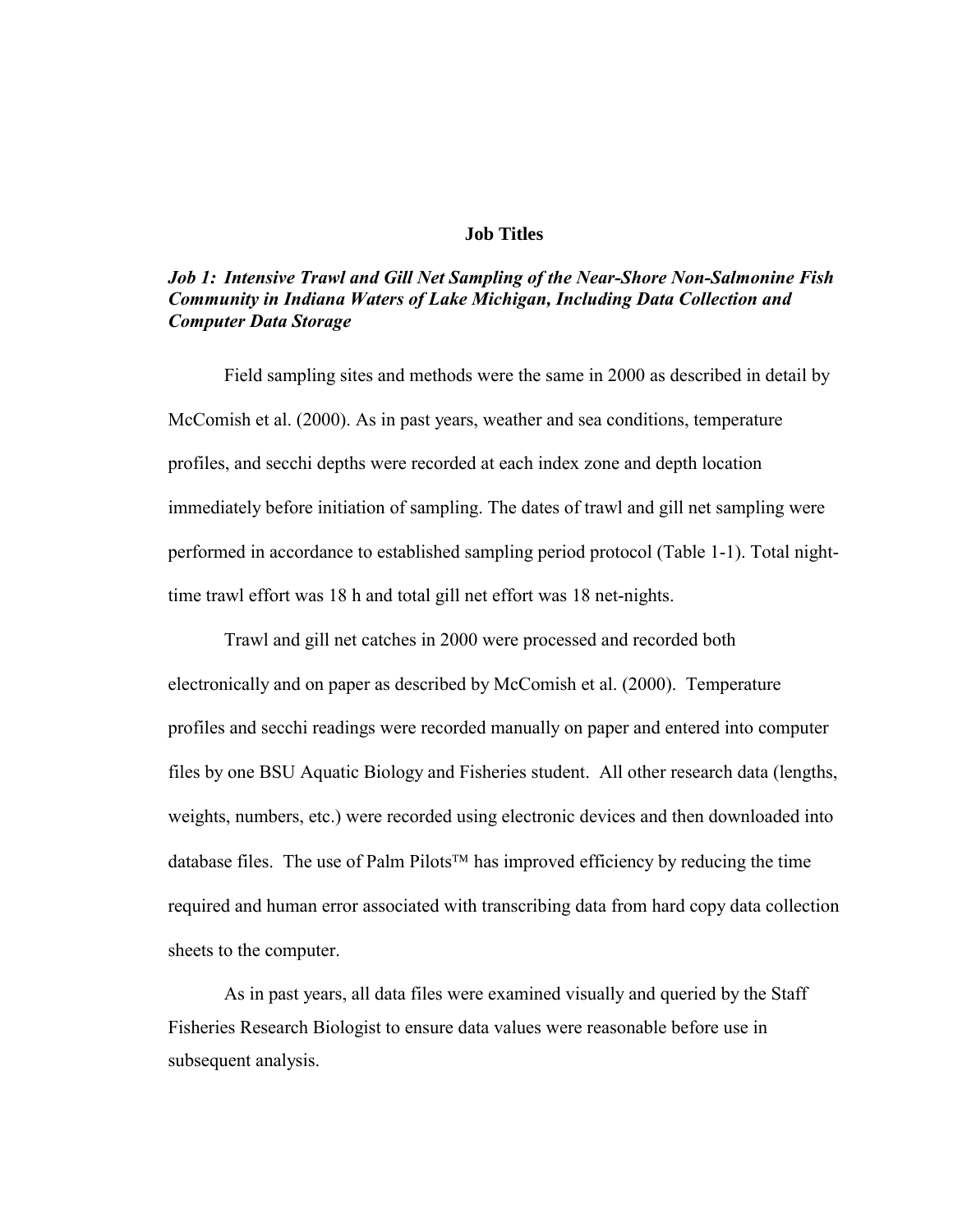<span id="page-19-0"></span>Table 1-1. Dates of trawl and gill net sampling at three index sites in Indiana waters of Lake Michigan, IN in 2000. Gill nets were set about 1900 hours on a given date and pulled about 0700 hours the next morning. Horizontal lines separate semimonthly sample periods.

| Date    | Site | Trawl  | 10-m Gill Net | 15-m Gill Net |
|---------|------|--------|---------------|---------------|
| 6/01/00 | M    | $^{+}$ | $^{+}$        | $^{+}$        |
| 6/06/00 | G    | $+$    | $\! +$        | $+$           |
| 6/07/00 | K    | $^{+}$ | $^{+}$        | $^{+}$        |
| 6/19/00 | M    | $^{+}$ |               | $+$           |
| 6/20/00 | K    |        | $^{+}$        | $^{+}$        |
| 6/21/00 | G    | $^{+}$ | $^{+}$        | $^{+}$        |
| 6/22/00 | K    | $^{+}$ |               |               |
| 7/05/00 | G    | $^{+}$ |               |               |
| 7/06/00 | G    |        | $^{+}$        | $\mathrm{+}$  |
| 7/10/00 | M    | $^{+}$ | $^{+}$        | $^{+}$        |
| 7/11/00 | K    | $^{+}$ | $^{+}$        | $^{+}$        |
| 7/19/00 | M    | $+$    | $^{+}$        | $^{+}$        |
| 7/24/00 | G    | $^{+}$ | $^{+}$        | $^{+}$        |
| 7/25/00 | K    | $^{+}$ | $^{+}$        | $^{+}$        |
| 8/01/00 | K    | $+$    | $+$           | $^{+}$        |
| 8/07/00 | G    | $^{+}$ | $^{+}$        | $^{+}$        |
| 8/08/00 | M    | $^{+}$ | $^{+}$        | $^{+}$        |
| 8/16/00 | M    | $^{+}$ | $+$           | $+$           |
| 8/17/00 | K    | $^{+}$ |               |               |
| 8/22/00 | G    | $^{+}$ | $\! +$        | $^{+}$        |
| 8/23/00 | K    |        | $^{+}$        | $^{+}$        |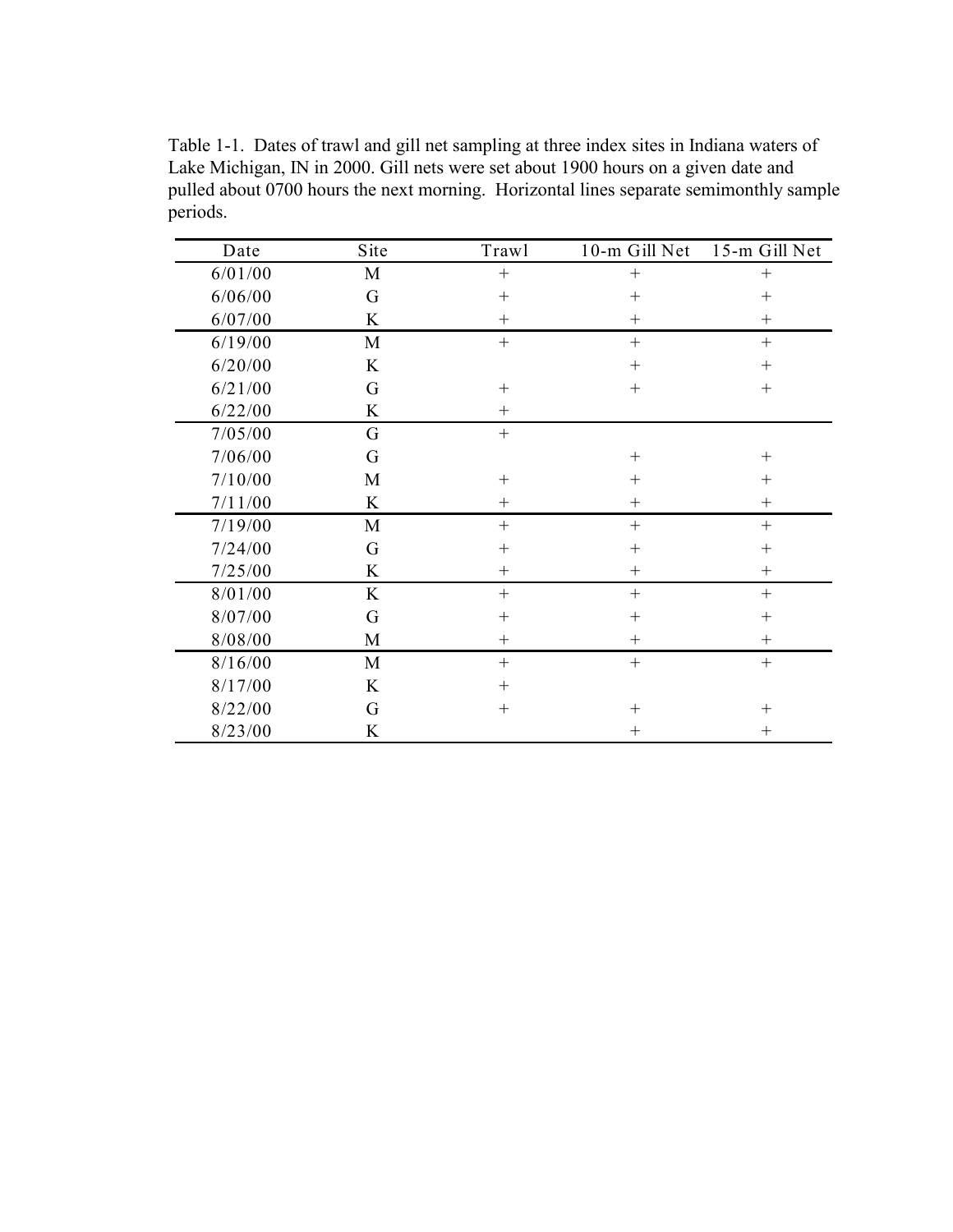### *Job 2: A Comparative Age and Growth Analysis of Yellow Perch in Indiana Waters of Lake Michigan*

#### **Methods**

Methods of yellow perch age and growth analysis in 2000 were similar to those described by McComish et al. (2000). We continued to age fish using opercles because opercle ages are more precise than scale ages, and opercles can be easily used to backcalculate lengths at annuli (Baker and McComish 1998). However, annular increments were measured differently than in previous years. An image of each opercle was taken using a Panasonic<sub>®</sub> digital camera (model  $#$  WV-CP230) attached to a stereoscopic zoom microscope (10x magnification), captured with Snappy 4.0 video snapshot, and saved using Kodak Imaging for Windows software. A straight-line mark was imposed on each image from the focus to the edge, with cross markings denoting each annulus. The distance from the focus to each annulus was measured using a digitizer, with subsequent values entered into DisBcal 89. A 10-mm standard intercept for opercle back-calculations was used as proposed by Baker (1989) and validated by McComish et al. (2000). Age and growth analysis was completed using  $690$  age  $\geq 1$  fish sub-sampled from trawl and gill net catches at sites M, K, and G from June to August 2000. Within the aged sub-sample, 213 (31%) were males and 477 (69%) were females. Note this sex ratio is not representative of the total catch due to the size-selective sub-sampling procedure: refer to *[Job 3](#page-28-0)* for overall sex ratios.

#### **Age and Growth Results**

Males up to age 14 and females up to age 7 were present in the aged sub-sample, with fish older than age 7 rare [\(Appendices 2-1 and 2-2\).](#page-87-0) As in past years, females grew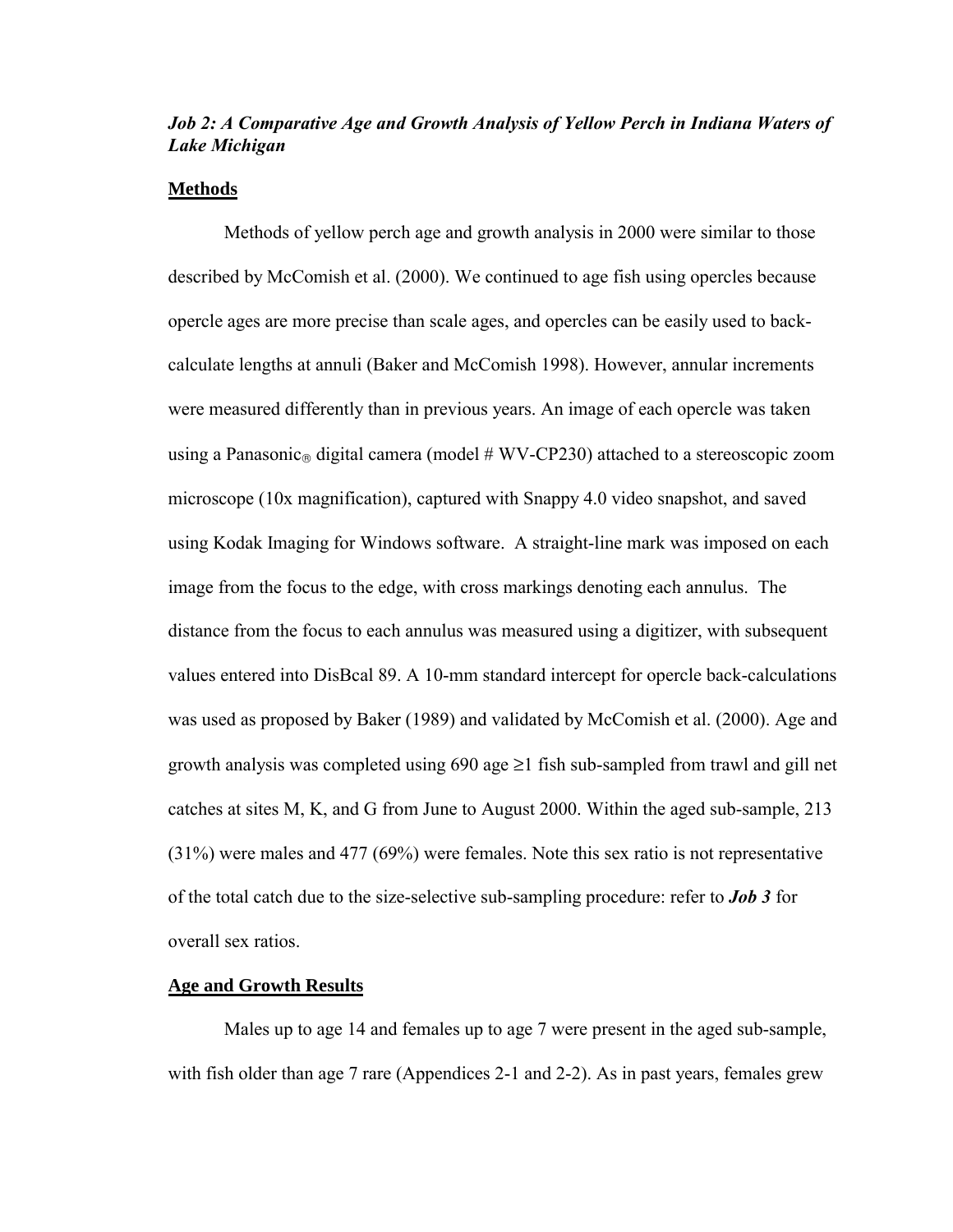faster than males, and were significantly larger beginning at age 2 [\(Figure 2-1\).](#page-22-0) Females and males reached stock size  $(\geq 130 \text{ mm})$  by age 2 and 3, respectively. Females reached quality size ( $\geq 200$  mm) by age 3, and males by age 4.

Mean lengths at last annuli of successive age classes [\(Figure 2-1\)](#page-22-0) should not be interpreted as absolute growth curves because younger cohorts, especially males, are apparently following different curves when compared to recent cohorts of older fish. For example, in 2000 age 6 males were larger than age 7 males. It is uncertain whether younger cohorts will reach substantially larger asymptotic lengths than older cohorts, or reach similar maximum lengths at younger ages. This question will be answered in the coming years by fitting the von Bertalanffy growth function to back-calculated lengths at last annuli of individual cohorts in successive years.

Mean back-calculated lengths of yellow perch at last annuli of the separate sexes from 1976-1998 show varied trends [\(Figure 2-2\).](#page-23-0) Only ages 1-4 are used in the display because older ages were not found in all years, and when present, showed similar trends as ages 1-4. Both sexes ordinarily reached stock size  $(\geq 130 \text{ mm})$  by age 2 in the 1970s and 1995-1999, and by age 3 in other years. Males reached quality size  $(\geq 200 \text{ mm})$  by age 3 or 4 in 1976-1978 and 1997-2000, and beyond age 4 in other years. Females attained quality size by age 3 in 1976 and 1996-2000, by age 4 in 1977-1979, 1984, and 1995- 2000, and beyond age 4 in other years.

Mean lengths of both sexes at ages 2 to 4 varied somewhat in 2000 from their recent peaks [\(Figure 2-2\). A](#page-23-0)ge 3 females reached a mean length that was the highest recorded since the 1970s. Mean lengths of males and females at age 1 have shown a slight increasing trend after 1991, although they have not reached the lengths of the 1970s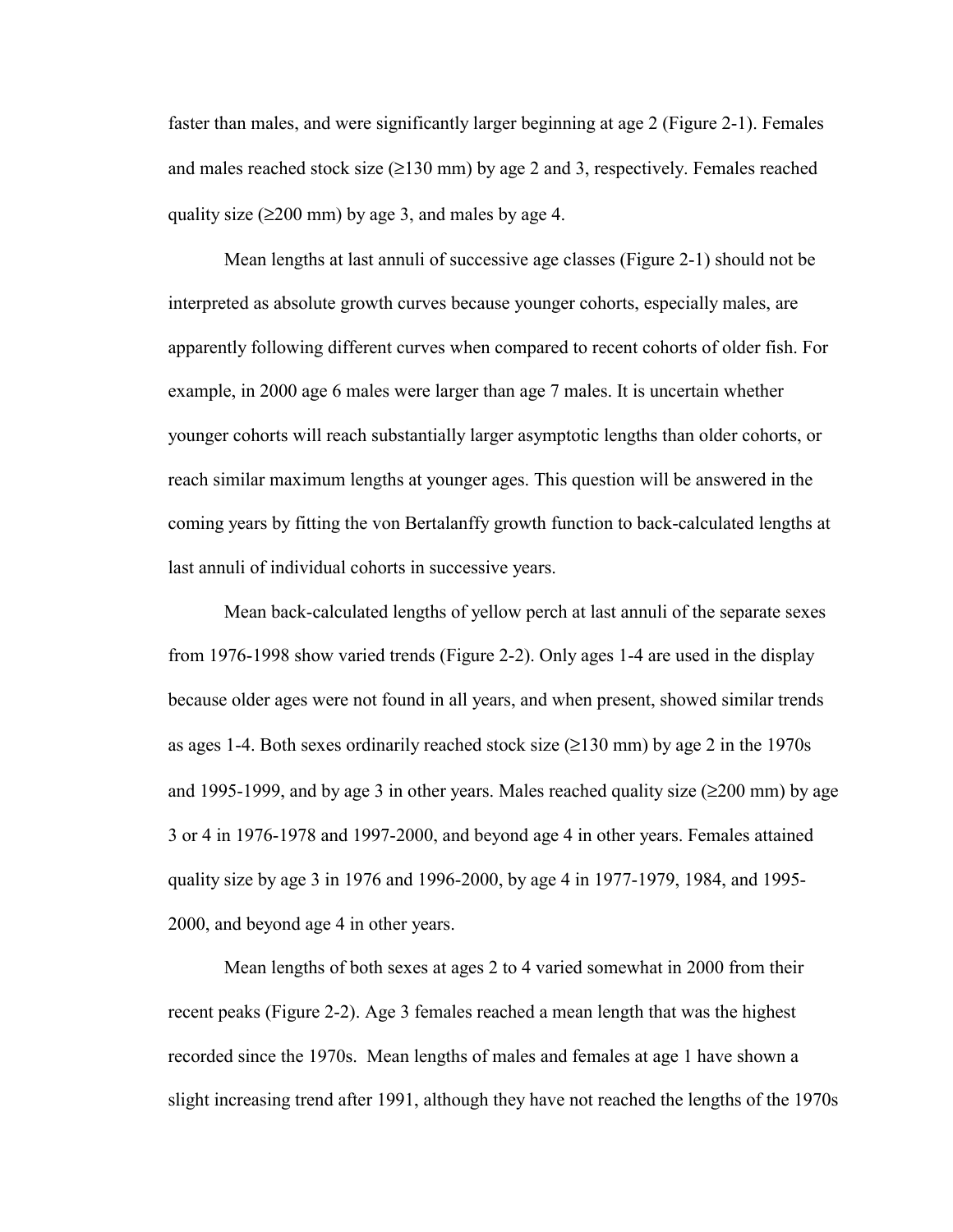<span id="page-22-0"></span>

Figure 2-1. Mean back-calculated lengths at last annuli of individual age classes of male and female yellow perch collected from sites M, K and G in Indiana waters of Lake Michigan in 2000. Error bars represent  $\pm 2$  SE. Data points without error bars represent only one fish.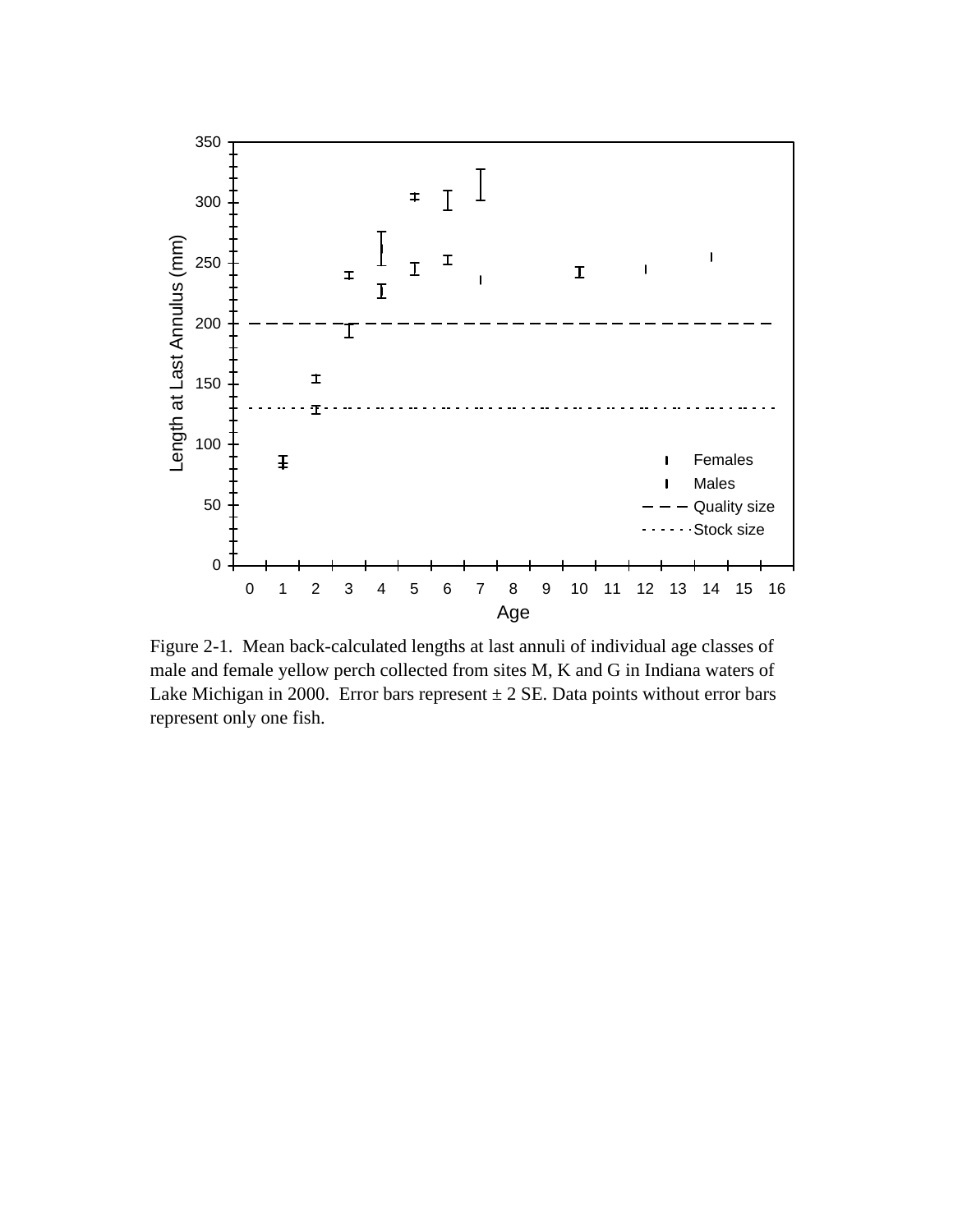<span id="page-23-0"></span>

Figure 2-2. Mean back-calculated lengths at last annuli of male and female yellow perch ages 1-4 collected in Indiana waters of Lake Michigan, 1976-2000.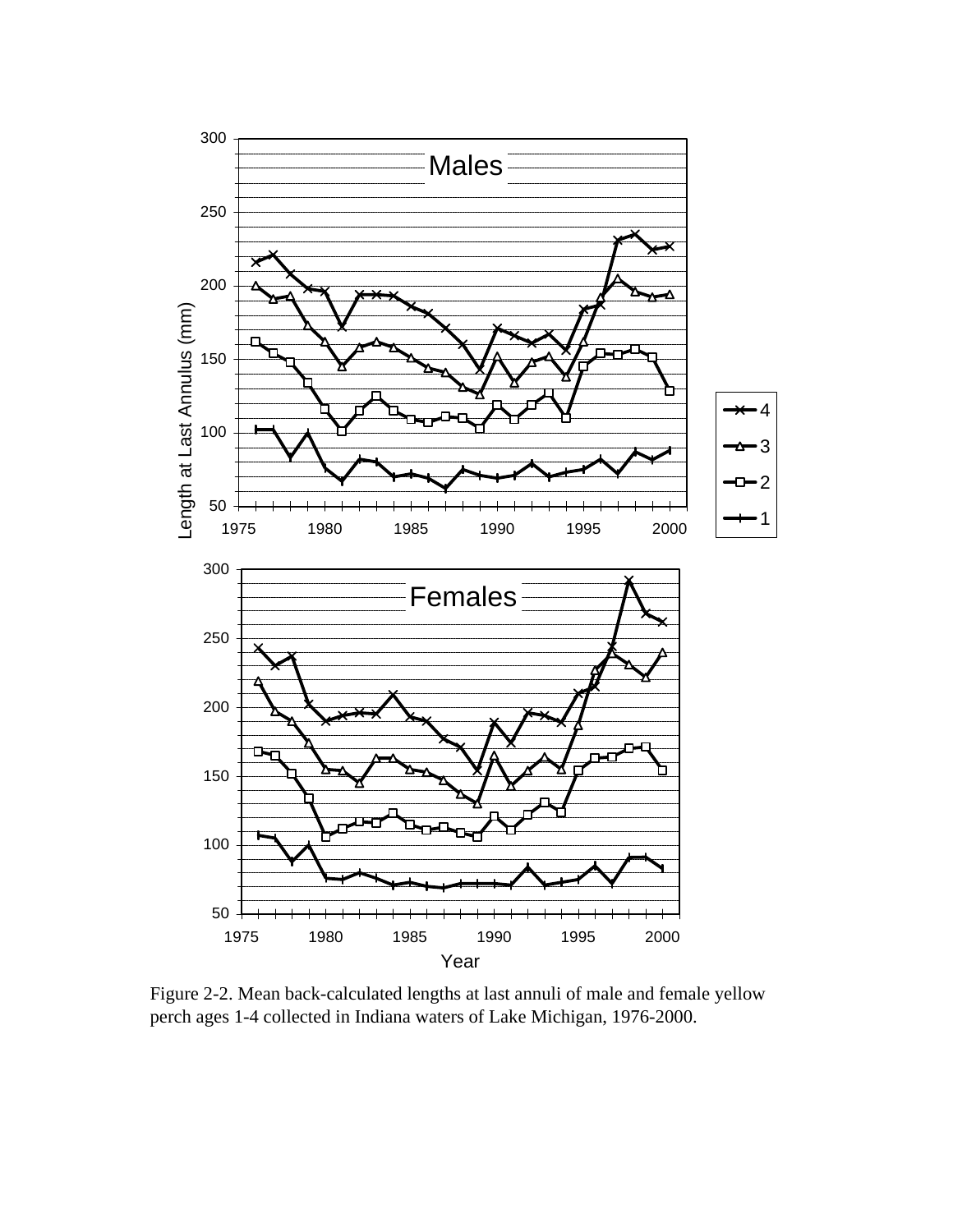when the density of the yellow perch population was low, *[See Job 3](#page-28-1)*. This suggests growth conditions during the first year of life may be less favorable now than they were in the 1970s, while conditions during the third year may be more favorable.

 Growth rates of the 1983-1999 year classes of each sex differed greatly, and recent cohorts were substantially longer at given ages than earlier cohorts [\(Tables 2-1 and 2-2\).](#page-25-0) Average male length of the 1993-1996 cohorts reached quality size ( $\geq 200$  mm) by age 2, 3, or 4 as compared to age 5 for the 1991-1992 cohorts, age 6 for the 1989-1990 cohorts, and age 7 or 8 for the 1983-1988 cohorts. Trends for female cohorts were similar. Average females of the 1993-1997 cohorts reached quality size  $(\geq 200 \text{ mm})$  by age 3, compared to age 4 for the 1991-1992 cohorts and age 5 or 6 for earlier cohorts.

The von Bertalanffy growth equation was used to quantify the growth characteristics of individual cohorts. The equation is:

$$
l_t = L_{\infty} (1 - e^{-K(t - t_0)})
$$

Where:

*lt* is length at annulus *t*,

*L*∞ is the length an average fish would reach if it lived indefinitely and continued to grow according to the equation,

*K* is the Brody growth coefficient, and

 $t_0$  is the hypothetical age at which a fish would have been zero length if it had always grown according to the equation (Ricker 1975).

[Tables 2-3 and 2-4 l](#page-26-0)ist von Bertalanffy growth parameters estimated from the data in [Tables 2-1 and 2-2. E](#page-25-0)stimates for the 1992-1996 year classes are provisional because they are based on only 4-8 annuli. Nonetheless, the parameters seem to suggest the 1993-1996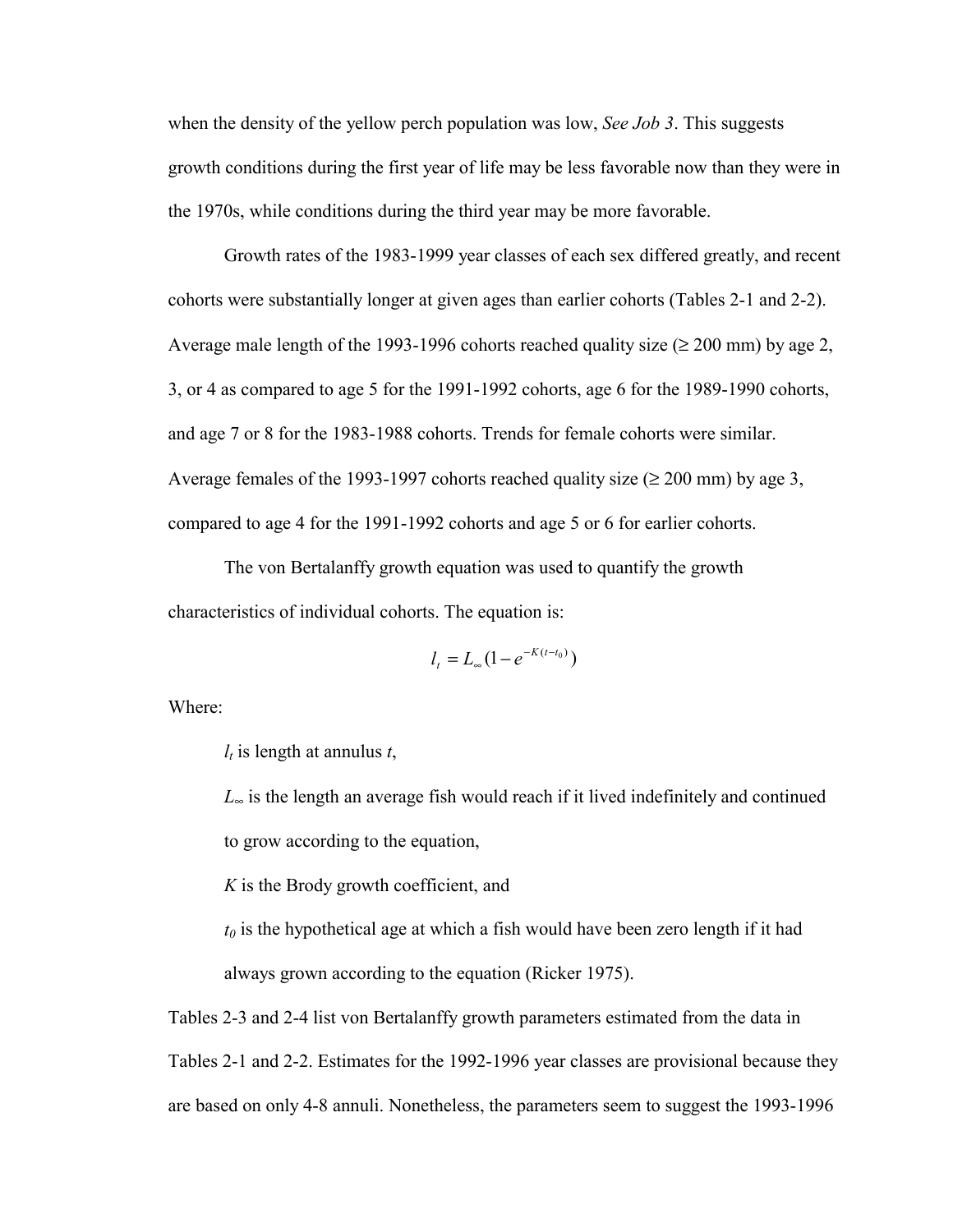| Year  | Total length (mm) at annulus |                |     |     |     |     |                |     |     |  |  |  |
|-------|------------------------------|----------------|-----|-----|-----|-----|----------------|-----|-----|--|--|--|
| class | 1                            | $\overline{2}$ | 3   | 4   | 5   | 6   | $\overline{7}$ | 8   | 9   |  |  |  |
| 1983  | 70                           | 109            | 144 | 171 | 180 | 189 | 202            | 233 | 205 |  |  |  |
| 1984  | 72                           | 107            | 141 | 160 | 169 | 193 | 211            | 193 | 216 |  |  |  |
| 1985  | 69                           | 111            | 131 | 143 | 186 | 194 | 195            | 215 | 216 |  |  |  |
| 1986  | 62                           | 110            | 126 | 171 | 183 | 195 | 202            | 206 | 206 |  |  |  |
| 1987  | 75                           | 103            | 152 | 166 | 187 | 192 | 194            | 215 | 234 |  |  |  |
| 1988  | 71                           | 119            | 134 | 161 | 187 | 188 | 212            | 224 | 218 |  |  |  |
| 1989  | 69                           | 109            | 148 | 167 | 167 | 202 |                | 222 | 236 |  |  |  |
| 1990  | 71                           | 119            | 152 | 156 | 192 | 208 | 212            | 228 | 238 |  |  |  |
| 1991  | 79                           | 127            | 138 | 184 | 201 | 222 | 219            | 246 |     |  |  |  |
| 1992  | 70                           | 110            | 162 | 187 | 202 | 213 | 230            |     |     |  |  |  |
| 1993  | 73                           | 145            | 192 | 231 | 226 | 240 | 236            |     |     |  |  |  |
| 1994  | 75                           | 154            | 205 | 235 | 251 | 253 |                |     |     |  |  |  |
| 1995  | 82                           | 153            | 196 | 224 | 245 |     |                |     |     |  |  |  |
| 1996  | 72                           | 157            | 192 | 227 |     |     |                |     |     |  |  |  |
| 1997  | 87                           | 151            | 194 |     |     |     |                |     |     |  |  |  |
| 1998  | 82                           | 129            |     |     |     |     |                |     |     |  |  |  |
| 1999  | 88                           |                |     |     |     |     |                |     |     |  |  |  |

<span id="page-25-0"></span>Table 2-1. Mean lengths at annuli 1-9 for male yellow perch collected from sites M, K, and G in Indiana waters of Lake Michigan in 1984-2000. Each row represents the backcalculated length at last annulus for a cohort over successive years.

Table 2-2. Mean lengths at annuli 1-9 for female yellow perch collected from sites M, K, and G in Indiana waters of Lake Michigan in 1984-2000. Each row represents the back-calculated length at last annulus for a cohort over successive years.

| Year  | Total length (mm) at annulus |                |     |     |     |     |     |     |     |  |  |  |
|-------|------------------------------|----------------|-----|-----|-----|-----|-----|-----|-----|--|--|--|
| class | 1                            | $\overline{2}$ | 3   | 4   | 5   | 6   | 7   | 8   | 9   |  |  |  |
| 1983  | 71                           | 115            | 153 | 177 | 193 | 206 | 250 | 270 | 291 |  |  |  |
| 1984  | 73                           | 111            | 147 | 171 | 195 | 228 | 244 | 281 | 276 |  |  |  |
| 1985  | 70                           | 113            | 137 | 154 | 213 | 222 | 274 | 275 | 284 |  |  |  |
| 1986  | 69                           | 109            | 130 | 189 | 201 | 250 | 269 | 266 | 289 |  |  |  |
| 1987  | 72                           | 106            | 165 | 174 | 222 | 249 | 247 | 275 | 275 |  |  |  |
| 1988  | 72                           | 121            | 143 | 196 | 228 | 236 | 267 | 262 | 290 |  |  |  |
| 1989  | 72                           | 111            | 154 | 194 | 212 | 242 | 247 | 286 | 305 |  |  |  |
| 1990  | 71                           | 122            | 164 | 189 | 230 | 251 | 289 | 320 | 311 |  |  |  |
| 1991  | 84                           | 131            | 155 | 210 | 236 | 283 | 319 | 301 |     |  |  |  |
| 1992  | 71                           | 124            | 187 | 215 | 266 | 306 | 312 |     |     |  |  |  |
| 1993  | 73                           | 154            | 227 | 244 | 295 | 312 | 314 |     |     |  |  |  |
| 1994  | 75                           | 163            | 239 | 292 | 307 | 302 |     |     |     |  |  |  |
| 1995  | 85                           | 164            | 231 | 268 | 305 |     |     |     |     |  |  |  |
| 1996  | 72                           | 170            | 222 | 262 |     |     |     |     |     |  |  |  |
| 1997  | 91                           | 171            | 240 |     |     |     |     |     |     |  |  |  |
| 1998  | 91                           | 154            |     |     |     |     |     |     |     |  |  |  |
| 1999  | 83                           |                |     |     |     |     |     |     |     |  |  |  |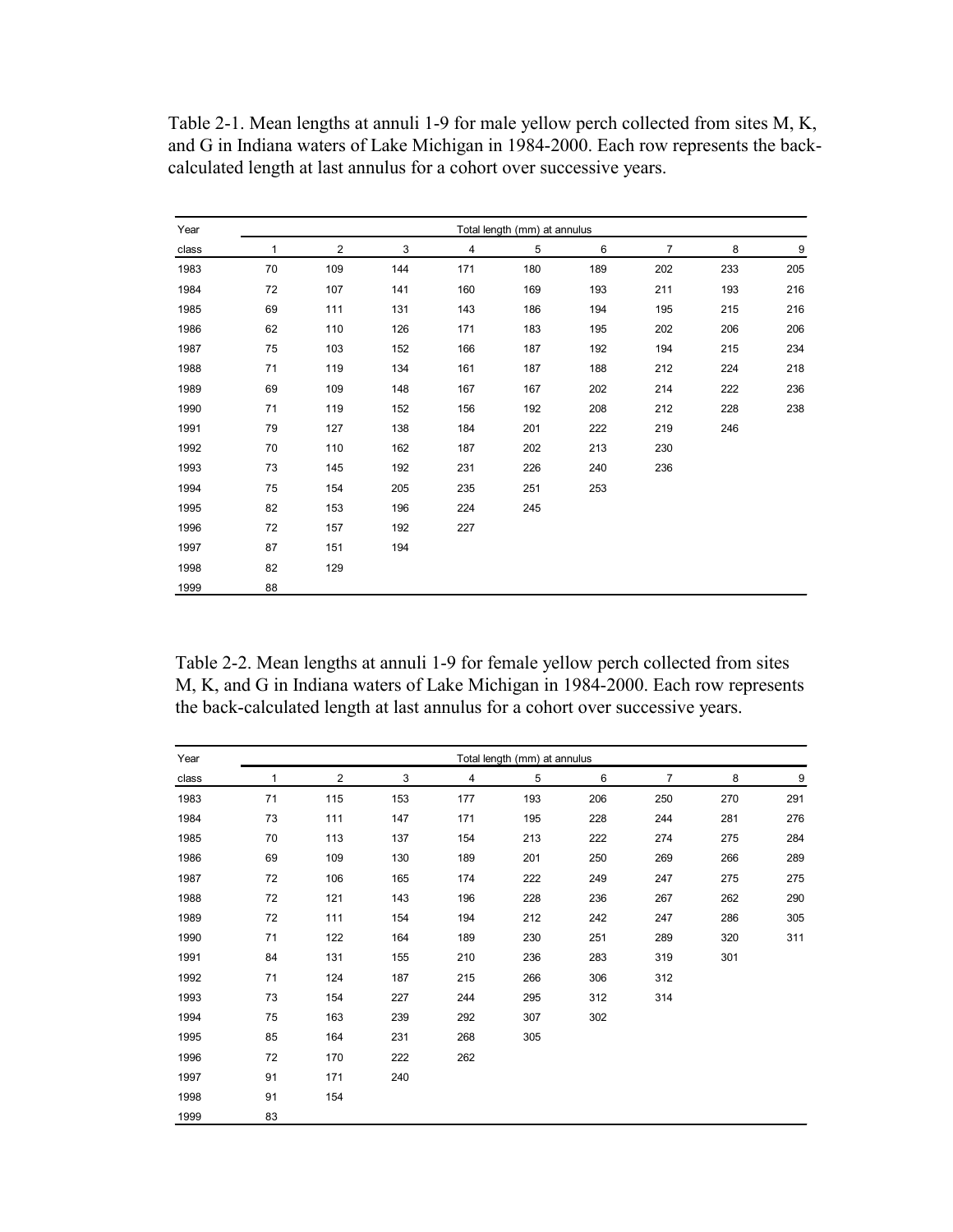| Year class | $L_{\infty}$ (mm) | Κ     | $t_{0}$  | $R^2$ |
|------------|-------------------|-------|----------|-------|
| 1983       | 232               | 0.302 | $-0.174$ | 0.967 |
| 1984       | 231               | 0.271 | $-0.370$ | 0.977 |
| 1985       | 251               | 0.215 | $-0.528$ | 0.979 |
| 1986       | 221               | 0.342 | 0.062    | 0.986 |
| 1987       | 249               | 0.243 | $-0.460$ | 0.974 |
| 1988       | 251               | 0.236 | $-0.475$ | 0.985 |
| 1989       | 273               | 0.201 | $-0.524$ | 0.984 |
| 1990       | 268               | 0.224 | $-0.466$ | 0.986 |
| 1991       | 292               | 0.206 | -0.561   | 0.980 |
| 1992       | 256               | 0.320 | 0.047    | 0.992 |
| 1993       | 245               | 0.613 | 0.445    | 0.988 |
| 1994       | 269               | 0.555 | 0.421    | 0.998 |
| 1995       | 277               | 0.438 | 0.197    | 0.999 |
| 1996       | 256               | 0.603 | 0.480    | 0.994 |
| Means      | 255               | 0.341 | $-0.136$ | 0.985 |

<span id="page-26-0"></span>Table 2-3. Von Bertalanffy growth parameters and coefficients of determination  $(R^2)$  for the 1983-1996 year classes of yellow perch males in Indiana waters of Lake Michigan, fitted to the data in Table 2-1 by the Marquardt-Levenburg method of nonlinear least squares. Estimates for the 1992-1996 year classes are provisional.

Table 2-4. Von Bertalanffy growth parameters and coefficients of determination  $(R^2)$  for the 1983-1996 year classes of yellow perch females in Indiana waters of Lake Michigan, fitted to the data in Table 2-2 by the Marquardt-Levenburg method of nonlinear least squares. Estimates for the 1992-1996 year classes are provisional.

| Year class | $L_{\infty}$ (mm) | Κ     | $t_{0}$  | $R^2$ |
|------------|-------------------|-------|----------|-------|
| 1983       | 567               | 0.070 | $-1.120$ | 0.987 |
| 1984       | 446               | 0.105 | $-0.718$ | 0.992 |
| 1985       | 502               | 0.092 | $-0.593$ | 0.976 |
| 1986       | 399               | 0.144 | $-0.212$ | 0.981 |
| 1987       | 333               | 0.204 | $-0.101$ | 0.983 |
| 1988       | 346               | 0.193 | $-0.175$ | 0.986 |
| 1989       | 433               | 0.125 | $-0.463$ | 0.992 |
| 1990       | 463               | 0.129 | $-0.308$ | 0.990 |
| 1991       | 498               | 0.123 | $-0.423$ | 0.975 |
| 1992       | 468               | 0.166 | 0.050    | 0.992 |
| 1993       | 349               | 0.372 | 0.380    | 0.991 |
| 1994       | 338               | 0.506 | 0.536    | 0.986 |
| 1995       | 396               | 0.305 | 0.214    | 0.999 |
| 1996       | 314               | 0.505 | 0.491    | 0.999 |
| Means      | 418               | 0.217 | $-0.174$ | 0.988 |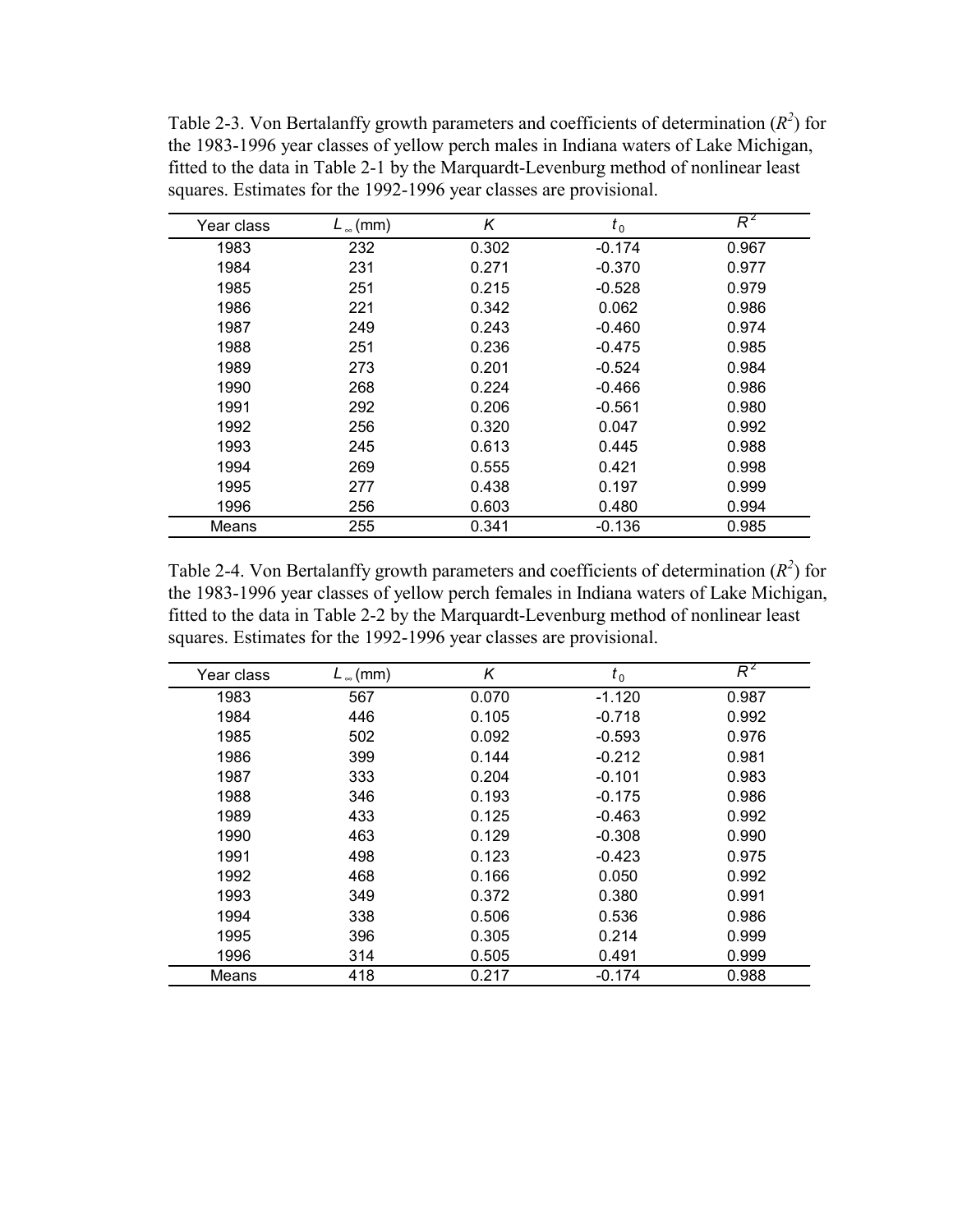year classes may reach similar ultimate lengths as earlier cohorts, but at younger ages due to substantial increases in *K* from earlier years. Subsequent data will provide additional basis for this observation.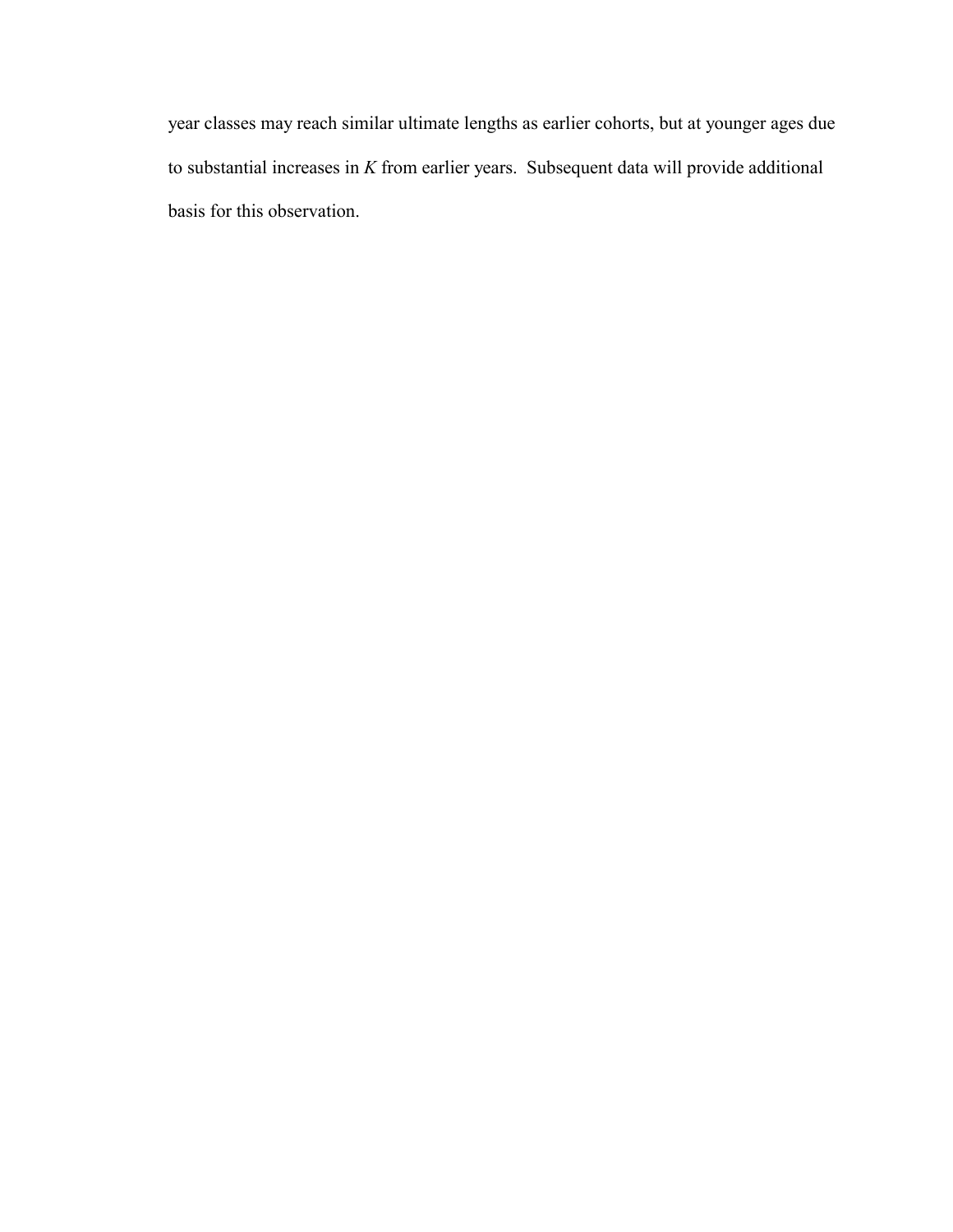#### <span id="page-28-1"></span><span id="page-28-0"></span>*Job 3: An Evaluation of Yellow Perch Size Structure, Age Structure, Sex Composition, Year Class Strength, Recruitment, and Mortality by Year Class*

#### **Year Class Strengths**

Yellow perch year class strength was defined as the trawl CPUE of a cohort at age 2 because catch curve analysis (Ricker 1975) reveals younger ages are not fully vulnerable to the trawl. A standard classification system for yellow perch year class strength was developed based on age-2 CPUEs. Year classes were categorized from extremely weak to extremely strong based on previous work (Shroyer and McComish 1999) using values from the range of observed values for 1981-1998 [\(Figure 3-1;](#page-29-0) [Appendix 3-1\).](#page-88-0) The 2000 collection data revealed the 1998 year class marked the tenth consecutive extremely weak year class. The 1999 year class was not yet fully vulnerable to the trawl in 2000, but its CPUE at age 1 (3/h), was similar to age 1 fish caught in 1993 and 1997 [\(Appendix 3-1\).](#page-88-0) The strength of the 2000 year class remains uncertain, but the 2000 age-0 yellow perch CPUE of 0.9/h was one of the lowest recorded since 1975 [\(Appendix 3-2\).](#page-89-0)

#### **Mortality Rates**

Annual total mortality rates (*A*; Ricker 1975) of yellow perch age  $\geq$ 1 were estimated using pooled males and females because catch records in most years prior to 1993 did not allow individual sex calculations. We estimated *A* using two different methods. The first method was to calculate *A* from decreases in trawl CPUE of cohorts over one-year age intervals which provides information only on discrete age intervals. Mean estimated *A* was about 50-60% for ages 2-6 and about 70% or higher for older ages [\(Table 3-1\). T](#page-30-0)he second method used catch curve analysis (Ricker 1975) of individual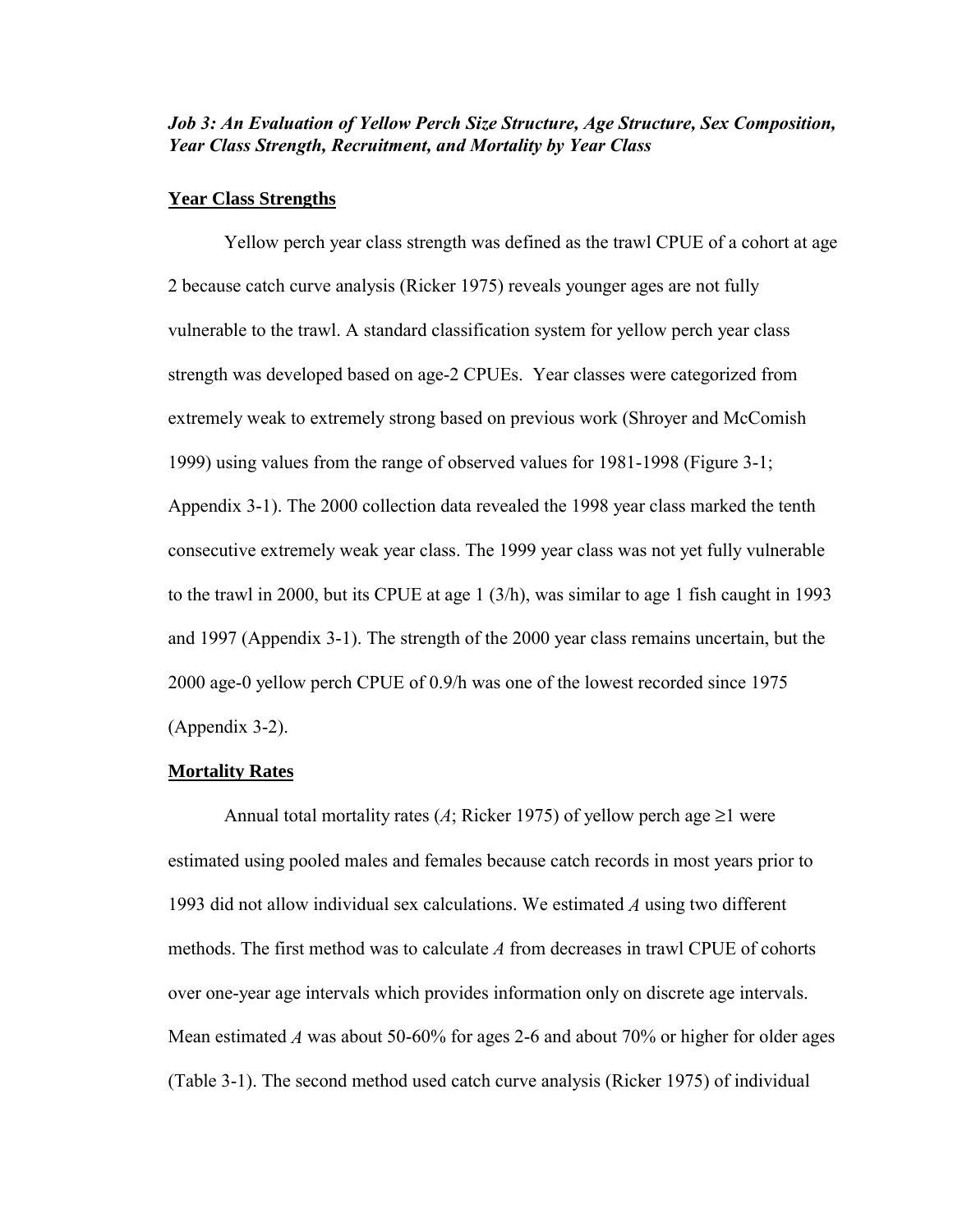<span id="page-29-0"></span>

Figure 3-1. Relative strengths of the 1981-1998 year classes of yellow perch in Indiana waters of Lake Michigan based on mean June-August trawl CPUE of age 2 fish at pooled sites M, K, and G.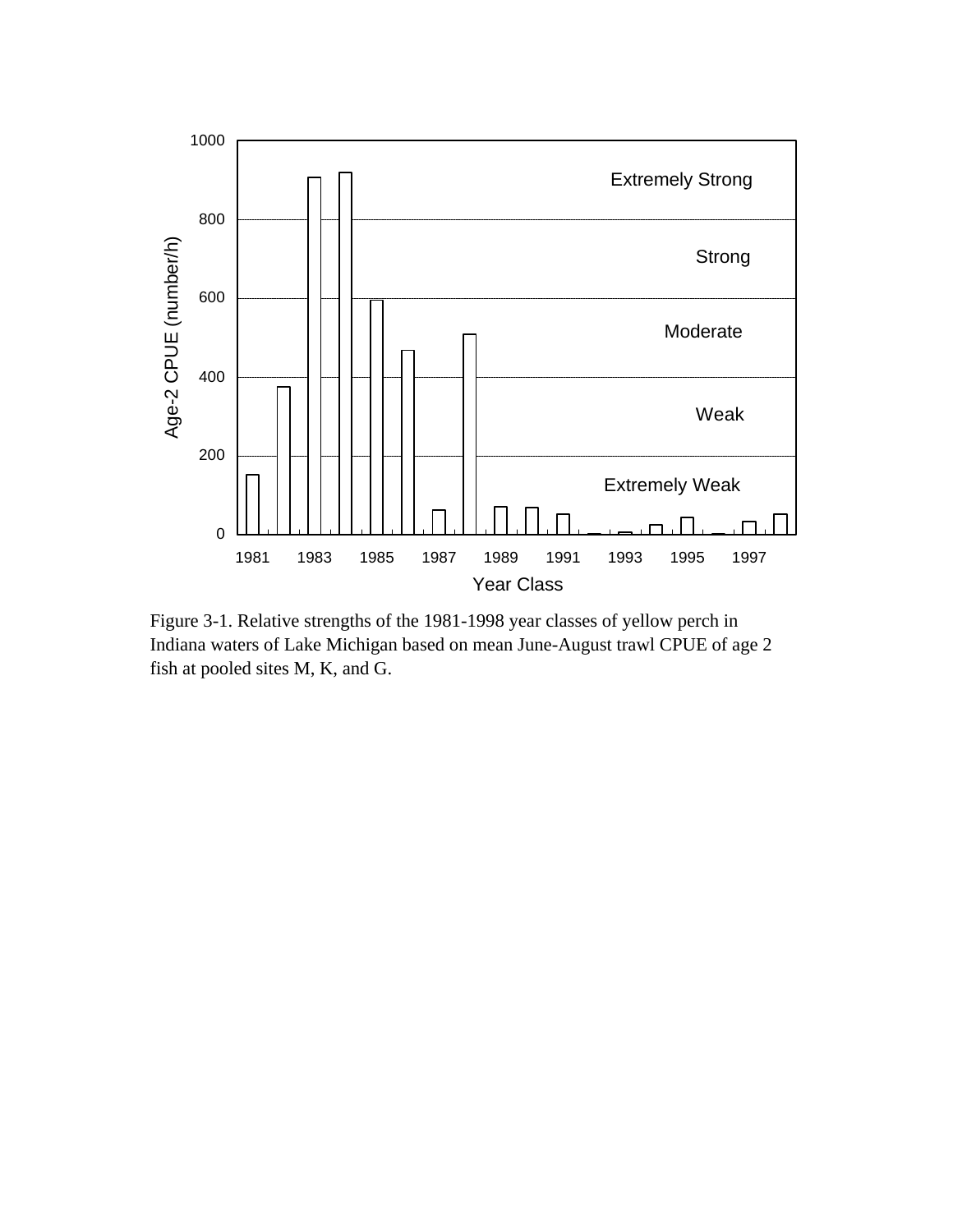<span id="page-30-0"></span>Table 3-1. Annual total mortality rates (*A*) of the 1980-1997 yellow perch cohorts at sites M, K, and G in Indiana waters of Lake Michigan, based on decreases in 1984-2000 trawl CPUE at successive ages. Missing data points are due to either increases in the CPUE of cohorts from one age to the next, or ages at which cohorts have not been captured. Med.  $=$ median.

|         | Annual total mortality of year classes (%) |     |          |      |                                              |             |       |             |                     |          |       |       |    |       |          |             |       |    |      |      |
|---------|--------------------------------------------|-----|----------|------|----------------------------------------------|-------------|-------|-------------|---------------------|----------|-------|-------|----|-------|----------|-------------|-------|----|------|------|
| Age     | 80                                         | 81  | 82       | - 83 |                                              | 84 85 86 87 |       |             | 88                  |          | 8990  | 91    | 92 |       |          | 93 94 95    | -96.  | 97 | Mean | Med. |
| $2 - 3$ |                                            |     | 4        | 47   | 51                                           | 14          | -73   |             | 60 39               |          |       | 80    |    |       | 25 85 68 |             |       | 90 | 53   | 55   |
| $3-4$   |                                            |     | 35 70 34 |      |                                              |             | 72 55 | 761         |                     |          | 67 31 |       |    |       |          | 74 74 27 95 |       |    | 54   | -61  |
| $4 - 5$ | 69.                                        | -91 | -67      |      |                                              |             |       |             | 79 52 37 54 2 46 79 |          |       |       |    | 55 72 |          | 94          |       |    | 61   | 67   |
| $5-6$   | 90.                                        | -56 |          |      | 18 69 55 74 40 30 39 92                      |             |       |             |                     |          |       | 92 96 |    |       | 3 97     |             |       |    | 61   | 62   |
| $6 - 7$ |                                            |     |          |      | 70 86 41 51 73 97 26 86 91                   |             |       |             |                     |          |       |       |    |       |          |             |       |    | 69   | 73   |
| 7-8     |                                            |     |          |      | 95 75 56 68 99                               |             |       |             |                     | 90 84    |       |       |    |       |          |             |       |    | 81   | 84   |
| $8-9$   |                                            |     |          |      | 35 82 94 99                                  |             |       |             |                     | 83 87 48 |       |       |    |       |          |             |       |    | 76   | 83   |
| Mean    | 79                                         | 61  | 40       |      | 58 71 58 61 53 57 63 73 73 76 44 85 63 95 90 |             |       |             |                     |          |       |       |    |       |          |             |       |    | 65   |      |
| Med.    | 79                                         |     |          |      | 56 42 58 77                                  |             |       | 56 55 54 60 |                     |          | 67 79 | -86   | 76 | 4985  |          | -68         | 95 90 |    |      | 67   |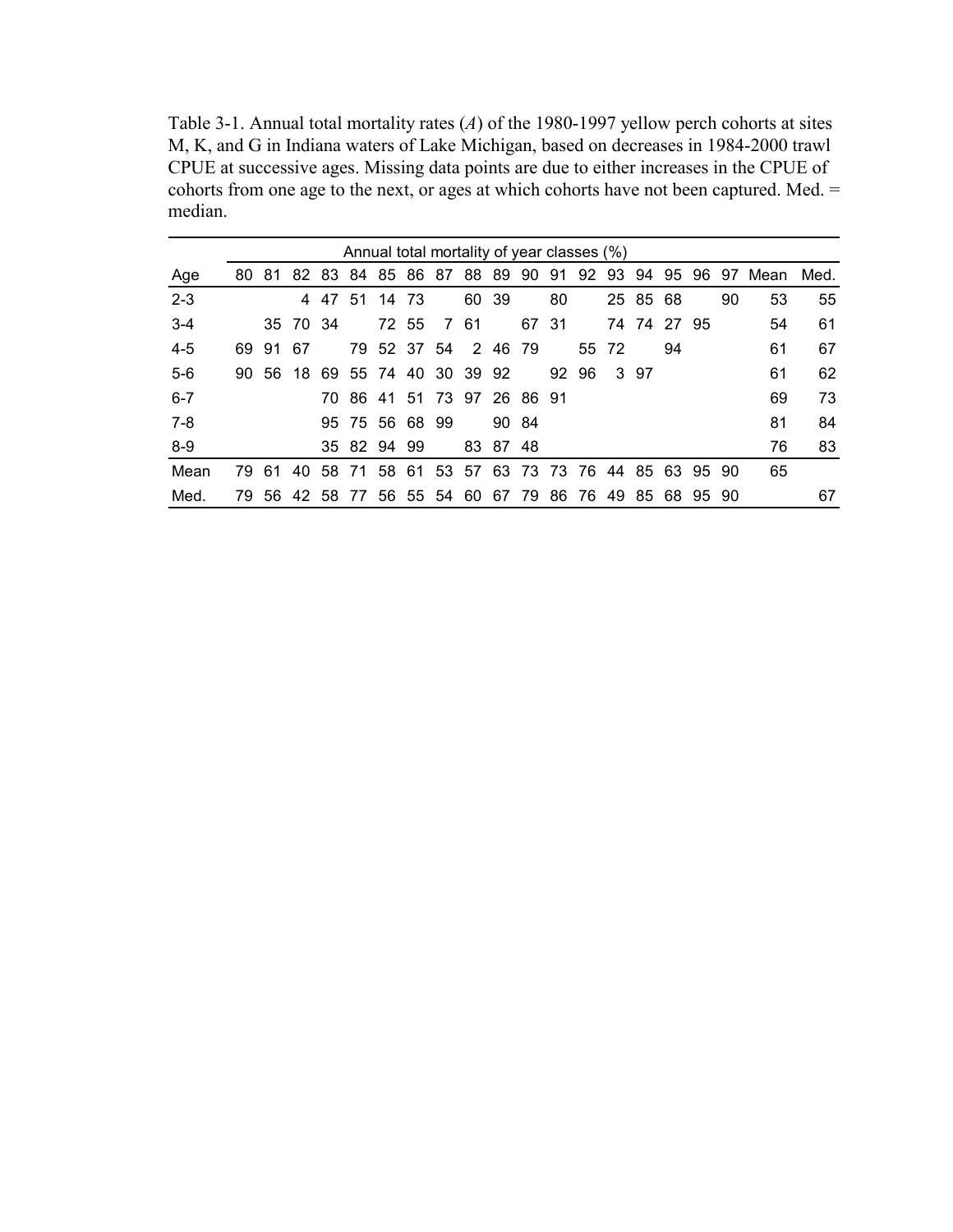cohorts over successive years and is probably more accurate for comparing individual cohorts. Catch curve analysis revealed mean *A* of the 1982-1996 cohorts at ages  $\geq$ 2 ranging from 57-74% [\(Table 3-2\).](#page-32-0) Estimated overall mean *A* for ages  $\geq 2$  was approximately 65% when calculated using both methods [\(Tables 3-1 a](#page-30-0)nd [3-2\).](#page-32-0)

We calculated mortality rates for separate sexes of recent cohorts for which sexspecific CPUE was available [\(Table 3-3\). R](#page-33-0)esults reveal major sexual differences in the various components of mortality (instantaneous rate of mortality (*Z*), instantaneous rate of fishing mortality (*F*), instantaneous rate of natural mortality (*M*), conditional rate of fishing mortality (*m*), conditional rate of natural mortality (*n*), expectation of capture by man (*u*), and expectation of natural death (*v*) Ricker (1975)) for the 1991-1996 year classes. Total mortality showed an increasing trend for males, while females tended to fluctuate about means of 1.04 and 0.65 for *Z* and *A*, respectively [\(Table 3-3\).](#page-33-0) Fishing mortality values (*F*, *m*, and *u*) appeared to show a decreasing trend for females starting with the 1991 year class, while males generally seemed to show an increasing trend [\(Table 3-4\).](#page-33-0) Instantaneous fishing mortality (*F*) was extremely low for males of the 1993 year class, increased for the 1994 and 1995 cohorts, and dropped sharply for the 1996 cohort. Instantaneous fishing mortality of females decreased dramatically from the 1991 to the 1994 cohorts, nearly doubled for the 1995 year class, then decreased sharply for the 1996 cohort. Natural mortality values (*M*, *n*, and *v*) were higher for males than for females due to lower *L*∞ and higher *K* [\(Tables 2-3 and 2-4\).](#page-26-0) However, trends in natural mortality were somewhat similar for both sexes which is largely explained by densitydependent changes in *K*. Natural mortality increased sharply from the 1991 through 1993 or 1994 cohorts, then decreased for the 1995 cohorts and increased again for 1996.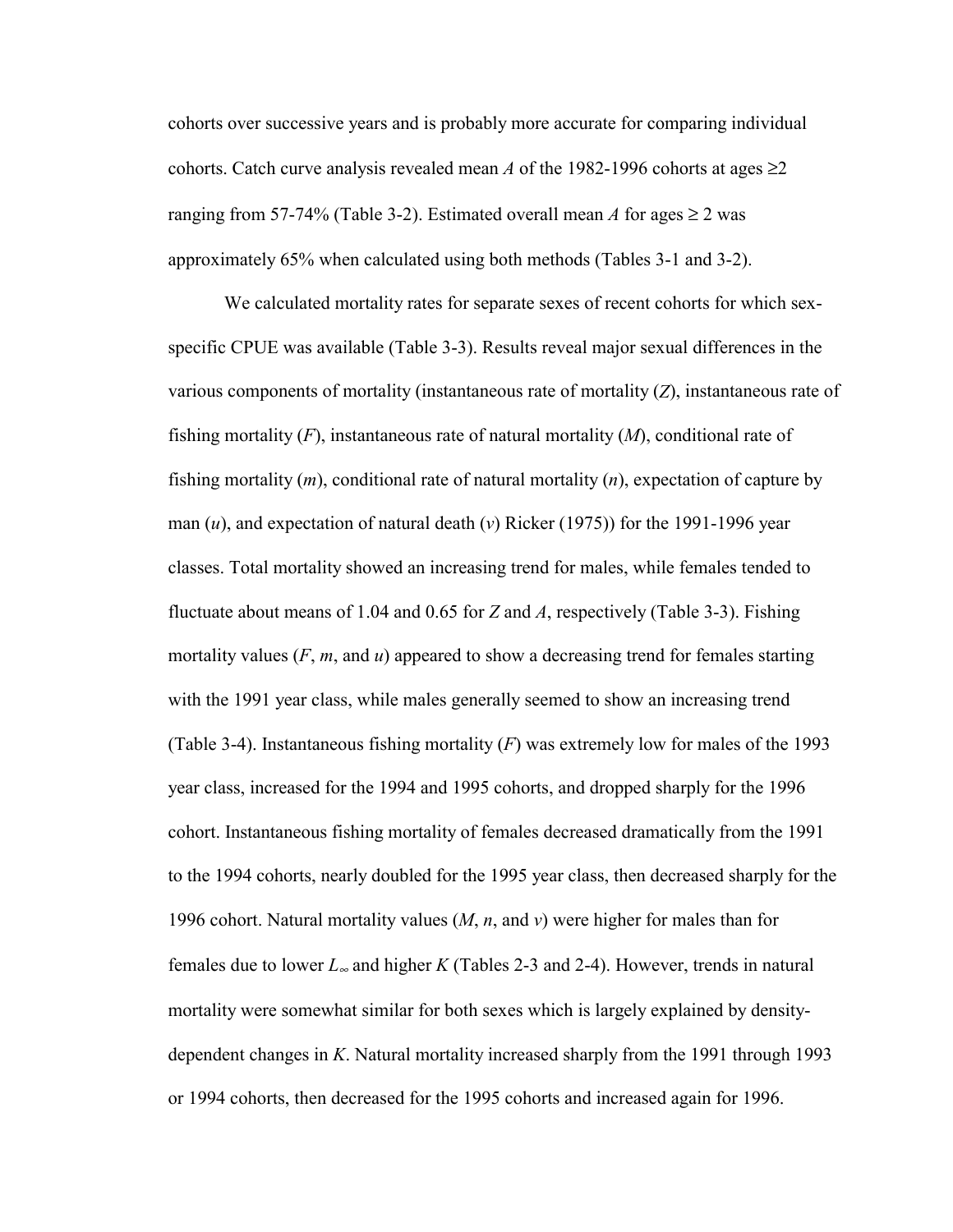<span id="page-32-0"></span>Table 3-2. Total mortality and survival rates of the 1982-1996 yellow perch cohorts (combined sexes) at sites M, K, and G in Indiana waters of Lake Michigan, based on catch curve analysis of individual cohorts at ages 2-9 in 1984-2000 trawl catches. The nearly-absent 1992 year class has not been captured in sufficient numbers for meaningful analysis. The value of *N* is the number of data points (years) in the catch curve. Means of *Z*, *S*, *A*, and  $R^2$  were weighted by *N*.

| Cohort | Ζ    | S    | A    | Ν              | $R^2$ |
|--------|------|------|------|----------------|-------|
| 1982   | 0.95 | 0.39 | 0.61 | 6              | 0.96  |
| 1983   | 0.99 | 0.37 | 0.63 | 8              | 0.87  |
| 1984   | 1.13 | 0.32 | 0.68 | 8              | 0.93  |
| 1985   | 1.03 | 0.36 | 0.64 | 8              | 0.95  |
| 1986   | 1.07 | 0.34 | 0.66 | 8              | 0.84  |
| 1987   | 0.90 | 0.41 | 0.59 | 8              | 0.71  |
| 1988   | 0.97 | 0.38 | 0.62 | 8              | 0.91  |
| 1989   | 1.10 | 0.33 | 0.67 | 8              | 0.86  |
| 1990   | 1.06 | 0.34 | 0.66 | 8              | 0.94  |
| 1991   | 0.94 | 0.39 | 0.61 | 7              | 0.82  |
| 1993   | 0.83 | 0.43 | 0.57 | 5              | 0.94  |
| 1994   | 1.23 | 0.29 | 0.71 | 5              | 0.83  |
| 1995   | 1.34 | 0.26 | 0.74 | 4              | 0.87  |
| 1996   | 1.11 | 0.33 | 0.67 | 3              | 0.50  |
| Mean   | 1.03 | 0.36 | 0.64 | $\overline{7}$ | 0.87  |
| Median | 1.05 | 0.35 | 0.65 | 8              | 0.87  |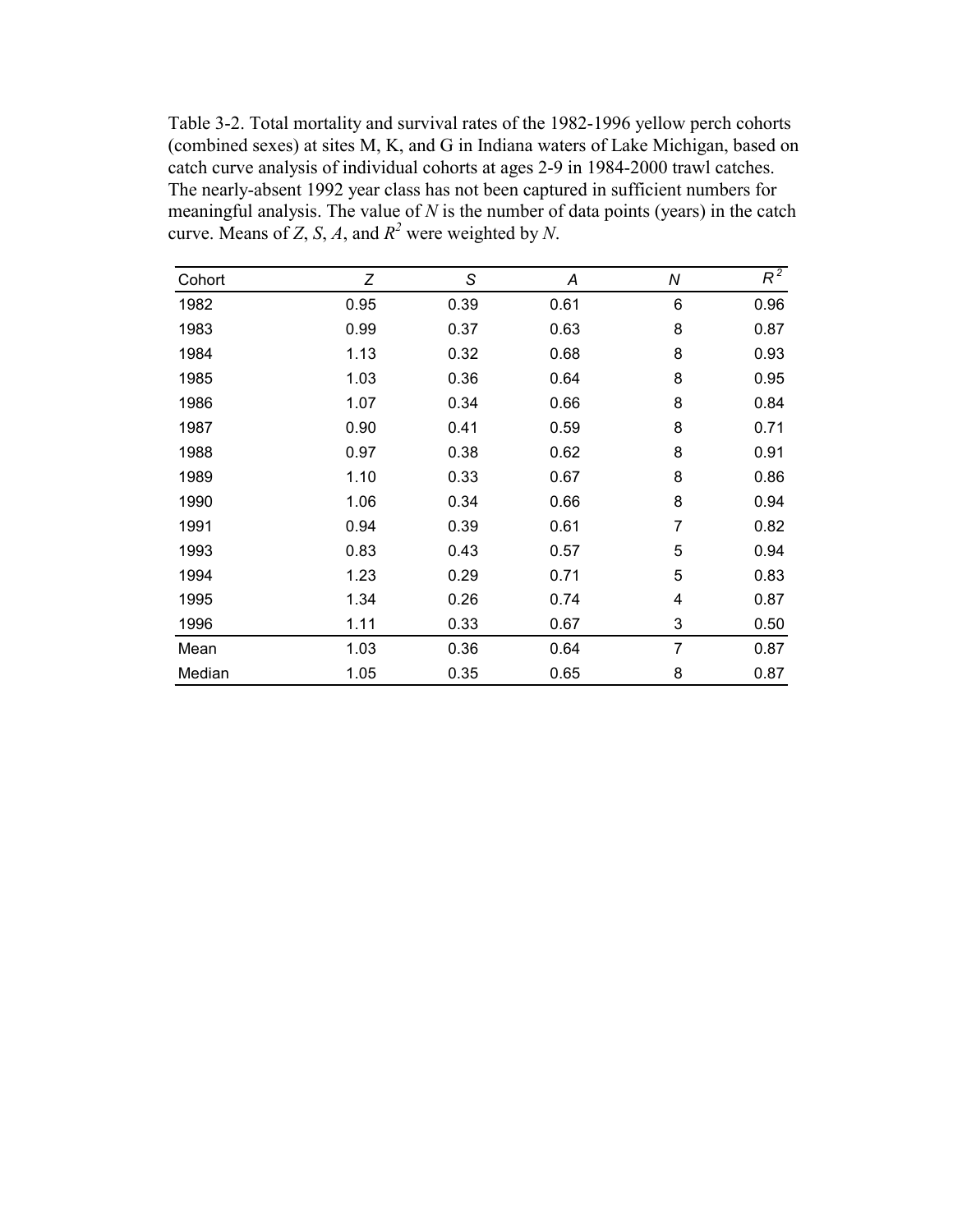<span id="page-33-0"></span>Table 3-3. Total mortality and survival rates of the 1991-1996 cohorts of male and female yellow perch at sites M, K, and G in Indiana waters of Lake Michigan, based on catch curve analysis of individual cohorts at ages 2-9 in 1993-2000 trawl catches. The nearly-absent 1992 year class has not been captured in sufficient numbers for meaningful analysis. Symbols follow Ricker (1975). The value of *N* is the number of data points (years) in the catch curve.

|        |      |      | Males |   |       | Females |      |      |   |       |  |  |
|--------|------|------|-------|---|-------|---------|------|------|---|-------|--|--|
| Cohort | Z    | S    | A     | N | $R^2$ | Z       | S    | А    | N | $R^2$ |  |  |
| 1991   | 0.79 | 0.45 | 0.55  |   | 0.71  | 1.03    | 0.36 | 0.64 |   | 0.74  |  |  |
| 1993   | 0.96 | 0.38 | 0.62  | 5 | 0.91  | 1.05    | 0.35 | 0.65 | 6 | 0.87  |  |  |
| 1994   | 1.57 | 0.21 | 0.79  | 5 | 0.81  | 1.05    | 0.35 | 0.65 | 5 | 0.77  |  |  |
| 1995   | 1.95 | 0.14 | 0.86  | 4 | 0.83  | 1.13    | 0.32 | 0.68 | 4 | 0.85  |  |  |
| 1996   | 1.07 | 0.34 | 0.66  | 3 | 0.39  | 0.93    | 0.39 | 0.61 | 3 | 0.47  |  |  |
| Mean   | 1.22 | 0.32 | 0.68  | 5 | 0.75  | 1.04    | 0.35 | 0.65 | 5 | 0.76  |  |  |
| Median | 1.07 | 0.34 | 0.66  | 5 | 0.81  | 1.05    | 0.35 | 0.65 | 5 | 0.77  |  |  |

Table 3-4. Estimated fishing and natural mortality rates of the 1991-1996 cohorts of male and female yellow perch at sites M, K, and G in Indiana waters of Lake Michigan. Symbols follow Ricker (1975). Instantaneous natural mortality rates (*M*) were calculated using Equation 11 of Pauly (1980), parameters in Tables 2-3 and 2-4, and mean annual water temperature 10.48 C (Cwalinski 1996). Other statistics were calculated using equations in Ricker (1975) and values in Table 3-3.

|        | Males |                 |      |      |      |      |  |      | Females |      |      |      |      |  |  |
|--------|-------|-----------------|------|------|------|------|--|------|---------|------|------|------|------|--|--|
| Cohort | F     | М               | m    | n    | u    | v    |  | F    | М       | m    | n    | u    | v    |  |  |
| 1991   | 0.38  | $\Omega$<br>.41 | 0.32 | 0.33 | 0.26 | 0.28 |  | 0.78 | 0.25    | 0.54 | 0.22 | 0.49 | 0.16 |  |  |
| 1992   |       | 0.56            |      | 0.43 |      |      |  |      | 0.31    |      | 0.27 |      |      |  |  |
| 1993   | 0.09  | 0.87            | 0.08 | 0.58 | 0.06 | 0.56 |  | 0.48 | 0.57    | 0.38 | 0.43 | 0.30 | 0.35 |  |  |
| 1994   | 0.78  | 0.79            | 0.54 | 0.55 | 0.39 | 0.40 |  | 0.34 | 0.70    | 0.29 | 0.50 | 0.21 | 0.44 |  |  |
| 1995   | 1.28  | 0.67            | 0.72 | 0.49 | 0.56 | 0.30 |  | 0.65 | 0.48    | 0.48 | 0.38 | 0.39 | 0.29 |  |  |
| 1996   | 0.22  | 0.85            | 0.19 | 0.57 | 0.13 | 0.52 |  | 0.22 | 0.72    | 0.19 | 0.51 | 0.14 | 0.47 |  |  |
| Mean   | 0.55  | .69<br>$\Omega$ | 0.37 | 0.49 | 0.28 | 0.41 |  | 0.49 | 0.50    | 0.38 | 0.39 | 0.31 | 0.34 |  |  |
| Median | 0.38  | 0.73            | 0.32 | 0.52 | 0.26 | 0.40 |  | 0.48 | 0.53    | 0.38 | 0.41 | 0.30 | 0.35 |  |  |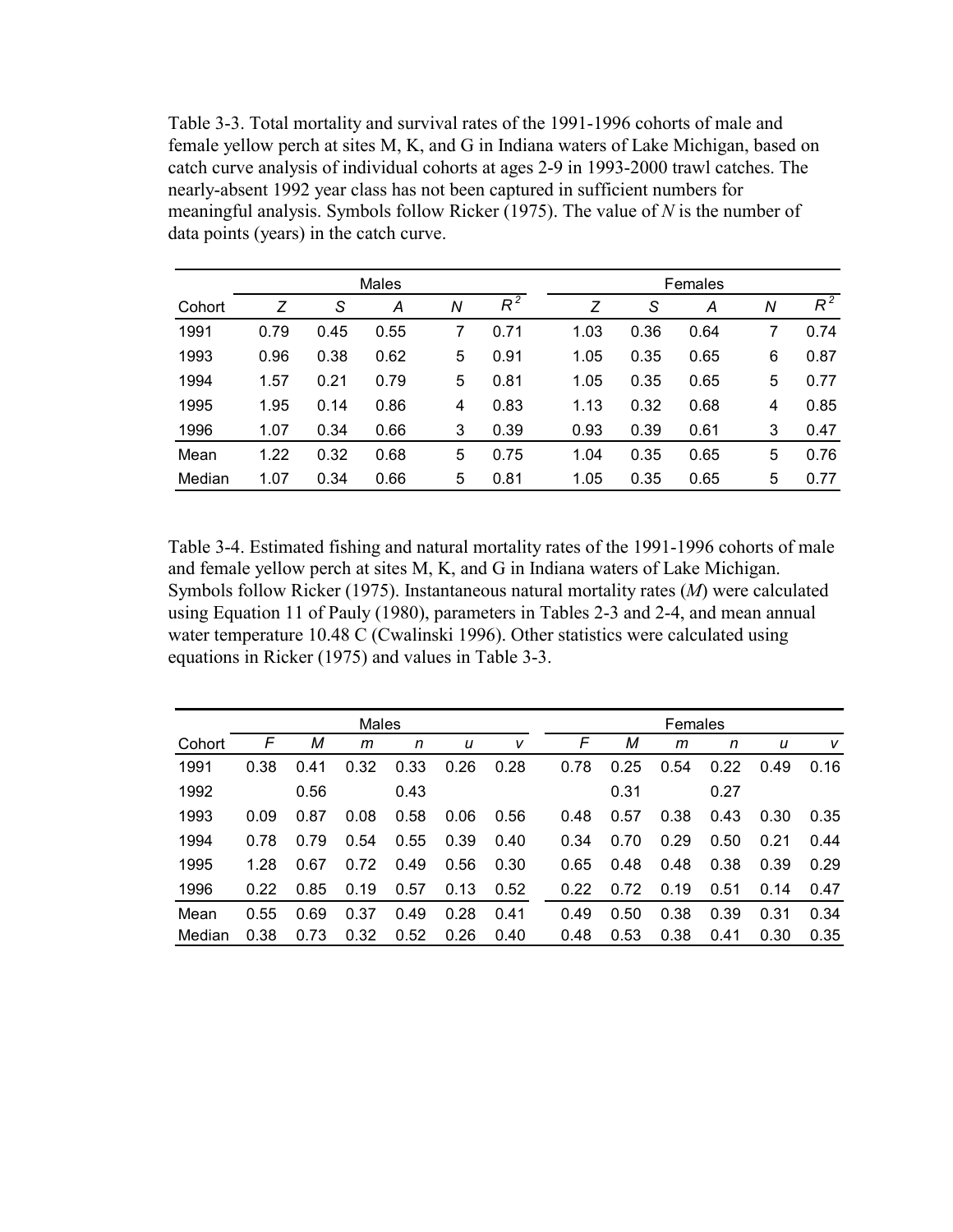#### **Length Frequencies, Sex Ratios, and Age Frequencies**

Length frequencies, sex ratios, and age frequencies were calculated as described by McComish et al. (2000). The number of fish of each sex per 10-mm length class was determined for each nightly catch of six pooled 10-minute trawl tows (1 h effort) and each gill net catch. Age composition was calculated using month- and sex-specific agelength keys. The overall June-August age-length tables for each gear and sex were then obtained by averaging the values in the age-length tables for individual catches.

#### *Trawl Catch*

Lengths of age  $\geq 1$  trawl-captured yellow perch in 2000 ranged from 60-369 mm [\(Appendix 3-3\).](#page-90-0) Males ranged from 70-249 mm [\(Appendix 3-4\),](#page-91-0) and females from 60- 369 mm [\(Appendix 3-5\).](#page-92-0) There was a major peak in the length frequency at 70-169 mm [\(Figure 3-2\),](#page-35-0) almost exclusively composed of age-2 fish, with over twice as many females as males represented [\(Appendix 3-3\).](#page-90-0) Sub-stock (age  $\geq 1$  and  $\leq 130$  mm) CPUE decreased significantly from 167/h in 1999 to slightly more than 35/h in 2000 and was comprised of primarily age 2 fish [\(Figures 3-3](#page-36-0) and [3-4;](#page-37-0) [Appendix 3-2\).](#page-89-0) Trawl CPUE of stock-size  $(2130 \text{ mm})$  fish continued to be extremely low with more than 80% being age 2 [\(Figures](#page-38-0) [3-5 a](#page-38-0)nd [3-6;](#page-39-0) [Appendix 3-2\).](#page-89-0) Quality-size fish  $(\geq 200 \text{ mm})$  decreased significantly from 1999 to 2000 with fish age 2 and 3 collectively making up over 70% of these fish [\(Figures 3-7 a](#page-40-0)nd [3-8 a](#page-41-0)nd [Appendix 3-2\).](#page-89-0) The length structure and CPUE in 2000 is clearly dominated by low numbers of very young fish which suggests the population is unlikely to develop a structure similar to the peak density years of mid to late 1980s [\(Figure 3-9\).](#page-42-0) Proportional stock density (PSD; the percentage of stock-size fish  $\geq 200$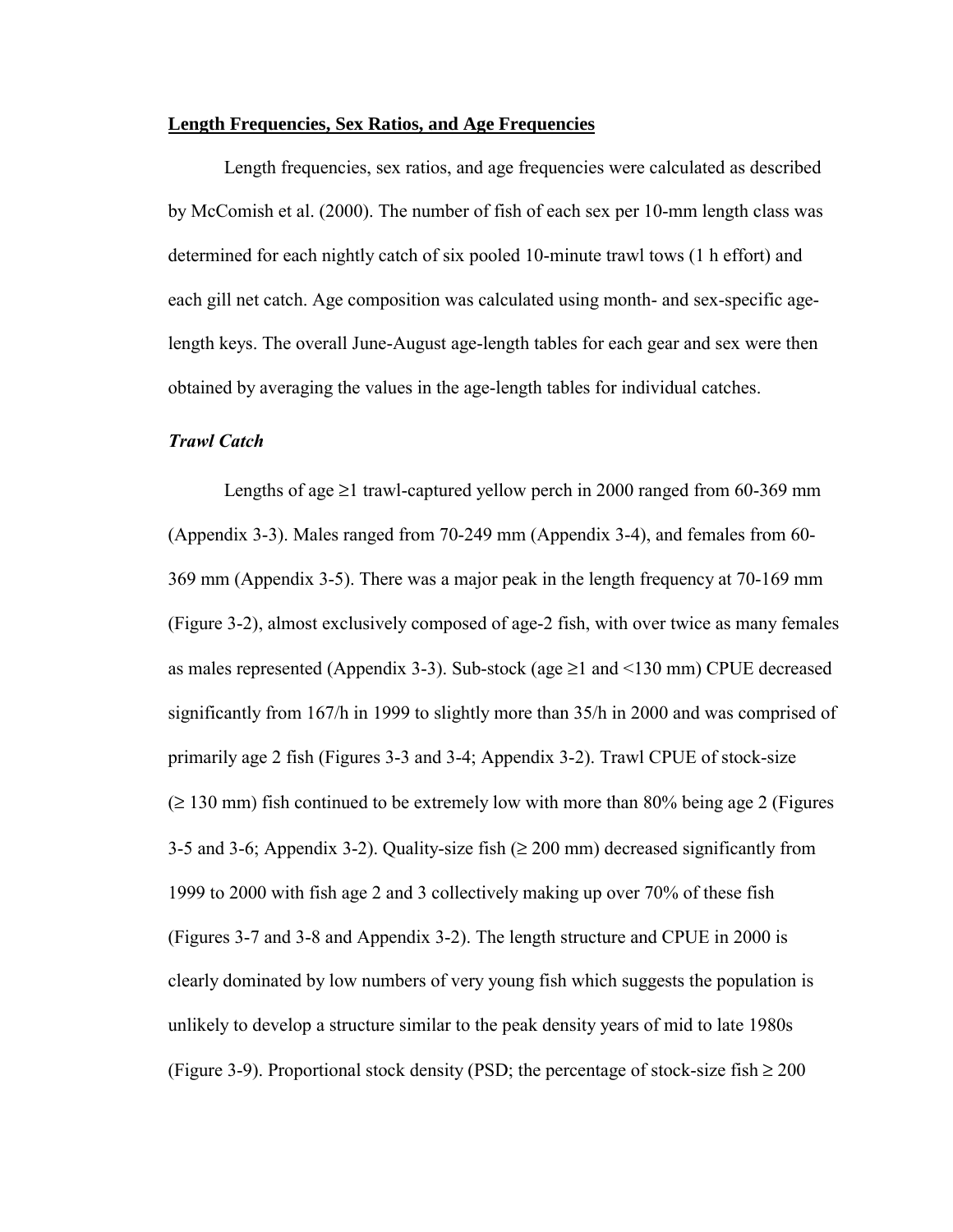<span id="page-35-0"></span>

Figure 3-2. Length composition of the trawl catch of yellow perch age  $\geq 1$  at sites M, K, and G in Indiana waters of Lake Michigan, June-August 2000.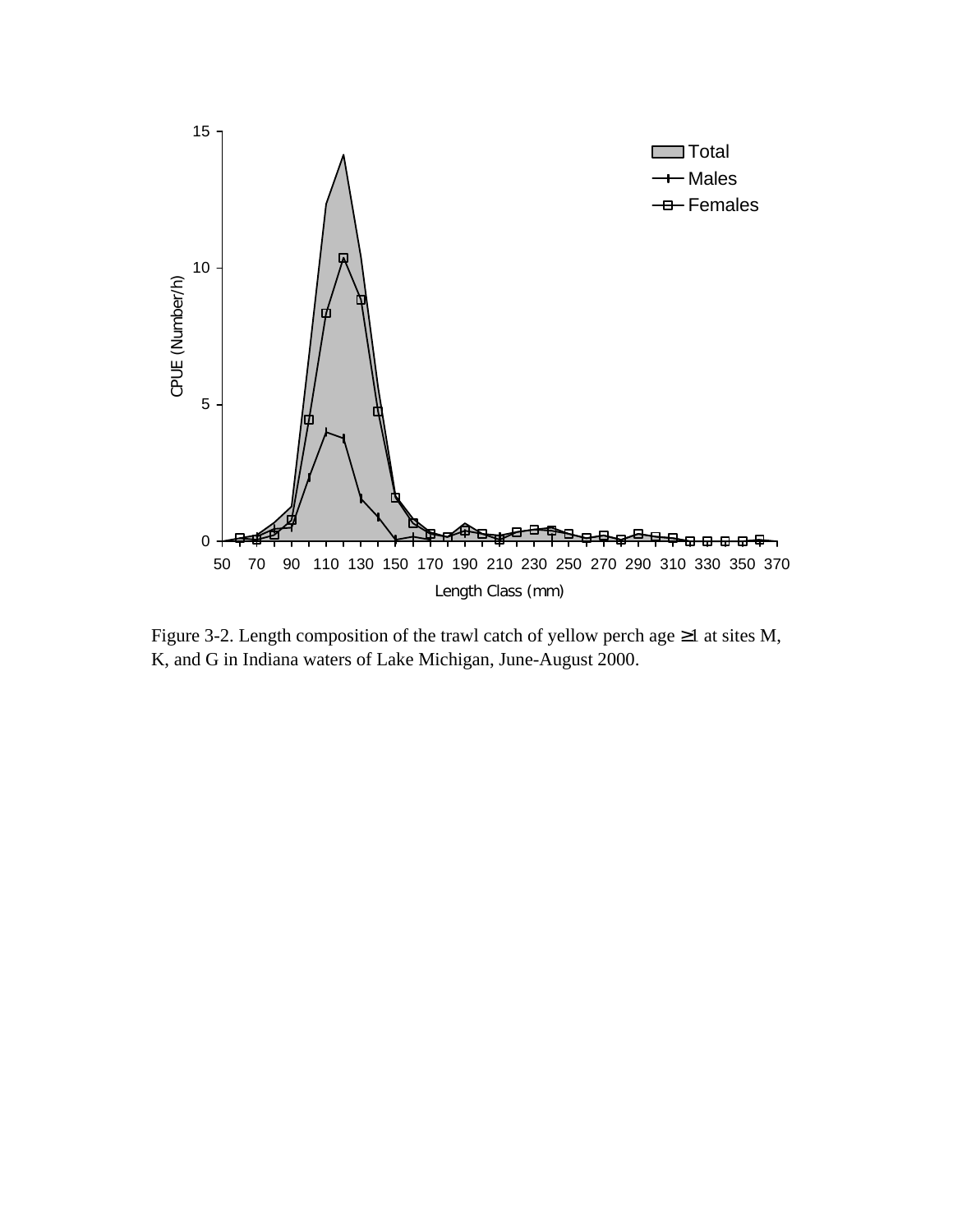

Figure 3-3. Trawl CPUE of sub-stock (age ≥1 and <130 mm) yellow perch in Indiana waters of Lake Michigan for pooled June-August sample periods. No trawling was conducted in 1982. Error bars for 1983-2000 represent  $\pm 2$  SE.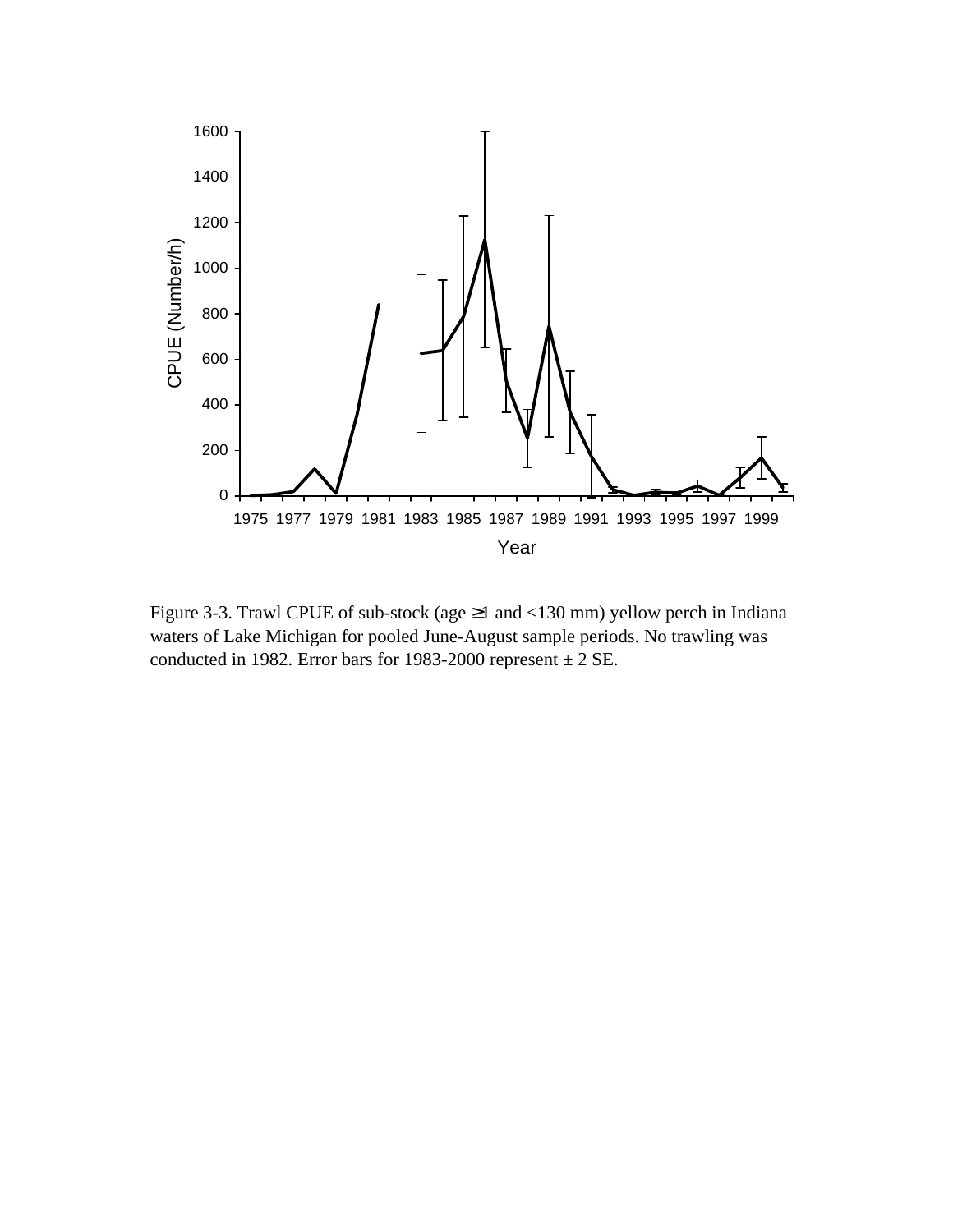

Figure 3-4. Age frequency of the trawl catch of sub-stock (<130 mm and age ≥1) yellow perch at sites M, K and G in Indiana waters of Lake Michigan, 1993-2000.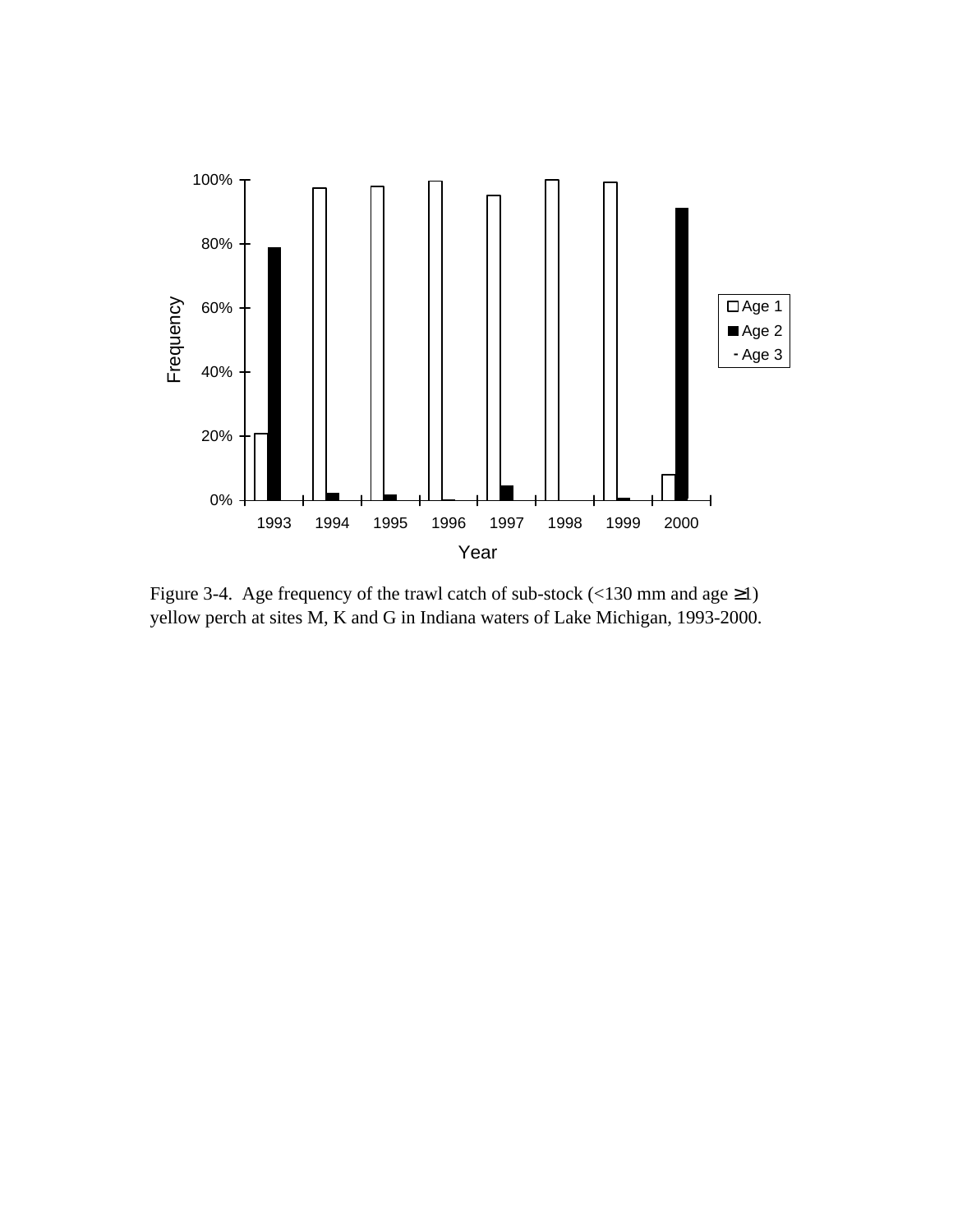

Figure 3-5. Trawl CPUE of stock (≥130 mm) yellow perch in Indiana waters of Lake Michigan for pooled June-August sample periods. No trawling was conducted in 1982. Error bars for 1983-2000 represent ± 2 SE.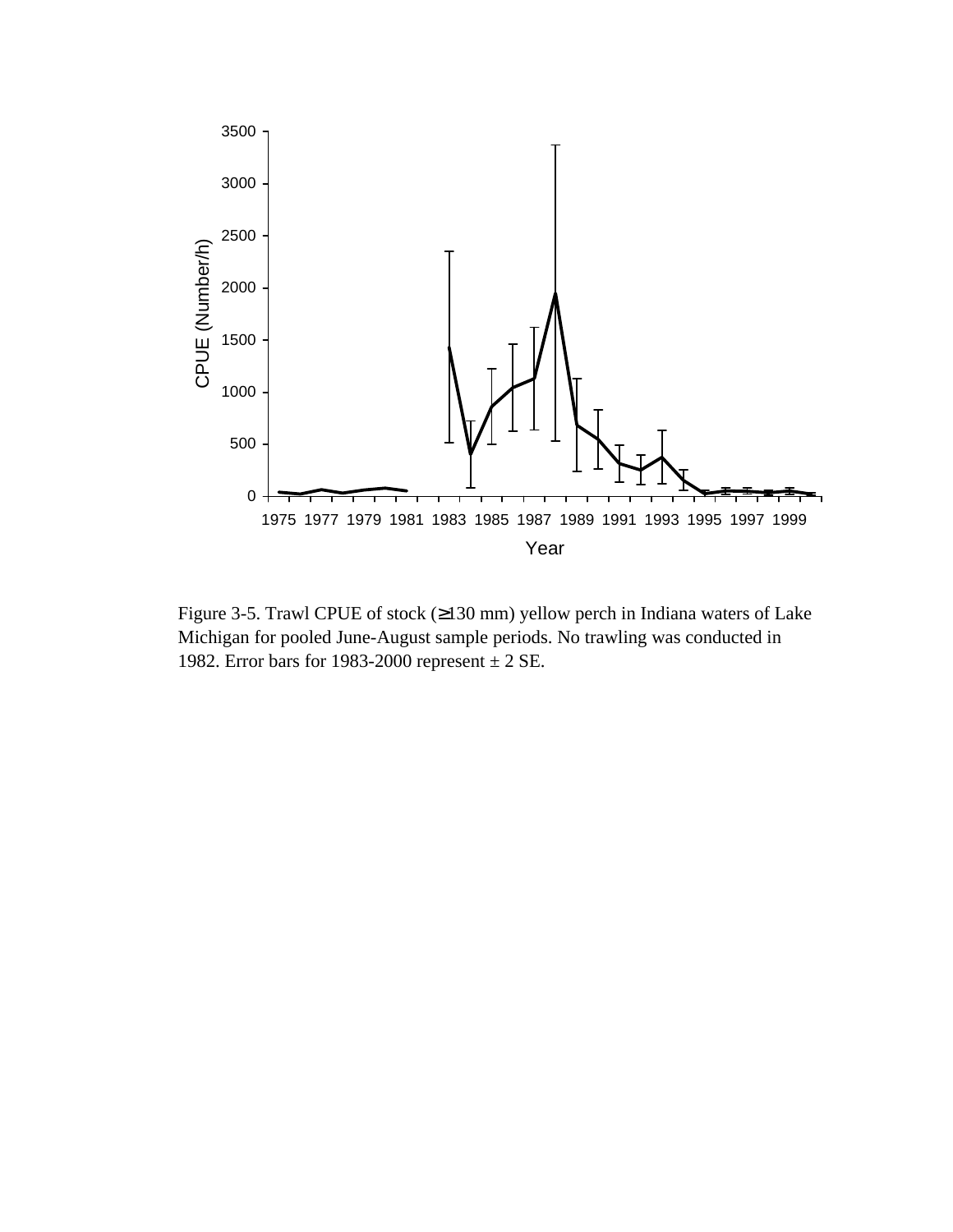

Figure 3-6. Age frequency of the trawl catch of stock  $(≥ 130$  mm) yellow perch at sites M, K, and G in Indiana waters of Lake Michigan, 1993-2000.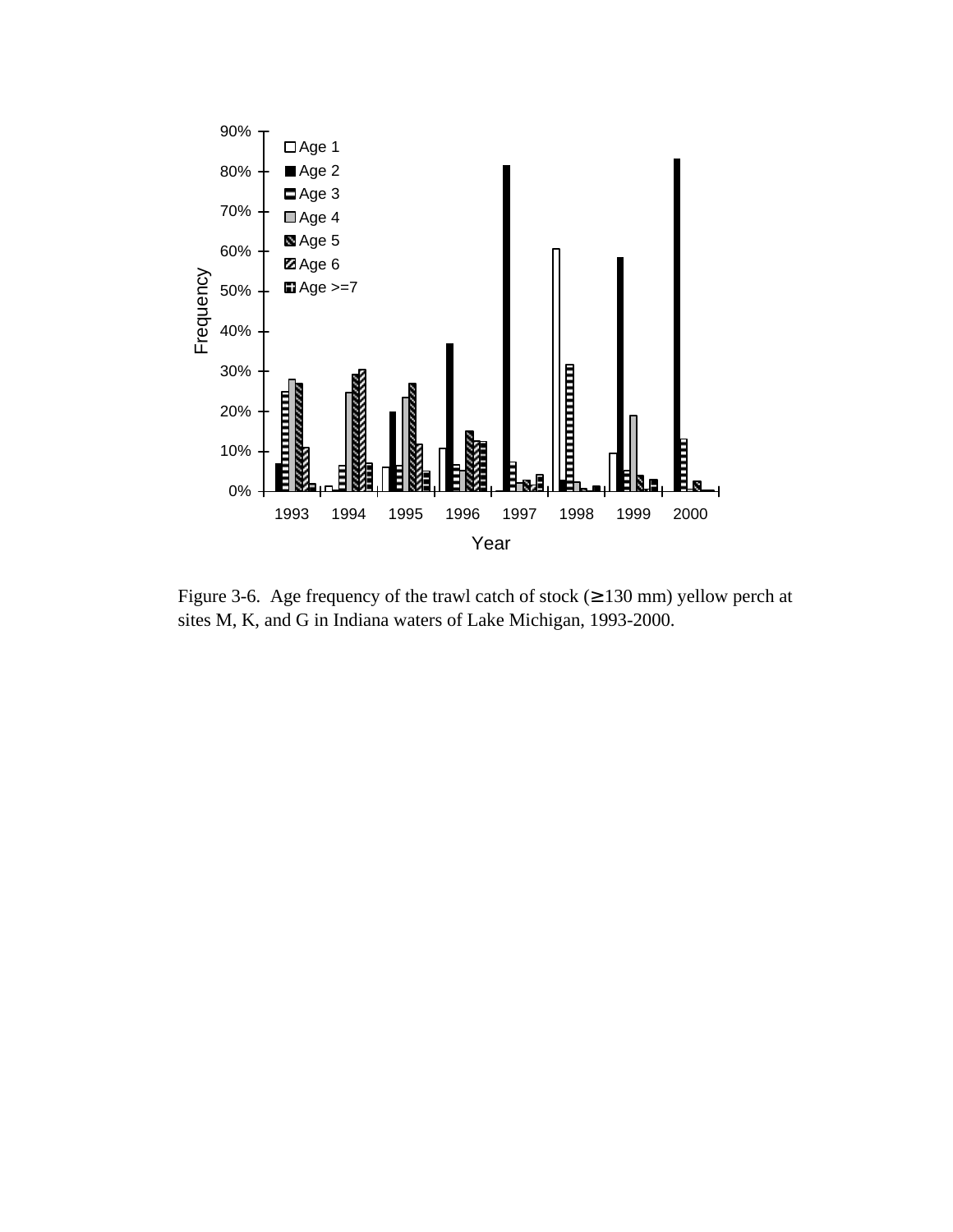

Figure 3-7. Trawl CPUE of quality (≥200 mm) yellow perch in Indiana waters of Lake Michigan for pooled June-August sample periods. No trawling was conducted in 1982. Error bars for 1983-2000 represent  $\pm 2$  SE.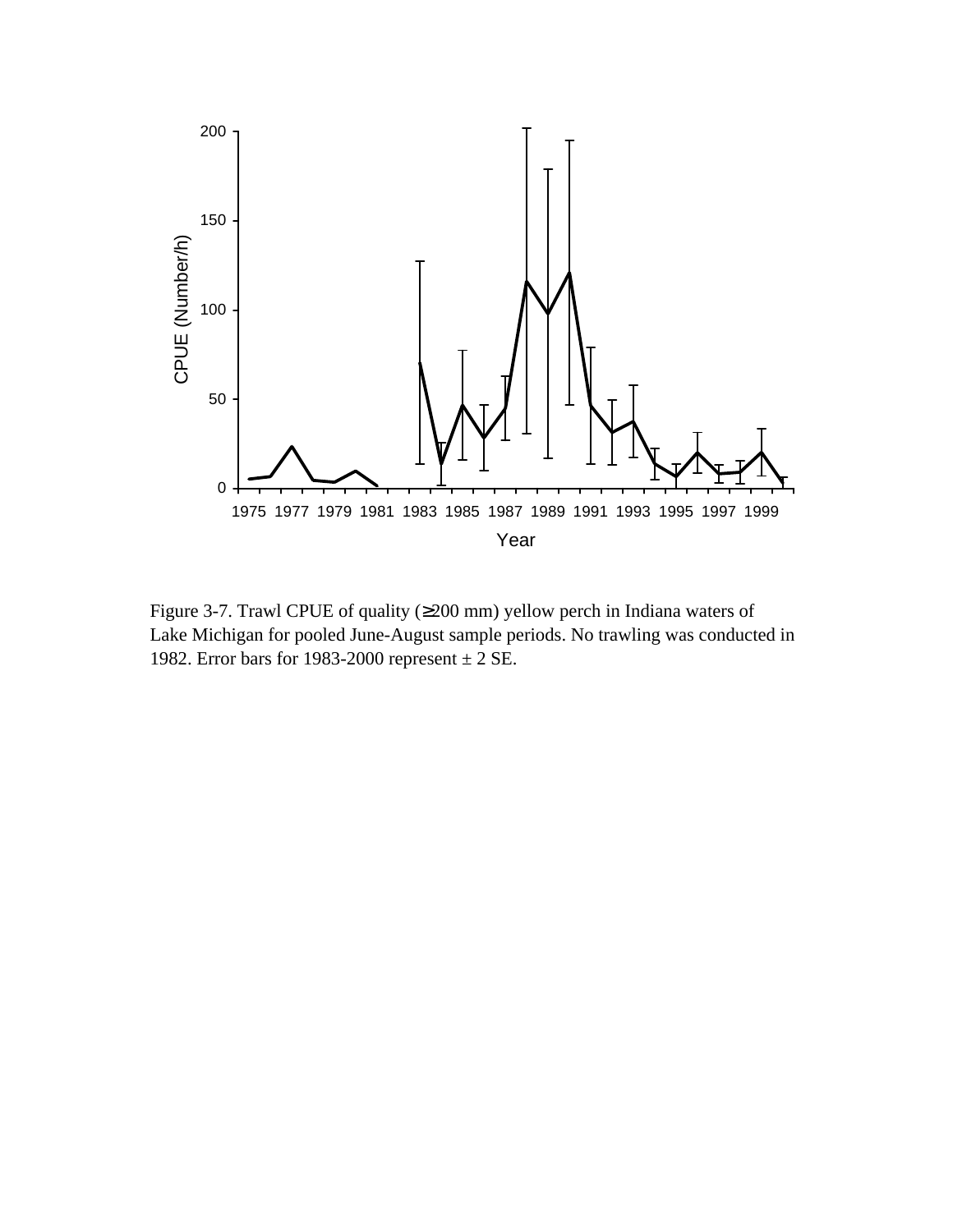

Figure 3-8. Age frequency of the trawl catch of quality ( $\geq 200$  mm) yellow perch at sites M, K, and G in Indiana waters of Lake Michigan, 1993-2000.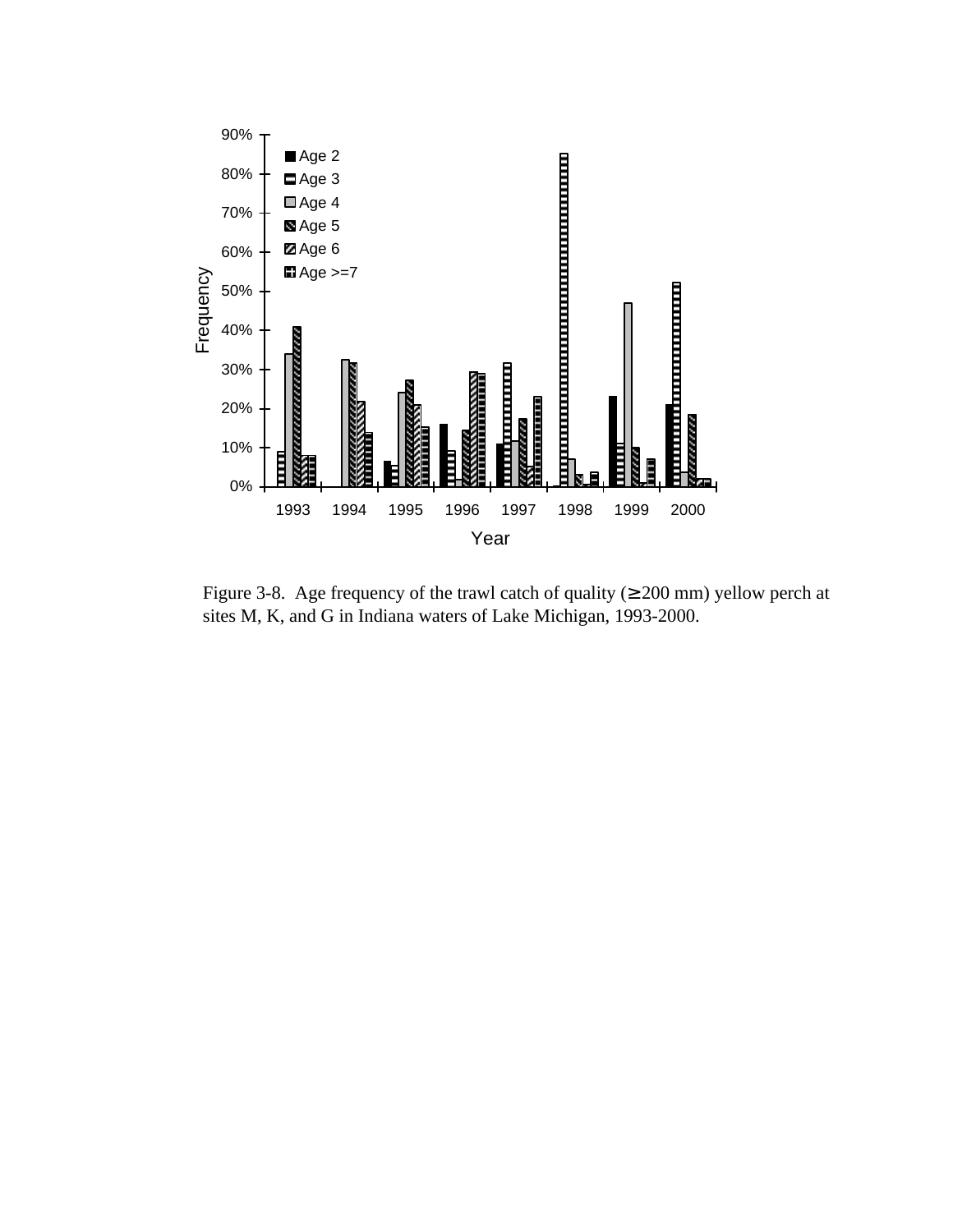

Figure 3-9. Trawl CPUE of sub-stock, stock, and quality yellow perch in Indiana waters of Lake Michigan for pooled June-August sample periods, 1975-2000. No index trawling was conducted in 1982.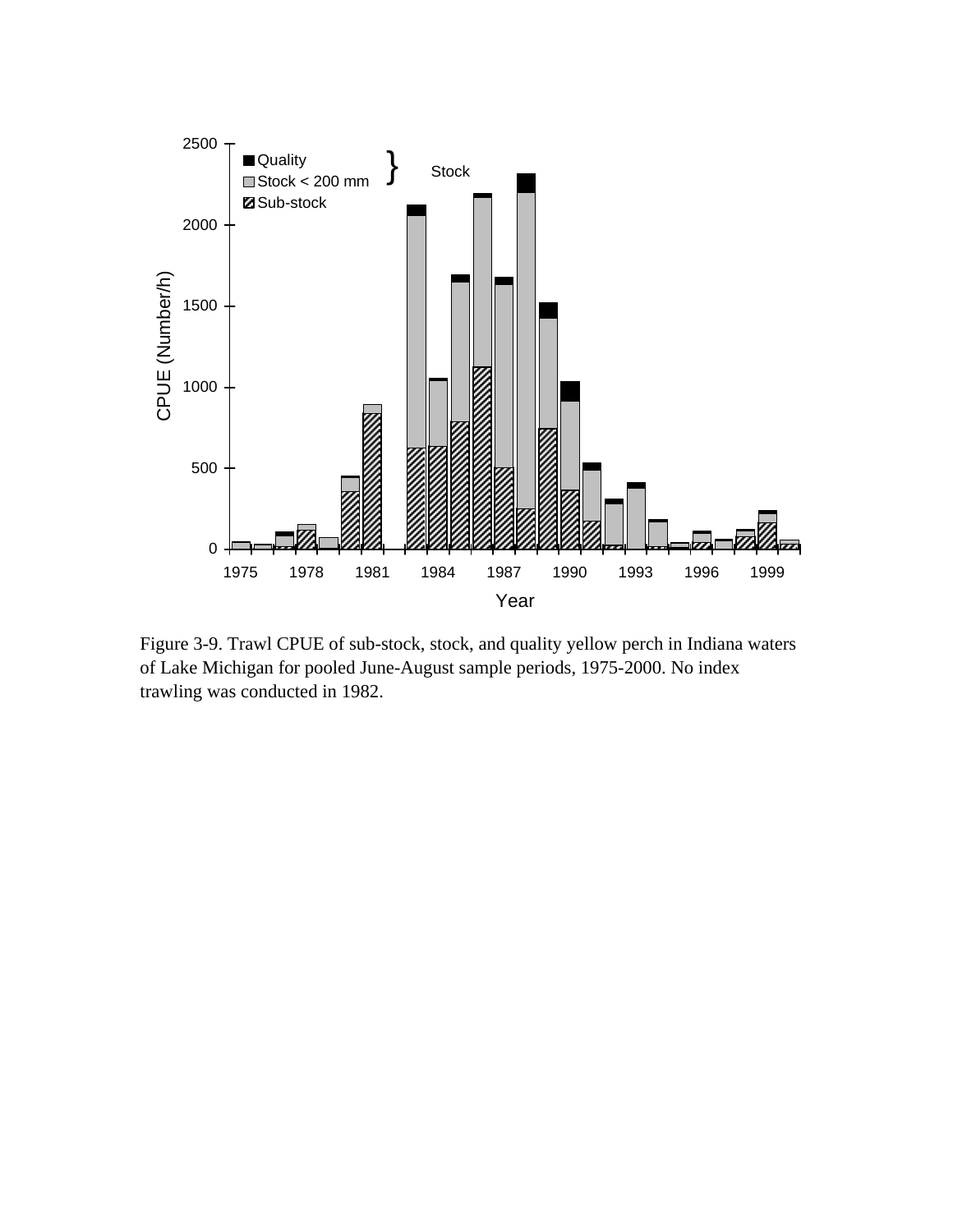mm) approximated the long-term median of 13% in 2000 [\(Figure 3-10;](#page-44-0) [Appendix 3-2\).](#page-89-0) [Figure 3-10 m](#page-44-0)ust be interpreted cautiously because PSD of this population in recent years is volatile and highly influenced by changes in recruitment, growth, and sex ratios. Thus, the result may lack a significant correlation between PSD and abundance of either stock or quality fishes (McComish and Shroyer 1996).

Sex ratios have varied substantially since 1993 [\(Figures 3-11,](#page-45-0) [3-12,](#page-46-0) [3-13,](#page-47-0) an[d 3-](#page-48-0) [14\).](#page-48-0) A trend of increasing females and decreasing males is evident from 1994-2000 for the age  $\geq$ 1 fish [\(Figure 3-11\).](#page-45-0) In 2000, the overall sex ratio of fish age  $\geq$ 1 was 25%:75% male:female [\(Figure 3-11\).](#page-45-0) The sub-stock composed 61% of the total catch with a sex ratio of 32%:68% male:female [\(Appendix 3-3;](#page-90-0) [Figure 3-12\).](#page-46-0) Fish of stock size  $(\geq 130$ mm) made up 39% of the catch, with a sex ratio of 14%:86% male:female [\(Appendix 3-](#page-90-0) [3;](#page-90-0) [Figure 3-13\).](#page-47-0) Quality-size (≥200 mm) fish were 5% of the total catch [\(Appendix 3-3\).](#page-90-0) Due largely to sexual difference in growth rates (see *[Job 2](#page-20-0)*), 91% of quality-size yellow perch and all fish ≥250 mm were female[s \(Figure 3-14;](#page-48-0) [Appendix 3-4 a](#page-91-0)nd [3-5\).](#page-92-0)

Trends in typical ages and lengths of the trawl catch of each sex since 1993 are summarized in [Figure \(3-15\).](#page-49-0) Median ages of males and females increased from age 1 in 1999 to age 2 in 2000. Concurrent with the increase in age, median length classes of both males and females increased in 2000. Age distributions of the sexes will likely remain similar over the next few years with the continued restrictions on harvest.

# *Gill Net Catch*

Gill nets captured yellow perch ranging in lengths from 100-359 mm in 2000; males from 100-309 mm, and females from 170-359 mm [\(Appendices 3-6,](#page-93-0) [3-7 a](#page-94-0)n[d 3-8\).](#page-95-0)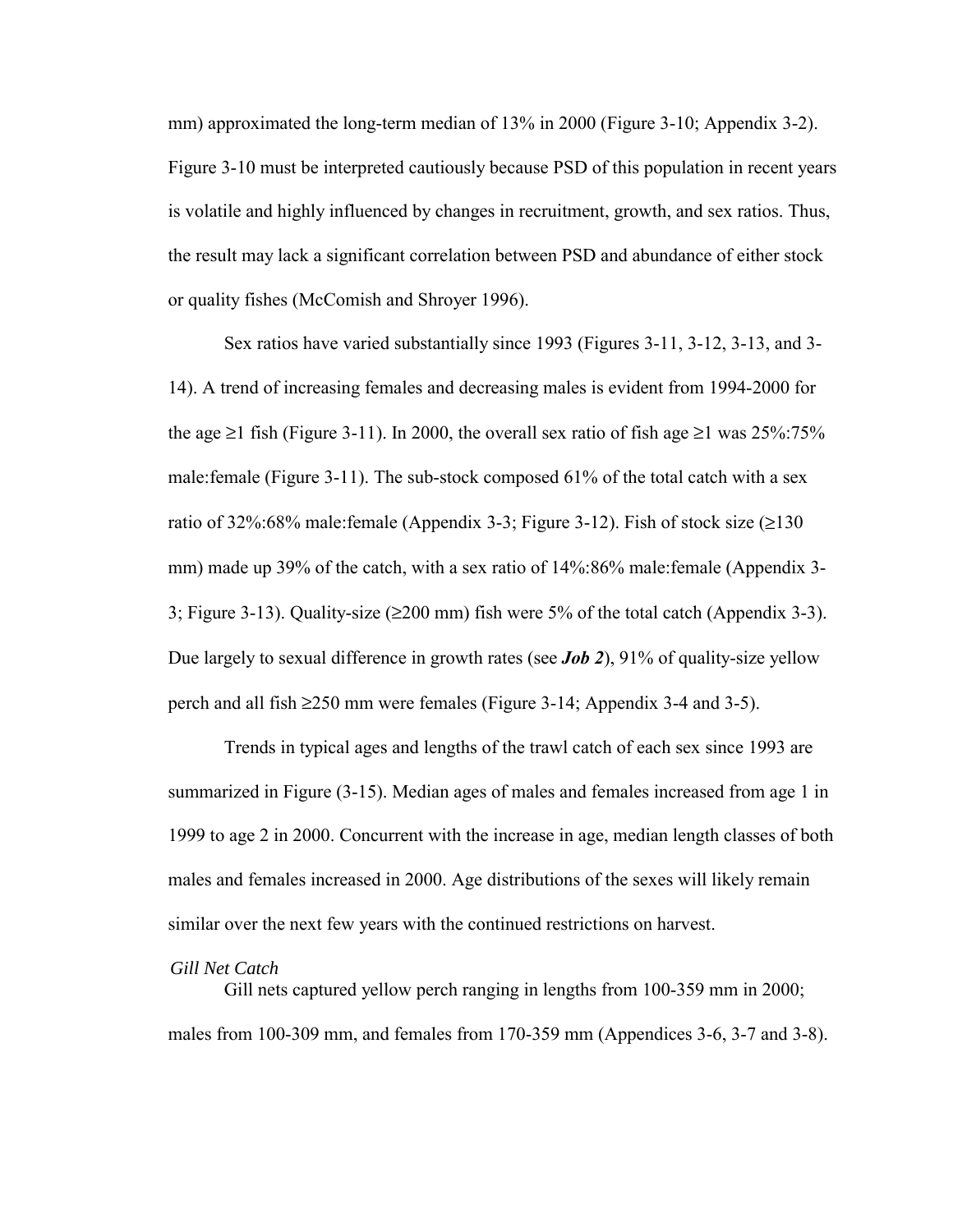<span id="page-44-0"></span>

Figure 3-10. Proportional stock density (PSD) of yellow perch in Indiana waters of Lake Michigan for pooled June-August sample periods, 1975-2000. No index trawling was conducted in 1982.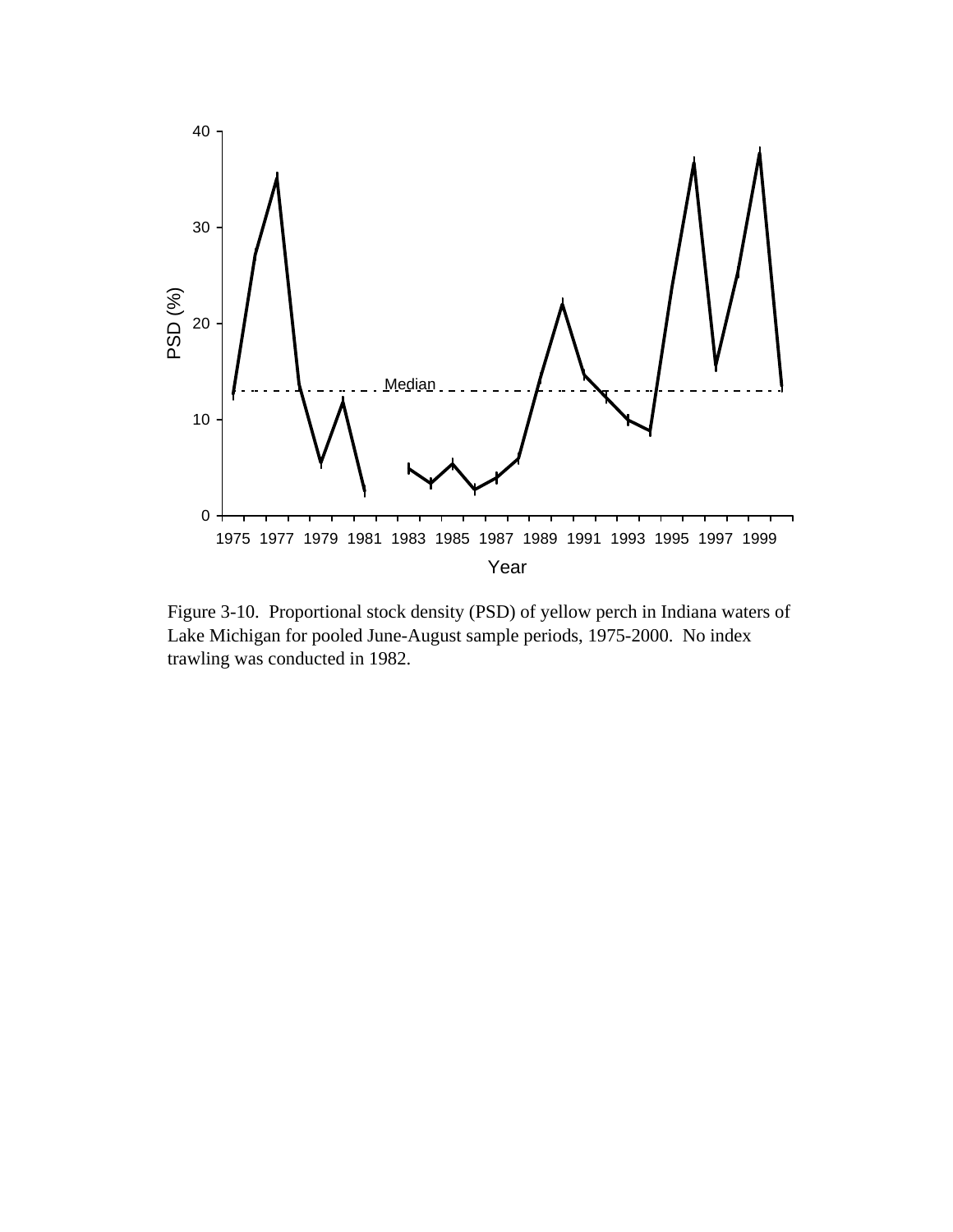<span id="page-45-0"></span>

Figure 3-11. Sex ratios of age  $\geq$ 1 yellow perch in the index trawl catch at sites M, K, and G in Indiana waters of Lake Michigan, 1993-2000.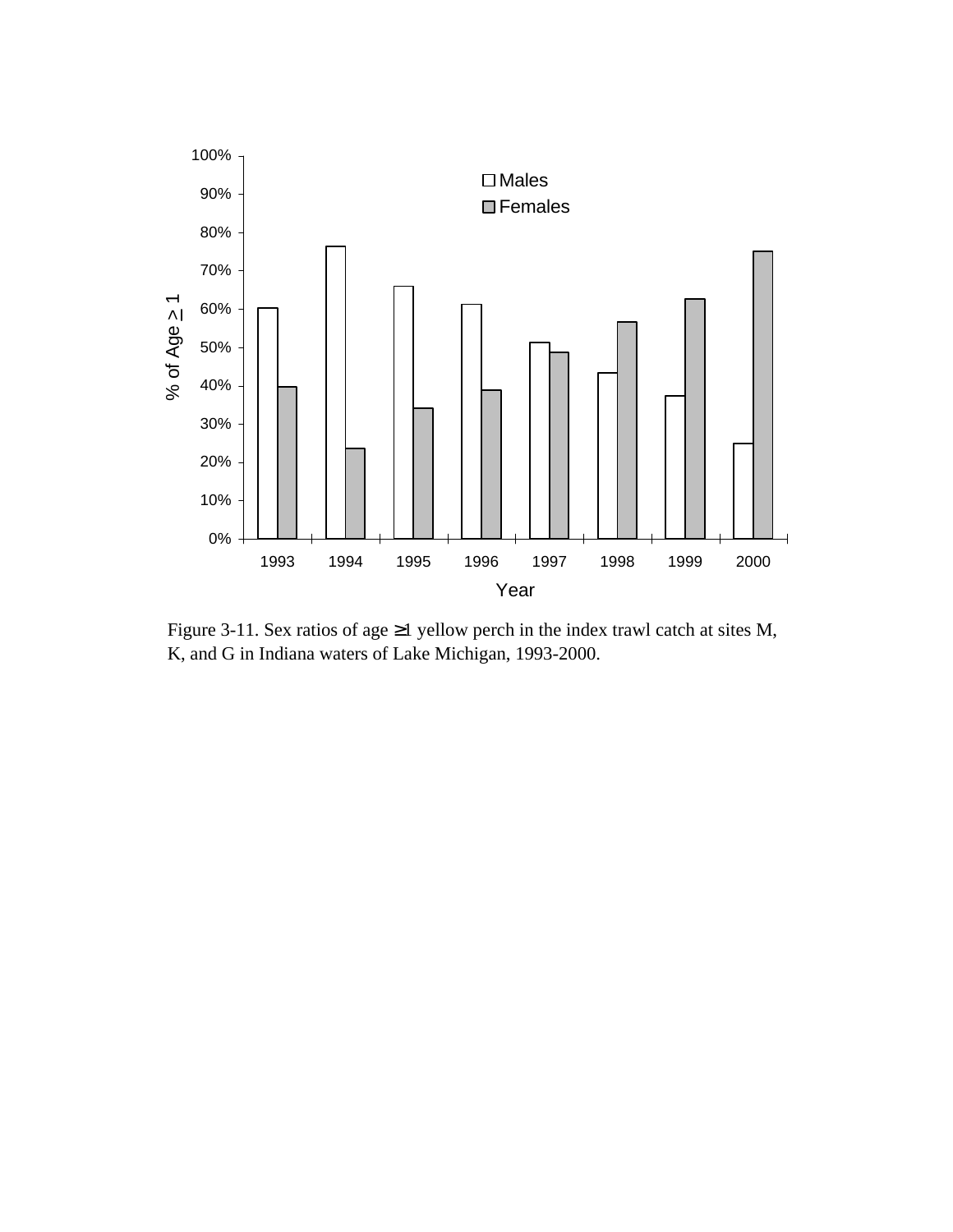<span id="page-46-0"></span>

Figure 3-12. Sex ratios of sub-stock-size (age ≥1 and <130 mm) yellow perch in the index trawl catch at sites M, K, and G in Indiana waters of Lake Michigan, 1993-2000.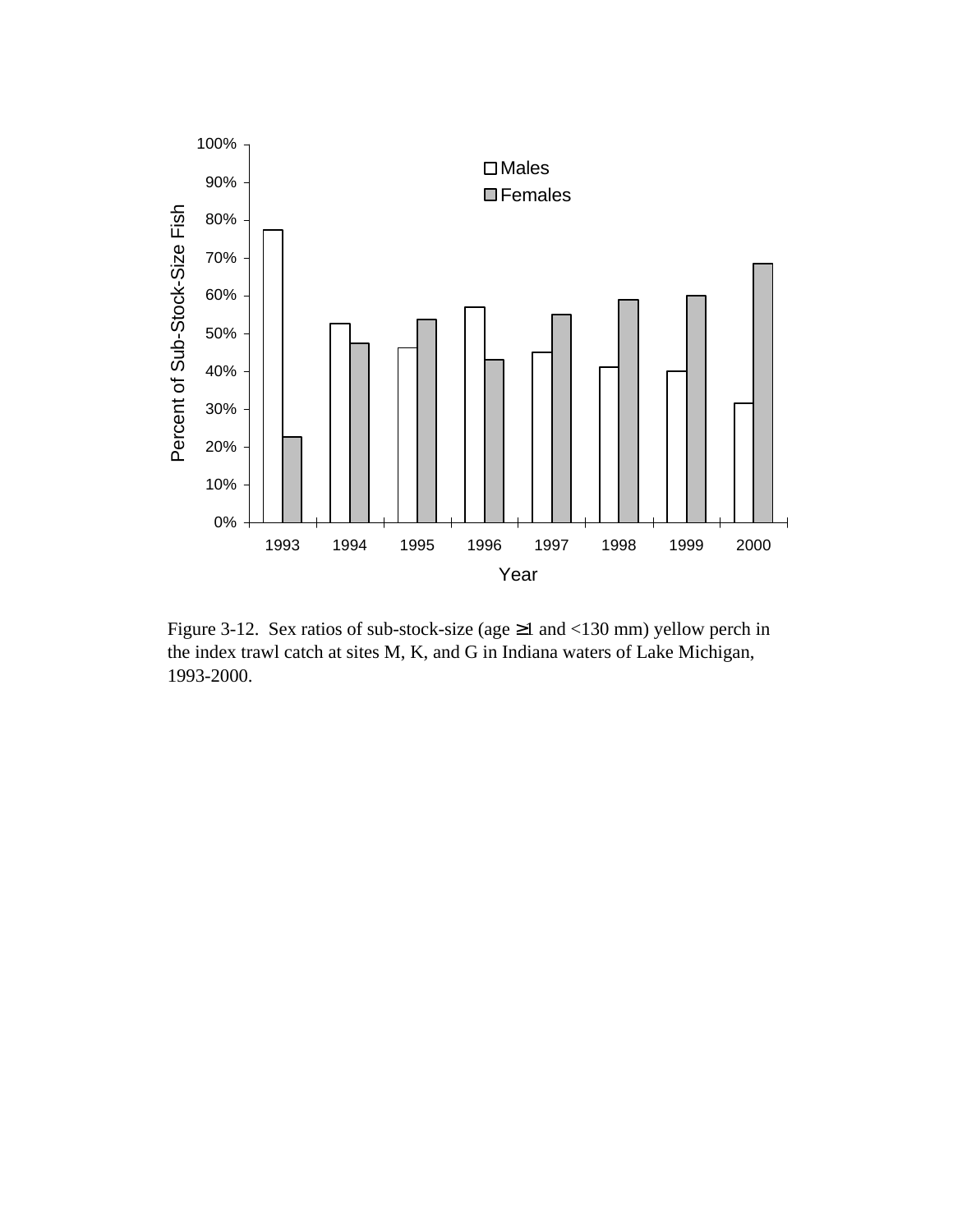<span id="page-47-0"></span>

Figure 3-13. Sex ratios of stock-size (≥130 mm) yellow perch in the index trawl catch at sites M, K, and G in Indiana waters of Lake Michigan, 1993-2000.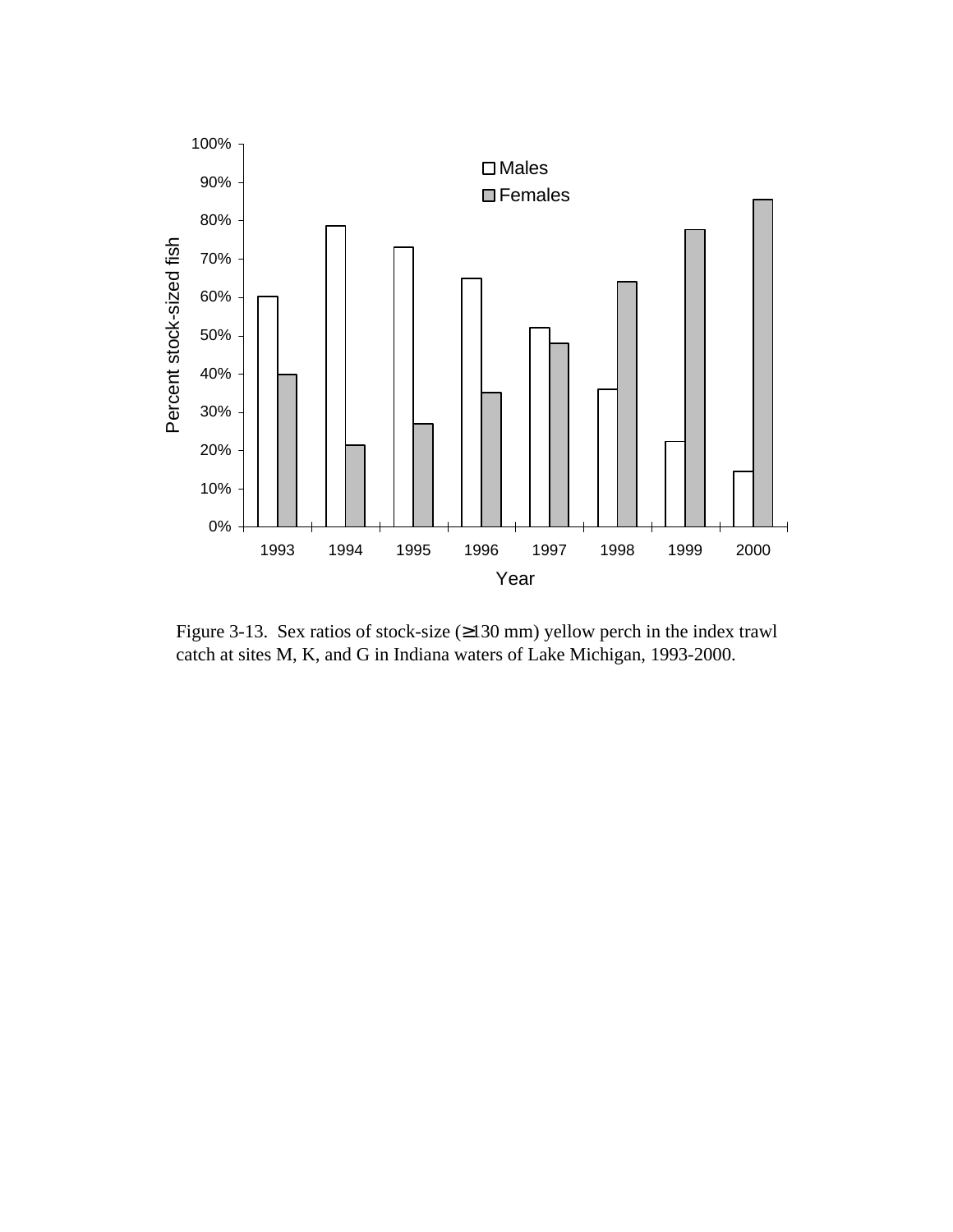<span id="page-48-0"></span>

Figure 3-14. Sex ratios of quality-size (≥200 mm) yellow perch in the index trawl catch at sites M, K, and G in Indiana waters of Lake Michigan 1993-2000.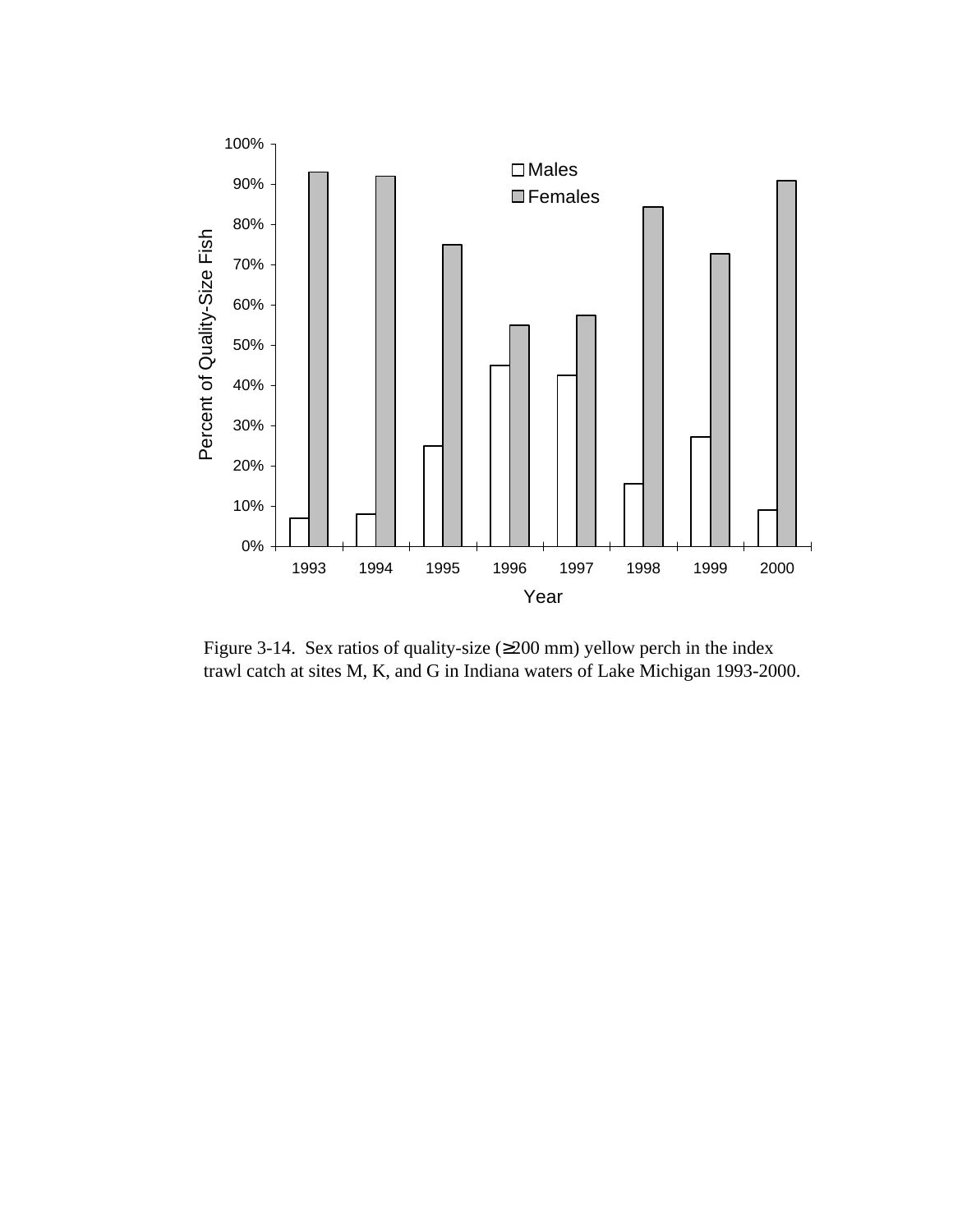<span id="page-49-0"></span>

Figure 3-15. Median ages and length classes of male and female yellow perch age ≥ 1 in the trawl catch at sites M, K, and G in Indiana waters of Lake Michigan, June-August 1993-2000.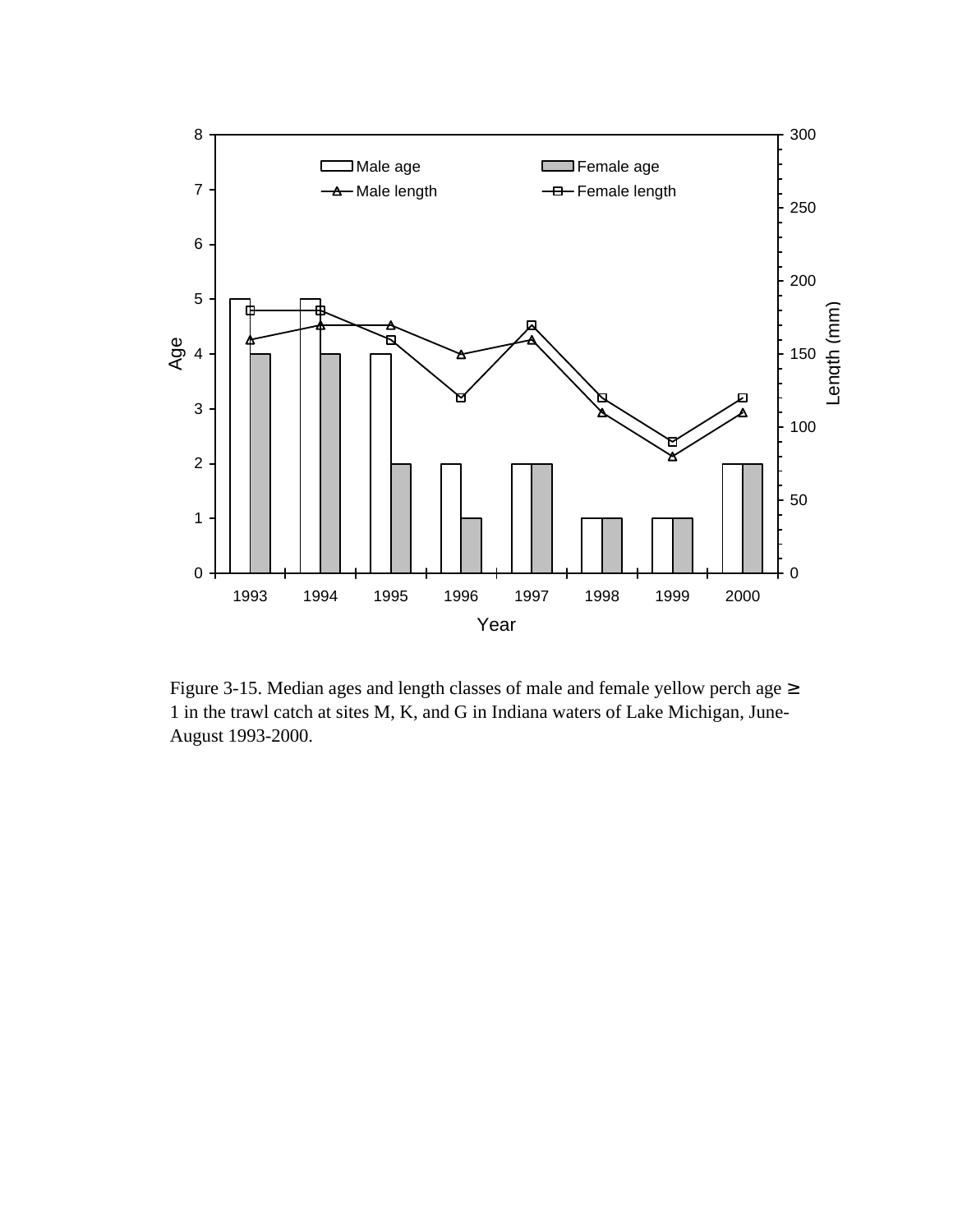The length frequency in 2000 was distinctly bimodal with peaks at 250-259 mm and 300-309 mm [\(Figure 3-16\).](#page-51-0) The first mode was primarily composed of the 1997-cohort females, while 1995-cohort females dominated the second mode [\(Appendices 3-6;](#page-93-1) [3-7; a](#page-94-1)n[d 3-8\).](#page-95-1)

Sex ratios of gill net catches were somewhat similar to that of trawl catches in 2000. The same trend of increasing percent females and decreasing percent males as noted for the trawl catch is shown but not until after 1997 [\(Figure 3-17\).](#page-52-0) Females comprised 86% of the total gill net catch in 2000 [\(Figure 3-17\).](#page-52-0) The sex ratio of the quality-sized component of the total gill net catch was 12% to 88% male and female, respectively [\(Appendices 3-6;](#page-93-1) [3-7;](#page-94-1) an[d 3-8\).](#page-95-1) [Figure 3-18 s](#page-53-0)hows that median ages of the gillnet catches were always older for males than females from 1993-1997 due to the gill nets' selection for fish ≥190 mm. In 2000, both males and females had median ages of three likely due to the substantial influence of the 1997 year class. In addition, the recent increase in growth rates of 3-yr-old males (*[Job 2](#page-20-1)*) made them vulnerable to the gill nets. Median length classes of females increased from 250 to 260 mm from 1999-2000 due to the increase in growth rates, but remained at 220 mm for males over that same period of time [\(Figure](#page-53-0) 3-18).

#### **Ages and Lengths at Maturity**

In 2000, 42% of males were mature at age 1 and virtually 100% at age 2, while 2% of females were mature at age 2 and 86% at age 3 [\(Table 3-5\).](#page-54-0) Minimum lengths at  $\geq 50\%$  maturity were 90-99 mm for males and 210-219 mm for females [\(Table 3-6\).](#page-55-0) The 1997 and 1998 female cohorts composed about 83% of females age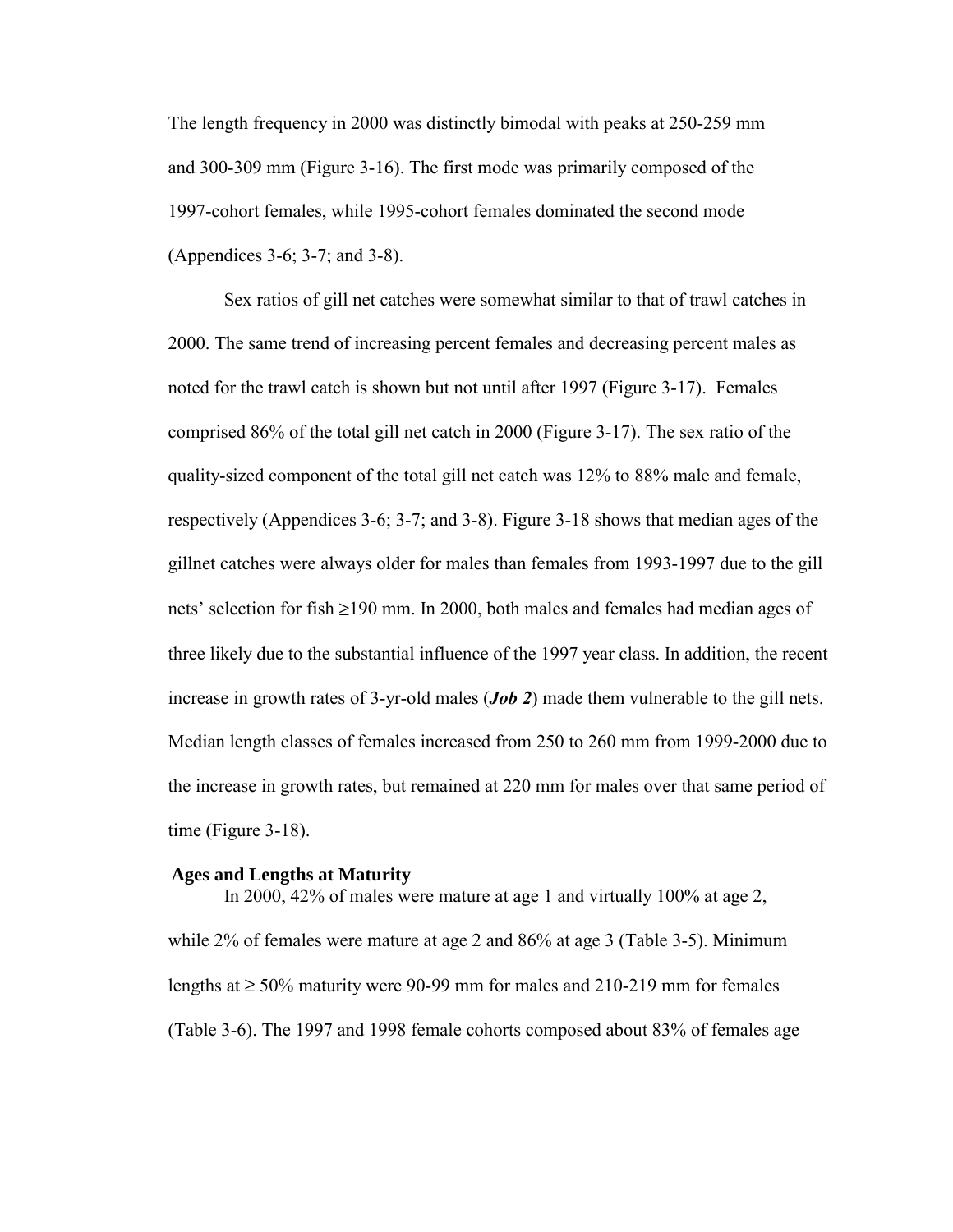<span id="page-51-0"></span>

Figure 3-16. Length composition of the pooled 10-m and 15-m gill net catches of yellow perch at sites M, K, and G in Indiana waters of Lake Michigan, June-August 2000.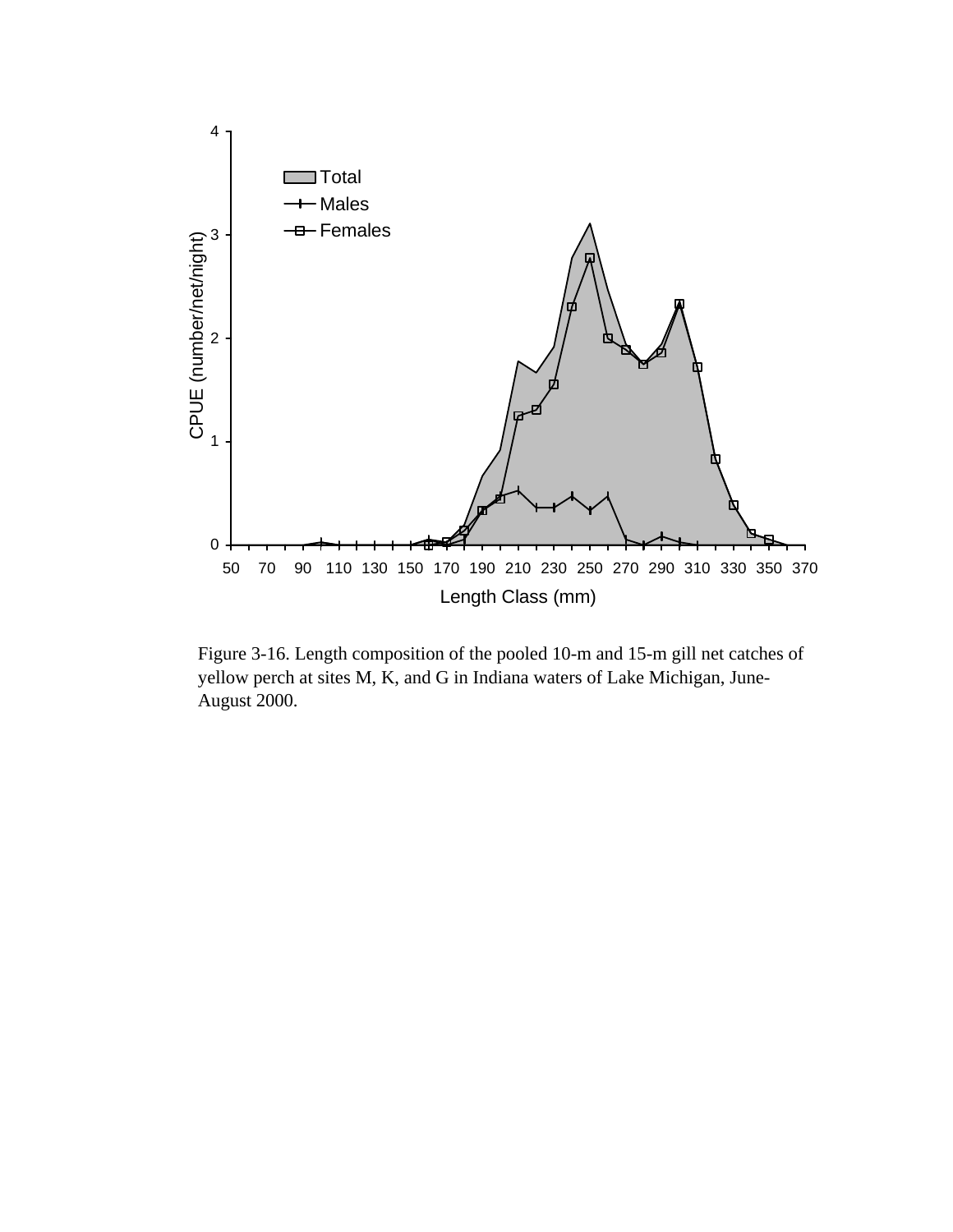<span id="page-52-0"></span>

Figure 3-17. Sex ratios of the pooled 10-m and 15-m gill net catches of yellow perch at sites M, K, and G in Indiana waters of Lake Michigan.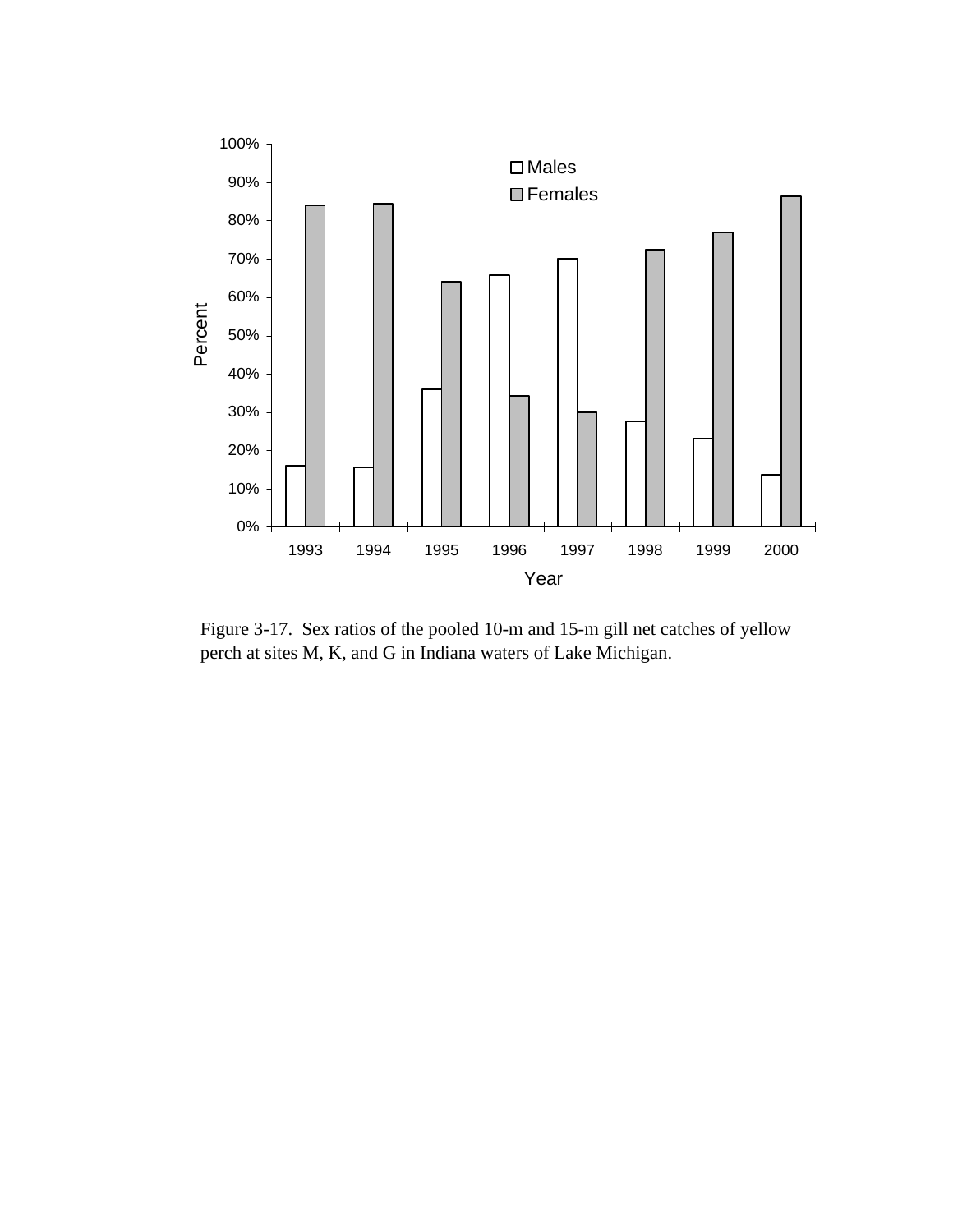<span id="page-53-0"></span>

Figure 3-18. Median ages and length classes of male and female yellow perch in the pooled 10-m and 15-m gill net catch at sites M, K, and G in Indiana waters of Lake Michigan, June-August 1993-2000.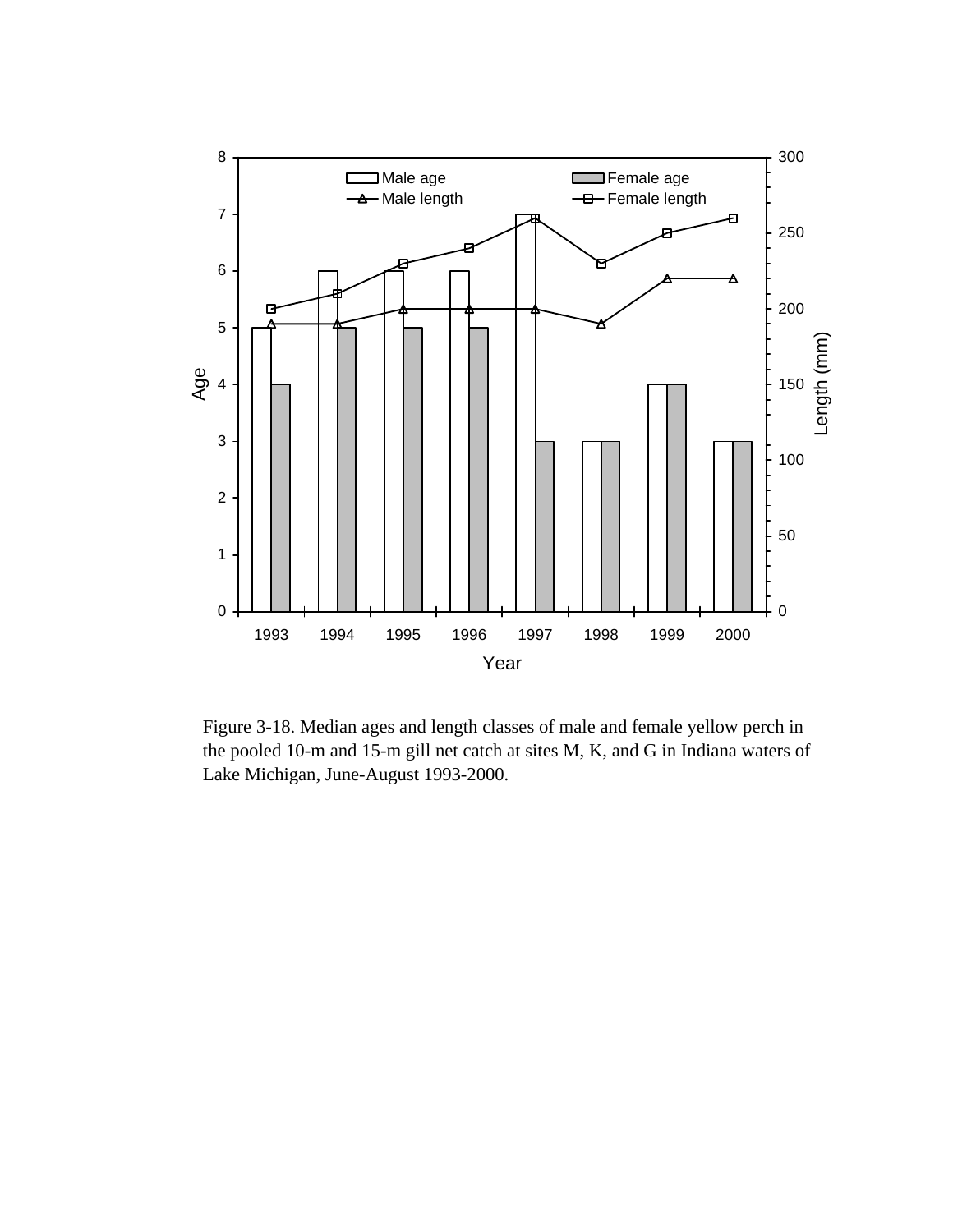|                |    | <b>Males</b> |        |     | <b>Females</b> |        |  |
|----------------|----|--------------|--------|-----|----------------|--------|--|
| Age            | Ν  | Immature     | Mature | Ν   | Immature       | Mature |  |
| 1              | 22 | 68%          | 42%    | 10  | 100%           | $0\%$  |  |
| $\overline{2}$ | 27 | $0\%$        | 100%   | 273 | 98%            | 2%     |  |
| 3              | 43 | $0\%$        | 100%   | 176 | 14%            | 86%    |  |
| 4              | 7  | $0\%$        | 100%   | 2   | $0\%$          | 100%   |  |
| 5              | 6  | $0\%$        | 100%   | 74  | $0\%$          | 100%   |  |
| 6              | 5  | $0\%$        | 100%   | 12  | $0\%$          | 100%   |  |
| 7              | 1  | $0\%$        | 100%   | 2   | $0\%$          | 100%   |  |
| 8              |    |              |        |     |                |        |  |
| 9              |    |              |        |     |                |        |  |
| 10             | 2  | $0\%$        | 100%   |     |                |        |  |
| 11             |    |              |        |     |                |        |  |
| 12             |    | $0\%$        | 100%   |     |                |        |  |

<span id="page-54-0"></span>Table 3-5. Percent maturity by age for yellow perch in the June, 2000 pooled trawl and gill net catches at sites M, K, and G in Indiana waters of Lake Michigan. Gonads of mature fish were either ripe or recently spent.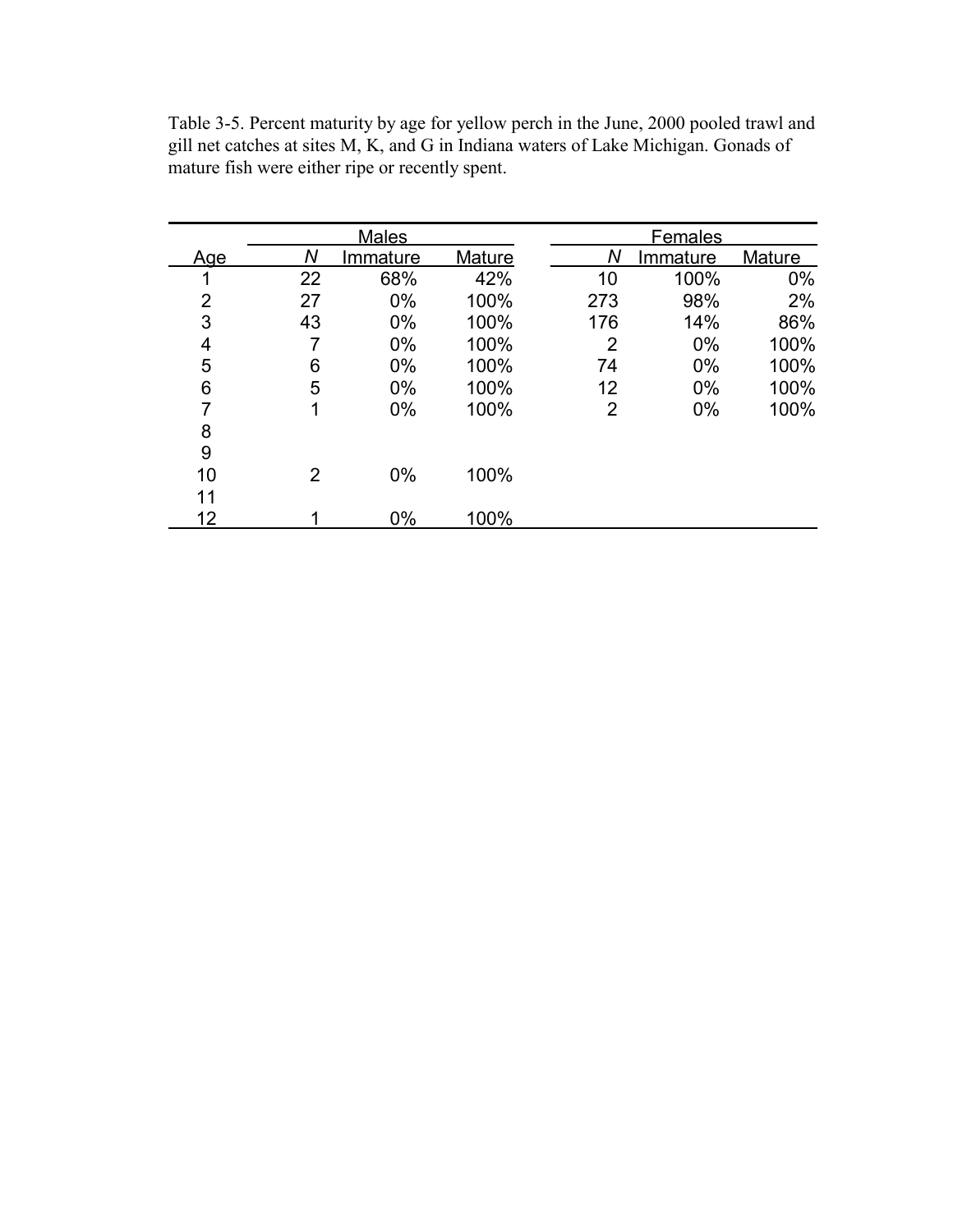| Length |                |              |        |                         |          |               |  |
|--------|----------------|--------------|--------|-------------------------|----------|---------------|--|
| class  |                | <b>Males</b> |        | Females                 |          |               |  |
| (mm)   | $\overline{N}$ | Immature     | Mature | N                       | Immature | <b>Mature</b> |  |
| 50     |                |              |        | $\overline{1}$          | 100%     | 0%            |  |
| 60     |                |              |        | $\overline{\mathbf{c}}$ | 100%     | 0%            |  |
| 70     | 3              | 100%         | 0%     | $\overline{1}$          | 100%     | $0\%$         |  |
| 80     | 8              | 100%         | 0%     | $\overline{\mathbf{4}}$ | 100%     | 0%            |  |
| 90     | 6              | 33%          | 67%    | 10                      | 100%     | 0%            |  |
| 100    | 10             | 0%           | 100%   | 40                      | 100%     | 0%            |  |
| 110    | 5              | 0%           | 100%   | 68                      | 100%     | 0%            |  |
| 120    | 6              | 0%           | 100%   | 67                      | 100%     | 0%            |  |
| 130    | 9              | 0%           | 100%   | 40                      | 100%     | 0%            |  |
| 140    | 5              | 0%           | 100%   | 25                      | 96%      | 4%            |  |
| 150    | $\mathbf 1$    | 0%           | 100%   | 11                      | 100%     | 0%            |  |
| 160    | $\overline{2}$ | 0%           | 100%   | $6\phantom{1}6$         | 83%      | 17%           |  |
| 170    |                |              |        |                         |          |               |  |
| 180    | $\overline{2}$ | 0%           | 100%   |                         |          |               |  |
| 190    | 10             | 0%           | 100%   | 9                       | 78%      | 22%           |  |
| 200    | 11             | 0%           | 100%   | $\overline{7}$          | 57%      | 43%           |  |
| 210    | 17             | 0%           | 100%   | 19                      | 32%      | 68%           |  |
| 220    | 6              | 0%           | 100%   | 31                      | 26%      | 74%           |  |
| 230    | 6              | 0%           | 100%   | 17                      | 6%       | 94%           |  |
| 240    |                | 0%           | 100%   | 19                      | 11%      | 89%           |  |
| 250    | $\frac{2}{2}$  | 0%           | 100%   | 31                      | 0%       | 100%          |  |
| 260    | 1              | 0%           | 100%   | 23                      | 0%       | 100%          |  |
| 270    | 1              | 0%           | 100%   | 18                      | 0%       | 100%          |  |
| 280    |                |              |        | 14                      | 0%       | 100%          |  |
| 290    | 1              | 0%           | 100%   | 26                      | 0%       | 100%          |  |
| 300    |                |              |        | 33                      | 0%       | 100%          |  |
| 310    |                |              |        | 17                      | 0%       | 100%          |  |
| 320    |                |              |        | 6                       | 0%       | 100%          |  |
| 330    |                |              |        | $\overline{c}$          | 0%       | 100%          |  |
| 340    |                |              |        | $\mathbf 1$             | 0%       | 100%          |  |
| 350    |                |              |        | 1                       | 0%       | 100%          |  |
| 360    |                |              |        |                         |          |               |  |

<span id="page-55-0"></span>Table 3-6. Percent maturity by length class for yellow perch in the June, 2000 pooled trawl and gill net catches at sites M, K, and G in Indiana waters of Lake Michigan. Gonads of mature fish were either ripe or recently spent.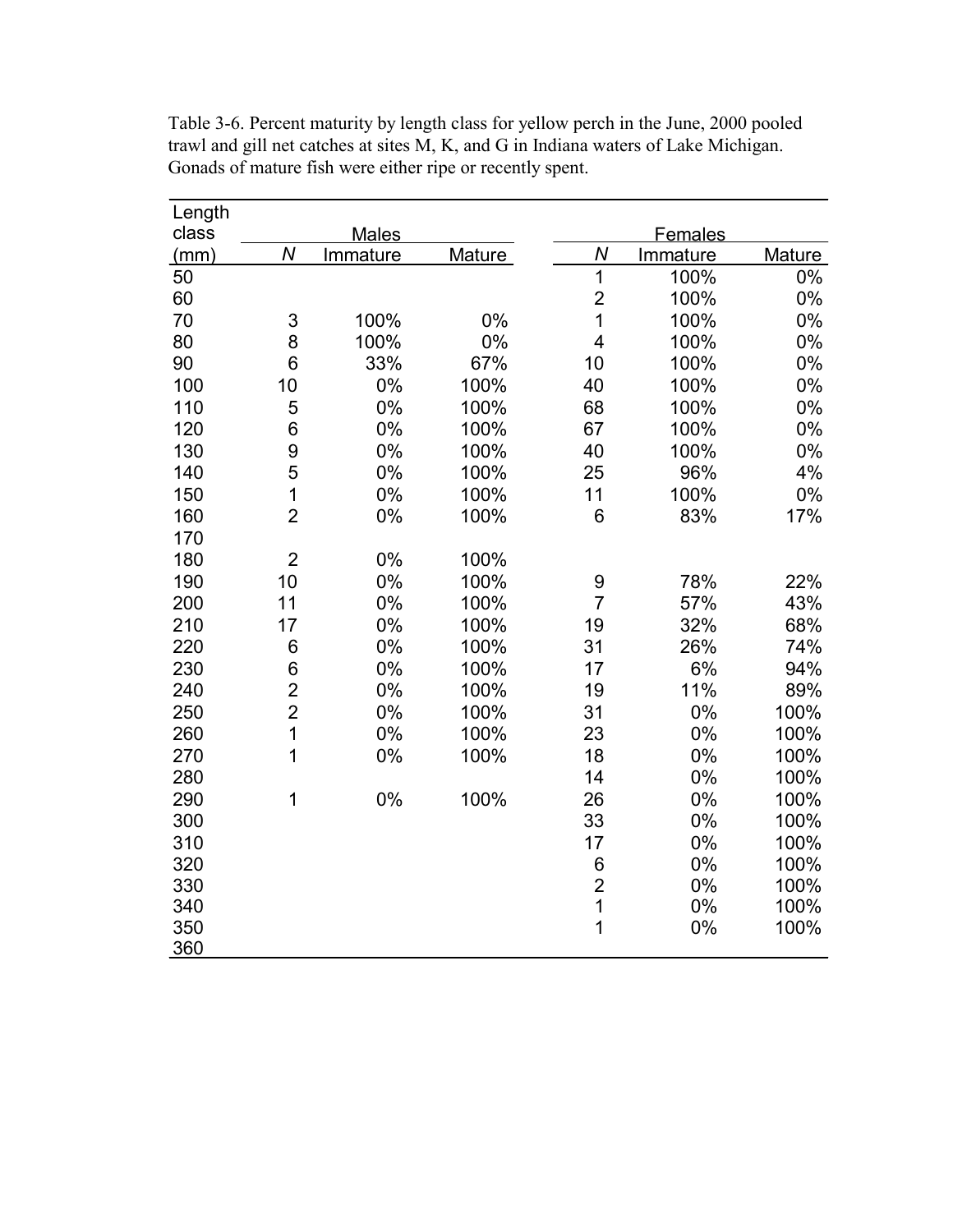≥ 2, and thus will largely be responsible for production of future year classes. The majority of the 1998-cohort females should spawn for the first time in 2001.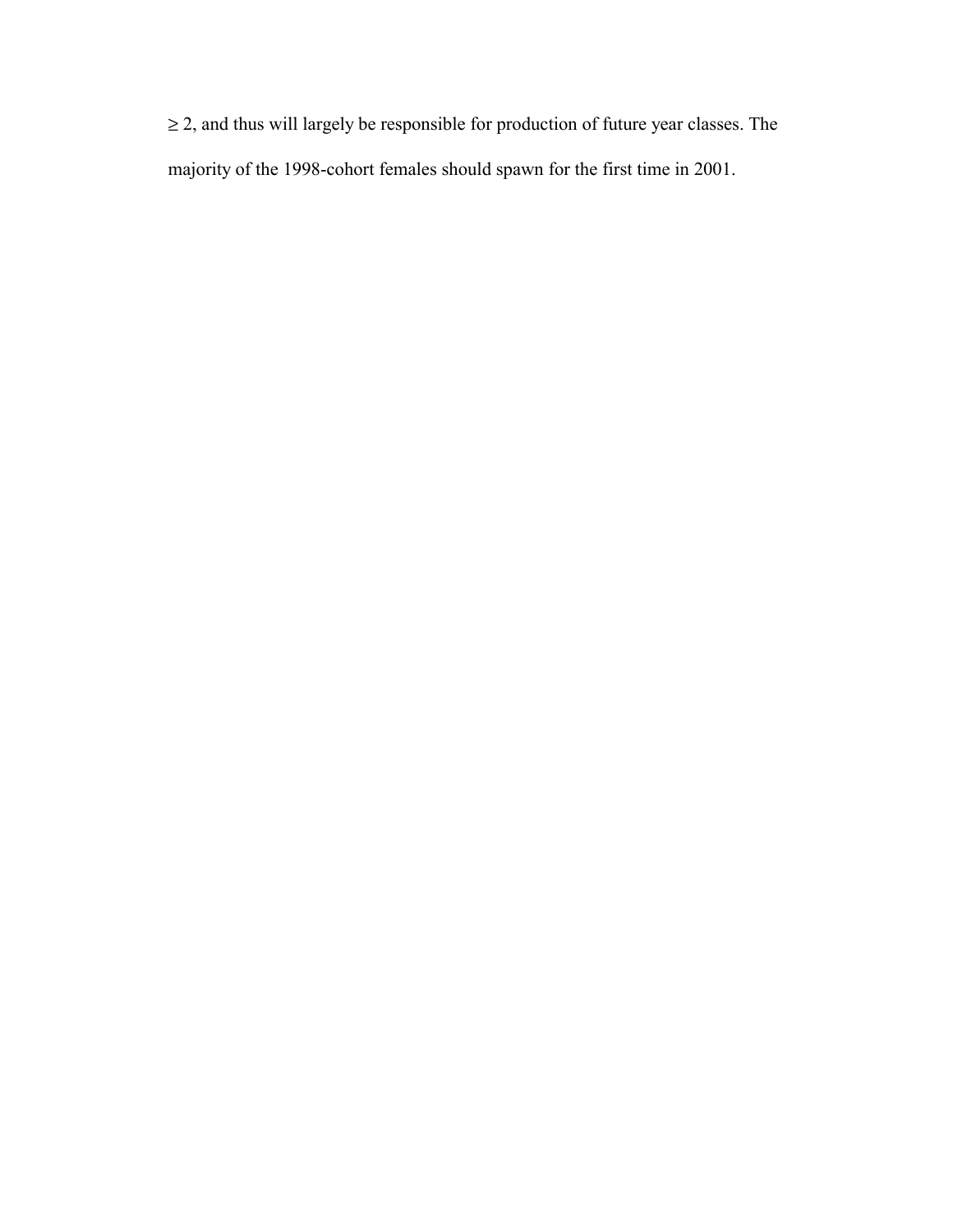# *Job 4: Selected Population Characteristics of the Near-Shore Non-Salmonine Fish Community Emphasizing Yellow Perch*

Historical trends in the near shore fish community of southern Lake Michigan were summarized by McComish et al. (2000). This report will include those major findings, but focus on changes and additions since 1999.

#### **Catch Composition**

#### *Trawl Catch of Age* ≥*1*

A total of 12 non-salmonine fish species or genera represented by individuals age  $\geq$  1 were collected by trawling at sites M, K, and G during 2000 [\(Appendix 4-1\). S](#page-96-0)pottail shiners were the most abundant species numerically with annual CPUE averaging 700 fish/h, which accounted for 65% of all fish captured. Alewife was the next most abundant fish at 20% of the total, with a mean CPUE of 215 fish/h. Other major fish species sampled included the round goby at 9% (93 fish/h), and yellow perch at 5% (58 fish/h) of the total catch. The trout-perch *Percopsis omiscomaycus*, and longnose sucker *Catostomus catostomus* were present at lesser densities, but exceeded 1.0 fish/h for at least one site. Additional non-salmonine species caught incidentally (CPUE < 1.0 fish/h) were: johnny darter *Etheostoma nigrum*, rainbow smelt *Osmerus mordax*, white sucker *Catostomus commersoni*, freshwater drum *Aplodinotus grunniens*, gizzard shad *Dorosoma cepedianum*, and ninespine stickleback *Pungitius pungitius*.

### *Among-Site Differences in Trawl Catch*

Differences among sites in occurrence and CPUE of some species were observed in 2000 [\(Figure 4-1\).](#page-58-0) Site M produced the highest CPUE of spottail shiners, while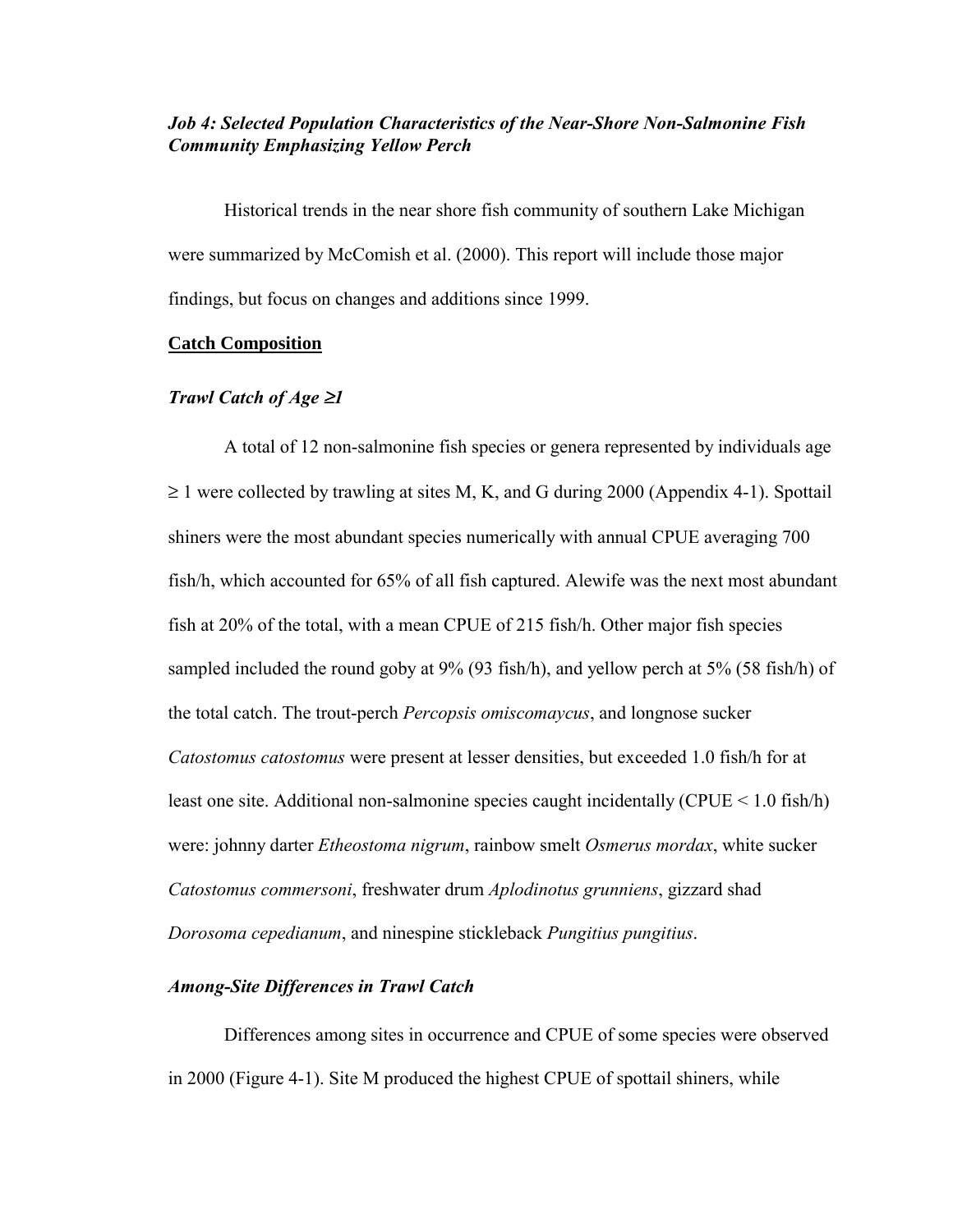<span id="page-58-0"></span>

Figure 4-1. Summary of species composition of the trawl catch of non-salmonine fishes at sites M, K, and G in Indiana waters of Lake Michigan for 2000.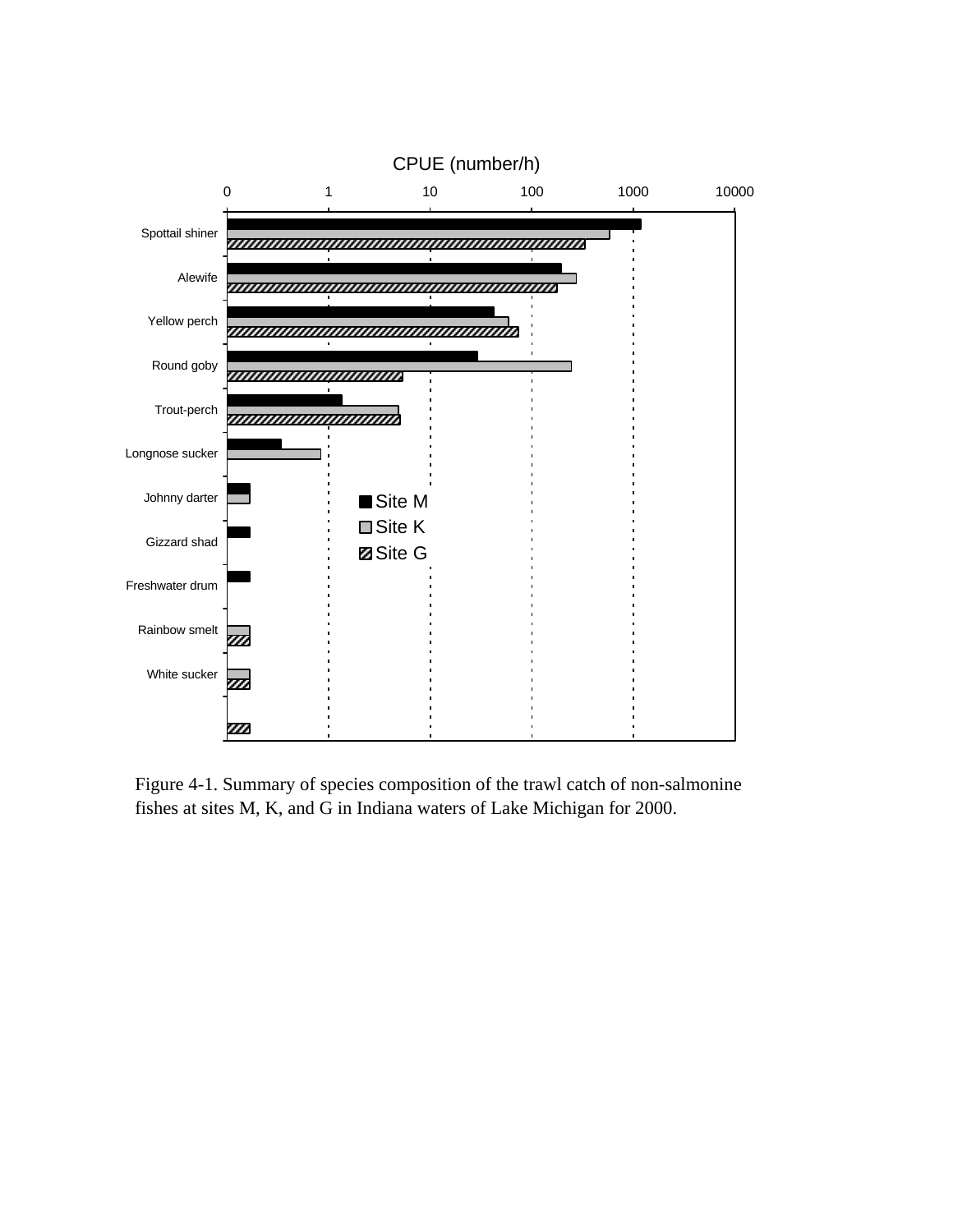freshwater drum and gizzard shad were caught exclusively at this site. The catch rates for alewife, round gobies and longnose sucker were highest at site K. At site G, yellow perch and trout perch were caught in the highest numbers, and ninespine sticklebacks were only caught at this site, while spottail shiners, alewives, and round gobies were caught in lowest numbers.

### *Trawl Catch of Age 0*

Age-0 fishes may not be fully vulnerable to the trawl due to their spatial and temporal distributions and small sizes, so catch data must be interpreted accordingly (McComish et al. 2000). Thus, the abundance of age-0 fishes was not always a good indicator of year class strength or recruitment into respective populations. Catches of age-0 fishes occur mainly in late July and August, when the fish have grown large enough to be retained by the trawl, but the total June-August effort has been included in reported values of CPUE. Therefore, CPUE during the last half of the sample season would be approximately twice the annual mean. Fish were determined to be age-0 based on their small sizes and late-season initial occurrence in the trawl catch. Yellow perch, alewife, and spottail shiner were the most commonly caught species, although other species occasionally were found in low and variable numbers. The time series of age-0 yellow perch CPUE is listed in [Appendix 3-2.](#page-89-1) Data for other species were not tabulated because of their limited value in meeting the objectives of this study.

## *Gill Net Catch*

Fourteen different species were caught in gill nets at sites M, K and G in 2000 [\(Appendix 4-2\).](#page-97-0) The composition of the gill net catch included several species caught in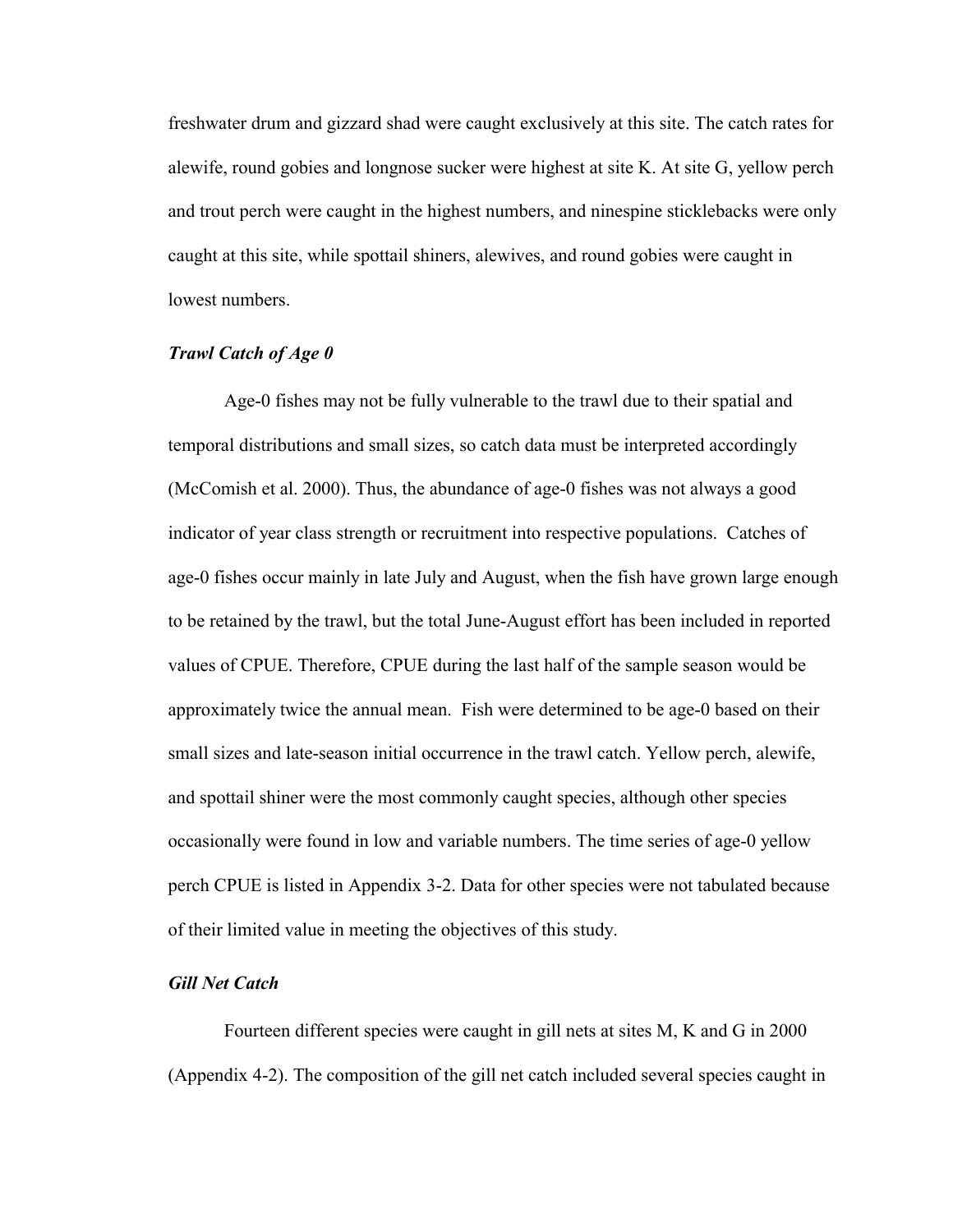the trawl. However, because gill nets are fished in deeper water and they select fish generally >150 mm total length, some differences were observed. As was typical of past years (McComish et al. 2000), yellow perch and alewives dominated the catch and accounted for over 93% of the catch at all sites in 2000. The only other species composing  $\geq$ 1% of the catch was the white sucker (4%). Species caught incidentally (< 1% of CPUE) were longnose sucker, chinook salmon, gizzard shad, round goby, brown trout *Salmo trutta,* coho salmon *Oncorhynchus kisutch*, freshwater drum, lake trout *Salvelinus namaycush*, channel catfish *Ictalurus punctatus*, rock bass *Ambloplites rupestris*, and steelhead trout *Oncorhynchus mykiss*.

#### **Time Series of Relative Abundance**

#### *Summary of Trends in Major Species*

Trends in trawl CPUE (excluding age 0) of the five historically most abundant species at sites M, K, and G from 1984-2000 are summarize[d \(Figure 4-2\). S](#page-61-0)pottail shiners continued to dominate the catch in 2000. Alewife abundance increased substantially to the highest CPUE noted since 1984, and yellow perch decreased to levels similar to the residual numbers seen in 1995 and 1997. Bloaters and rainbow smelt were virtually absent.

#### *Yellow Perch*

The relative abundance of the 2000 trawl catch of age  $\geq 1$  fish at pooled sites M, K, and G remained at an extremely low level similar to 1994-1999 and 1975-1979 densities [\(Figure 4-3\).](#page-62-0) The decline in yellow perch abundance after 1988, discussed under *[Job 3](#page-28-0)*, continued to be due to drastically reduced recruitment and high mortality.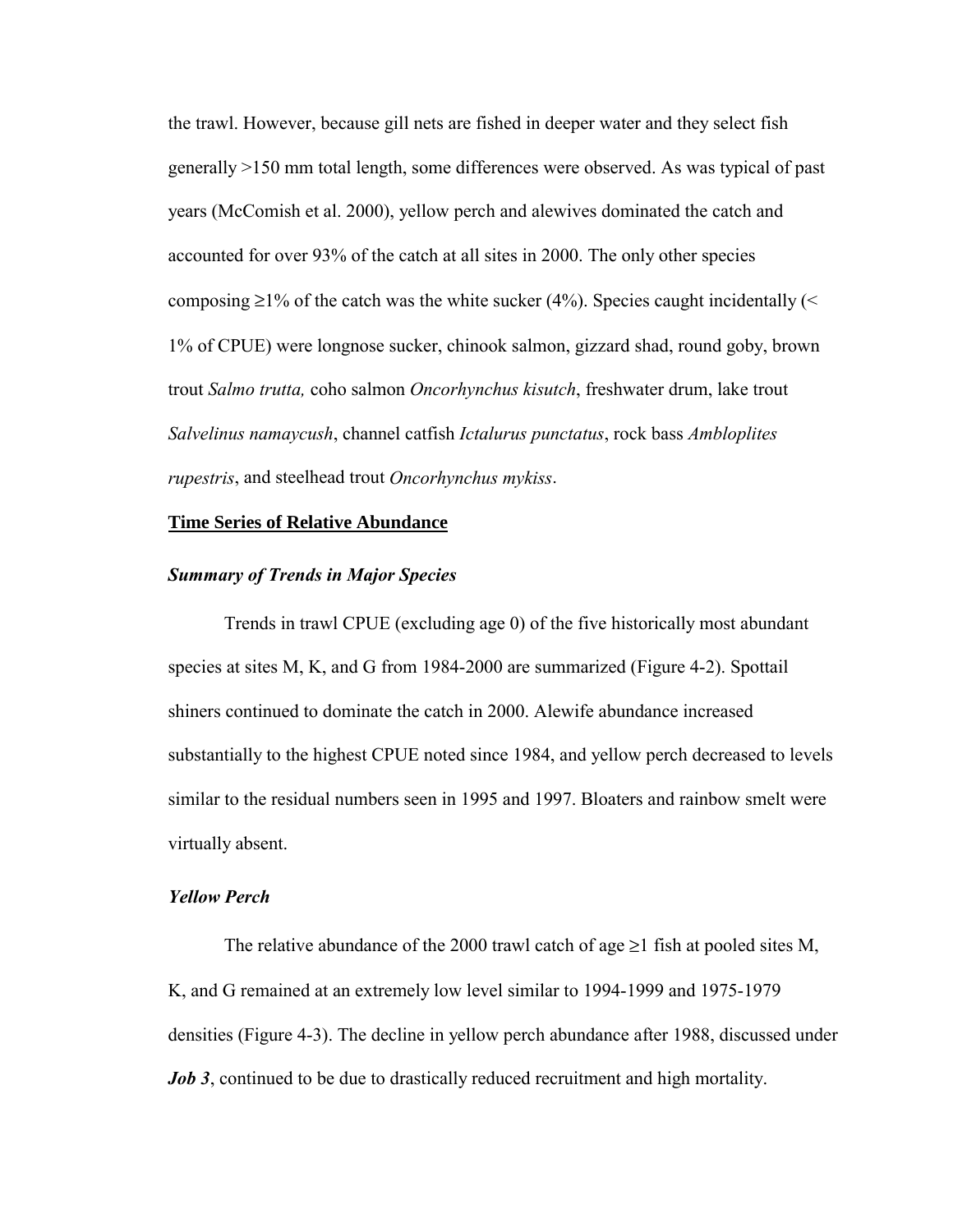<span id="page-61-0"></span>

Figure 4-2. Mean annual June-August trawl CPUE (excluding age 0) of five historically abundant species at sites M, K, and G. Abbreviations: YEP = yellow perch, ALE = alewife, SPS = spottail shiner, RAS = rainbow smelt, BLO = bloater.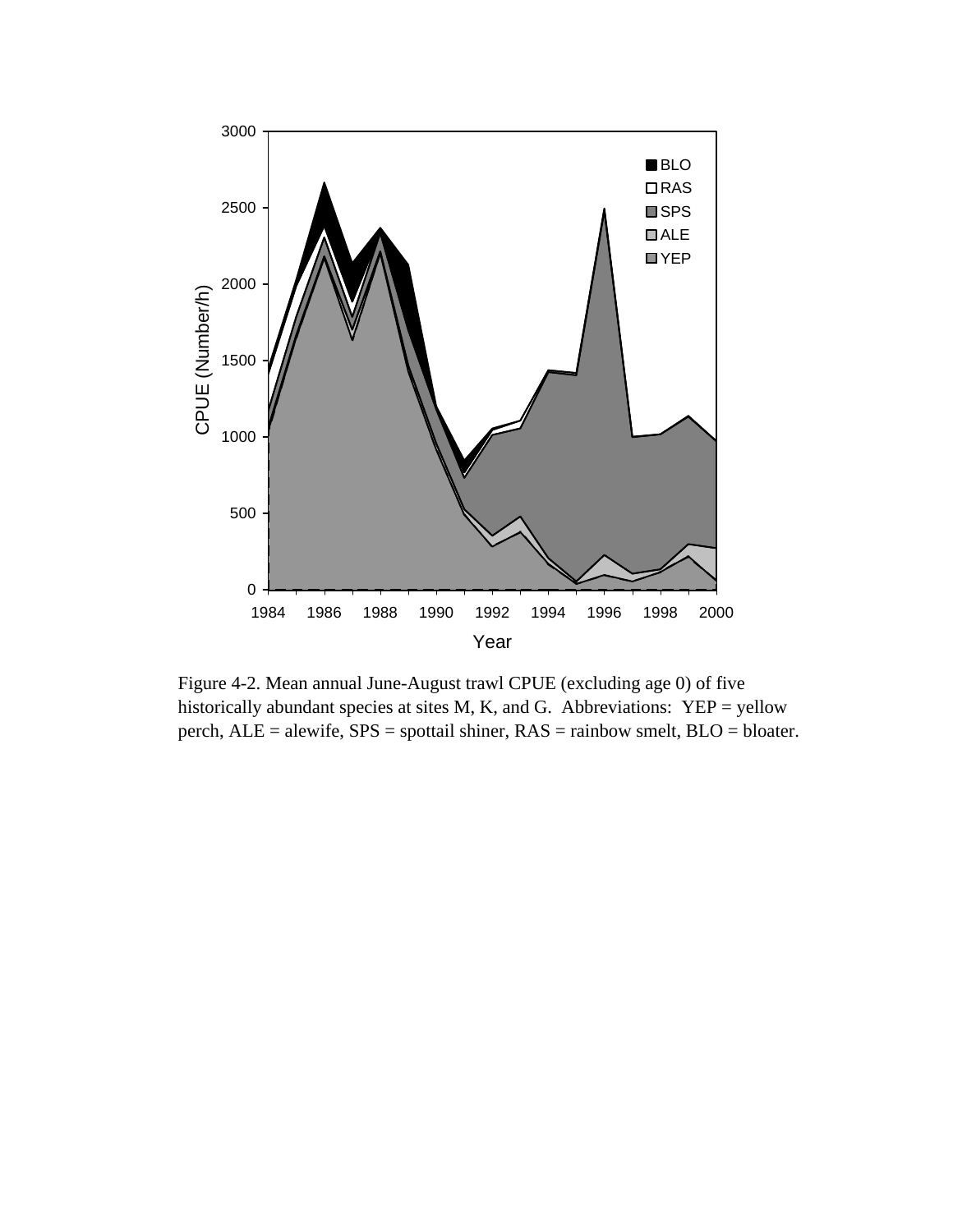<span id="page-62-0"></span>

Figure 4-3. Mean trawl CPUE of yellow perch age ≥ 1 for pooled June-August sample periods in Indiana waters of Lake Michigan. Only site K was sampled from 1975-1983; 1984-1988 data represent pooled sites M and K; and 1989-2000 data represent pooled sites M, K, and G. No trawling was conducted in 1982. Error bars for 1983- are  $\pm$  2 SE.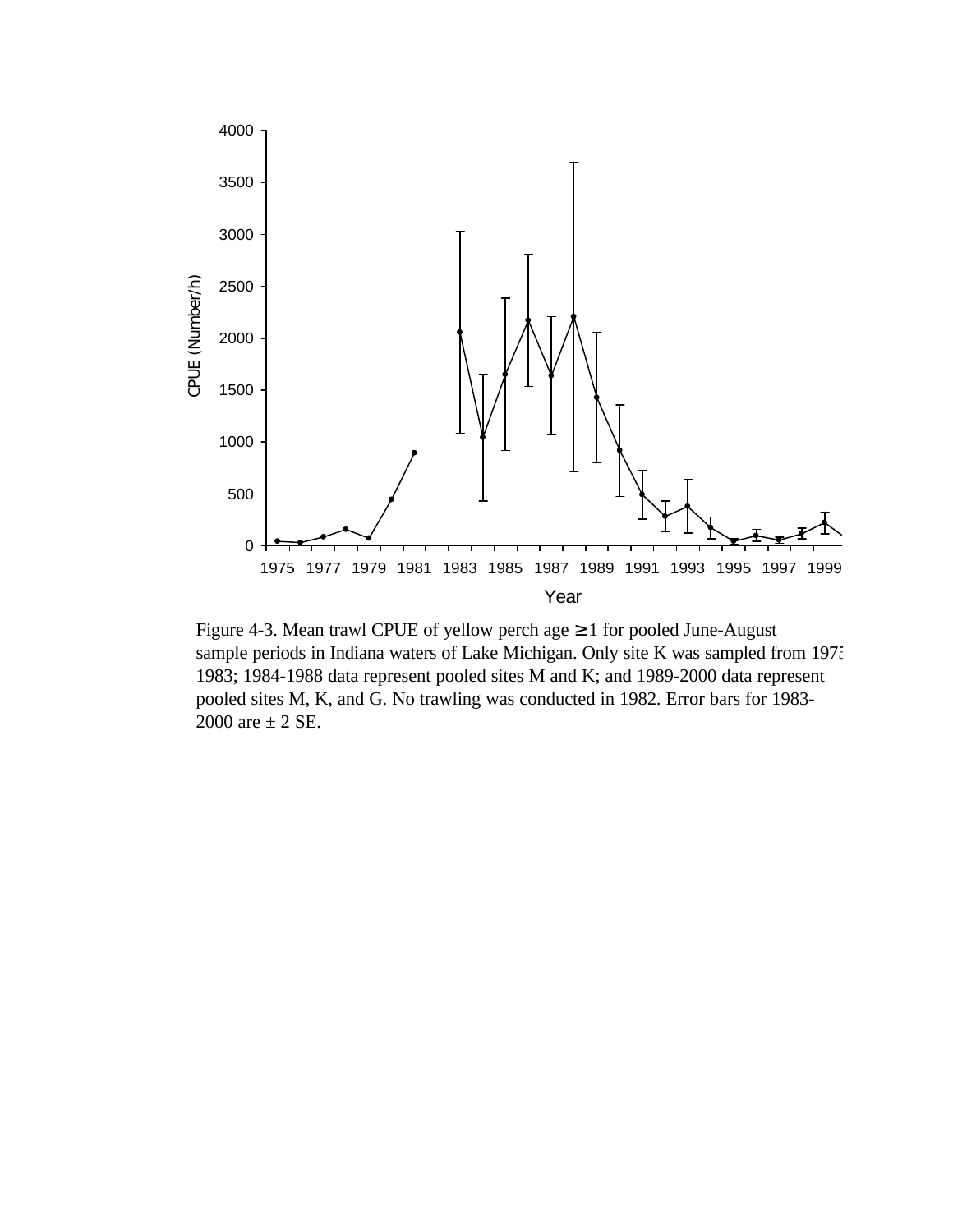Another supporting view of the trend in yellow perch abundance is provided by CPUE of gill nets (51, 64, and 76 mm stretch measure) set at 10 m and 15 m depths at sites M, K, and G from 1984-2000 [\(Figure 4-4\). T](#page-64-0)rends in gill net CPUE were similar at both depths, but catches were somewhat higher at 10 m and the 2000 gill net CPUE declined significantly from 1999. Due to the selective bias of the gill nets for larger fish, gill net CPUE data are not as representative as trawl CPUE for estimating overall population abundance. Moreover, yellow perch gill net CPUE interpretation must be done with concurrent insights to the dynamics of sex ratios and growth rates, as discussed under *[Job 3](#page-28-0)*.

#### *Alewife*

Alewife trawl CPUE increased 168% from 1999 to 2000, reaching the highest level recorded since 1984 and significantly different from all previous years except 1991 and 1996 [\(Figure 4-5\).](#page-65-0) Gill net CPUE increased slightly in 2000 but was not significantly different from recent years [\(Figure 4-6\). H](#page-66-0)owever, gill net CPUE is probably not a reliable index of overall alewife abundance because the deployed mesh sizes catch only the largest fish in the population. The high abundance of alewives found in June-August 2000 trawl sample was probably the most important factor determining the near absence of age-0 yellow perch in the trawl catch (*[See Job 5](#page-76-0)*).

### *Spottail Shiner*

The trawl CPUE of spottail shiners in 2000 was not significantly different from that found in 1997-1999 [\(Figure 4-7\).](#page-67-0) However, levels continue to be significantly reduced from the peak abundance in 1996 and may be on a slow downward trend.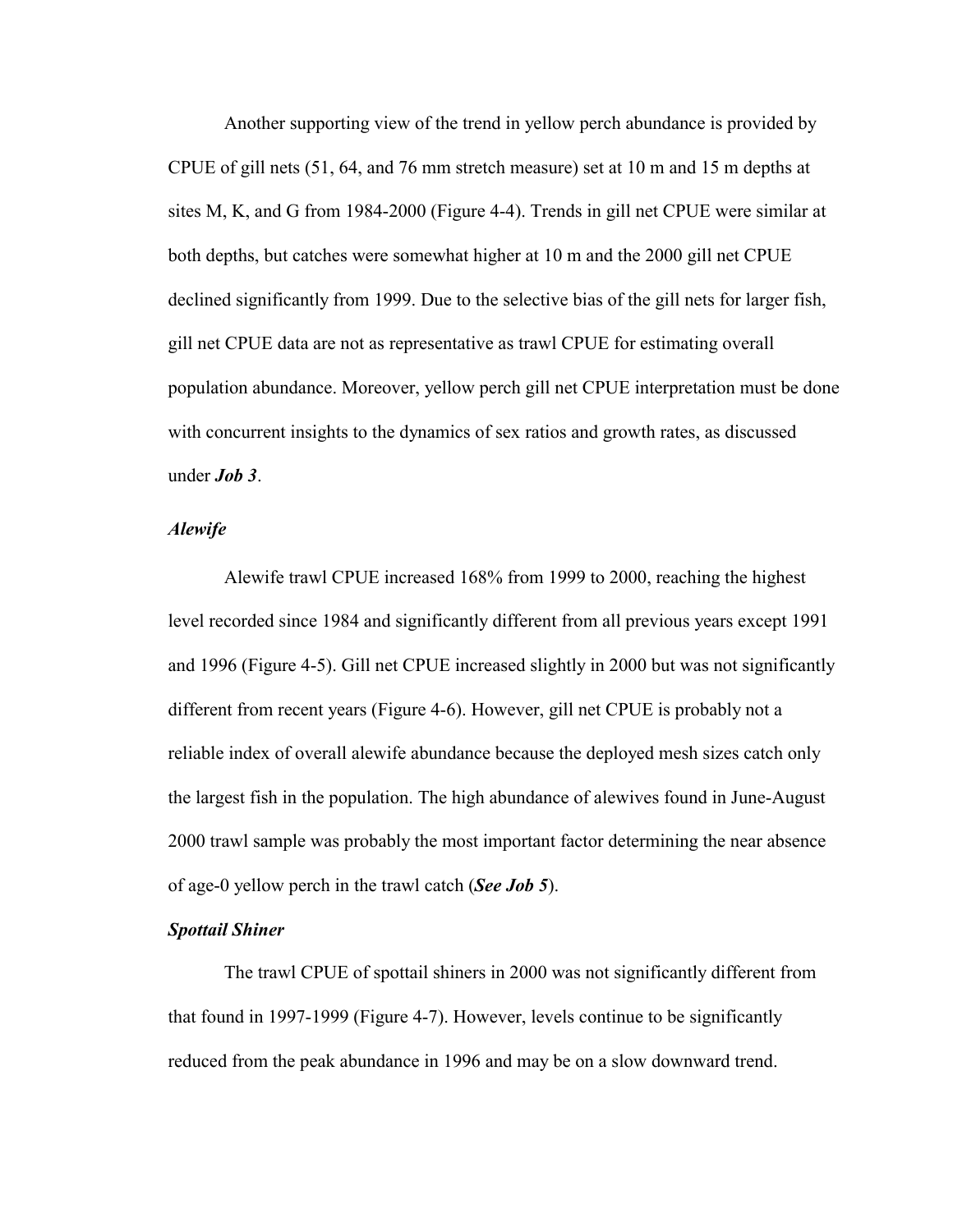<span id="page-64-0"></span>

Figure 4-4. Mean annual June-August gill net CPUE of yellow perch at pooled sites M, K, and G in Indiana waters of Lake Michigan at 10 m, 15 m and combined depths, 1984-2000. Error bars represent  $\pm 2$  SE of combined means.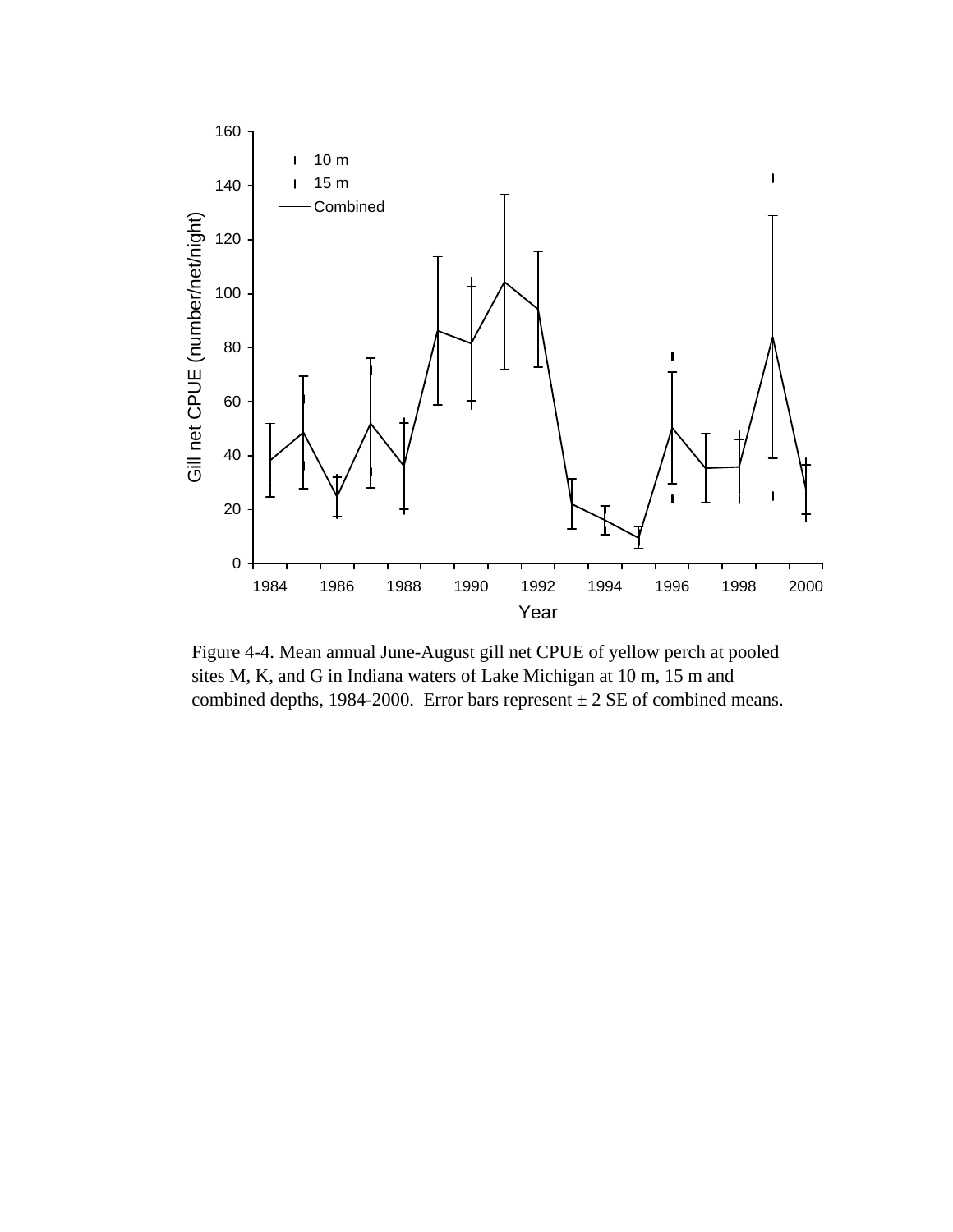<span id="page-65-0"></span>

Figure 4-5. Mean trawl CPUE of alewives age  $\geq 1$  for pooled June-August sample periods in Indiana waters of Lake Michigan. The 1984-1988 data represent pooled sites M and K; the 1989-2000 data represent pooled sites M, K, and G. Error bars are  $\pm$  2 SE.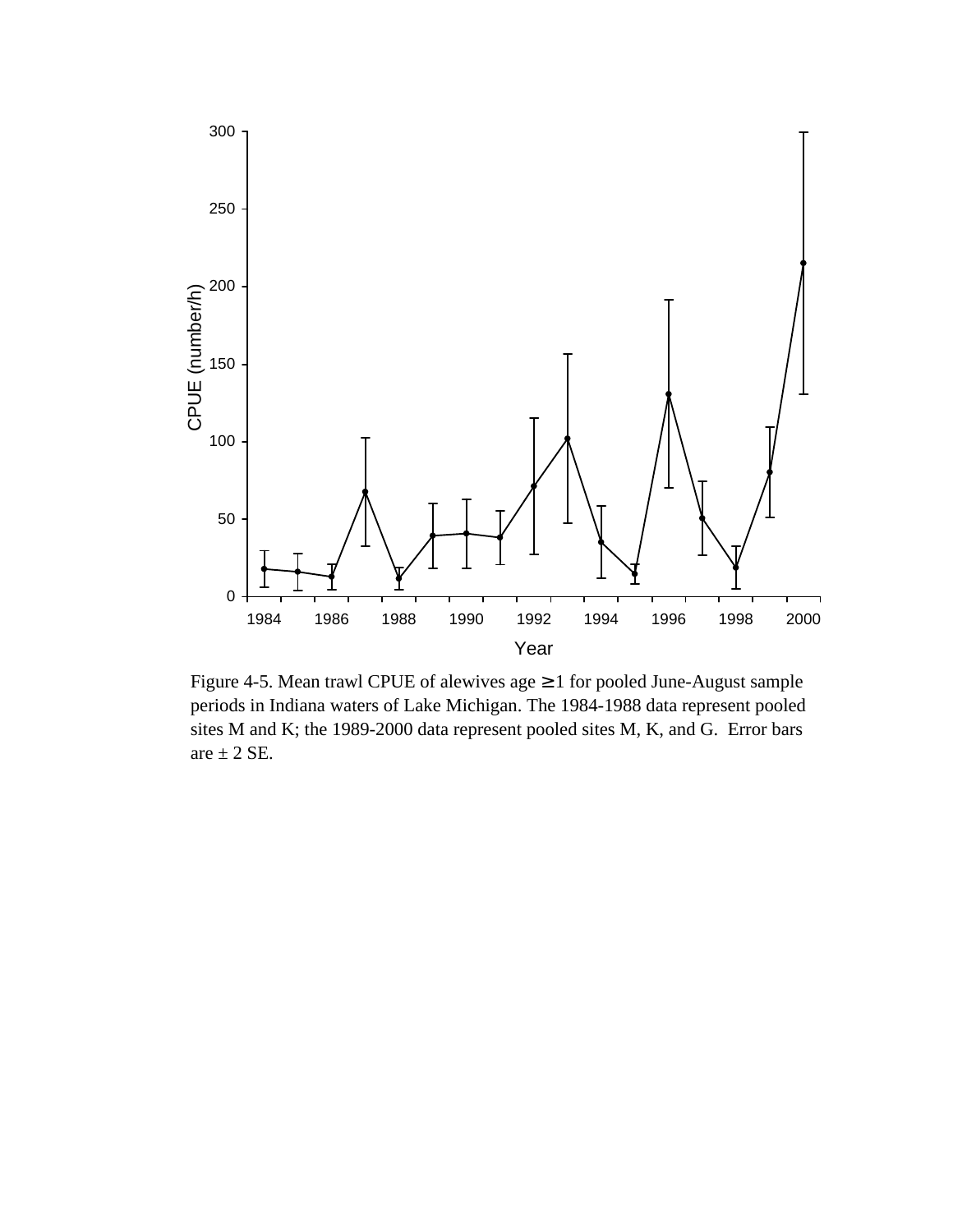<span id="page-66-0"></span>

Figure 4-6. Mean annual June-August gill net CPUE of alewives at pooled sites M, K, and G in Indiana waters of Lake Michigan at 10 m, 15 m and combined depths. Error bars represent  $\pm 2$  SE of combined means.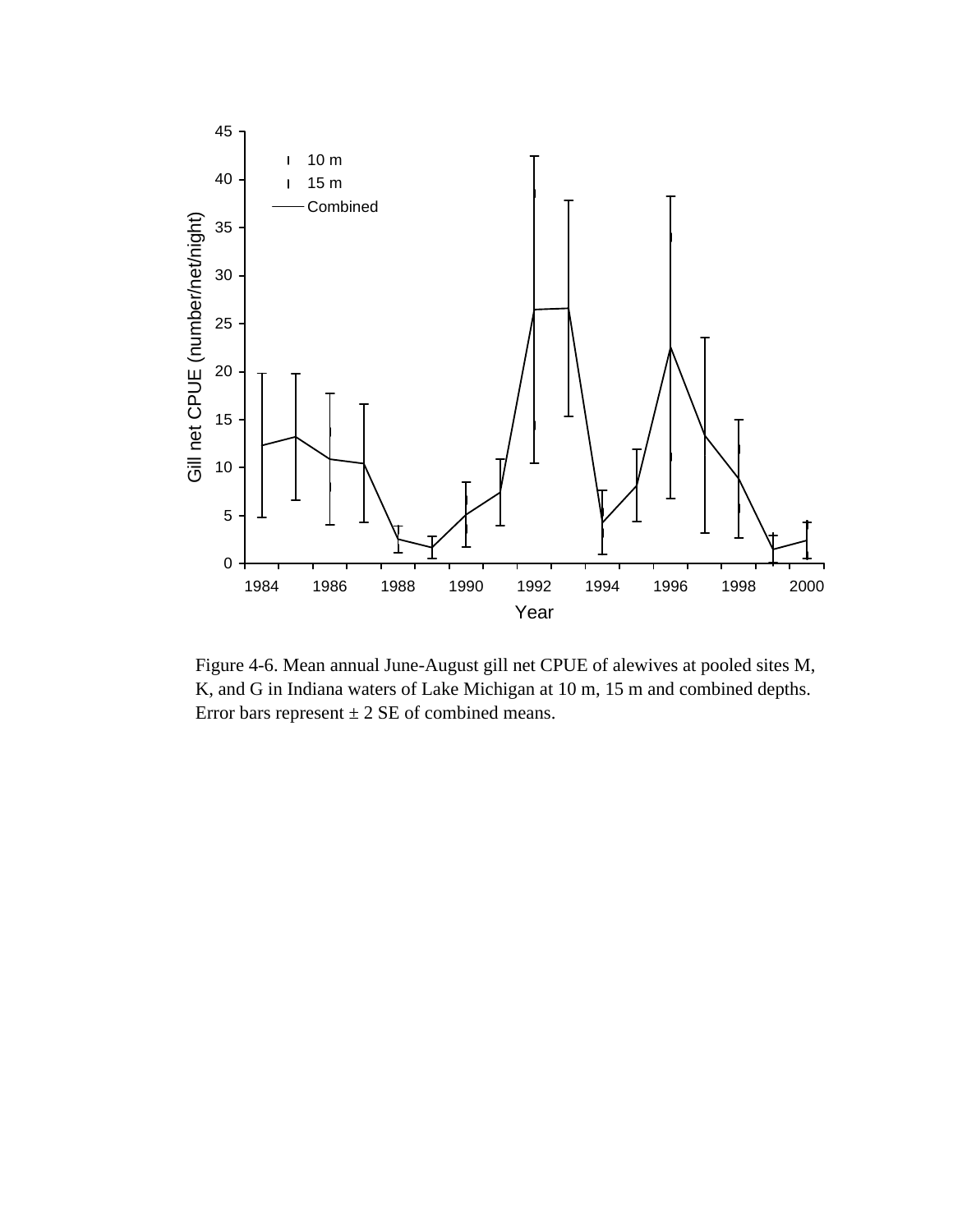<span id="page-67-0"></span>

Figure 4-7. Mean trawl CPUE of spottail shiners age ≥ 1 for pooled June-August sample periods in Indiana waters of Lake Michigan. The 1984-1988 data represent pooled sites M and K; the 1989-2000 data represent pooled sites M, K, and G. Error bars are  $\pm$  2 SE.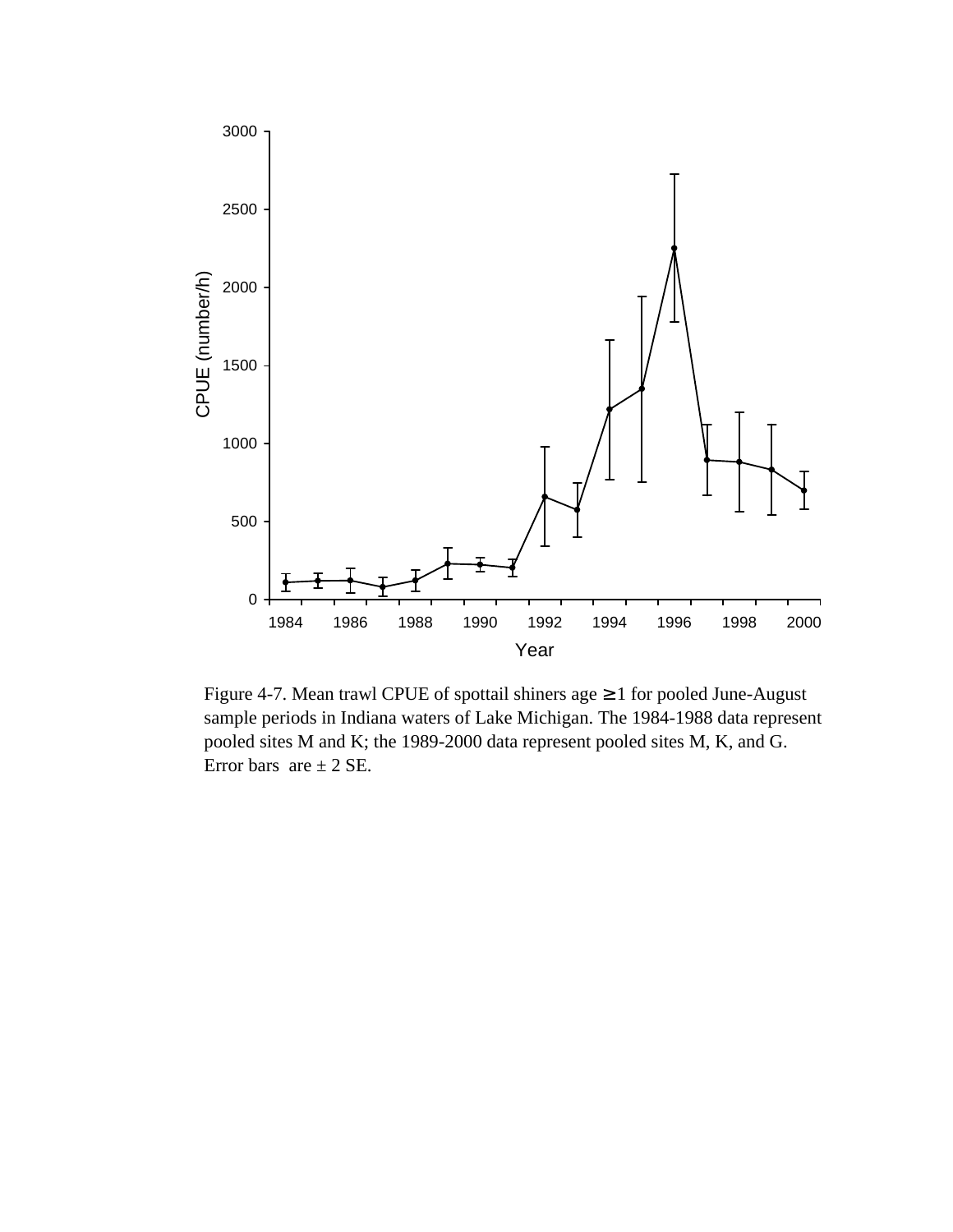### *Bloater*

The bloater trawl CPUE at pooled sites M, K and G was zero in 2000 [\(Figure 4-](#page-69-0) [8\).](#page-69-0) Bloater has been almost non-existent in the trawl catch since 1993 and only in 1992 was CPUE significantly different from zero. The bloater continues to be sharply depressed due likely to the alewife impacts noted by numerous authors (Wells and McLain 1973; Brown et al. 1987; Eck and Wells 1987; Brown and Eck 1992).

### *Rainbow Smelt*

The trawl CPUE of rainbow smelt was not significantly different from zero in 2000 [\(Figure 4-9\).](#page-70-0) Due to high coefficients of variation, the only year in the entire series when CPUE was significantly different than zero was 1994. As with the bloater, the rainbow smelt continues to be suppressed probably due largely to continued alewife effects (Smith 1970; Emery 1985)

### *Round Goby*

The round goby was first captured in the trawl in 1998, has undergone a sharp increase in abundance to 92 fish/h by 2000 [\(Figure 4-10\).](#page-71-0) Round gobies are known to negatively impact indigenous sculpin *Cottus* sp. (Jude et al. 1995), and may be responsible for the decline of this sympatric species (McComish et al. 2000). The significance of the non-indigenous goby to the fish community is not fully understood at this time. However, close attention will be paid to this fish and its potential impacts.

# *Trout-Perch*

Trawl CPUE of trout-perch decreased sharply in 2000 to a level found in years prior to 1996 [\(Figure 4-11\). I](#page-72-0)t is unclear why trout-perch CPUE has recently shown such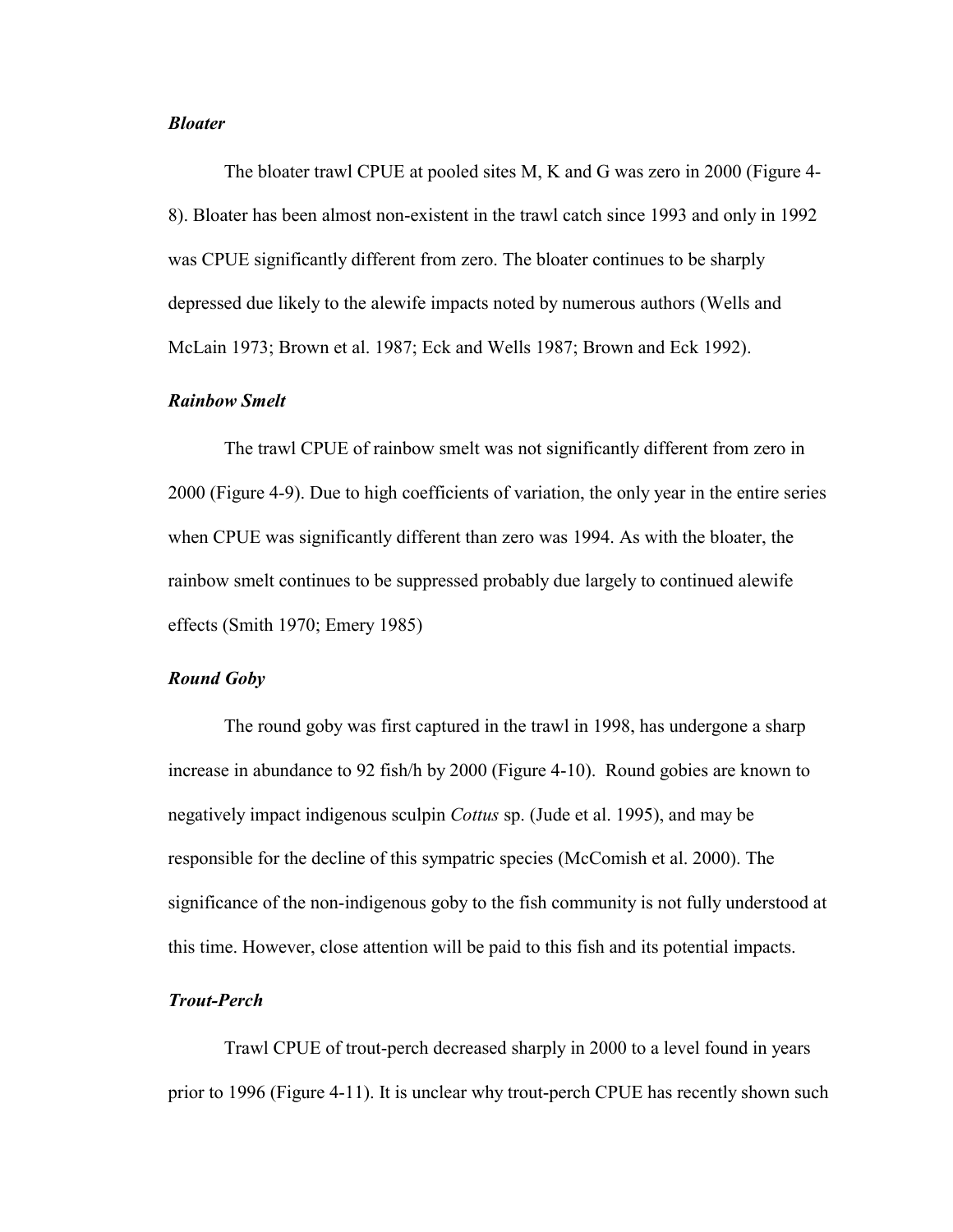<span id="page-69-0"></span>

Figure 4-8. Mean trawl CPUE of bloaters age ≥ 1 for pooled June-August sample periods in Indiana waters of Lake Michigan. The 1984-1988 data represent pooled sites M and K; the 1989-2000 data represent pooled sites M, K, and G. Error bars are  $\pm$  2 SE.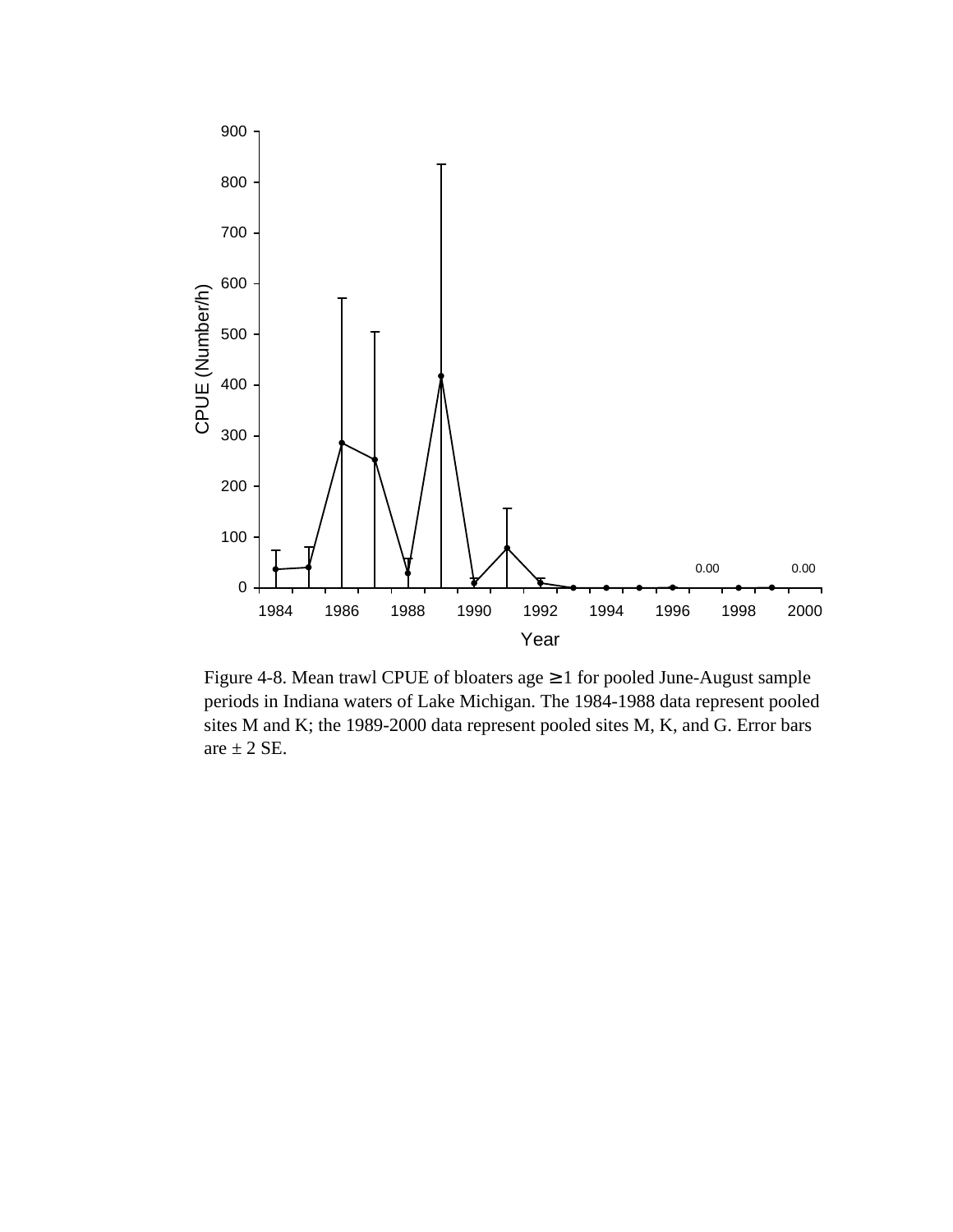<span id="page-70-0"></span>

Figure 4-9. Mean trawl CPUE of rainbow smelt age  $\geq 1$  for pooled June-August sample periods in Indiana waters of Lake Michigan. The 1984-1988 data represent pooled sites M and K; the 1989-2000 data represent pooled sites M, K, and G. Error bars are  $\pm$  2 SE.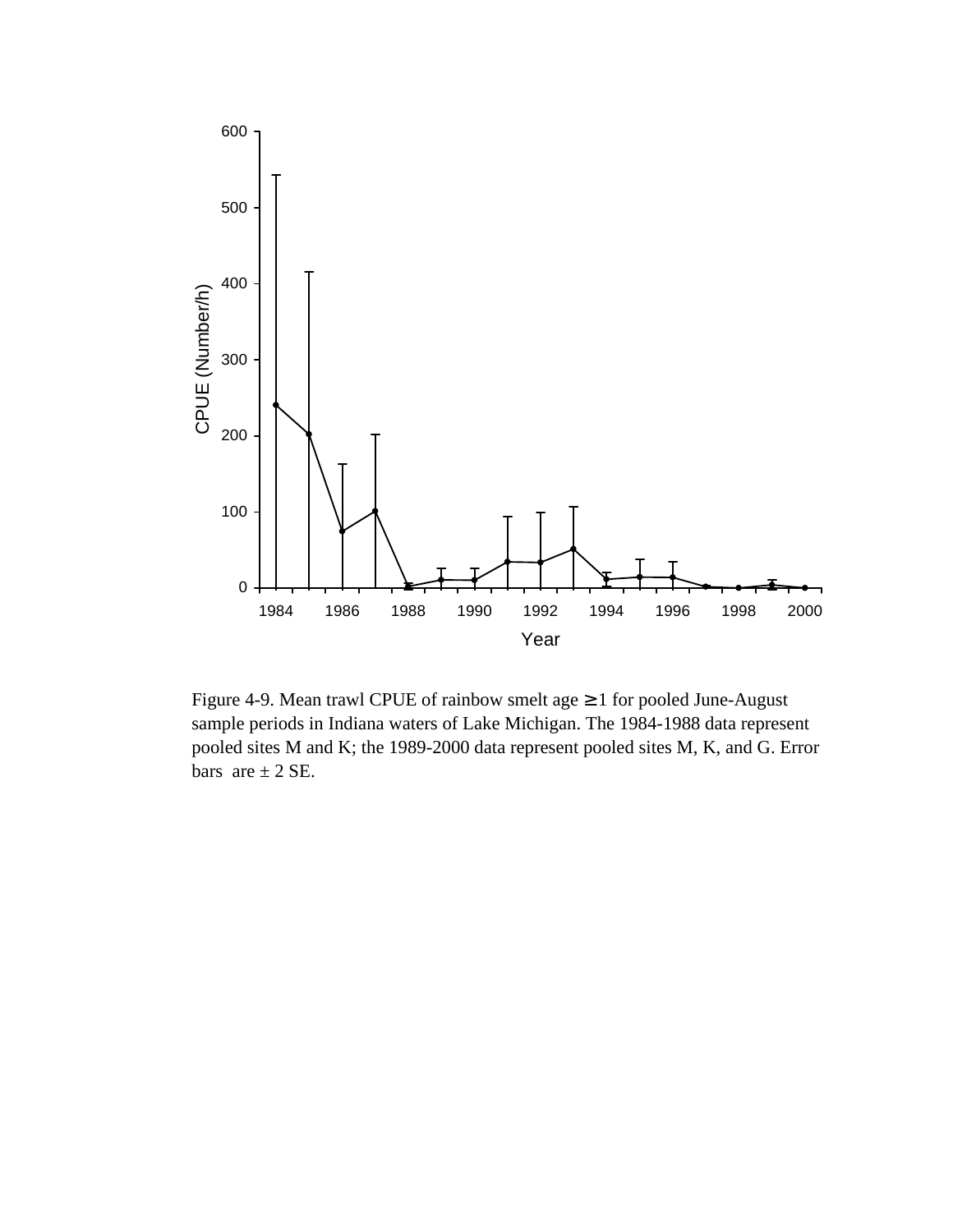<span id="page-71-0"></span>

Figure 4-10. Mean trawl CPUE of round gobies for pooled June-August sample periods in Indiana waters of Lake Michigan. The data represent pooled sites M, K, and G. Error bars are  $\pm 2$  SE.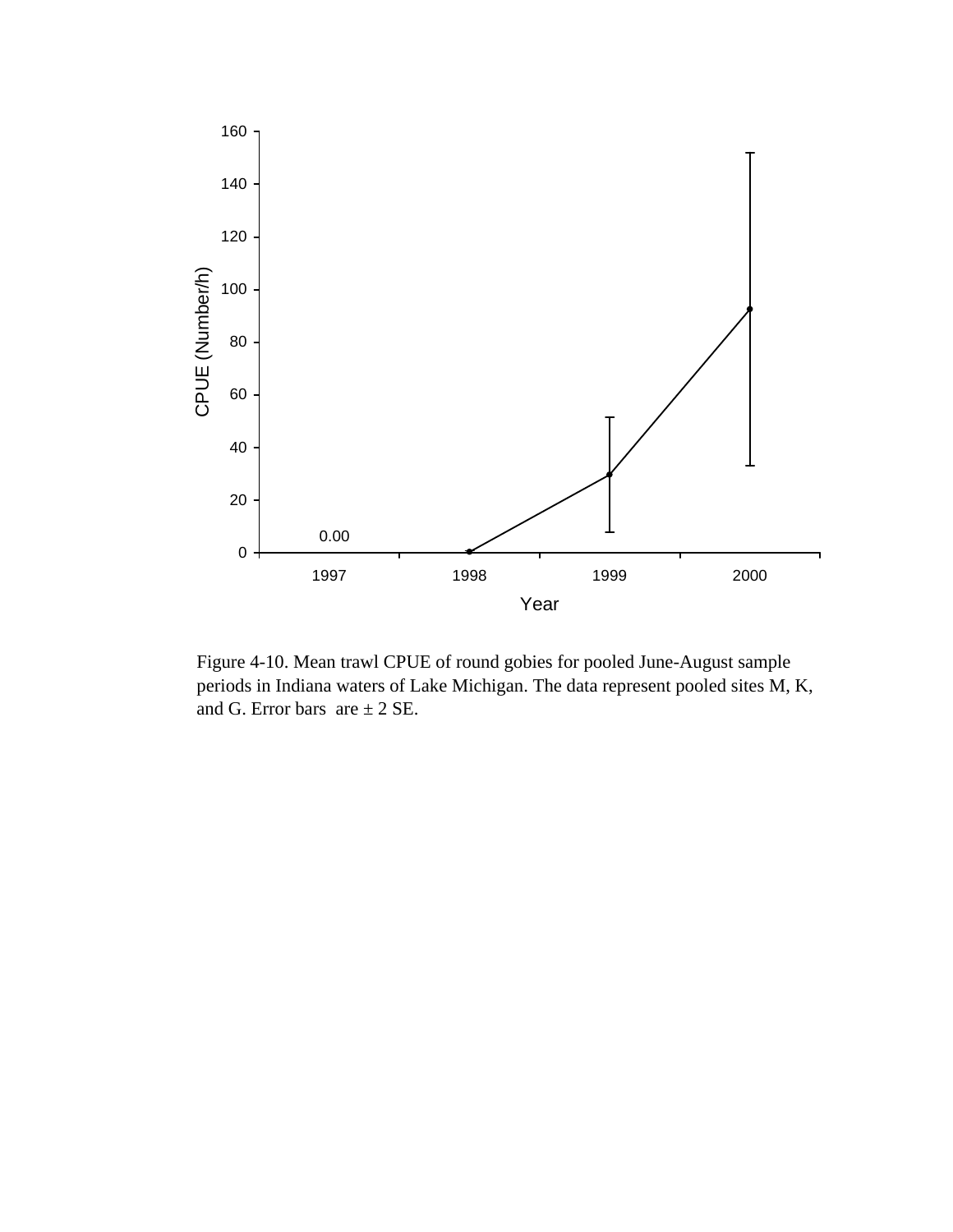

Figure 4-11. Mean trawl CPUE of trout-perch for pooled June-August sample periods in Indiana waters of Lake Michigan. The 1984-1988 data represent pooled sites M and K; the 1989-2000 data represent pooled sites M, K, and G. Error bars for 1994-2000 are  $\pm$  2 SE.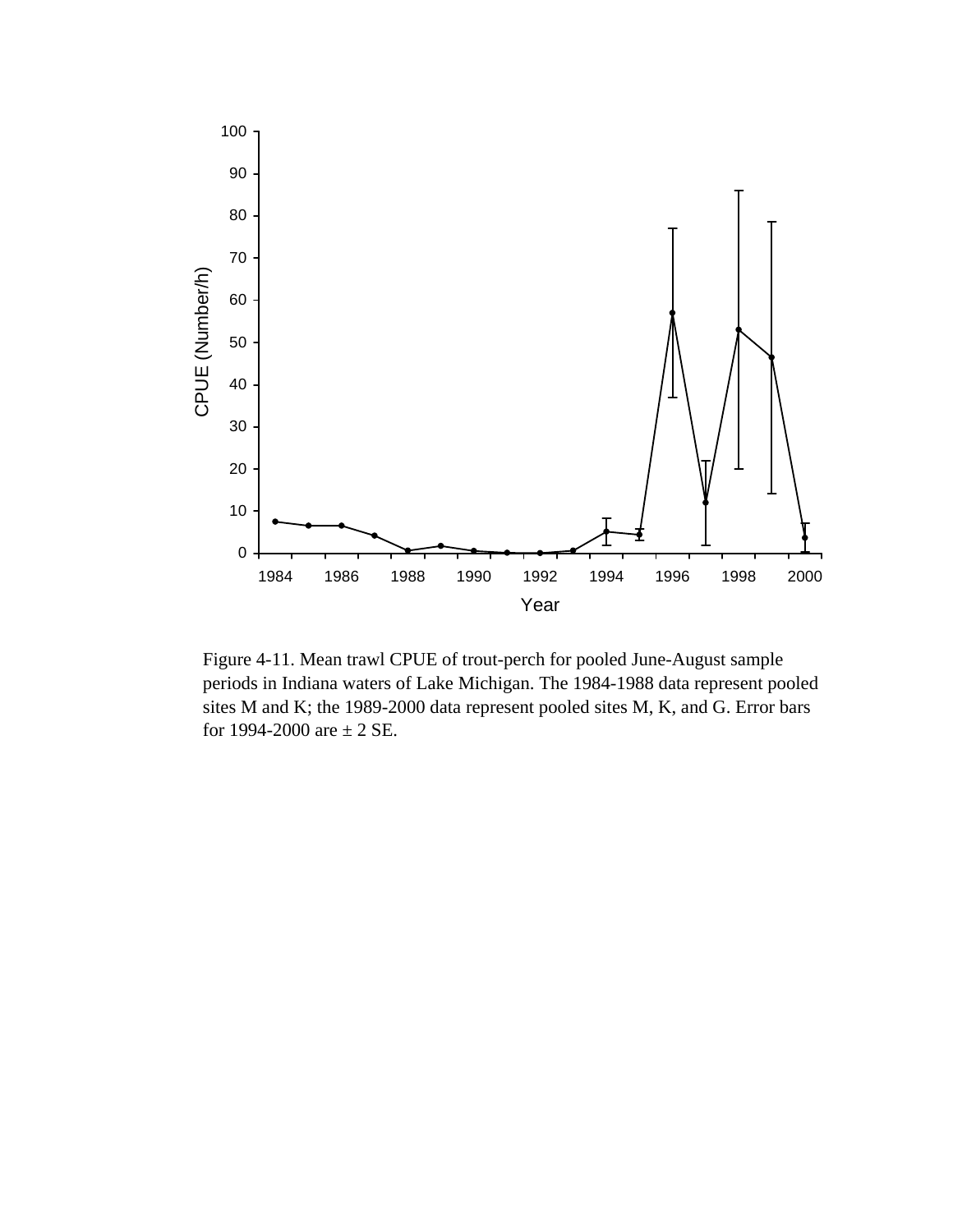wide fluctuations. Currently, no apparent correlation between CPUE of trout-perch and yellow perch or alewives exist (Sapp 1999).

### *Johnny Darter*

Johnny darter trawl CPUE in 2000 was near zero, which was preceded by three years of declining abundance from its highest catch recorded in 1996 [\(Figure 4-12\). T](#page-74-0)his decline may be the result of an interaction between johnny darters and the recent increased abundance of round gobies, as both are benthic species.

### *Threespine Stickleback*

The threespine stickleback, a nonindigenous species (Stedman and Bowen 1985), was captured at our index sites for the first time in 1993, represented by one specimen from site M (McComish et al. 1994). Thereafter the CPUE increased exponentially each year to a peak of 187 fish/h in 1996. The following year, the CPUE plummeted to  $\leq 5$ fish/h and was below 1 fish/h in 1999 and zero in 2000. Threespine sticklebacks have been caught almost exclusively when bottom temperatures at 5 m have been < 20 C, so they may move offshore as the nearshore water warms. Unusually warm 5-m bottom temperatures in June-August 1998-2000 may have contributed to the extremely low or zero CPUE in those years. It may also be, however, that the population has collapsed and the fish were absent in the catch for that reason. Consequently, the current population abundance of the threespine stickleback in Indiana waters is uncertain.

### *Other Species*

Several other species occur incidentally in the trawl catch, but annual catches are too low to make meaningful comparisons of relative abundance among years. The species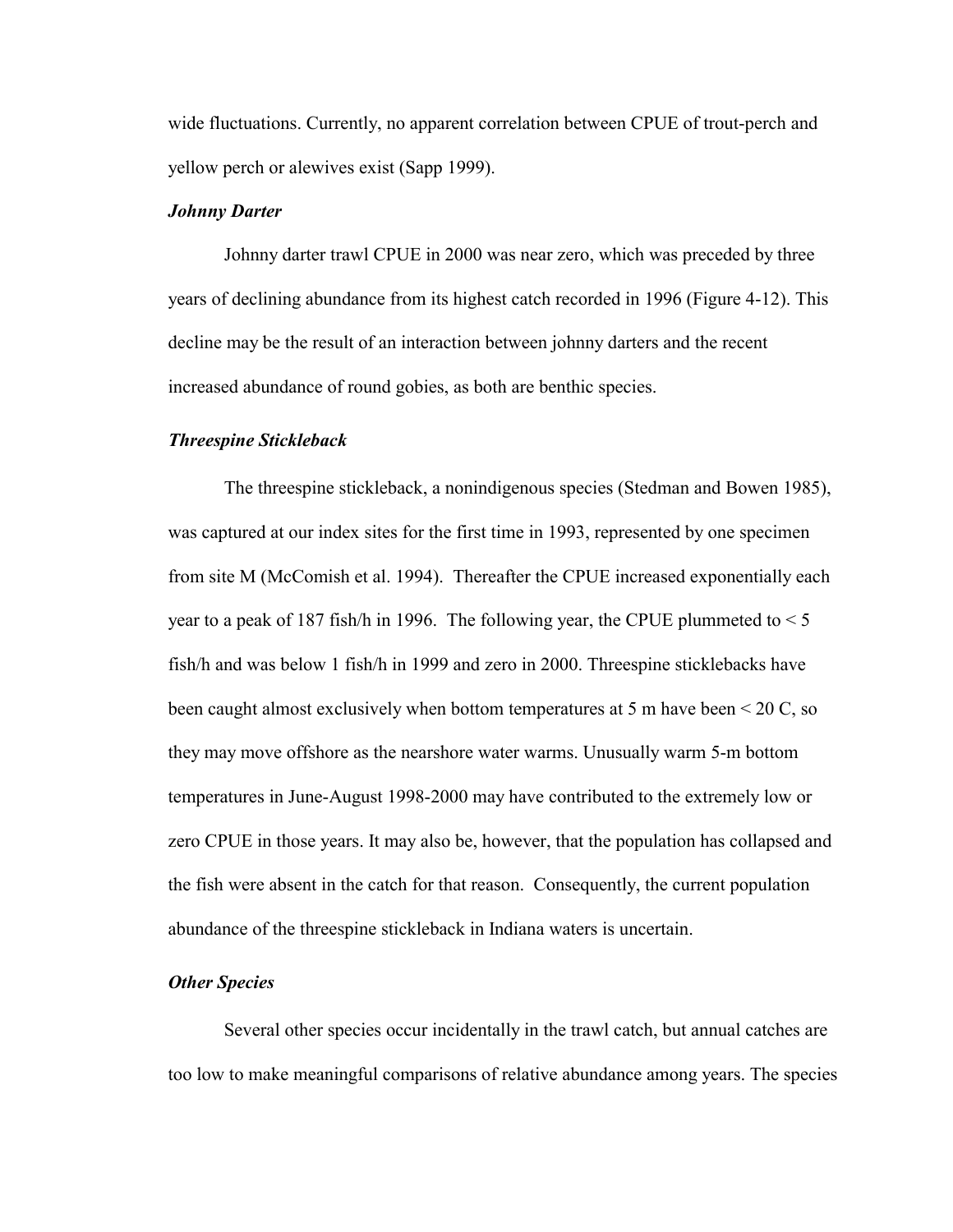<span id="page-74-0"></span>

Figure 4-12. Mean trawl CPUE of johnny darters for pooled June-August sample periods in Indiana waters of Lake Michigan. The 1984-1988 data represent pooled sites M and K; the 1989-2000 data represent pooled sites M, K, and G. Error bars for 1994-2000 are  $\pm$  2 SE.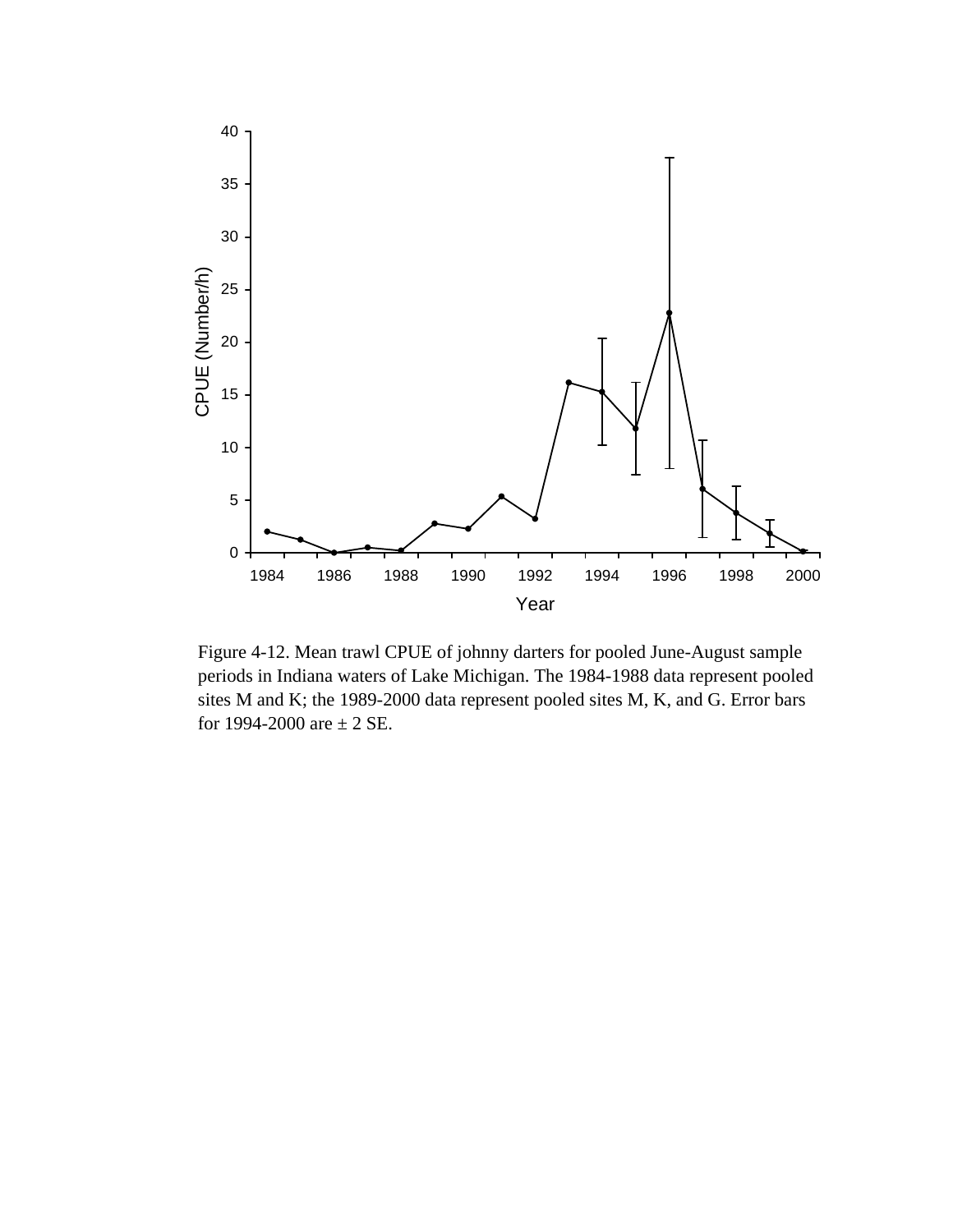composition of the incidental catch in 2000 was generally similar to that reported in other years, with the exception of the new nonindigenous species already noted. White perch *Morone americana*, recently reported by McComish et al. (2000), was not captured at the three Indiana sample sites in 2000. We will continue to carefully monitor the species present and be on the lookout for nonindigenous species.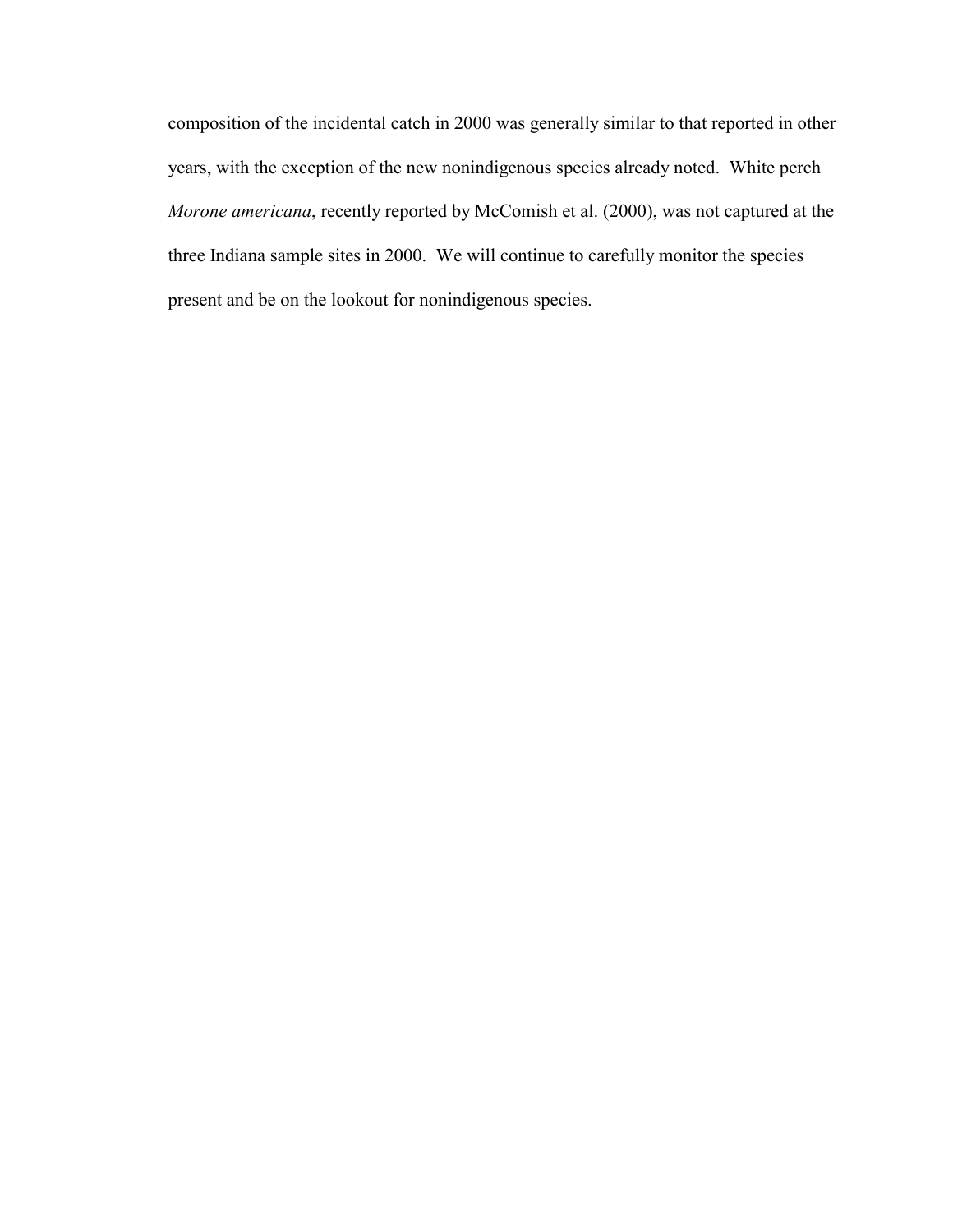# *Job 5: The Development and Refinement of Descriptive, Predictive, and Simulation Models of the Yellow Perch Population in Indiana Waters of Lake Michigan*

#### **Forecasting Quality Sized Yellow Perch CPUE**

Shroyer and McComish (1998) used cross-correlation to forecast quality sized yellow perch CPUE and identified a strong positive relation between trawl CPUE of stock-size fish (*S*) in year *t* and quality-size fish (*Q*) in year  $t + 2$  for  $t = 1975-1979$ , 1981, and 1983-1994. This relationship was described for pooled sites M and K by the linear model,

$$
(1) \sqrt{Q_{t+2}} = 2.68 + 0.00572 \cdot S_t
$$

and was due to survival and growth of sub-quality (< 200 mm) stock-size fish from *t* to *t* + 2. The CPUE of quality-size fish predicted by the model closely approximated the trend in observed values, and the model correctly predicted that quality CPUE would remain less than about 40/h in 1997-1998 [\(Appendix 3-2\).](#page-89-0)

[Figure 5-1 i](#page-77-0)s an updated plot of the relationship between trawl CPUE of stocksize fish in year *t* and quality-size fish in year  $t + 2$ . Differences from Figure 4 of Shroyer and McComish (1998) are due to inclusion of  $t = 1995-1998$ , incorporation of site G beginning with *t* = 1989, and recalculation of stock and quality CPUE for earlier years. The data points for  $t = 1995-1998$  fell well within the cluster of other points at the low end of stock and quality CPUE, providing no evidence of a recent change in the relationship. The 95% confidence intervals for the slope and intercept of the updated regression line include the slope and intercept of model (1), indicating no significant difference. The updated model for pooled sites M, K, and G is,

(2) 
$$
\sqrt{Q_{t+2}} = 3.29 + 0.00427 \cdot S_t
$$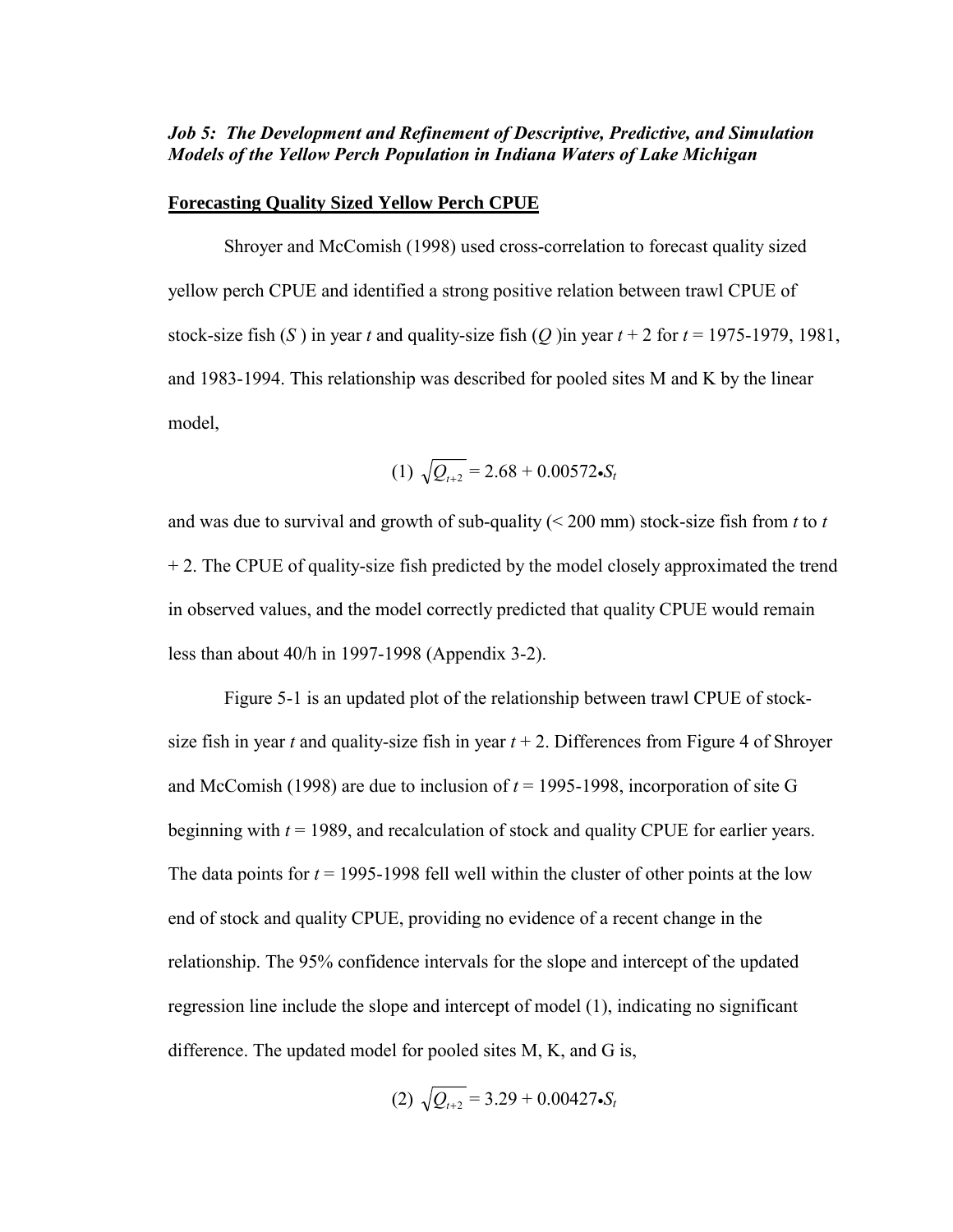<span id="page-77-0"></span>

Figure 5-1. Relationship between trawl CPUE (number/h) of stock-size yellow perch in year *t* and the square root of trawl CPUE (number/h) of quality-size yellow perch in year  $t + 2$  at sites M, K, and G in Indiana waters of Lake Michigan, for *t* = 1975-1979, 1981, and 1983-1998. Gaps in the time series are due to a lack of index trawl data for  $t = 1982$ . This plot is an update of Figure 4 in Shroyer and McComish (1998).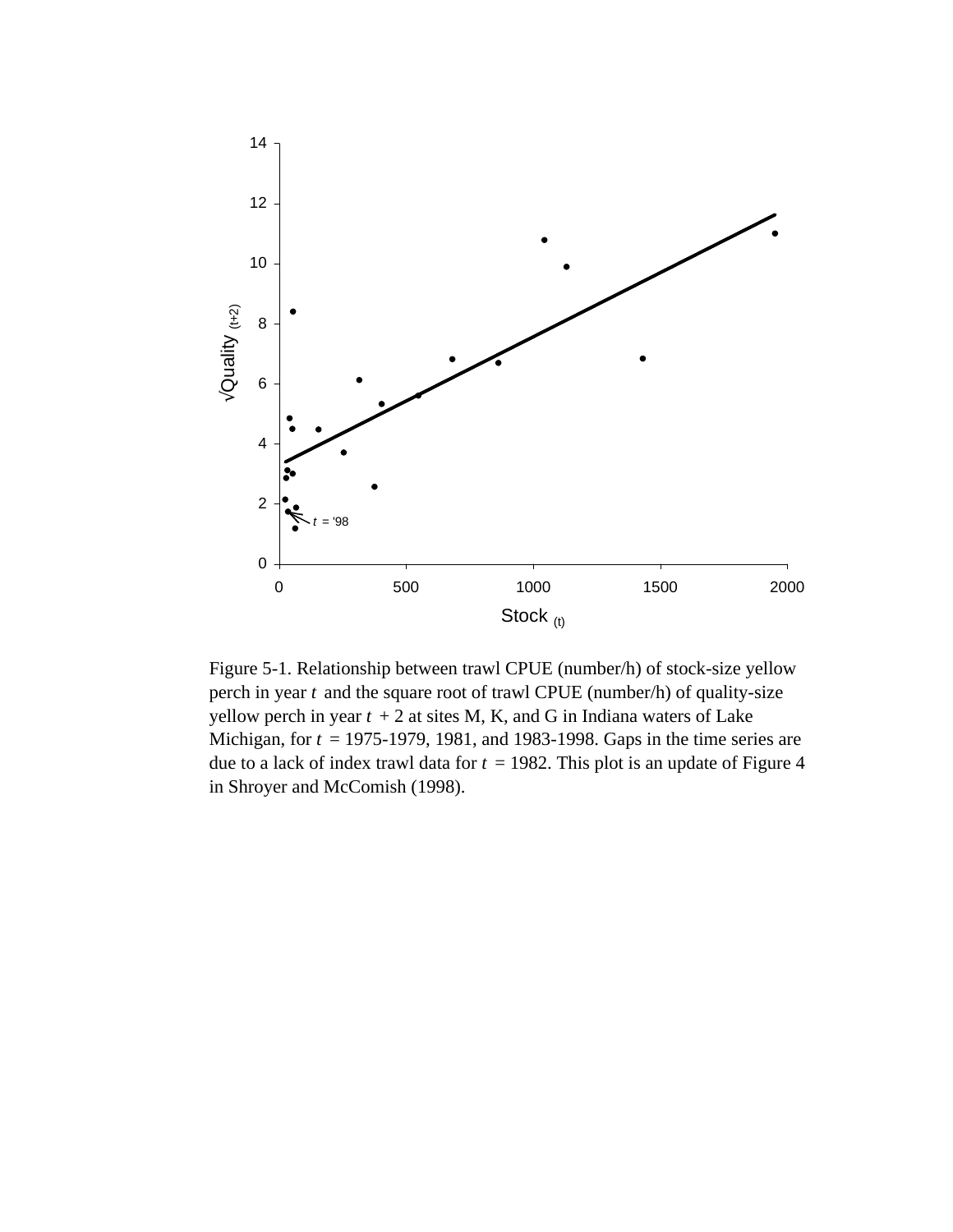<span id="page-78-0"></span>Model (2) predicts with 95% confidence that quality CPUE will be less than 56 fish/h in 2001-2002.

### **Alewife and Recruitment**

Shroyer and McComish (2000) examined the relationship between the abundance of alewives and the recruitment of yellow perch to determine if alewives were potentially responsible for the yellow perch recruitment failures in southern Lake Michigan after 1988. The relationship between alewife abundance and yellow perch recruitment was modeled for pooled sites M and K as

$$
(3) \log_{e} R_{t+2} = 11.7 - (2.12) \log_{e} A_{t}
$$

where  $R_{t+2}$  is the CPUE of age-2 yellow perch in year  $t + 2$  and  $A_t$  is the CPUE of alewives age 1 or older in year *t*. The model explained more than 70% of the variability in recruitment of the 1984-1996 yellow perch year classes. The strong negative relationship between alewife abundance and yellow perch recruitment has important management implications, which were discussed by Shroyer and McComish (2000).

[Figure 5-2 u](#page-79-0)pdates the model noted above found in McComish et al. (2000) by including  $t = 1998$ . The  $t = 1998$  data point does not stand out from earlier data points, providing no evidence of a change in the relationship between alewife abundance and yellow perch recruitment. The 95% confidence intervals for the slope and intercept of the updated regression line include the slope and intercept of model (3), indicating no significant difference. The updated model for pooled sites M, K, and G is:

$$
(4) \log_e R_{t+2} = 11.82 - (2.24) \log_e A_t
$$

Model (4) predicts with 95% confidence that age-2 CPUE of the 1999 year class will be between 0.5/h and 109.8/h. The point estimate of 7.5/h appears reasonable given the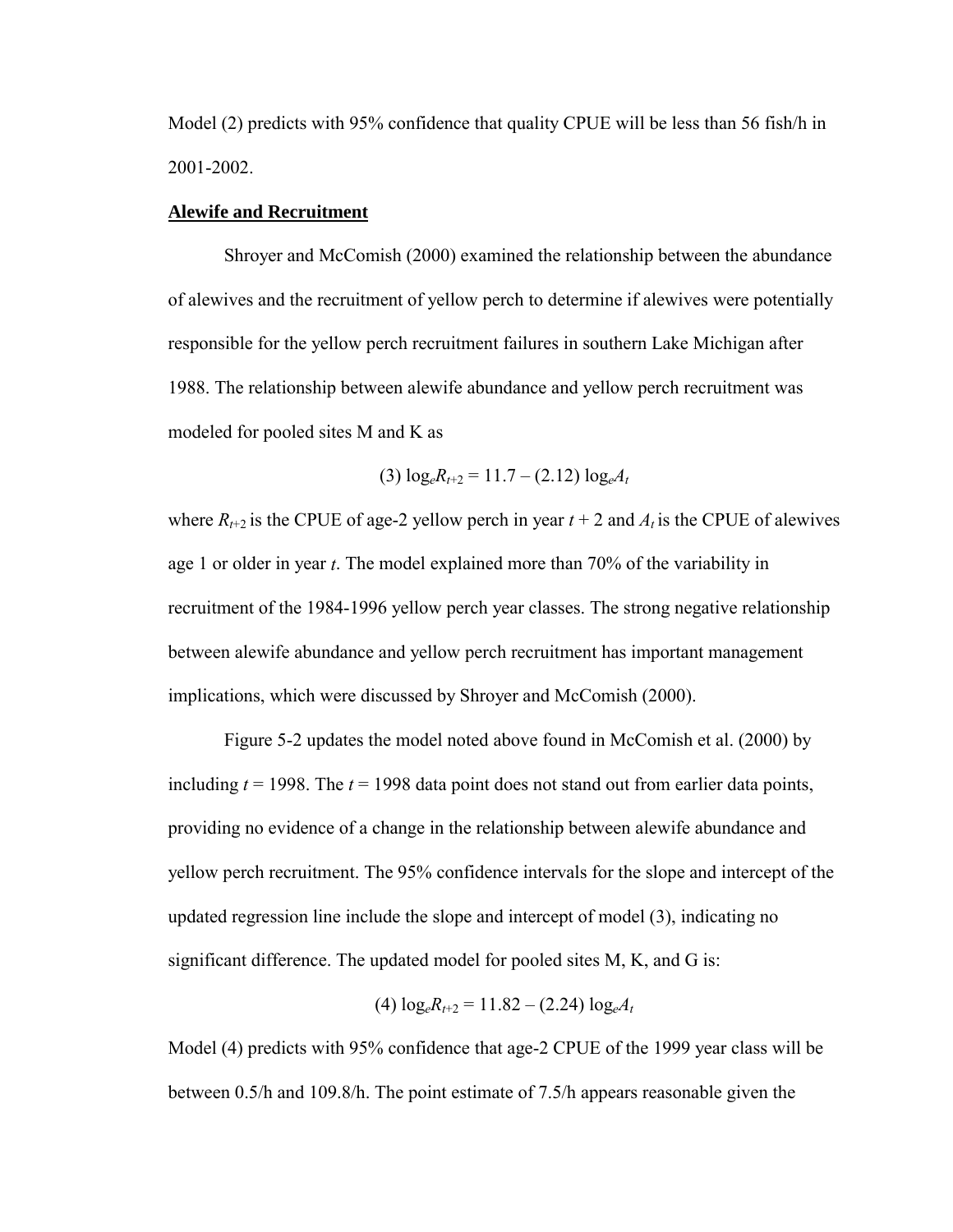<span id="page-79-0"></span>

Figure 5-2. Relationship between trawl CPUE (number/h) of age-1 and older alewives in year  $t$  ( $A_t$ ) and trawl CPUE (number/h) of age-2 yellow perch in year  $t + 2$  ( $R_{t+2}$ ) at sites M, K, and G in Indiana waters of Lake Michigan, for  $t$ = 1984-1998. This plot is an update of Figure 1 in Shroyer and McComish (2000).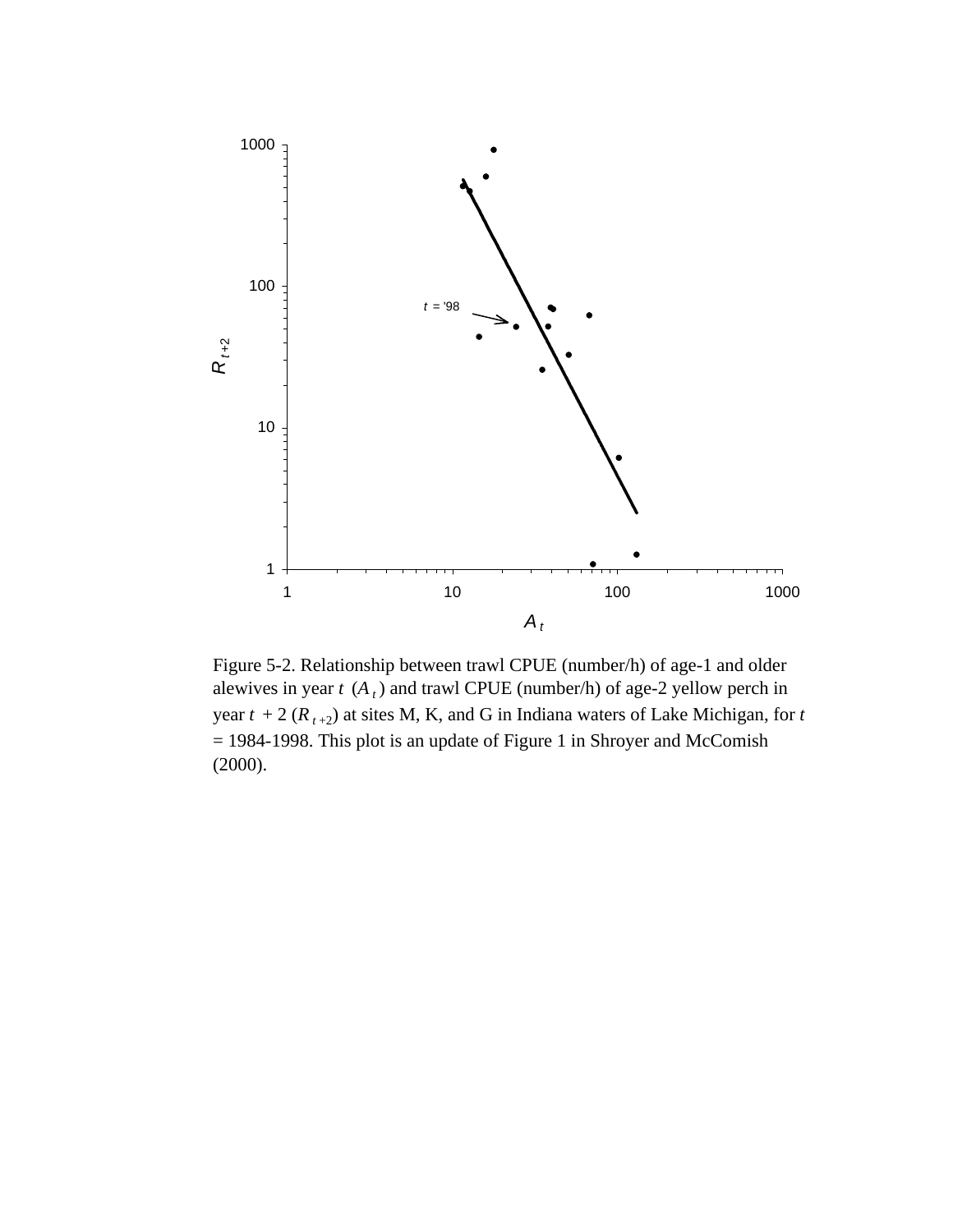<span id="page-80-0"></span>actual CPUE of 3/h at age 1 [\(Appendix 3-1\). D](#page-88-0)ue to high alewife abundance in 2000 [\(Figure 4-](#page-65-0)5), the 95% prediction interval for age-2 CPUE of the 2000 year class ranges from 0.04/h-17.2/h. However, caution should be made in predicting the 2000 year class as alewife densities have been extrapolated beyond the range of values used to create the equation.

#### **Alewife, Stock, and Recruitment**

Shroyer and McComish (2000) discussed the possible importance of yellow perch spawning stock abundance to prediction of yellow perch recruitment in years when alewife abundance is low enough to allow the potential for strong recruitment, but they did not include spawning stock abundance in their published model. It is possible to include both spawning stock abundance and alewife abundance in a Ricker type stockrecruitment model. A model of this type first appeared in McComish and Shroyer (1996) and was recently updated in McComish et al. (2000). In this section, we present an update to the most recent edition which incorporated  $t = 1998$ . For a description of the algebraic manipulation of the alewife-yellow perch interaction into the standard Ricker stock-recruitment equation, see McComish et al. (2000).

Standard multiple linear regression fitting  $R_{t+2}$ ,  $S_t$ , and  $A_t$  at pooled sites M, K, and G for  $t = 1984-1998$  resulted in the equation:

(5) 
$$
\log_e(\frac{R_{t+2}}{S_t}) = \log_e a - bS_t - 2.238 \log_e A_t
$$

where  $R_{t+2}$  is the trawl CPUE of age-2 yellow perch in year  $t + 2$ ,  $S_t$  is the trawl CPUE of quality-size ( $\geq 200$  mm) yellow perch in year *t*, and  $A_t$  is the CPUE of alewives age 1 or older in year *t*. Residuals were normally distributed (Anderson-Darling normality test:  $A^2$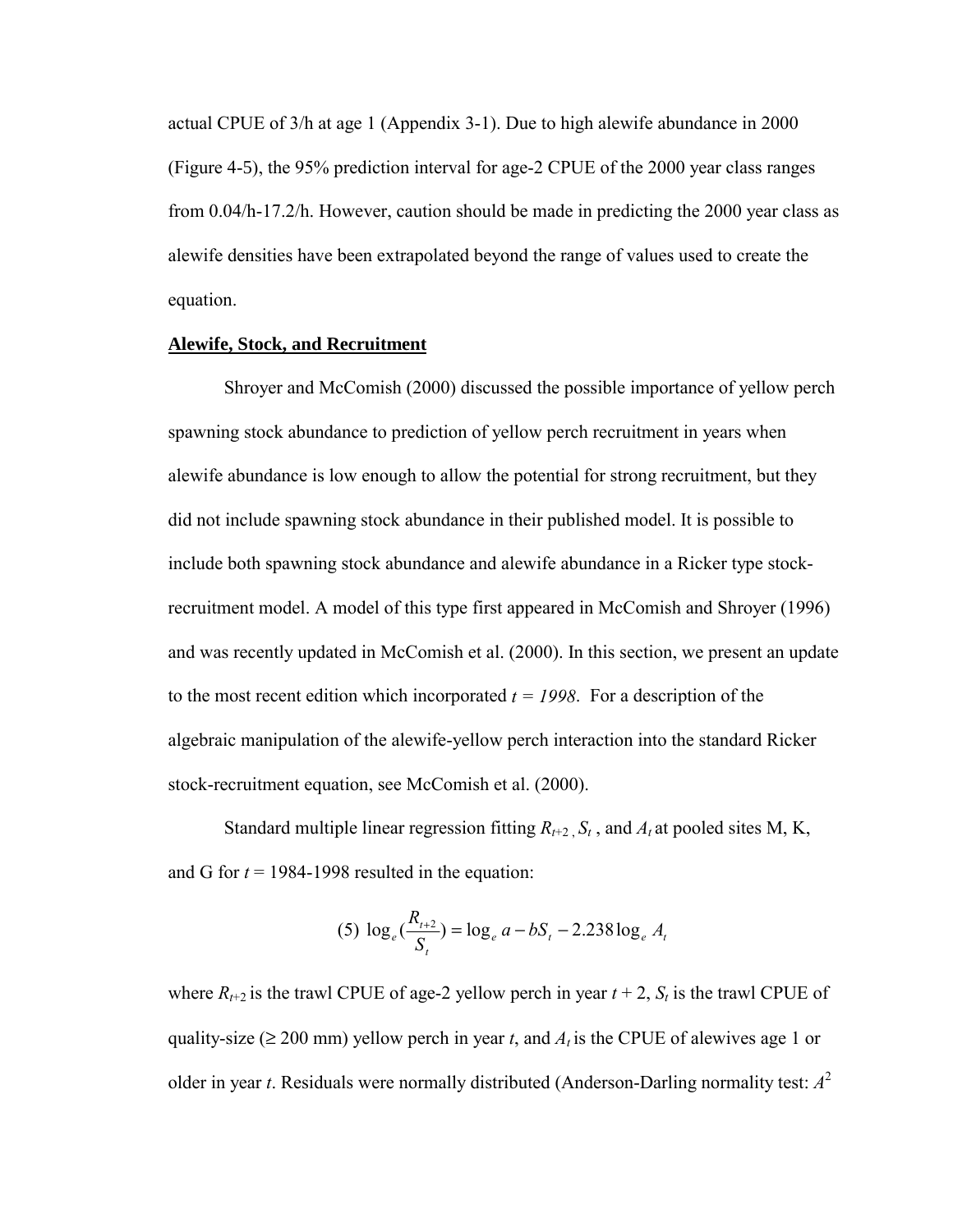$= 0.409$ ;  $P = 0.303$ ), residual plots did not indicate substantial lack of fit or non-constant variance, and residuals were not significantly autocorrelated (Durbin-Watson statistic = 1.91;  $P > 0.05$ ). Regression statistics fo[r equation \(5\) a](#page-80-0)re listed in [Table 5-1.](#page-82-0) The adjusted  $R<sup>2</sup>$  for this model is 0.724, compared to 0.679 fo[r model \(4\) o](#page-78-0)f the previous section. Thus, addition of abundance of quality-size fish resulted in a slight statistical improvement of the recruitment model. The variable  $S_t$  is, at best, only marginally significant statistically [\(Table 5-1\).](#page-82-0) However, there is strong biological justification for inclusion of the stockrecruitment relationship (Hilborn and Walters 1992). [Model \(5\)](#page-80-0) is more realistic biologically than [model \(4\) o](#page-78-0)f the previous section because it forces recruitment to approach zero as spawning stock approaches zero.

[Equation \(5\) is](#page-80-0) convenient for estimating recruitment itself. [Equation \(5\) p](#page-80-0)redicts that trawl CPUE of the 1999 year class at age 2 will be 6.5/h (95% prediction interval: 0.48/h-86.1/h). This is not significantly different from the predictions using only alewife abundance, but the 95% prediction interval is substantially narrower. Predicted trawl CPUE of the 2000 year class at age 2 is  $0.12/h$  (95% prediction interval:  $0.01/h$ -2.31/h). Again, the 2000 year class prediction should be taken with caution due to extrapolation of alewife CPUE as described in the previous section.

## **Indiana Yellow Perch Simulation Model**

The Indiana Yellow Perch Simulation Model (IYPM) was developed to predict yellow perch abundance trends using variables associated with their population dynamics. The application of the IYPM has the potential to further enhance the ability to effectively manage the yellow perch fishery in Indiana waters of Lake Michigan. A complete and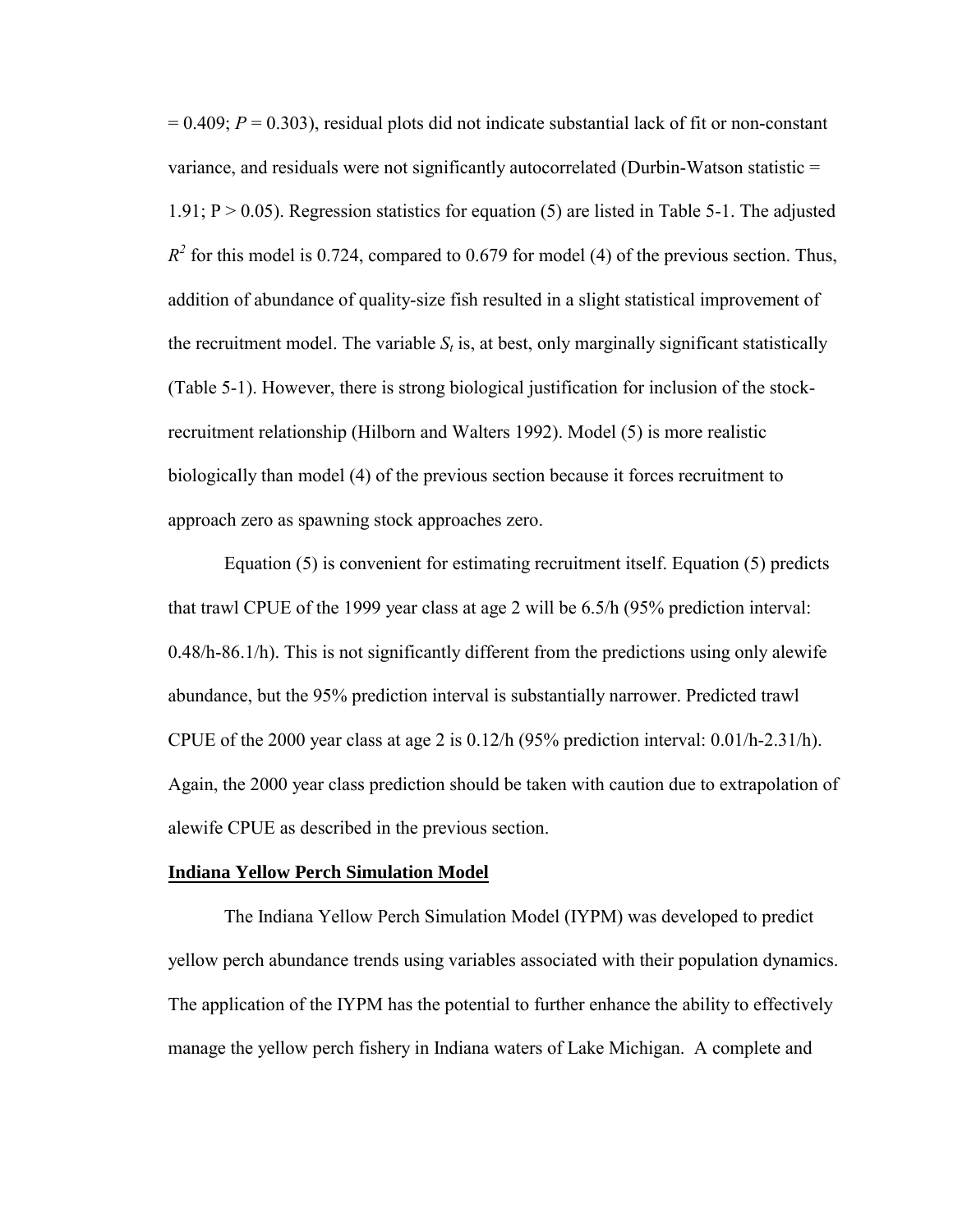| <b>Regression Statistics</b> |              |        |           |        |                |                |
|------------------------------|--------------|--------|-----------|--------|----------------|----------------|
| <b>Multiple R</b>            | 0.874        |        |           |        |                |                |
| R Square                     | 0.764        |        |           |        |                |                |
| Adjusted R Square            | 0.724        |        |           |        |                |                |
| <b>Standard Error</b>        | 1.099        |        |           |        |                |                |
| Observations                 | 15           |        |           |        |                |                |
|                              |              |        |           |        |                |                |
| <b>ANOVA</b>                 |              |        |           |        |                |                |
|                              | df           | SS     | МS        | F      | P              |                |
| Regression                   | 2            | 46.874 | 23.437    | 19.397 | 0.000174       |                |
| Residual                     | 12           | 14.499 | 1.208     |        |                |                |
| Total                        | 14           | 61.373 |           |        |                |                |
|                              |              |        |           |        |                |                |
|                              | Coefficients | SE     |           | P      | Lower 95% C.I. | Upper 95% C.I. |
| Intercept                    | 9.4837       | 1.4628 | 6.4835    | 0.0000 | 6.2967         | 12.6708        |
| St                           | $-0.0139$    | 0.0077 | $-1.8126$ | 0.0950 | $-0.0306$      | 0.0028         |
| InAt                         | $-2.3594$    | 0.3859 | $-6.1140$ | 0.0001 | $-3.2002$      | $-1.5186$      |
|                              |              |        |           |        |                |                |

<span id="page-82-0"></span>Table 5-1. Summary of the results of the regression of  $log_e(R_{t+2}/S_t)$  versus St and  $log_eA_t$ for sites M, K, and G in Indiana waters of Lake Michigan, *t* = 1984-1998.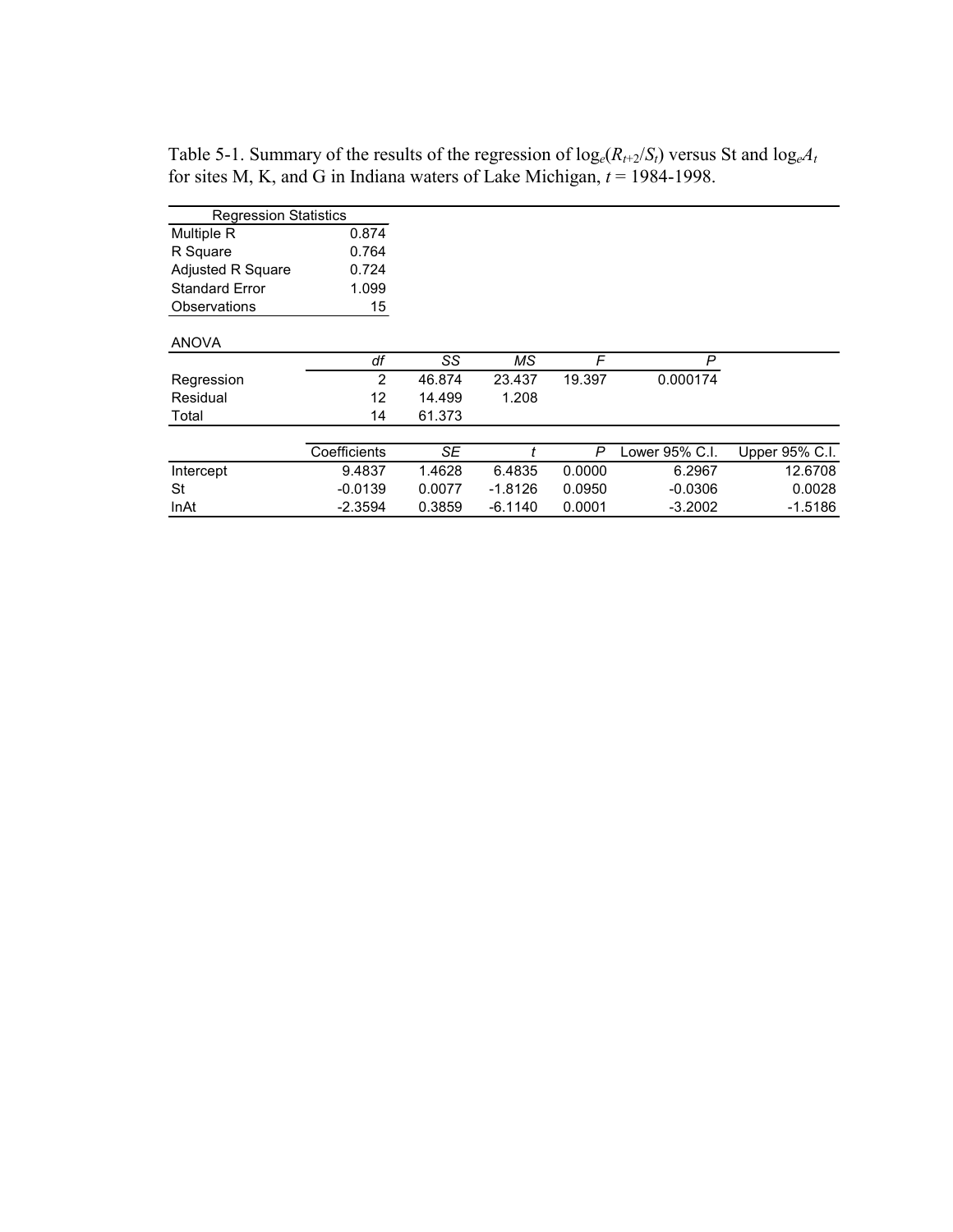detailed description of the model and its application to southern Lake Michigan yellow perch may be found in Allen (2000).

Continued standardized index sampling and data analysis will improve model inputs, leading to a better overall yellow perch population projection. The equations associated with the input variables, which include growth, recruitment, and mortality were updated to ensure the IYPMs continued effectiveness (see previous section). Attempts are currently under way to improve on the models' ability to predict length at age for males and females at each age class. Originally, the IYPM used population density to predict the fish's length at age. Naturally occurring overlap of ages at various length classes, particularly for older fish, resulted in the model predicting a decrease in female length from age 6 to age 7. Although females by age 6 have historically reached stock size, problems arise when weights of fish are calculated. To improve the model predictability of length at age, fish following age 2 will increase in length for subsequent years based on the historical average increments. This procedure will ensure fish do not decrease in length at older ages and likely will give a more accurate estimate of the fish's length at age. Natural mortality updated in the model will shift from the use of *n* (Ricker 1975) as a normal distribution to being computed from *M* (Ricker 1975). The parameter *M* will be predicted in the model based on the value of the Brody coefficient *K* (from von Bertalanffy). Pauly (1980) notes the parameters *M* and *K* are closely related and initial analysis of our data supports that hypothesis. The Brody coefficient *K*, will be generated for each age of males and females based on population density. This procedure will likely enhance the effects density-dependence has on yellow perch natural mortality.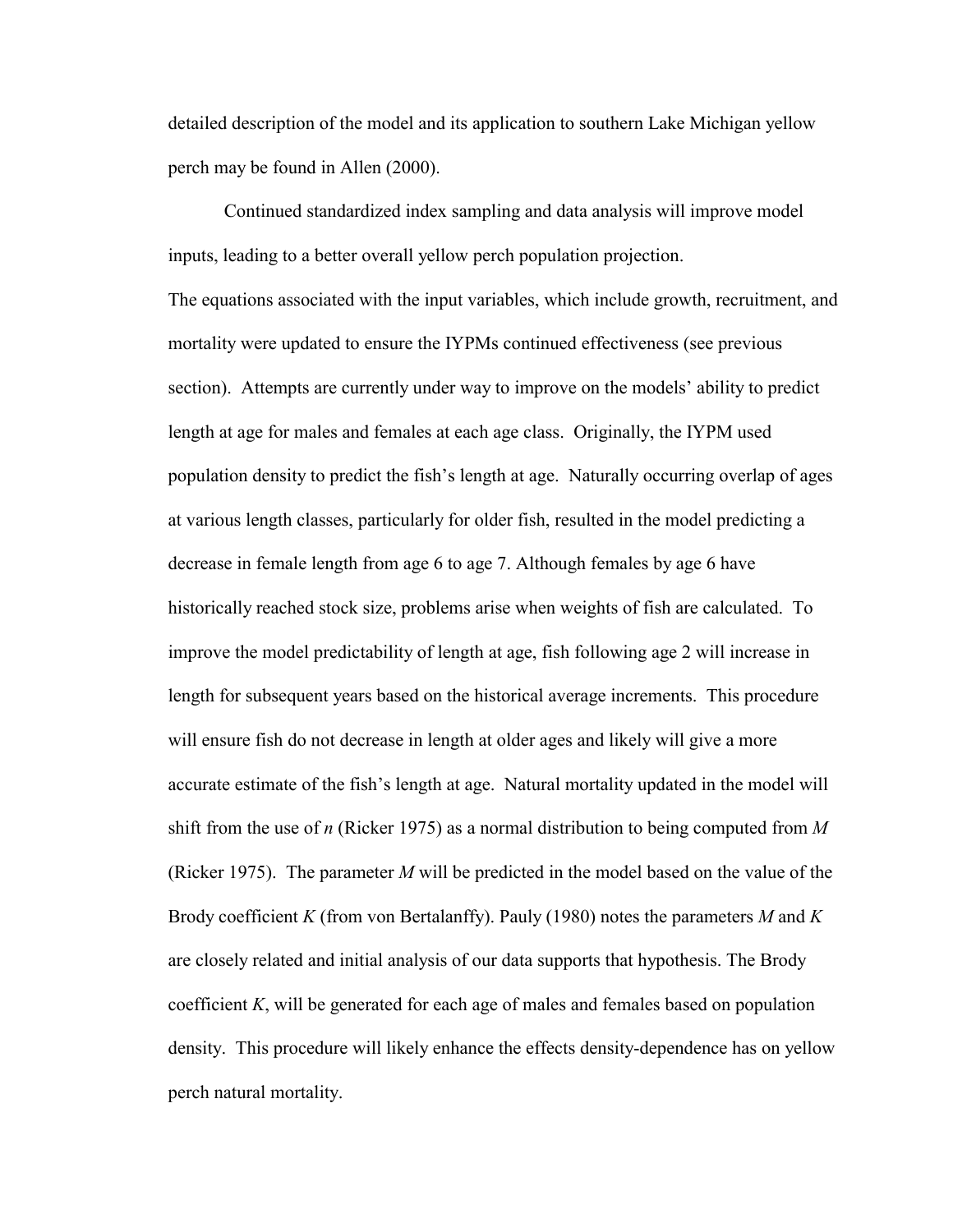### **References**

- Allen, P. J. 2000. A computer simulation model for the yellow perch population in the Indiana waters of Lake Michigan. Master's thesis, Ball State University, Muncie, Indiana.
- Baker, E. A. 1989. A comparative age analysis of yellow perch from Indiana waters of Lake Michigan using scales and opercular bones. Master's thesis, Ball State University, Muncie, Indiana.
- Baker, E. A., and T. S. McComish. 1998. Precision of ages determined from scales and opercles for yellow perch *Perca flavescens*. Journal of Great Lakes Research 24:658-665.
- Brown, E. H., Jr., and G. W. Eck. 1992. Density-dependent recruitment of the bloater (*Coregonus hoyi*) in Lake Michigan. Polish Archives of Hydrobiology 39:289-297.
- Brown, E. H., Jr., R. L. Argyle, R. Payne, and M. E. Holey. 1987. Yield and dynamics of destabilized chub (*Coregonus* spp.) populations in Lakes Michigan and Huron, 1950-84. Canadian Journal of Fisheries and Aquatic Sciences 44 (Supplement 2):371-383.
- Cwalinski, T. A. 1996. Simulated forecasting of yellow perch (*Perca flavescens*) relative population density for Indiana waters of Lake Michigan: responses to varying harvest and alewife density. Master's thesis. Ball State University, Muncie, Indiana.
- Eck, G. W., and L. Wells. 1987. Recent changes in Lake Michigan's fish community and their probable causes, with emphasis on the role of the alewife (*Alosa pseudoharengus*). Canadian Journal of Fisheries and Aquatic Sciences 44 (Supplement 2):53-60.
- Emery, L. 1985. Review of fish species introduced into the Great Lakes, 1819-1974. Great Lakes Fishery Commission Technical Report 45.
- Hilborn, R., and C. J. Walters. 1992. Quantitative fisheries stock assessment: choice, dynamics and uncertainty. Chapman and Hall, New York, New York.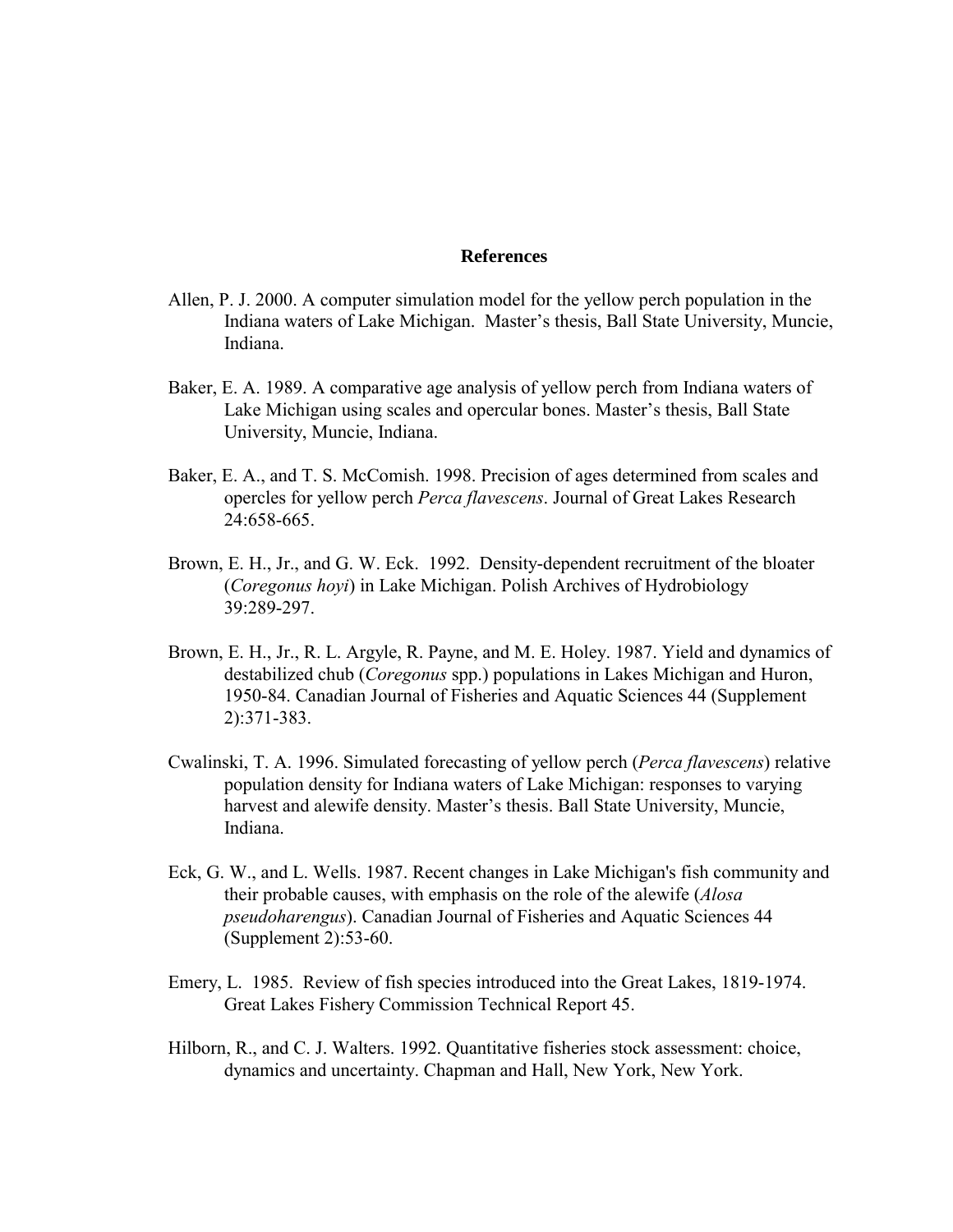- Jude, D. J., J. Janssen, and G. Crawford. 1995. Ecology, distribution, and impact of the newly introduced round and tubenose gobies in the biota of the St. Clair and Detroit rivers. Pages 447-460 in Munawar, M., T. Edsall, and J. Leach, editors. The Lake Huron ecosystem: ecology, fisheries, and management. Ecovision.
- McComish, T. S., S. M. Shroyer, K. J. Hanauer, and S. W. Shuler. 1994. Characteristics of the near-shore non-salmonine fish community in Indiana waters of Lake Michigan, with emphasis on yellow perch. Report of Ball State University to Division of Fish and Wildlife, Indiana Department of Natural Resources, Indianapolis.
- McComish, T. S., and S. M. Shroyer. 1996. Characteristics of the near-shore nonsalmonine fish community in Indiana waters of Lake Michigan, with emphasis on yellow perch. Final project report of Ball State University to Division of Fish and Wildlife, Indiana Department of Natural Resources, Indianapolis.
- McComish, T. S., S. M. Shroyer, and T. E. Lauer. 2000. Population characteristics and models of the yellow perch in Indiana waters of Lake Michigan and the community dynamics of major near-shore fish species. Final project report of Ball State University to Division of Fish and Wildlife, Indiana Department of Natural Resources, Indianapolis.
- Pauly, D. 1980. On the interrelationships between natural mortality, growth parameters, and mean environmental temperature in 175 fish stocks. Conseil International pour l'Exploration de la Mer. Rapports et Proces-Verbaux des Reunions 39(2):175-192.
- Ricker, W. E. 1975. Computation and interpretation of biological statistics of fish populations. Fisheries Research Board of Canada, Bulletin 191, Ottawa.
- Sapp, S. A. 1999. Population trends of major near-shore fish species in Indiana waters of Lake Michigan. Master's thesis. Ball State University, Muncie, Indiana.
- Shroyer, S. M., and T. S. McComish. 1998. Forecasting abundance of quality-size yellow perch in Indiana waters of lake Michigan. North American Journal of Fisheries Management 18:19-24.
- Shroyer, S. M, and T. S. McComish. 2000. Relationship between alewife abundance and yellow perch recruitment in southern Lake Michigan. North American Journal of Fisheries Management 20:208-213.
- Smith, S. H. 1970. Species interaction of the alewife in the Great Lakes. Transactions of the American Fisheries Society 99:745-765.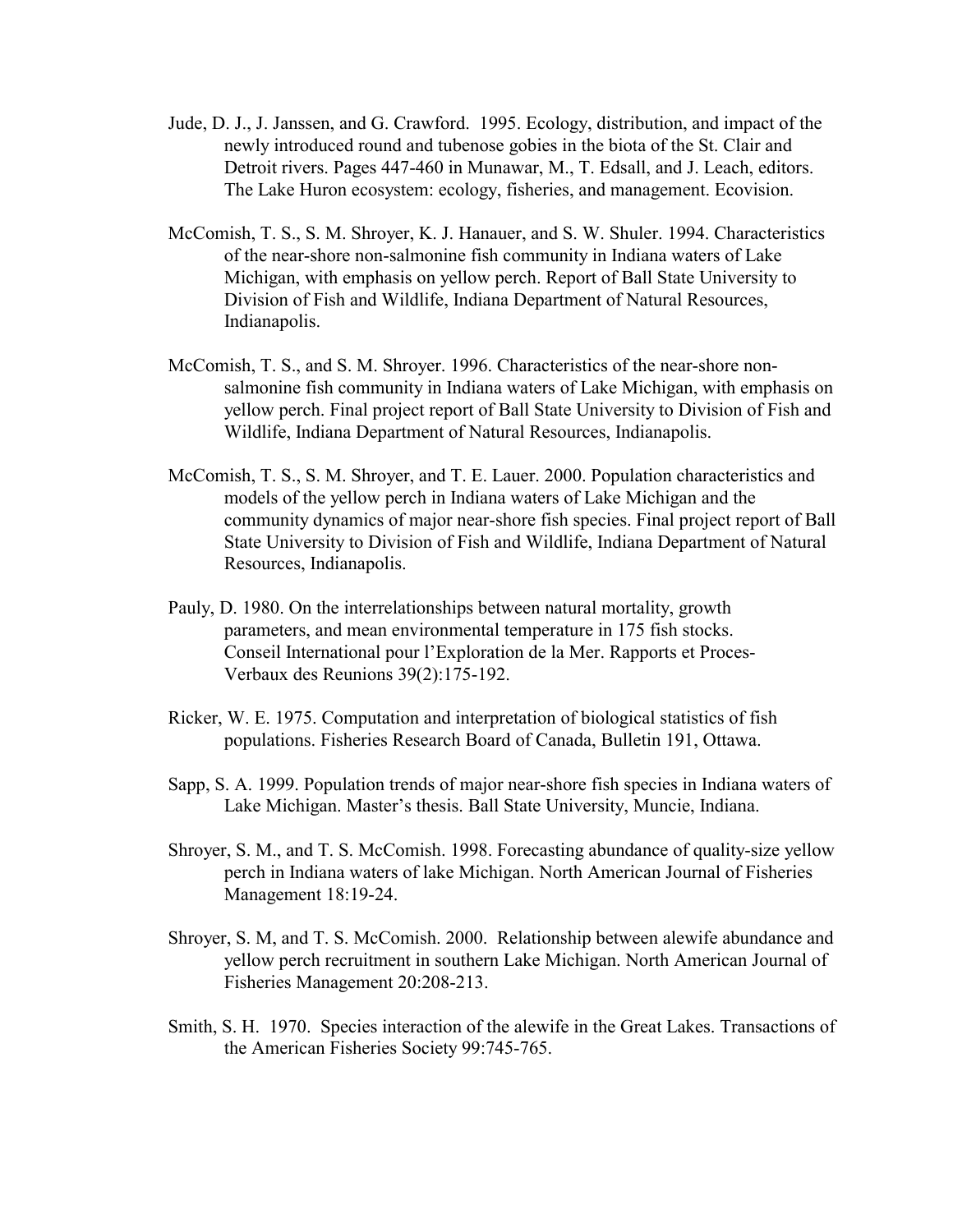- Stedman, R. M., and C. A. Bowen II. 1985. Introduction and spread of the threespine stickleback (*Gasterosteus aculeatus*) in Lakes Huron and Michigan. Journal of Great Lakes Research 11:508-511.
- Wells, L., and A. L. McLain. 1973. Lake Michigan: man's effects on native fish stocks and other biota. Great Lakes Fishery Commission Technical Report 20.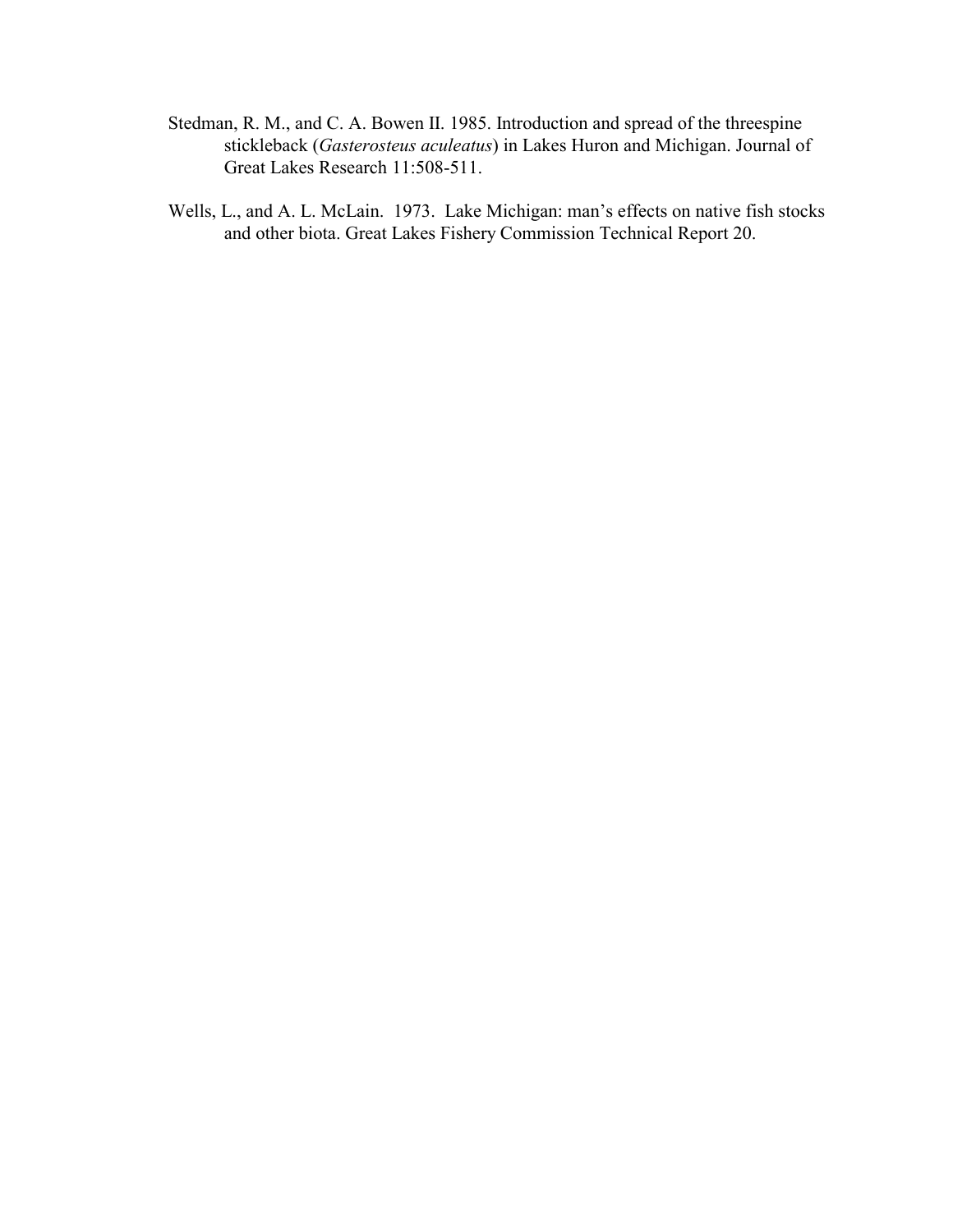| Year  |     |     |     |                |     |     |     |     |     |     |     | Total length (mm) at annulus |     |     |     |     |    |    |
|-------|-----|-----|-----|----------------|-----|-----|-----|-----|-----|-----|-----|------------------------------|-----|-----|-----|-----|----|----|
| class | Age | N   | 1   | $\overline{2}$ | 3   | 4   | 5   | 6   | 7   | 8   | 9   | 10                           | 11  | 12  | 13  | 14  | 15 | 16 |
| 1999  | 1   | 20  | 88  |                |     |     |     |     |     |     |     |                              |     |     |     |     |    |    |
| 1998  | 2   | 91  | 83  | 129            |     |     |     |     |     |     |     |                              |     |     |     |     |    |    |
| 1997  | 3   | 53  | 91  | 154            | 194 |     |     |     |     |     |     |                              |     |     |     |     |    |    |
| 1996  | 4   | 10  | 90  | 166            | 205 | 227 |     |     |     |     |     |                              |     |     |     |     |    |    |
| 1995  | 5   | 24  | 93  | 163            | 201 | 226 | 245 |     |     |     |     |                              |     |     |     |     |    |    |
| 1994  | 6   | 10  | 79  | 145            | 184 | 214 | 234 | 253 |     |     |     |                              |     |     |     |     |    |    |
| 1993  | 7   | 1   | 76  | 170            | 205 | 223 | 227 | 233 | 236 |     |     |                              |     |     |     |     |    |    |
| 1992  | 8   | 0   |     |                |     |     |     |     |     |     |     |                              |     |     |     |     |    |    |
| 1991  | 9   | 0   |     |                |     |     |     |     |     |     |     |                              |     |     |     |     |    |    |
| 1990  | 10  | 2   | 62  | 105            | 137 | 156 | 186 | 205 | 217 | 230 | 237 | 243                          |     |     |     |     |    |    |
| 1989  | 11  | 0   |     |                |     |     |     |     |     |     |     |                              |     |     |     |     |    |    |
| 1988  | 12  | 1   | 84  | 143            | 157 | 177 | 191 | 200 | 204 | 213 | 229 | 236                          | 241 | 245 |     |     |    |    |
| 1987  | 13  | 0   |     |                |     |     |     |     |     |     |     |                              |     |     |     |     |    |    |
| 1986  | 14  | 1   | 70  | 127            | 159 | 172 | 177 | 181 | 185 | 193 | 202 | 210                          | 218 | 242 | 255 | 266 |    |    |
| All   |     |     | 87  | 142            | 194 | 219 | 236 | 237 | 212 | 216 | 226 | 233                          | 229 | 243 | 255 | 266 |    |    |
| N     |     | 213 | 213 | 193            | 102 | 49  | 39  | 15  | 5   | 4   | 4   | 4                            | 2   | 2   | 1   | 1   |    |    |

Appendix 2-1. Back-calculated total lengths (mm) of male yellow perch from sites M, K, and G in Indiana waters of Lake Michigan in 2000.

Appendix 2-2. Back-calculated total lengths (mm) of female yellow perch from sites M, K, and G in Indiana waters of Lake Michigan in 2000.

| Year           |                |     |     |     |     |     |     |     | Total length (mm) at annulus |   |   |    |    |    |    |    |    |    |
|----------------|----------------|-----|-----|-----|-----|-----|-----|-----|------------------------------|---|---|----|----|----|----|----|----|----|
| class          | Age            | N   | 1   | 2   | 3   | 4   | 5   | 6   | 7                            | 8 | 9 | 10 | 11 | 12 | 13 | 14 | 15 | 16 |
| 1999           | 1              | 20  | 83  |     |     |     |     |     |                              |   |   |    |    |    |    |    |    |    |
| 1998           | $\overline{2}$ | 192 | 92  | 154 |     |     |     |     |                              |   |   |    |    |    |    |    |    |    |
| 1997           | 3              | 149 | 91  | 170 | 240 |     |     |     |                              |   |   |    |    |    |    |    |    |    |
| 1996           | 4              | 11  | 96  | 169 | 220 | 262 |     |     |                              |   |   |    |    |    |    |    |    |    |
| 1995           | 5              | 86  | 86  | 164 | 222 | 265 | 305 |     |                              |   |   |    |    |    |    |    |    |    |
| 1994           | 6              | 14  | 84  | 153 | 205 | 244 | 274 | 302 |                              |   |   |    |    |    |    |    |    |    |
| 1993           | 7              | 5   | 79  | 136 | 194 | 236 | 269 | 298 | 314                          |   |   |    |    |    |    |    |    |    |
| $\overline{A}$ |                |     | 90  | 161 | 231 | 261 | 299 | 301 | 314                          |   |   |    |    |    |    |    |    |    |
| N              |                | 477 | 477 | 457 | 265 | 116 | 105 | 19  | 5                            |   |   |    |    |    |    |    |    |    |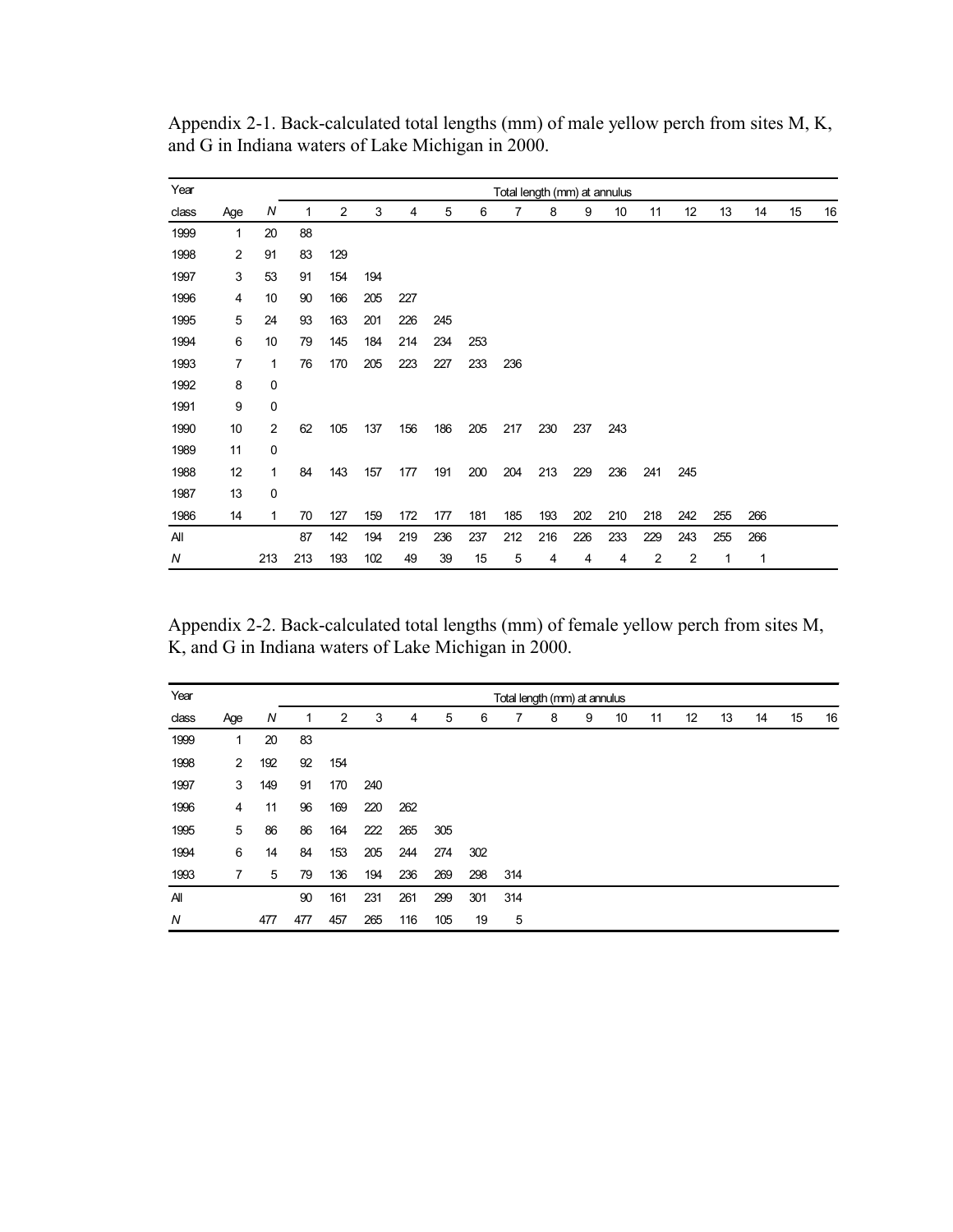<span id="page-88-0"></span>Appendix 3-1. Mean June-August trawl CPUE (number/h) of both sexes of yellow perch age ≥1 in Indiana waters of Lake Michigan, by year class and year of capture. Data for 1984-1988 are for pooled sites M and K; later years are for pooled sites M, K, and G. Year classes before 1981 are excluded.

|      |      |      |      |       |       |        |                  |                        |      | Year class |            |      |                    |      |      |      |      |      |      |      |
|------|------|------|------|-------|-------|--------|------------------|------------------------|------|------------|------------|------|--------------------|------|------|------|------|------|------|------|
| Year | 1980 | 1981 | 1982 | 1983  | 1984  | 1985   | 1986             | 1987                   | 1988 | 1989       | 1990       | 1991 | 1992               | 1993 | 1994 | 1995 | 1996 | 1997 | 1998 | 1999 |
| 1984 | 37   | 113  | 374  | 518   |       |        |                  |                        |      |            |            |      |                    |      |      |      |      |      |      |      |
| 1985 | 12   | 74   | 358  | 907   | 301   |        |                  |                        |      |            |            |      |                    |      |      |      |      |      |      |      |
| 1986 | 1.2  | 6.8  | 106  | 484   | 919   | 655    |                  |                        |      |            |            |      |                    |      |      |      |      |      |      |      |
| 1987 |      | 3.0  | 35   | 320   | 453   | 595    | 230              |                        |      |            |            |      |                    |      |      |      |      |      |      |      |
| 1988 |      |      | 29   | 377   | 675   | 515    | 468              | 141                    |      |            |            |      |                    |      |      |      |      |      |      |      |
| 1989 |      |      |      | 118   | 145   | 142    | 125              | 62                     | 837  |            |            |      |                    |      |      |      |      |      |      |      |
| 1990 |      |      |      | 36    | 65    | 68     | 56               | 90                     | 509  | 93         |            |      |                    |      |      |      |      |      |      |      |
| 1991 |      |      | 0.56 | 1.7   | 8.9   | 18     | 35               | 83                     | 205  | 68         | 70         |      |                    |      |      |      |      |      |      |      |
| 1992 |      |      | 0.12 | 1.1   | 2.2   | 11     | 21               | 38                     | 80   | 42         | 69         | 19   |                    |      |      |      |      |      |      |      |
| 1993 |      |      |      |       | 0.39  | 4.6    | 10               | 27                     | 79   | 85         | 119        | 52   | 0.78               |      |      |      |      |      |      |      |
| 1994 |      |      | 0.12 | 0.11  | 0.19  | 0.28   | 3.3              | 7.1                    | 48   | 46         | 39         | 10   | 1.1                | 17   |      |      |      |      |      |      |
| 1995 |      |      |      |       |       |        | 0.038 0.071      |                        | 1.4  | 3.5        | 8.0        | 7.0  | 1.9                | 6.1  | 11   |      |      |      |      |      |
| 1996 |      |      |      |       |       | 0.13   | 0.60             | 0.80                   | 3.4  | 2.6        | 8.1        | 11   | 3.5                | 4.6  | 26   | 60   |      |      |      |      |
| 1997 |      |      |      |       |       |        | 0.11 0.051 0.059 |                        | 0.57 | 0.27       | 1.1        | 0.9  | 1.6                | 1.2  | 4.0  | 44   | 1.5  |      |      |      |
| 1998 |      |      |      | 0.017 |       | 0.0082 |                  | 0.021                  |      | 0.23 0.034 |            |      | 0.18  0.080  0.067 | 0.33 | 1.0  | 14   | 1.3  | 98   |      |      |
| 1999 |      |      |      |       | 0.073 |        |                  | 0.026 0.043 0.012 0.31 |      |            | 0.14 0.094 | 0.42 | 0.45               | 0.32 | 2.1  | 10   | 2.8  | 33   | 171  |      |
| 2000 |      |      |      |       |       |        |                  |                        | 0.03 |            | 0.03       |      |                    |      | 0.06 | 0.6  | 0.1  | 3.2  | 51   | 3    |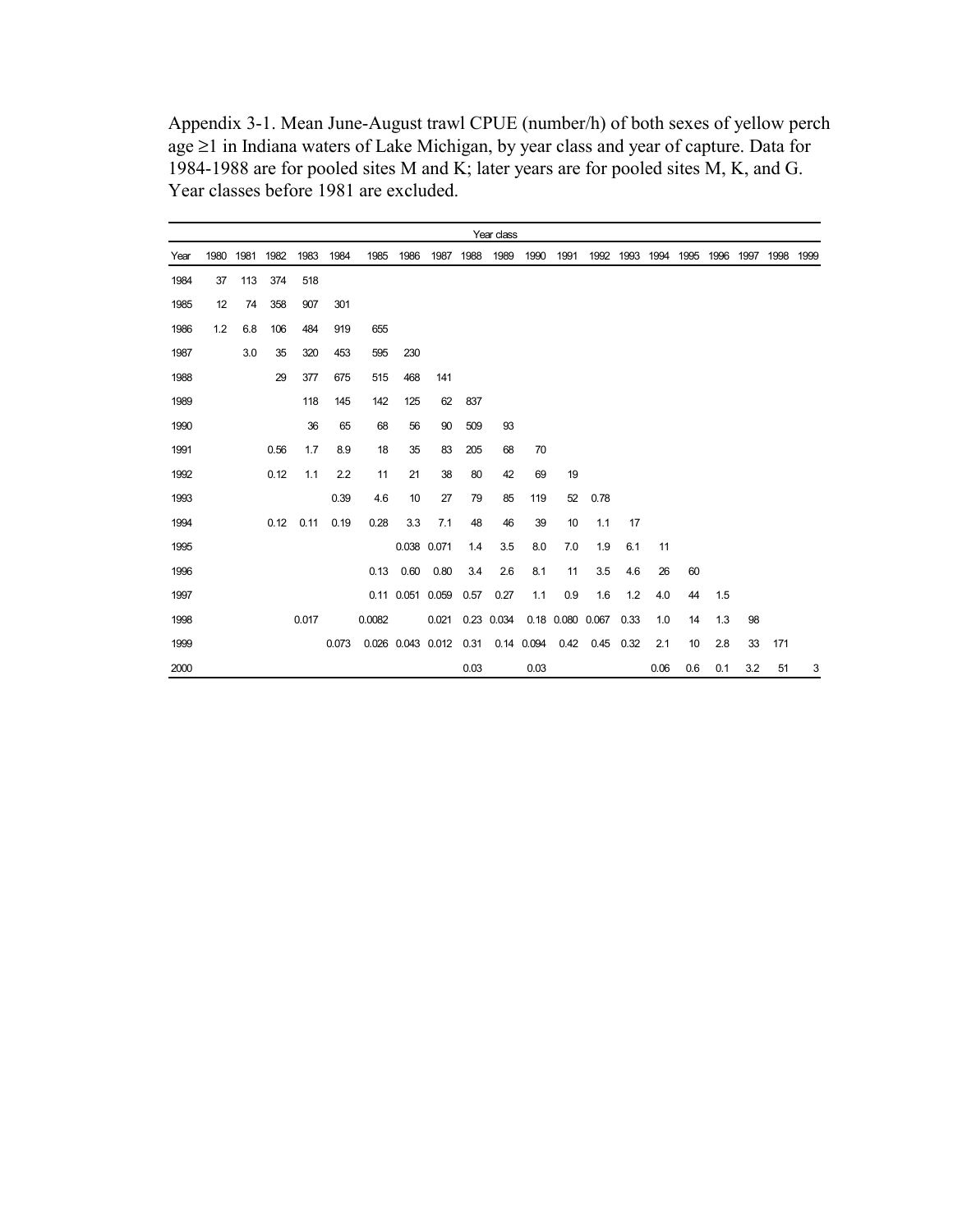<span id="page-89-0"></span>Appendix 3-2. Yellow perch catch per unit effort (CPUE; number/h) for various components of the population, from June-August 5-m-depth bottom trawl samples in Indiana waters of Lake Michigan. Data from 1975-1983 are for site K only; 1984-1988 data are pooled sites M and K; 1989-2000 data are pooled sites M, K, and G. Definitions: Sub-stock age  $\geq$ 1 and <130 mm; Stock  $\geq$ 130 mm; Quality  $\geq$ 200 mm; PSD = Quality/Stock\*100. No index trawling was completed in 1982.

|      | Total |       | Age 0 |      | Age $\geq$ 1 |       | Sub-stock |            | <b>Stock</b> |      | Quality |       | $\ensuremath{\mathsf{PSD}}$ |
|------|-------|-------|-------|------|--------------|-------|-----------|------------|--------------|------|---------|-------|-----------------------------|
| Year | Mean  | 2SE   | Mean  | 2SE  | Mean         | 2SE   | Mean      | 2SE        | Mean         | 2SE  | Mean    | 2SE   |                             |
| 1975 | 43    |       | 0.2   |      | 43           |       | 1.8       |            | 41           |      | 5.2     |       | 13                          |
| 1976 | 31    |       | 1.5   |      | 29           |       | 5.1       |            | 24           |      | 6.6     |       | 27                          |
| 1977 | 134   |       | 47    |      | 86           |       | 20        |            | 67           |      | 24      |       | 35                          |
| 1978 | 154   |       | 1.3   |      | 153          |       | 119       |            | 34           |      | 4.6     |       | 14                          |
| 1979 | 105   |       | 31    |      | 74           |       | 10        |            | 63           |      | 3.5     |       | 5.5                         |
| 1980 | 598   |       | 155   |      | 443          |       | 361       |            | 82           |      | 10      |       | 12                          |
| 1981 | 896   |       | 1.2   |      | 895          |       | 840       |            | 55           |      | 1.4     |       | 2.5                         |
| 1982 |       |       |       |      |              |       |           |            |              |      |         |       |                             |
| 1983 | 2550  | 1258  | 492   | 590  | 2058         | 973   | 626       | 347        | 1432         | 917  | 71      | 57    | 4.9                         |
| 1984 | 1207  | 603   | 164   | 206  | 1042         | 609   | 639       | 308        | 404          | 321  | 14      | 12    | 3.4                         |
| 1985 | 2641  | 1706  | 989   | 1596 | 1652         | 733   | 788       | 441        | 863          | 364  | 47      | 31    | 5.4                         |
| 1986 | 2559  | 873   | 387   | 392  | 2171         | 636   | 1126      | 475        | 1045         | 415  | 28      | 18    | 2.7                         |
| 1987 | 1703  | 574   | 67    | 80   | 1636         | 568   | 504       | 138        | 1132         | 492  | 45      | 18    | 4.0                         |
| 1988 | 2216  | 1493  | 12    | 14   | 2204         | 1491  | 252       | 127        | 1952         | 1418 | 116     | 86    | 6.0                         |
| 1989 | 1759  | 667   | 331   | 315  | 1428         | 631   | 746       | 485        | 683          | 444  | 98      | 81    | 14                          |
| 1990 | 1026  | 424   | 110   | 141  | 916          | 442   | 367       | 181        | 549          | 283  | 121     | 74    | 22                          |
| 1991 | 538   | 219   | 48    | 37   | 490          | 235   | 174       | 181        | 316          | 178  | 46      | 33    | 15                          |
| 1992 | 284   | 150   | 0.83  | 1.0  | 283          | 150   | 28        | 13         | 255          | 143  | 31      | 18    | 12                          |
| 1993 | 386   | 256   | 7.7   | 10   | 378          | 258   | 2.4       | 1.3        | 376          | 257  | 37      | 20    | 10                          |
| 1994 | 179   | 102   | 6.8   | 5.5  | 172          | 103   | 17        | 11         | 156          | 97   | 14      | 8.8   | 8.8                         |
| 1995 | 50    | 33    | 10    | 14   | 40           | 29    | 12        | 6.5        | 28           | 28   | 6.6     | 7.0   | 24                          |
| 1996 | 98    | 57    | 0.61  | 0.76 | 98           | 56    | 43        | 27         | 54           | 33   | 20      | 11    | 37                          |
| 1997 | 67    | 36    | 12    | 11   | 55           | 29    | 2.9       | 1.8        | 52           | 28   | 8.2     | 5.1   | 16                          |
| 1998 | 1070  | 836   | 954   | 849  | 116          | 52    | 80        | 45         | 36           | 21   | 9.0     | 6.3   | 25                          |
| 1999 | 224   | 102.3 | 3.8   | 4.4  | 220          | 103.5 |           | 167 93.009 | 53           | 33   | 20      | 13.16 | 38                          |
| 2000 | 59.3  | 29.5  | 0.9   | 0.7  | 58.4         | 30    | 35.6      | 17.9       | 22.7         | 13.3 | 3.0     | 3.3   | 13                          |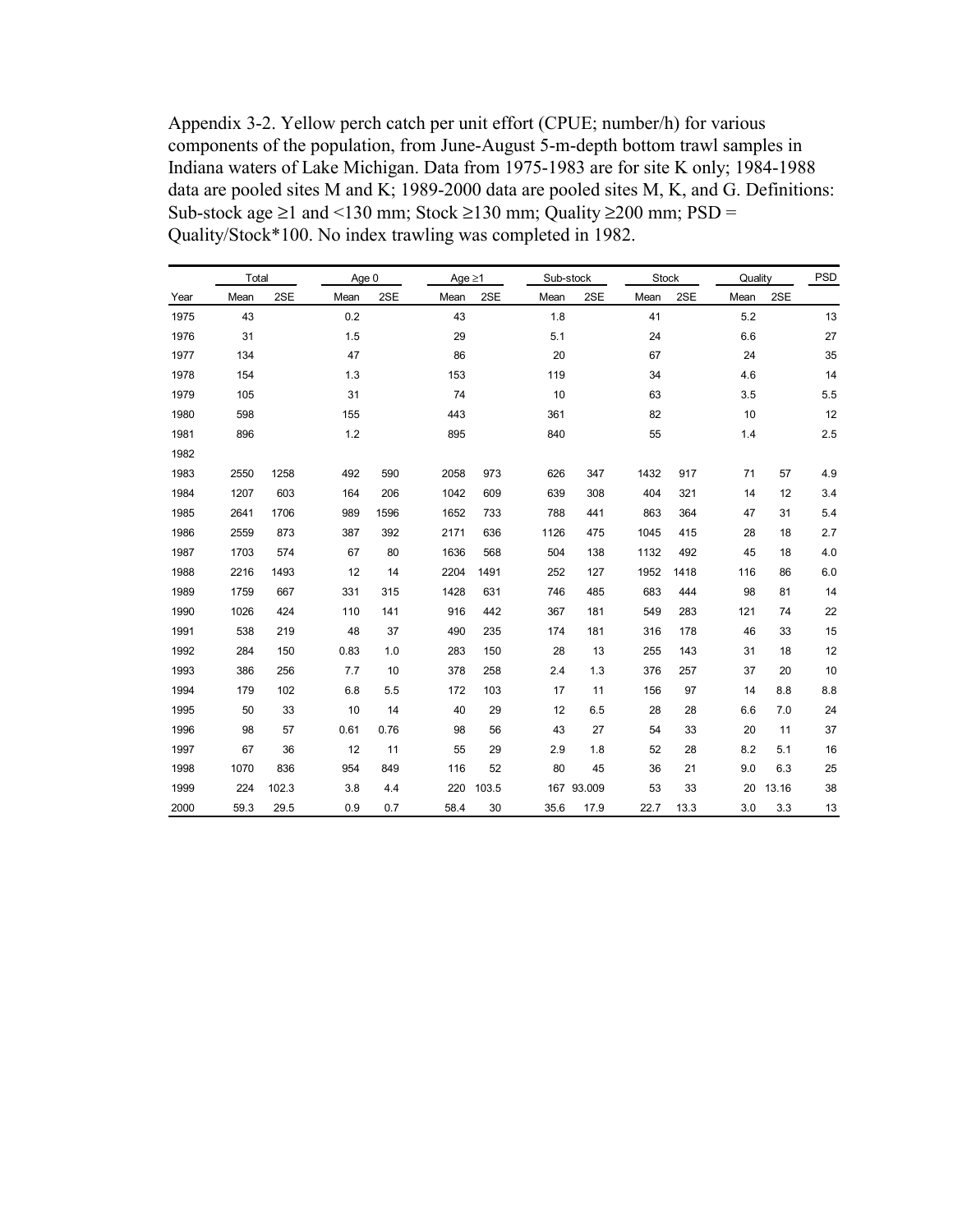| Length<br>class |      |                |      |                |      |      |                | Age |   |       |    |        |    |    |    |    |       |      |              |
|-----------------|------|----------------|------|----------------|------|------|----------------|-----|---|-------|----|--------|----|----|----|----|-------|------|--------------|
| (mm)            | 1    | $\overline{2}$ | 3    | $\overline{4}$ | 5    | 6    | $\overline{7}$ | 8   | 9 | $10$  | 11 | 12     | 13 | 14 | 15 | 16 | Total |      | % Cum%       |
| 50              |      |                |      |                |      |      |                |     |   |       |    |        |    |    |    |    |       |      |              |
| 60              | 0.11 |                |      |                |      |      |                |     |   |       |    |        |    |    |    |    | 0.11  | 0.2  | 0.2          |
| 70              | 0.23 |                |      |                |      |      |                |     |   |       |    |        |    |    |    |    | 0.23  | 0.4  | $\mathbf{1}$ |
| 80              | 0.68 |                |      |                |      |      |                |     |   |       |    |        |    |    |    |    | 0.68  | 1.2  | $\sqrt{2}$   |
| 90              | 0.80 | 0.48           |      |                |      |      |                |     |   |       |    |        |    |    |    |    | 1.28  | 2.2  | $\pmb{4}$    |
| 100             | 0.56 | 6.22           |      |                |      |      |                |     |   |       |    |        |    |    |    |    | 6.78  | 11.6 | 16           |
| 110             | 0.50 | 11.69          | 0.15 |                |      |      |                |     |   |       |    |        |    |    |    |    | 12.34 | 21.2 | 37           |
| 120             |      | 14.10          | 0.06 |                |      |      |                |     |   |       |    |        |    |    |    |    | 14.15 | 24.3 | 61           |
| 130             |      | 9.89           | 0.51 |                |      |      |                |     |   |       |    |        |    |    |    |    | 10.40 | 17.8 | 79           |
| 140             |      | 5.11           | 0.54 |                |      |      |                |     |   |       |    |        |    |    |    |    | 5.64  | 9.7  | 89           |
| 150             |      | 1.60           | 0.06 |                |      |      |                |     |   |       |    |        |    |    |    |    | 1.66  | 2.8  | 91           |
| 160             |      | 0.83           |      |                |      |      |                |     |   |       |    |        |    |    |    |    | 0.83  | 1.4  | 93           |
| 170             |      | 0.27           | 0.05 |                |      |      |                |     |   |       |    |        |    |    |    |    | 0.33  | 0.6  | 93           |
| 180             |      | 0.13           | 0.01 | 0.02           |      |      |                |     |   |       |    |        |    |    |    |    | 0.16  | 0.3  | 94           |
| 190             |      | 0.45           | 0.22 |                |      |      |                |     |   |       |    |        |    |    |    |    | 0.66  | 1.1  | 95           |
| 200             |      | 0.21           | 0.07 |                |      |      |                |     |   |       |    |        |    |    |    |    | 0.28  | 0.5  | 95           |
| 210             |      | 0.10           | 0.06 | 0.06           | 0.01 |      |                |     |   |       |    |        |    |    |    |    | 0.22  | 0.4  | 96           |
| 220             |      | 0.01           | 0.33 |                |      |      |                |     |   |       |    |        |    |    |    |    | 0.34  | 0.6  | 96           |
| 230             |      | 0.08           | 0.35 |                |      |      |                |     |   |       |    |        |    |    |    |    | 0.44  | 0.8  | 97           |
| 240             |      | 0.10           | 0.29 | 0.01           | 0.03 | 0.01 |                |     |   | 0.03  |    | 0.03   |    |    |    |    | 0.50  | 0.9  | 98           |
| 250             |      | 0.11           | 0.16 |                | 0.01 |      |                |     |   |       |    |        |    |    |    |    | 0.28  | 0.5  | 98           |
| 260             |      |                | 0.07 | 0.01           | 0.02 |      |                |     |   |       |    |        |    |    |    |    | 0.11  | 0.2  | 98           |
| 270             |      | 0.02           | 0.15 |                | 0.05 |      |                |     |   |       |    |        |    |    |    |    | 0.22  | 0.4  | 99           |
| 280             |      |                | 0.03 |                | 0.01 | 0.01 |                |     |   |       |    |        |    |    |    |    | 0.06  | 0.1  | 99           |
| 290             |      |                | 0.06 |                | 0.20 | 0.01 |                |     |   |       |    |        |    |    |    |    | 0.27  | 0.5  | 99           |
| 300             |      |                | 0.02 | 0.02           | 0.10 | 0.02 |                |     |   |       |    |        |    |    |    |    | 0.17  | 0.3  | 100          |
| 310             |      |                |      | 0.01           | 0.09 | 0.01 |                |     |   |       |    |        |    |    |    |    | 0.11  | 0.2  | 100          |
| 320             |      |                |      |                |      |      |                |     |   |       |    |        |    |    |    |    |       |      |              |
| 330             |      |                |      |                |      |      |                |     |   |       |    |        |    |    |    |    |       |      |              |
| 340             |      |                |      |                |      |      |                |     |   |       |    |        |    |    |    |    |       |      |              |
| 350             |      |                |      |                |      |      |                |     |   |       |    |        |    |    |    |    |       |      |              |
| 360             |      |                |      |                | 0.05 |      |                |     |   |       |    |        |    |    |    |    | 0.05  | 0.1  | 100          |
| 370             |      |                |      |                |      |      |                |     |   |       |    |        |    |    |    |    |       |      |              |
| Total           | 2.88 | 51.41          | 3.20 | 0.14           | 0.56 | 0.06 |                |     |   | 0.03  |    | 0.03   |    |    |    |    | 58    |      |              |
| $\%$            | 5    | 88             | 5.5  | 0.2            | 1.0  | 0.11 |                |     |   | 0.048 |    | 0.0476 |    |    |    |    |       |      |              |
| Cum%            | 5    | 93             | 99   | 99             | 100  | 100  |                |     |   | 100   |    | 100    |    |    |    |    |       |      |              |

Appendix 3-3. Mean June-August trawl CPUE (number/h) of both sexes of yellow perch age  $\geq 1$ , by length class and age, at sites M, K, and G in Indiana waters of Lake Michigan in 2000.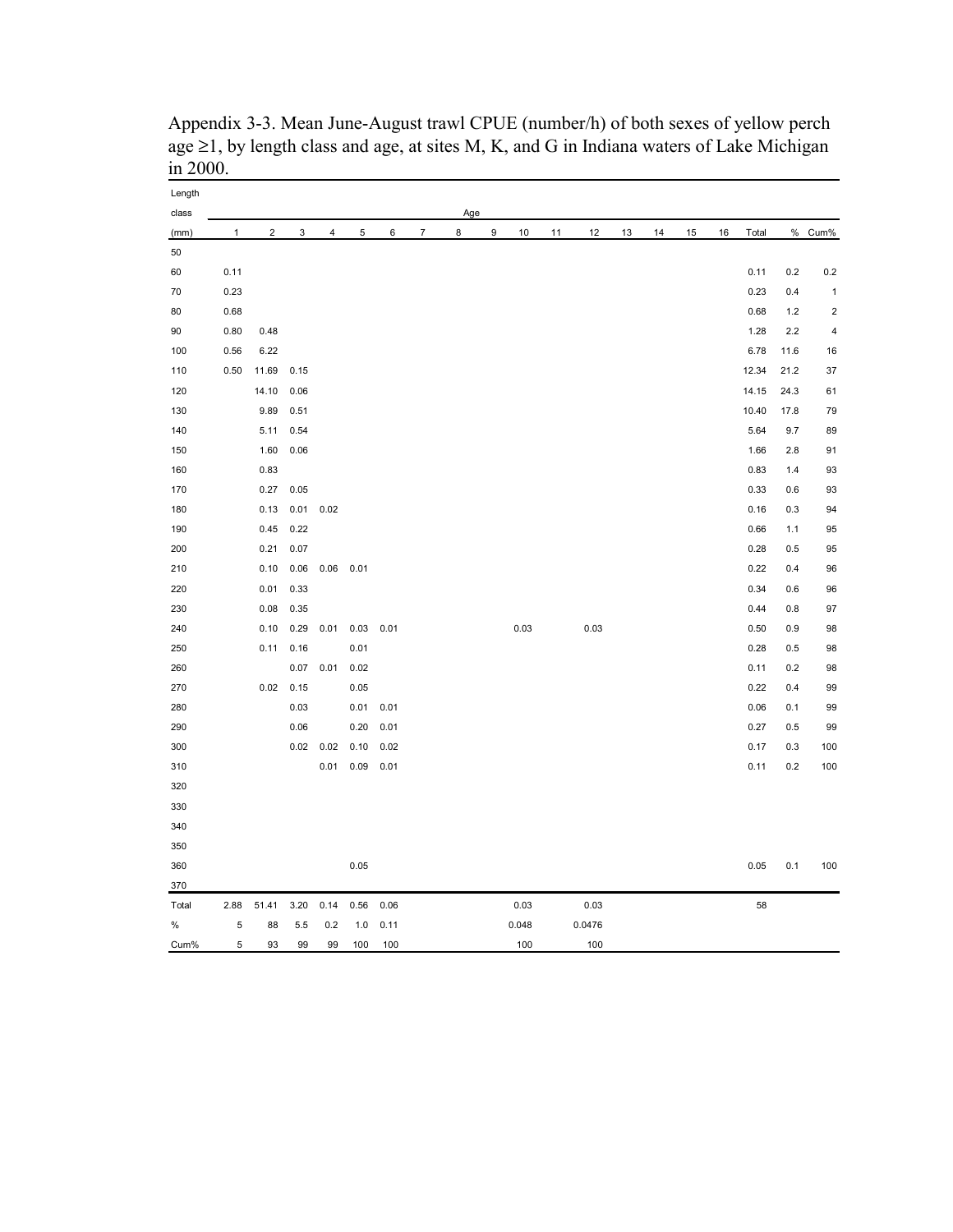| Length |              |                         |             |                |      |             |                |     |                  |         |    |      |    |    |    |    |       |         |        |
|--------|--------------|-------------------------|-------------|----------------|------|-------------|----------------|-----|------------------|---------|----|------|----|----|----|----|-------|---------|--------|
| class  |              |                         |             |                |      |             |                | Age |                  |         |    |      |    |    |    |    |       |         |        |
| (mm)   | $\mathbf{1}$ | $\overline{\mathbf{c}}$ | 3           | $\overline{4}$ | 5    | 6           | $\overline{7}$ | 8   | $\boldsymbol{9}$ | 10      | 11 | 12   | 13 | 14 | 15 | 16 | Total |         | % Cum% |
| 50     |              |                         |             |                |      |             |                |     |                  |         |    |      |    |    |    |    |       |         |        |
| 60     |              |                         |             |                |      |             |                |     |                  |         |    |      |    |    |    |    |       |         |        |
| 70     | 0.17         |                         |             |                |      |             |                |     |                  |         |    |      |    |    |    |    | 0.17  | $1.2\,$ | 1      |
| 80     | 0.45         |                         |             |                |      |             |                |     |                  |         |    |      |    |    |    |    | 0.45  | 3.1     | 4      |
| 90     | 0.45         | 0.06                    |             |                |      |             |                |     |                  |         |    |      |    |    |    |    | 0.50  | 3.5     | 8      |
| 100    | 0.23         | 2.10                    |             |                |      |             |                |     |                  |         |    |      |    |    |    |    | 2.33  | 16.1    | 24     |
| 110    | 0.06         | 3.78                    | 0.15        |                |      |             |                |     |                  |         |    |      |    |    |    |    | 3.99  | 27.5    | 51     |
| 120    |              | 3.71                    | 0.06        |                |      |             |                |     |                  |         |    |      |    |    |    |    | 3.77  | 26.0    | 77     |
| 130    |              | 1.05                    | 0.51        |                |      |             |                |     |                  |         |    |      |    |    |    |    | 1.56  | 10.7    | 88     |
| 140    |              | 0.78                    | 0.11        |                |      |             |                |     |                  |         |    |      |    |    |    |    | 0.89  | 6.2     | 94     |
| 150    |              | 0.06                    |             |                |      |             |                |     |                  |         |    |      |    |    |    |    | 0.06  | 0.4     | 95     |
| 160    |              | 0.17                    |             |                |      |             |                |     |                  |         |    |      |    |    |    |    | 0.17  | $1.2$   | 96     |
| 170    |              | 0.05                    |             |                |      |             |                |     |                  |         |    |      |    |    |    |    | 0.05  | 0.4     | 96     |
| 180    |              |                         |             |                |      |             |                |     |                  |         |    |      |    |    |    |    | 0.00  | 0.0     | 96     |
| 190    |              |                         | $0.15$ 0.13 |                |      |             |                |     |                  |         |    |      |    |    |    |    | 0.28  | 1.9     | 98     |
| 200    |              |                         |             |                |      |             |                |     |                  |         |    |      |    |    |    |    | 0.00  | $0.0\,$ | 98     |
| 210    |              |                         | $0.07$ 0.04 | 0.05           | 0.01 |             |                |     |                  |         |    |      |    |    |    |    | 0.17  | $1.2$   | 99     |
| 220    |              |                         |             |                |      |             |                |     |                  |         |    |      |    |    |    |    | 0.00  | 0.0     | 99     |
| 230    |              |                         |             |                |      |             |                |     |                  |         |    |      |    |    |    |    | 0.00  | 0.0     | 99     |
| 240    |              |                         | 0.01        | 0.01           |      | $0.03$ 0.01 |                |     |                  | 0.03    |    | 0.03 |    |    |    |    | 0.11  | $0.8\,$ | 100    |
| 250    |              |                         |             |                |      |             |                |     |                  |         |    |      |    |    |    |    |       |         |        |
| 260    |              |                         |             |                |      |             |                |     |                  |         |    |      |    |    |    |    |       |         |        |
| Total  |              | 1.36 11.98              | 1.02        | 0.06           | 0.03 |             |                |     |                  | 0.03    |    | 0.03 |    |    |    |    | 14.50 |         |        |
| $\%$   | 9.4          | 82.6                    | 7.0         | 0.4            | 0.2  |             |                |     |                  | $0.2\,$ |    | 0.2  |    |    |    |    |       |         |        |
| Cum%   | 9            | 92                      | 99          | 99             | 100  |             |                |     |                  | 100     |    | 100  |    |    |    |    |       |         |        |

Appendix 3-4. Mean June-August trawl CPUE (number/h) of male yellow perch age  $\geq 1$ , by length class and age, at sites M, K, and G in Indiana waters of Lake Michigan in 2000.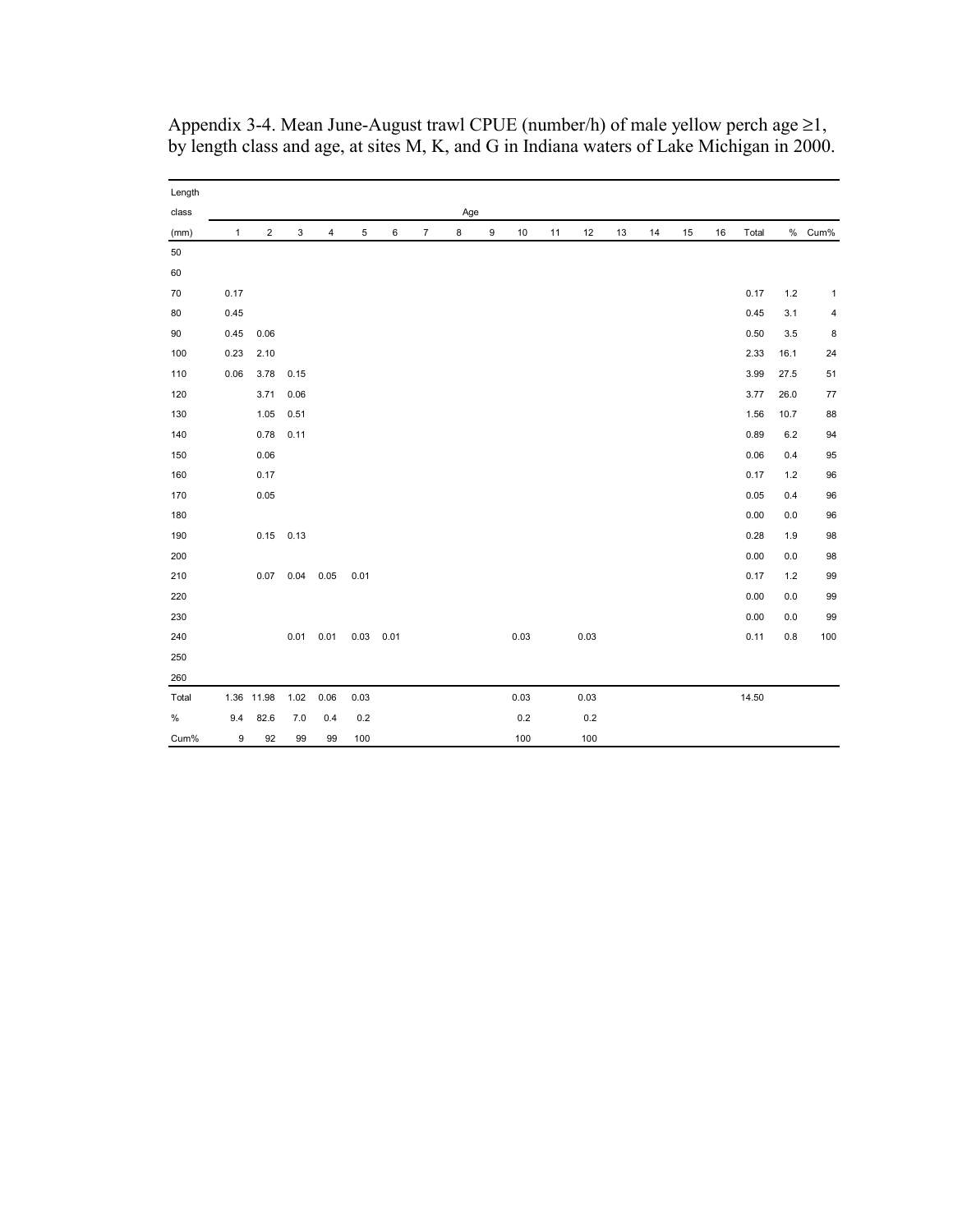| Length<br>class |              |                         |                  |             |       |      |                  | Age |   |    |    |    |    |    |    |    |       |      |        |
|-----------------|--------------|-------------------------|------------------|-------------|-------|------|------------------|-----|---|----|----|----|----|----|----|----|-------|------|--------|
| (mm)            | $\mathbf{1}$ | $\overline{\mathbf{c}}$ | 3                | 4           | 5     | 6    | $\boldsymbol{7}$ | 8   | 9 | 10 | 11 | 12 | 13 | 14 | 15 | 16 | Total |      | % Cum% |
| 50              |              |                         |                  |             |       |      |                  |     |   |    |    |    |    |    |    |    |       |      |        |
| 60              | 0.11         |                         |                  |             |       |      |                  |     |   |    |    |    |    |    |    |    | 0.11  | 0.3  | 0.3    |
| 70              | 0.06         |                         |                  |             |       |      |                  |     |   |    |    |    |    |    |    |    | 0.06  | 0.1  | 0.4    |
| 80              | 0.22         |                         |                  |             |       |      |                  |     |   |    |    |    |    |    |    |    | 0.22  | 0.5  | 0.9    |
| 90              | 0.35         | 0.43                    |                  |             |       |      |                  |     |   |    |    |    |    |    |    |    | 0.78  | 1.8  | 2.7    |
| 100             | 0.33         | 4.12                    |                  |             |       |      |                  |     |   |    |    |    |    |    |    |    | 4.45  | 10.2 | 12.8   |
| 110             | 0.44         | 7.91                    |                  |             |       |      |                  |     |   |    |    |    |    |    |    |    | 8.35  | 19.1 | 31.9   |
| 120             |              | 10.39                   |                  |             |       |      |                  |     |   |    |    |    |    |    |    |    | 10.39 | 23.7 | 55.6   |
| 130             |              | 8.84                    |                  |             |       |      |                  |     |   |    |    |    |    |    |    |    | 8.84  | 20.2 | 75.8   |
| 140             |              | 4.33                    | 0.42             |             |       |      |                  |     |   |    |    |    |    |    |    |    | 4.75  | 10.8 | 86.6   |
| 150             |              | 1.54                    | 0.06             |             |       |      |                  |     |   |    |    |    |    |    |    |    | 1.61  | 3.7  | 90.3   |
| 160             |              | 0.67                    |                  |             |       |      |                  |     |   |    |    |    |    |    |    |    | 0.67  | 1.5  | 91.8   |
| 170             |              |                         | $0.22$ 0.05      |             |       |      |                  |     |   |    |    |    |    |    |    |    | 0.27  | 0.6  | 92.4   |
| 180             |              |                         | $0.13$ 0.01 0.02 |             |       |      |                  |     |   |    |    |    |    |    |    |    | 0.16  | 0.4  | 92.8   |
| 190             |              | 0.30                    | 0.09             |             |       |      |                  |     |   |    |    |    |    |    |    |    | 0.39  | 0.9  | 93.7   |
| 200             |              | 0.21                    | 0.07             |             |       |      |                  |     |   |    |    |    |    |    |    |    | 0.28  | 0.6  | 94.3   |
| 210             |              | 0.03                    |                  | $0.02$ 0.01 |       |      |                  |     |   |    |    |    |    |    |    |    | 0.05  | 0.1  | 94.5   |
| 220             |              | 0.01                    | 0.33             |             |       |      |                  |     |   |    |    |    |    |    |    |    | 0.34  | 0.8  | 95.2   |
| 230             |              | 0.08                    | 0.35             |             |       |      |                  |     |   |    |    |    |    |    |    |    | 0.44  | 1.0  | 96.2   |
| 240             |              | 0.10                    | 0.28             | 0.01        |       |      |                  |     |   |    |    |    |    |    |    |    | 0.39  | 0.9  | 97.1   |
| 250             |              |                         | $0.11$ $0.16$    |             | 0.01  |      |                  |     |   |    |    |    |    |    |    |    | 0.28  | 0.6  | 97.7   |
| 260             |              |                         |                  | $0.07$ 0.01 | 0.02  |      |                  |     |   |    |    |    |    |    |    |    | 0.11  | 0.2  | 98.0   |
| 270             |              |                         | $0.02$ 0.15      |             | 0.05  |      |                  |     |   |    |    |    |    |    |    |    | 0.22  | 0.5  | 98.5   |
| 280             |              |                         | 0.03             |             | 0.01  |      | 0.01 0.006       |     |   |    |    |    |    |    |    |    | 0.06  | 0.1  | 98.6   |
| 290             |              |                         | 0.06             |             | 0.20  | 0.01 |                  |     |   |    |    |    |    |    |    |    | 0.27  | 0.6  | 99.2   |
| 300             |              |                         |                  | $0.02$ 0.02 | 0.10  | 0.02 |                  |     |   |    |    |    |    |    |    |    | 0.17  | 0.4  | 99.6   |
| 310             |              |                         |                  | 0.01        | 0.09  | 0.01 |                  |     |   |    |    |    |    |    |    |    | 0.11  | 0.3  | 99.9   |
| 320             |              |                         |                  |             |       |      |                  |     |   |    |    |    |    |    |    |    |       |      |        |
| 330             |              |                         |                  |             |       |      |                  |     |   |    |    |    |    |    |    |    |       |      |        |
| 340             |              |                         |                  |             |       |      |                  |     |   |    |    |    |    |    |    |    |       |      |        |
| 350             |              |                         |                  |             |       |      |                  |     |   |    |    |    |    |    |    |    |       |      |        |
| 360             |              |                         |                  |             | 0.054 |      |                  |     |   |    |    |    |    |    |    |    | 0.05  | 0.1  | 100    |
| 370             |              |                         |                  |             |       |      |                  |     |   |    |    |    |    |    |    |    |       |      |        |
| Total           | 1.52         | 39.43                   | 2.18             | 0.08        | 0.53  | 0.06 | 0.01             |     |   |    |    |    |    |    |    |    | 43.81 |      |        |
| $\%$            | 3.5          | 90.0                    | 5.0              | 0.2         | 1.2   | 0.13 | 0.01             |     |   |    |    |    |    |    |    |    |       |      |        |
| Cum%            | 3.5          | 93.5                    | 98.5             | 98.7        | 99.9  | 100  | 100              |     |   |    |    |    |    |    |    |    |       |      |        |

Appendix 3-5. Mean June-August trawl CPUE (number/h) of female yellow perch age  $\geq$ 1, by length class and age, at sites M, K, and G in Indiana waters of Lake Michigan in 2000.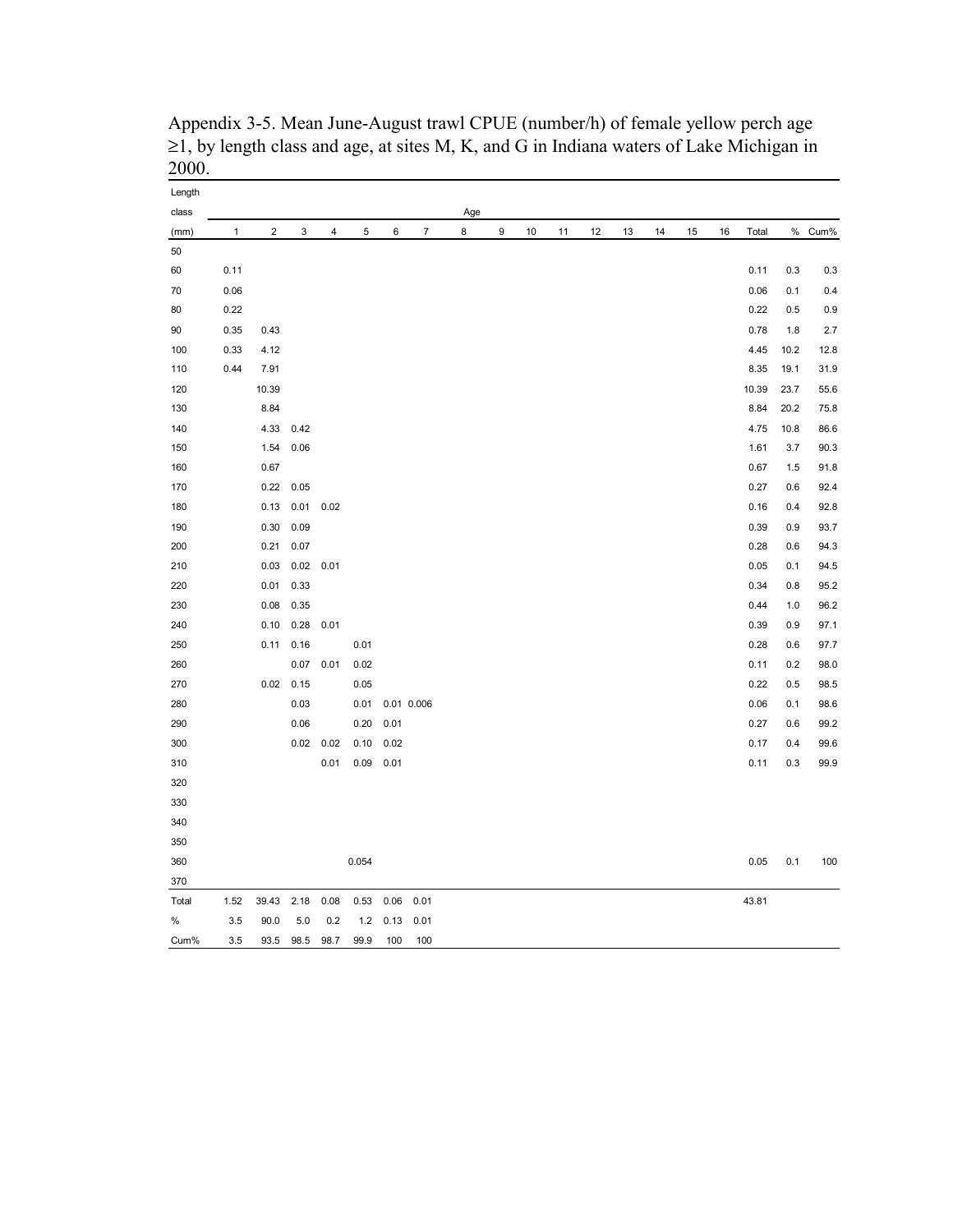| Length |              |               |      |               |                     |                |             |     |   |      |    |      |    |      |    |    |       |               |                |
|--------|--------------|---------------|------|---------------|---------------------|----------------|-------------|-----|---|------|----|------|----|------|----|----|-------|---------------|----------------|
| class  |              |               |      |               |                     |                |             | Age |   |      |    |      |    |      |    |    |       |               |                |
| (mm)   | $\mathbf{1}$ | $\mathbf 2$   | 3    | 4             | 5                   | 6              | 7           | 8   | 9 | 10   | 11 | 12   | 13 | 14   | 15 | 16 | Total | %             | Cum%           |
| 50     |              |               |      |               |                     |                |             |     |   |      |    |      |    |      |    |    |       |               |                |
| 60     |              |               |      |               |                     |                |             |     |   |      |    |      |    |      |    |    |       |               |                |
| 70     |              |               |      |               |                     |                |             |     |   |      |    |      |    |      |    |    |       |               |                |
| 80     |              |               |      |               |                     |                |             |     |   |      |    |      |    |      |    |    |       |               |                |
| 90     |              |               |      |               |                     |                |             |     |   |      |    |      |    |      |    |    |       |               |                |
| 100    |              | $0.01$ 0.02   |      |               |                     |                |             |     |   |      |    |      |    |      |    |    |       | $0.03$ $0.10$ | 0              |
| 110    |              |               |      |               |                     |                |             |     |   |      |    |      |    |      |    |    |       |               |                |
| 120    |              |               |      |               |                     |                |             |     |   |      |    |      |    |      |    |    |       |               |                |
| 130    |              |               |      |               |                     |                |             |     |   |      |    |      |    |      |    |    |       |               |                |
| 140    |              |               |      |               |                     |                |             |     |   |      |    |      |    |      |    |    |       |               |                |
| 150    |              |               |      |               |                     |                |             |     |   |      |    |      |    |      |    |    |       |               |                |
| 160    |              | $0.00$ 0.06   |      |               |                     |                |             |     |   |      |    |      |    |      |    |    |       | $0.06$ 0.21   | 0              |
| 170    |              | 0.03          |      |               |                     |                |             |     |   |      |    |      |    |      |    |    | 0.03  | 0.10          | 0              |
| 180    |              | 0.11          |      | $0.08$ 0.01   |                     |                |             |     |   |      |    |      |    |      |    |    | 0.19  | 0.73          | $\mathbf{1}$   |
| 190    |              | 0.21          | 0.46 |               |                     |                |             |     |   |      |    |      |    |      |    |    | 0.67  | 2.49          | 4              |
| 200    |              | 0.39          | 0.45 | $0.04$ 0.03   |                     |                |             |     |   |      |    |      |    |      |    |    | 0.92  | 3.43          | $\overline{7}$ |
| 210    |              | 0.49          | 1.06 |               | $0.18$ 0.05         |                |             |     |   |      |    |      |    |      |    |    | 1.78  | 6.65          | 14             |
| 220    |              | $0.00$ $0.31$ | 1.20 |               | $0.06$ 0.10         |                |             |     |   |      |    |      |    |      |    |    | 1.67  | 6.24          | 20             |
| 230    |              | 0.38          | 1.25 |               | 0.07 0.14 0.03 0.03 |                |             |     |   | 0.03 |    |      |    |      |    |    | 1.92  | 7.17          | 27             |
| 240    |              | 0.91          | 1.44 |               | 0.17 0.18 0.05      |                |             |     |   | 0.01 |    | 0.01 |    |      |    |    | 2.78  | 10.4          | 38             |
| 250    |              | 0.94          | 1.82 |               | 0.21                | 0.14           |             |     |   |      |    |      |    |      |    |    | 3.11  | 11.6          | 49             |
| 260    |              | 0.20          | 1.74 |               | 0.17 0.28 0.06      |                |             |     |   |      |    |      |    | 0.03 |    |    | 2.47  | 9.25          | 58             |
| 270    |              | 0.30          | 1.19 |               |                     | $0.24$ 0.21    |             |     |   |      |    |      |    |      |    |    | 1.94  | 7.28          | 66             |
| 280    |              |               | 1.02 |               | 0.04 0.56 0.04      |                |             |     |   |      |    |      |    |      |    |    | 1.75  | 6.55          | 72             |
| 290    |              |               | 0.69 |               |                     | 1.10 0.15      |             |     |   |      |    |      |    |      |    |    | 1.94  | 7.28          | 80             |
| 300    |              |               |      | $0.16$ $0.12$ | 1.97 0.12           |                |             |     |   |      |    |      |    |      |    |    | 2.36  | 8.83          | 88             |
| 310    |              |               |      | $0.21$ 0.19   |                     | 1.23 0.09      |             |     |   |      |    |      |    |      |    |    | 1.72  | 6.44          | 95             |
| 320    |              |               |      |               |                     | 0.78 0.03 0.03 |             |     |   |      |    |      |    |      |    |    | 0.83  | 3.12          | 98             |
| 330    |              |               |      |               | 0.31                | 0.08           |             |     |   |      |    |      |    |      |    |    | 0.39  | 1.46          | 99             |
| 340    |              |               |      |               | 0.08                |                | 0.03        |     |   |      |    |      |    |      |    |    | 0.11  | 0.42          | 100            |
| 350    |              |               |      |               |                     |                | $0.03$ 0.03 |     |   |      |    |      |    |      |    |    |       | $0.06$ 0.21   | 100            |
| 360    |              |               |      |               |                     |                |             |     |   |      |    |      |    |      |    |    |       |               |                |
| 370    |              |               |      |               |                     |                |             |     |   |      |    |      |    |      |    |    |       |               |                |
| Total  | 0.01         | 4.33          | 12.8 | 1.05          | 7.26                | 1.02 0.20      |             |     |   | 0.04 |    | 0.01 |    | 0.03 |    |    | 27    |               |                |
| %      | 0.05         | 16.2          | 47.8 | 3.92          | 27.2                | 3.82           | 0.74        |     |   | 0.16 |    | 0.05 |    | 0.10 |    |    |       |               |                |
| Cum%   | 0.05         | 16            | 64   | 68            | 95                  | 99             | 100         |     |   | 100  |    | 100  |    | 100  |    |    |       |               |                |

Appendix 3-6. Mean June-August 10-m and 15-m gill net CPUE (number/net/night) of both sexes of yellow perch, by length class and age, at sites M, K, and G in Indiana waters of Lake Michigan in 2000.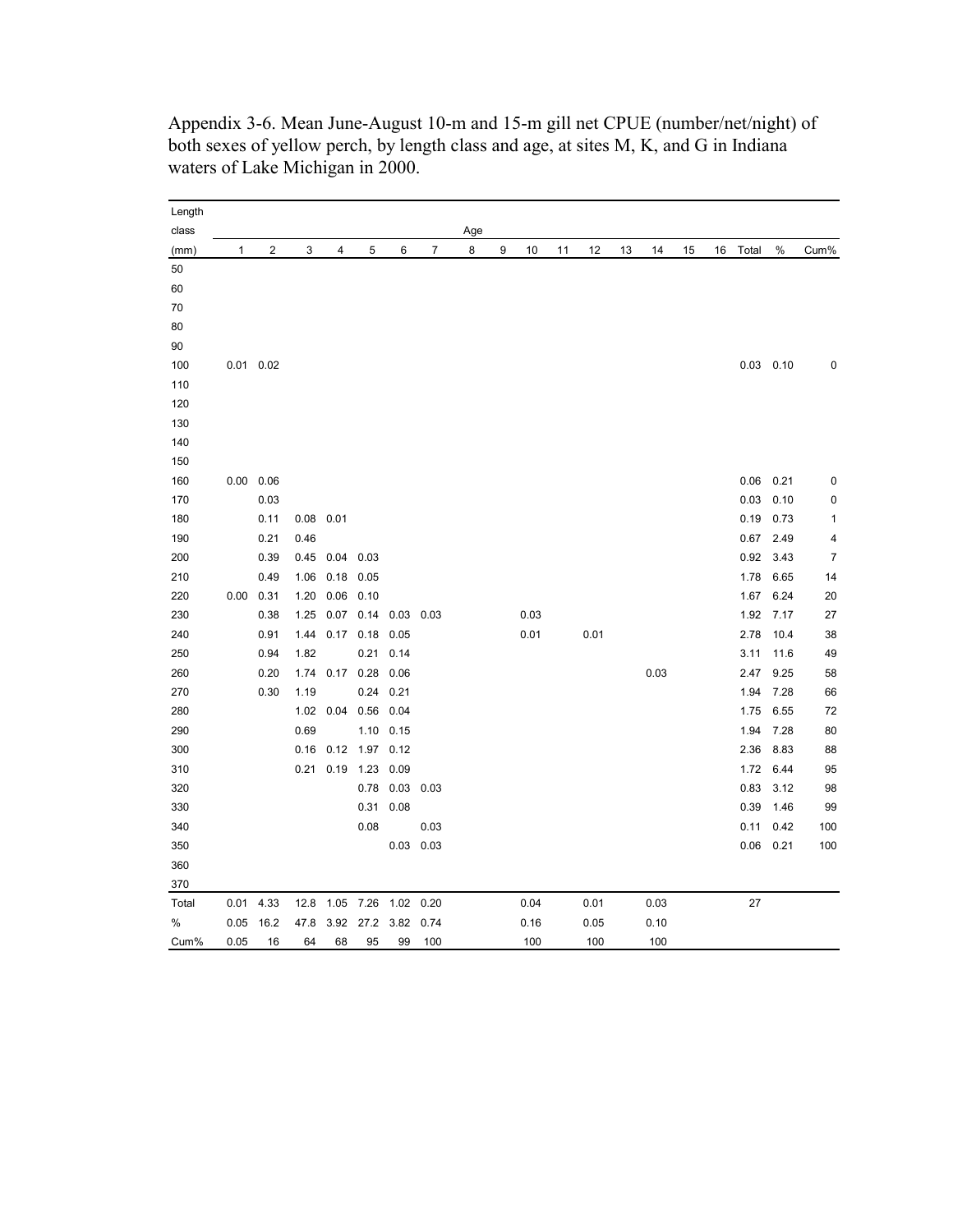| Length   |      |               |       |                  |      |      |      |     |   |      |    |      |    |      |    |    |             |      |      |
|----------|------|---------------|-------|------------------|------|------|------|-----|---|------|----|------|----|------|----|----|-------------|------|------|
| class    |      |               |       |                  |      |      |      | Age |   |      |    |      |    |      |    |    |             |      |      |
| (mm)     | 1    | 2             | 3     | 4                | 5    | 6    | 7    | 8   | 9 | 10   | 11 | 12   | 13 | 14   | 15 | 16 | Total       | $\%$ | Cum% |
| 50       |      |               |       |                  |      |      |      |     |   |      |    |      |    |      |    |    |             |      |      |
| 60       |      |               |       |                  |      |      |      |     |   |      |    |      |    |      |    |    |             |      |      |
| 70       |      |               |       |                  |      |      |      |     |   |      |    |      |    |      |    |    |             |      |      |
| 80<br>90 |      |               |       |                  |      |      |      |     |   |      |    |      |    |      |    |    |             |      |      |
| 100      |      | $0.01$ $0.02$ |       |                  |      |      |      |     |   |      |    |      |    |      |    |    | $0.03$ 0.76 |      |      |
| 110      |      |               |       |                  |      |      |      |     |   |      |    |      |    |      |    |    |             |      | 1    |
| 120      |      |               |       |                  |      |      |      |     |   |      |    |      |    |      |    |    |             |      |      |
| 130      |      |               |       |                  |      |      |      |     |   |      |    |      |    |      |    |    |             |      |      |
| 140      |      |               |       |                  |      |      |      |     |   |      |    |      |    |      |    |    |             |      |      |
| 150      |      |               |       |                  |      |      |      |     |   |      |    |      |    |      |    |    |             |      |      |
| 160      |      | 0.06          |       |                  |      |      |      |     |   |      |    |      |    |      |    |    | $0.06$ 1.53 |      | 2    |
| 170      |      |               |       |                  |      |      |      |     |   |      |    |      |    |      |    |    |             |      |      |
| 180      |      |               | 0.06  |                  |      |      |      |     |   |      |    |      |    |      |    |    | 0.06        | 1.53 | 4    |
| 190      |      | 0.06          | 0.28  |                  |      |      |      |     |   |      |    |      |    |      |    |    | 0.33        | 9.16 | 13   |
| 200      |      | 0.08          |       | 0.32 0.04 0.03   |      |      |      |     |   |      |    |      |    |      |    |    | 0.47        | 13.0 | 26   |
| 210      |      | 0.04          | 0.32  | 0.12             | 0.05 |      |      |     |   |      |    |      |    |      |    |    | 0.53        | 14.5 | 40   |
| 220      |      | 0.07          |       | 0.13  0.06  0.10 |      |      |      |     |   |      |    |      |    |      |    |    | 0.36        | 9.9  | 50   |
| 230      |      |               | 0.11  | 0.03             | 0.14 | 0.03 | 0.03 |     |   | 0.03 |    |      |    |      |    |    | 0.36        | 9.9  | 60   |
| 240      |      |               | 0.15  | 0.07             | 0.18 | 0.05 |      |     |   | 0.01 |    | 0.01 |    |      |    |    | 0.47        | 13.0 | 73   |
| 250      |      |               | 0.06  | 0.00             | 0.14 | 0.14 |      |     |   |      |    |      |    |      |    |    | 0.33        | 9.2  | 82   |
| 260      |      |               | 0.19  | 0.08             | 0.11 | 0.06 |      |     |   |      |    |      |    | 0.03 |    |    | 0.47        | 13.0 | 95   |
| 270      |      |               |       |                  | 0.03 | 0.03 |      |     |   |      |    |      |    |      |    |    | 0.06        | 1.5  | 97   |
| 280      |      |               |       |                  | 0.00 |      |      |     |   |      |    |      |    |      |    |    | 0.00        | 0.0  | 97   |
| 290      |      |               |       |                  | 0.08 |      |      |     |   |      |    |      |    |      |    |    | 0.08        | 2.29 | 99   |
| 300      |      |               |       |                  | 0.03 |      |      |     |   |      |    |      |    |      |    |    | 0.03        | 0.76 | 100  |
| 310      |      |               |       |                  |      |      |      |     |   |      |    |      |    |      |    |    |             |      |      |
| Total    | 0.01 | 0.31          |       | 1.62 0.40        | 0.89 | 0.30 | 0.03 |     |   | 0.04 |    | 0.01 |    | 0.03 |    |    | 4           |      |      |
| $\%$     | 0.34 | 8.61          | 44.38 | 10.9             | 24.6 | 8.11 | 0.76 |     |   | 1.15 |    | 0.38 |    | 0.76 |    |    |             |      |      |
| Cum%     | 0.34 | 9             | 53    | 64               | 89   | 97   | 98   |     |   | 99   |    | 99   |    | 100  |    |    |             |      |      |

Appendix 3-7. Mean June-August 10-m and 15-m gill net CPUE (number/net/night) of male yellow perch, by length class and age, at sites M, K, and G in Indiana waters of Lake Michigan in 2000.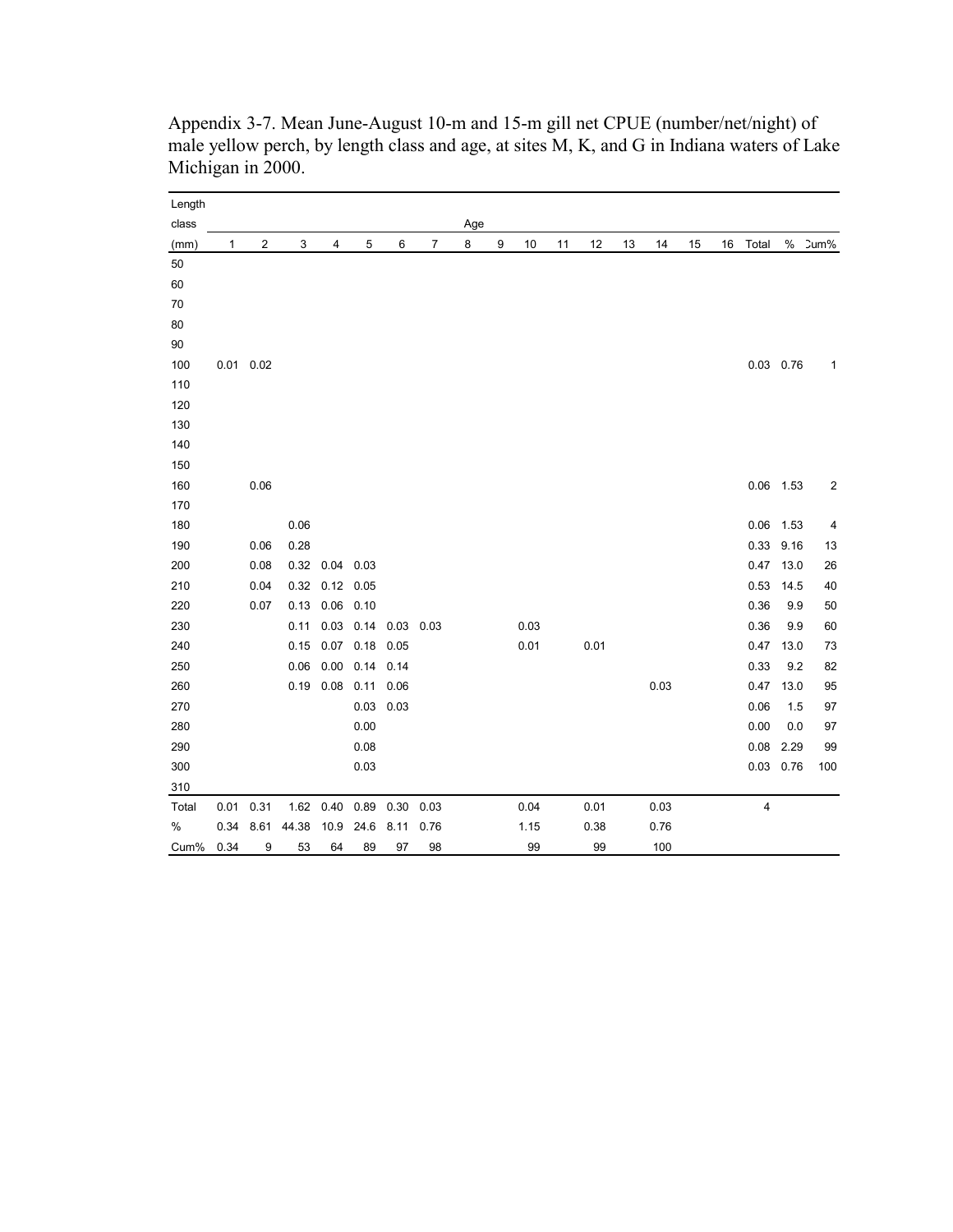| Length        |   |      |      |             |                        |                  |                |          |   |    |    |    |    |    |    |    |           |               |      |
|---------------|---|------|------|-------------|------------------------|------------------|----------------|----------|---|----|----|----|----|----|----|----|-----------|---------------|------|
| class<br>(mm) | 1 | 2    | 3    | 4           | 5                      | 6                | $\overline{7}$ | Age<br>8 | 9 | 10 | 11 | 12 | 13 | 14 | 15 | 16 | Total     | %             | Cum% |
| 50            |   |      |      |             |                        |                  |                |          |   |    |    |    |    |    |    |    |           |               |      |
| 60            |   |      |      |             |                        |                  |                |          |   |    |    |    |    |    |    |    |           |               |      |
| 70            |   |      |      |             |                        |                  |                |          |   |    |    |    |    |    |    |    |           |               |      |
| 80            |   |      |      |             |                        |                  |                |          |   |    |    |    |    |    |    |    |           |               |      |
| 90            |   |      |      |             |                        |                  |                |          |   |    |    |    |    |    |    |    |           |               |      |
| 100           |   |      |      |             |                        |                  |                |          |   |    |    |    |    |    |    |    |           |               |      |
| 110           |   |      |      |             |                        |                  |                |          |   |    |    |    |    |    |    |    |           |               |      |
| 120           |   |      |      |             |                        |                  |                |          |   |    |    |    |    |    |    |    |           |               |      |
| 130           |   |      |      |             |                        |                  |                |          |   |    |    |    |    |    |    |    |           |               |      |
| 140           |   |      |      |             |                        |                  |                |          |   |    |    |    |    |    |    |    |           |               |      |
| 150           |   |      |      |             |                        |                  |                |          |   |    |    |    |    |    |    |    |           |               |      |
| 160           |   |      |      |             |                        |                  |                |          |   |    |    |    |    |    |    |    |           |               |      |
| 170           |   | 0.03 |      |             |                        |                  |                |          |   |    |    |    |    |    |    |    |           | $0.03$ $0.12$ | 0.12 |
| 180           |   | 0.11 |      | $0.02$ 0.01 |                        |                  |                |          |   |    |    |    |    |    |    |    |           | $0.14$ 0.60   | 0.7  |
| 190           |   | 0.15 | 0.18 |             |                        |                  |                |          |   |    |    |    |    |    |    |    |           | 0.33 1.44     | 2.2  |
| 200           |   | 0.31 | 0.13 |             |                        |                  |                |          |   |    |    |    |    |    |    |    |           | 0.44 1.93     | 4.1  |
| 210           |   | 0.46 |      | 0.74 0.06   |                        |                  |                |          |   |    |    |    |    |    |    |    | 1.25 5.42 |               | 9.5  |
| 220           |   | 0.23 | 1.07 |             |                        |                  |                |          |   |    |    |    |    |    |    |    | 1.31      | 5.66          | 15.2 |
| 230           |   | 0.38 |      | 1.14 0.04   |                        |                  |                |          |   |    |    |    |    |    |    |    | 1.56      | 6.74          | 21.9 |
| 240           |   | 0.91 |      | 1.29 0.10   |                        |                  |                |          |   |    |    |    |    |    |    |    | 2.31      | 9.99          | 31.9 |
| 250           |   | 0.94 | 1.77 |             | 0.07                   |                  |                |          |   |    |    |    |    |    |    |    |           | 2.78 12.0     | 43.9 |
| 260           |   | 0.20 | 1.55 | 0.08        | 0.17                   |                  |                |          |   |    |    |    |    |    |    |    |           | 2.00 8.66     | 52.6 |
| 270           |   | 0.30 | 1.19 |             | 0.22                   | 0.19             |                |          |   |    |    |    |    |    |    |    | 1.89      | 8.18          | 60.8 |
| 280           |   |      | 1.02 |             | 0.04  0.56  0.04  0.09 |                  |                |          |   |    |    |    |    |    |    |    |           | 1.75 7.58     | 68.4 |
| 290           |   |      | 0.69 |             | 1.01                   | 0.15             |                |          |   |    |    |    |    |    |    |    | 1.86      | 8.06          | 76.4 |
| 300           |   |      | 0.16 | 0.12        | 1.94                   | 0.12             |                |          |   |    |    |    |    |    |    |    |           | 2.33 10.1     | 86.5 |
| 310           |   |      |      | $0.21$ 0.19 |                        | 1.23 0.09        |                |          |   |    |    |    |    |    |    |    |           | 1.72 7.46     | 94.0 |
| 320           |   |      |      |             |                        | 0.78  0.03  0.03 |                |          |   |    |    |    |    |    |    |    | 0.83 3.61 |               | 97.6 |
| 330           |   |      |      |             | 0.31                   | 0.08             |                |          |   |    |    |    |    |    |    |    | 0.39      | 1.68          | 99.3 |
| 340           |   |      |      |             | 0.08                   |                  | 0.03           |          |   |    |    |    |    |    |    |    | 0.11      | 0.48          | 99.8 |
| 350           |   |      |      |             |                        |                  | $0.03$ 0.03    |          |   |    |    |    |    |    |    |    |           | $0.06$ 0.24   | 100  |
| 360           |   |      |      |             |                        |                  |                |          |   |    |    |    |    |    |    |    |           |               |      |
| 370           |   |      |      |             |                        |                  |                |          |   |    |    |    |    |    |    |    |           |               |      |
| Total         |   | 4.02 | 11.1 | 0.65        | 6.37                   | 0.72             | 0.17           |          |   |    |    |    |    |    |    |    | 23        |               |      |
| $\%$          |   | 17.4 | 48.3 | 2.8         | 27.6                   | 3.1              | 0.7            |          |   |    |    |    |    |    |    |    |           |               |      |
| Cum%          |   | 17   | 66   | 69          | 96                     | 99               | 100            |          |   |    |    |    |    |    |    |    |           |               |      |

Appendix 3-8. Mean June-August 10-m and 15-m gill net CPUE (number/net/night) of female yellow perch, by length class and age, at sites M, K, and G in Indiana waters of Lake Michigan in 2000.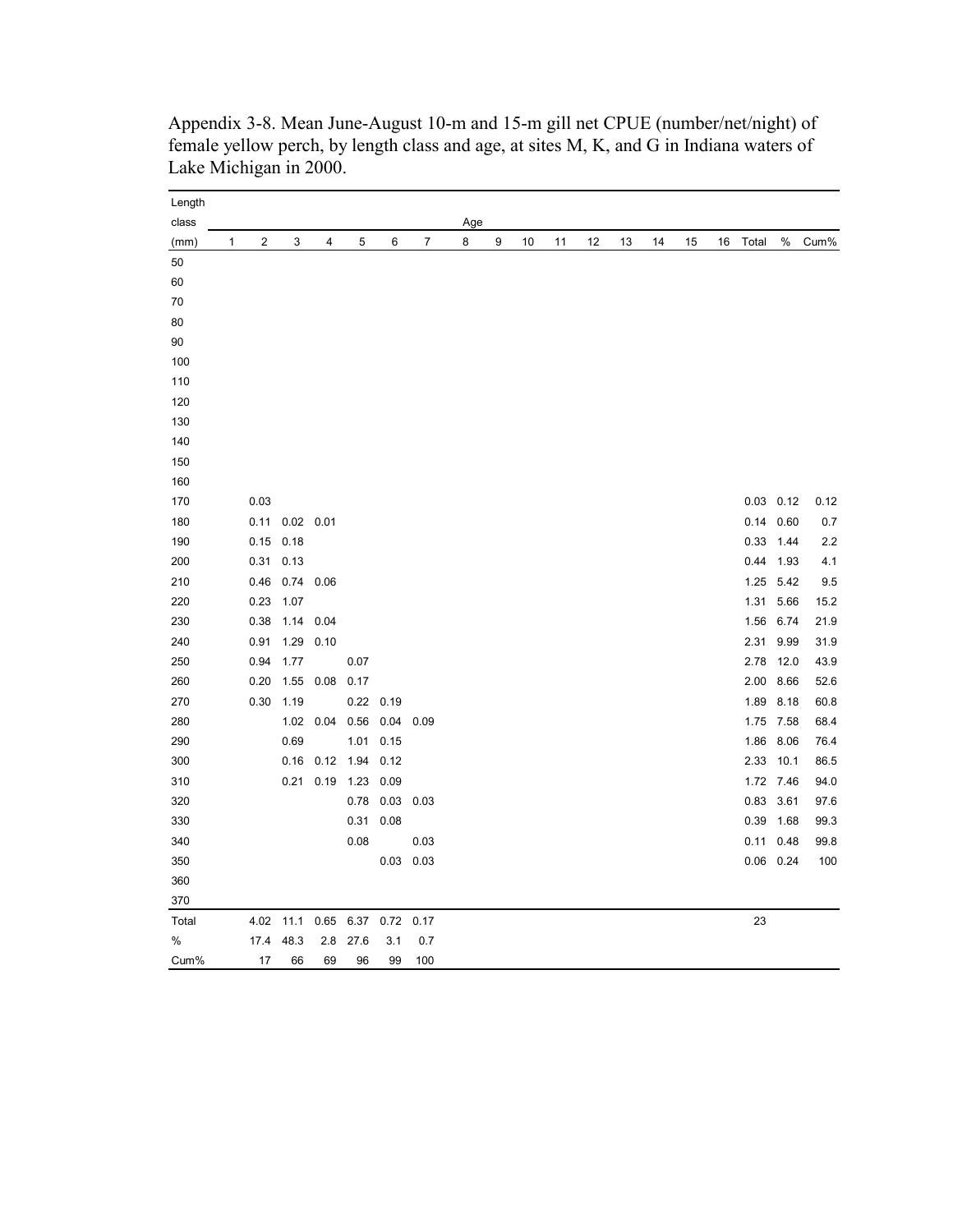Appendix 4-1. Summary of the species composition of the mean June-August trawl catches of age  $\geq 1$  fish at sites M, K, and G in Indiana waters of Lake Michigan in 2000. Species are listed by descending abundance (alphabetically in cases of ties) in M, K, and G combined catches. Abbreviations:  $CPUE =$  catch per unit effort (number/h);  $SE =$ standard error;  $\%$  = percentage of total.

|                             |             |        |      |             |        |      |       |        |      |       | <b>M, K &amp; G</b> |      |
|-----------------------------|-------------|--------|------|-------------|--------|------|-------|--------|------|-------|---------------------|------|
|                             |             | Site M |      |             | Site K |      |       | Site G |      |       | combined            |      |
| Species                     | <b>CPUE</b> | 2SE    | $\%$ | <b>CPUE</b> | 2SE    | $\%$ | CPUE  | 2SE    | $\%$ | CPUE  | 2SE                 | $\%$ |
| Spottail shiner             | 1182.3      | 744.7  | 81.4 | 585.7       | 151.6  | 50.1 | 333.8 | 112.8  | 56.0 | 700.6 | 119.7               | 65.4 |
| Alewife                     | 194.2       | 153.2  | 13.4 | 273.3       | 191.8  | 23.4 | 177.7 | 106.4  | 29.8 | 215.1 | 84.6                | 20.1 |
| Round goby                  | 28.8        | 29.7   | 2.0  | 243.3       | 90.2   | 20.8 | 5.3   | 4.1    | 0.9  | 92.5  | 59.6                | 8.6  |
| Yellow perch                | 42.5        | 44.4   | 2.9  | 59.2        | 54.1   | 5.1  | 73.3  | 59.8   | 12.3 | 58.3  | 29.0                | 5.4  |
| Trout-perch                 | 1.3         | 1.6    | 0.1  | 4.8         | 5.6    | 0.4  | 5.0   | 8.0    | 0.8  | 3.7   | 3.4                 | 0.3  |
| Chinook salmon <sup>2</sup> | 1.5         | 2.6    | 0.1  | 0.2         | 0.3    | 0.0  |       |        |      | 0.56  | 0.1                 | 0.1  |
| Longnose sucker             | 0.3         | 0.4    | 0.0  | 0.8         | 1.7    | 0.1  |       |        |      | 0.39  | 0.7                 | 0.0  |
| Johnny darter               | 0.2         | 0.3    | 0.0  | 0.2         | 0.3    | 0.0  |       |        |      | 0.11  | 0.1                 | 0.0  |
| Lake Trout <sup>2</sup>     | 0.2         | 0.3    | 0.0  | 0.2         | 0.3    | 0.0  |       |        |      | 0.11  | 0.1                 | 0.0  |
| Rainbow smelt               |             |        |      | 0.2         | 0.3    | 0.0  | 0.2   | 0.3    | 0.0  | 0.11  | 0.2                 | 0.0  |
| White sucker                |             |        |      | 0.2         | 0.3    | 0.0  | 0.2   | 0.3    | 0.0  | 0.11  | 0.2                 | 0.0  |
| Freshwater drum             | 0.2         | 0.3    | 0.0  |             |        |      |       |        |      | 0.06  | 0.0                 | 0.0  |
| Gizzard shad                | 0.2         | 0.3    | 0.0  |             |        |      |       |        |      | 0.06  | 0.0                 | 0.0  |
| Ninespine stickleback       |             |        |      |             |        |      | 0.2   | 0.3    | 0.0  | 0.06  | 0.1                 | 0.0  |
| Totals                      | 1452        | 828    | 100  | 1168        | 261    | 100  | 596   | 39     | 100  | 1072  | 558                 | 100  |

1 Primarily *C. bairdi* ; possibly some *C. cognatus* .

<sup>2</sup>Fingerlings.